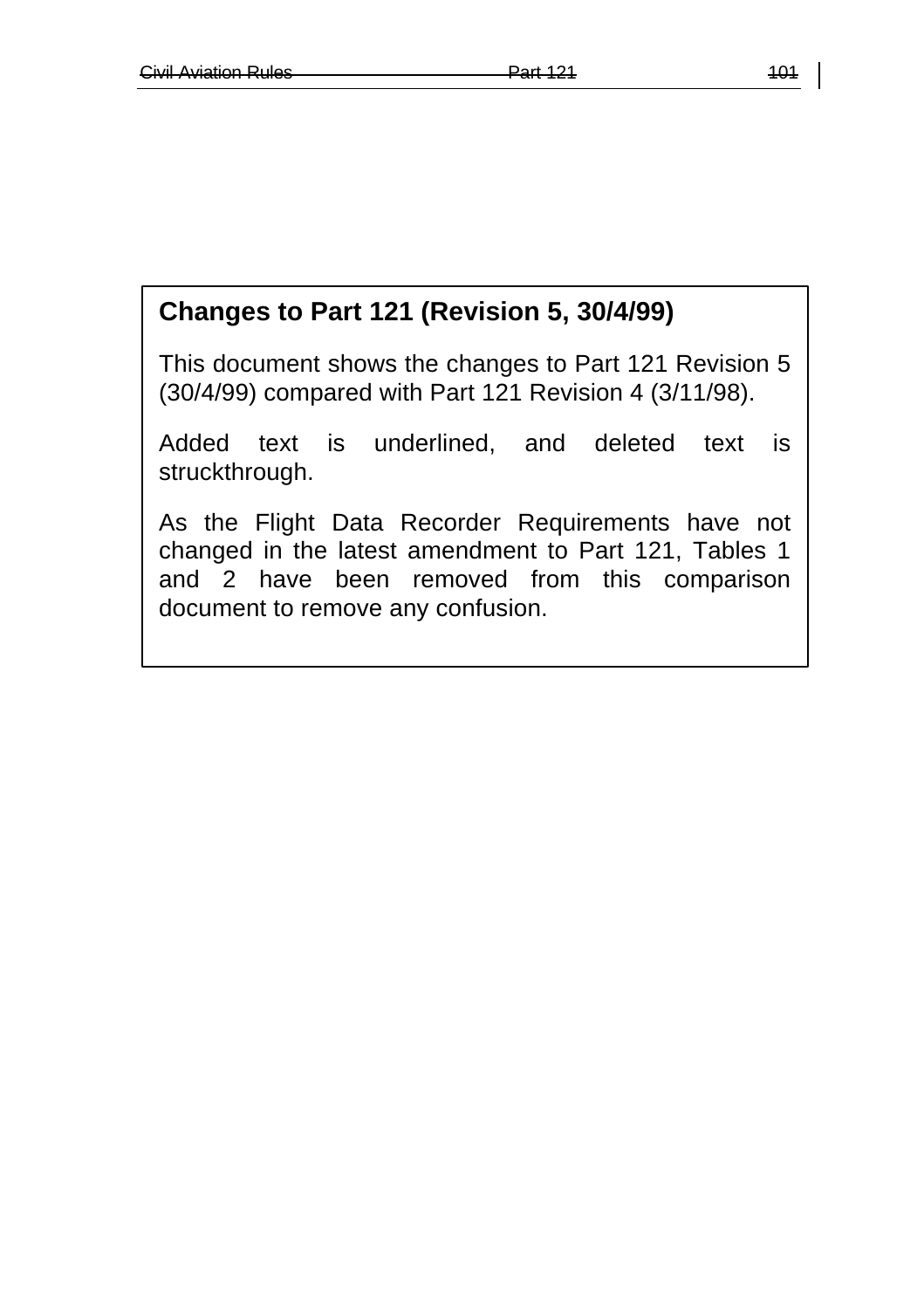# **Subpart A — General**

#### *121.1 ApplicabilityPurpose*

This Part prescribes rules, in addition to those prescribed in any other Part, governing the operation of aeroplanes having a passengerrules governing air transport operations and commercial transport operations using an aeroplane having a seating configuration of more than 30 seats, excluding any required crew member seat, or a payload capacity of more than 3410 kg, performing air transport operations.

#### *121.3 Definitions*

In this Part—

**Air operation** means an air transport operation or a commercial transport operation using an aeroplane having a seating configuration of more than 30 seats, excluding any required crew member seat, or a payload capacity of more than 3410 kg:

#### **Air operator certificate** means an airline air operator certificate:

- **Consolidation** means the process by which a person, through practice and practical experience, increases proficiency in newly-acquired knowledge and skills:
- **Curriculum** means a portion of an Advanced Qualification Programme that covers at least one of the following programme areas—
	- (1) indoctrination; or
	- (2) qualification that addresses the required training and qualification activities for a specific make, model, and series or variant of aeroplane and for a specific duty position; or
	- (3) continuing qualification that addresses the required training and qualification activities for a specific make, model, and series of aeroplane or variant and for a specific duty position:
- **Exposition**, unless used with reference to another source, means a record of the information required by 119.81 or 119.125: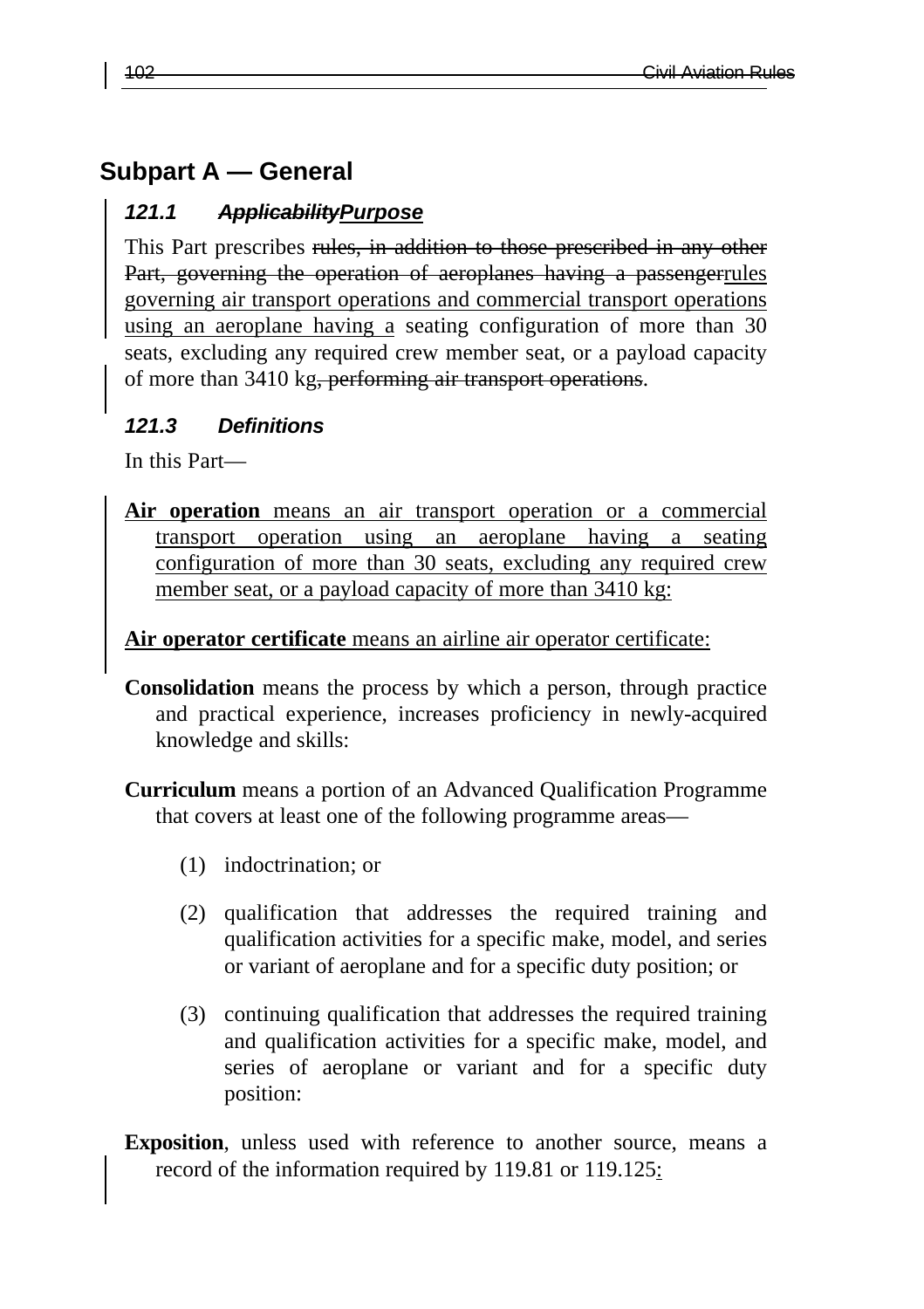- **Evaluator** means a qualified flight examiner or person who has completed training and evaluation that qualifies the person to evaluate the performance of crew members, instructors, other evaluators, and other operations personnel, in an AQP:
- **Line-operating flight time** means flight time performed in airtransport operations to which this Part applies:
- **Net take-off flight path, take-off flight path,** t**ake-off distance, and take-off run** have the same meaning as prescribed in the rules under which the aeroplane was certificated:
- **Threshold** means that point where a  $\frac{5}{9}$ 1:20 obstacle-free approach surface intersects the runway surface.

## *121.5 Laws, regulations, and procedures*

Each holder of an air operator certificate issued under Part 119 shall ensure that all persons employed, engaged, or contracted, by the certificate holder are familiar with the appropriate sections of the Act, Civil Aviation Rules, and procedures specified in the certificate holder's exposition.

## *121.7 Procedure compliance*

Each person performing an airtransport operation shall conform with the applicable procedures specified in the exposition of the holder of an air operator certificate that authorises the operation.

## *121.9 Crew member grace provisions*

If a crew member who is required by Subparts H, I, or J, to take a test or a flight check or be assessed completes the test or flight check within one calendar month of the day on which it is required, that crew member shall be deemed to have completed the test or check on the date it is required to be completed.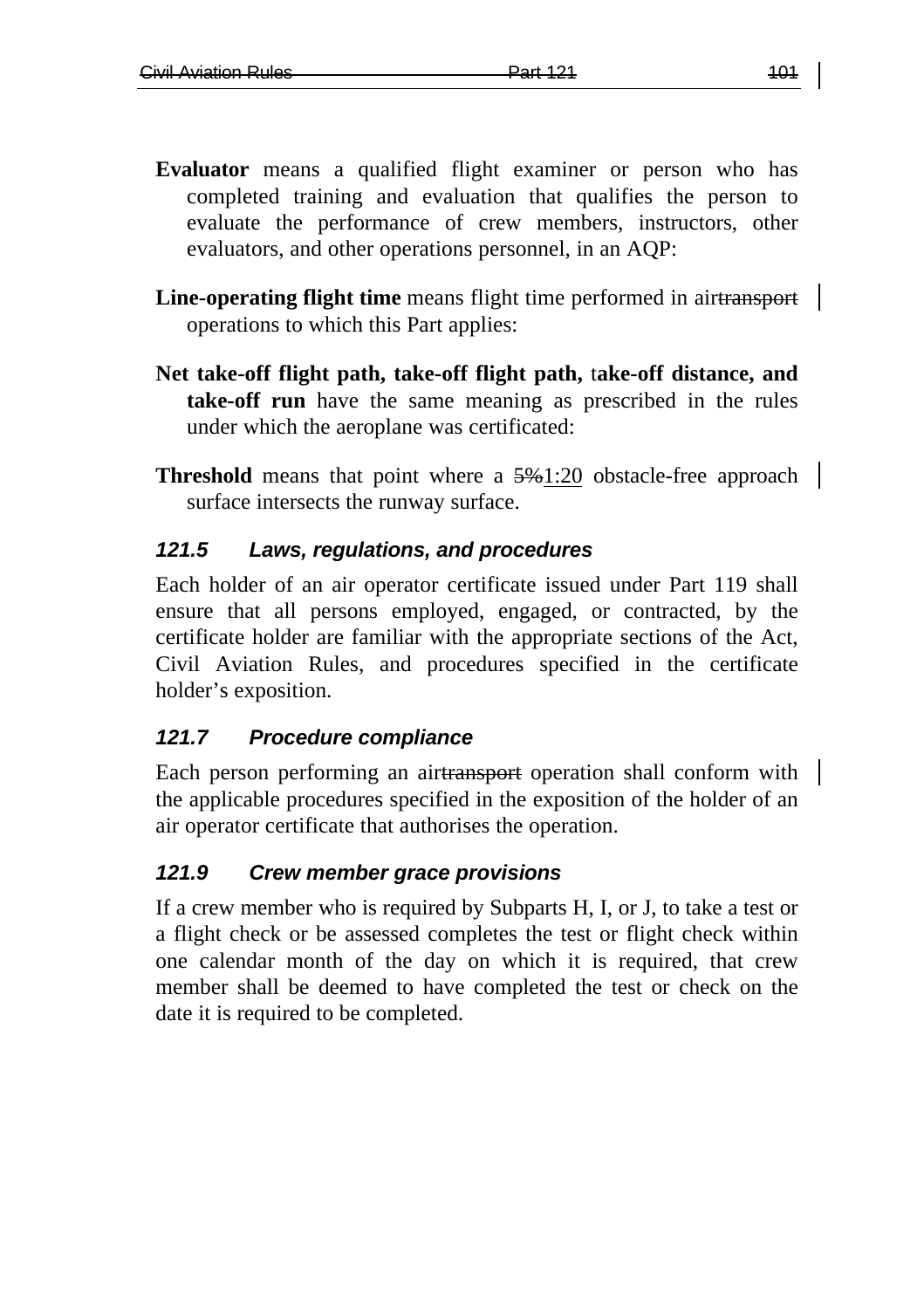# *121.11 Flight simulator and other training device approval*

(a) Each holder of an air operator certificate shall ensure that each flight simulator, or training device, on which flight credits may be accrued is specifically approved for—

- (1) use by the certificate holder; and
- (2) the aeroplane type and, if applicable, the particular variant within that type, for which the training or check is being conducted; and
- (3) the particular manoeuvre, procedure, or crew member function involved.

(b) The certificate holder shall ensure that each flight simulator or any training device where flight credits may be accrued—

- (1) maintains the performance, functional, and other characteristics that are required for approval; and
- (2) is modified to conform with any modification to the aeroplane being simulated that results in changes to performance, functional, or other characteristics required for approval; and
- (3) is given a daily functional pre-flight check before being used and any discrepancy is logged by the appropriate flight crew supervisor or instructor at the end of each training or check flight.

(c) An approved flight simulator or training device may be used by more than one certificate holder provided it is specifically approved for use by each certificate holder.

# *(a)121.13 Carriage of firearms*

(a) Except as provided in paragraph (b), each person performing an airtransport operation shall ensure that no person carries a firearm in an aeroplane unless the firearm is—

(1) disabled; and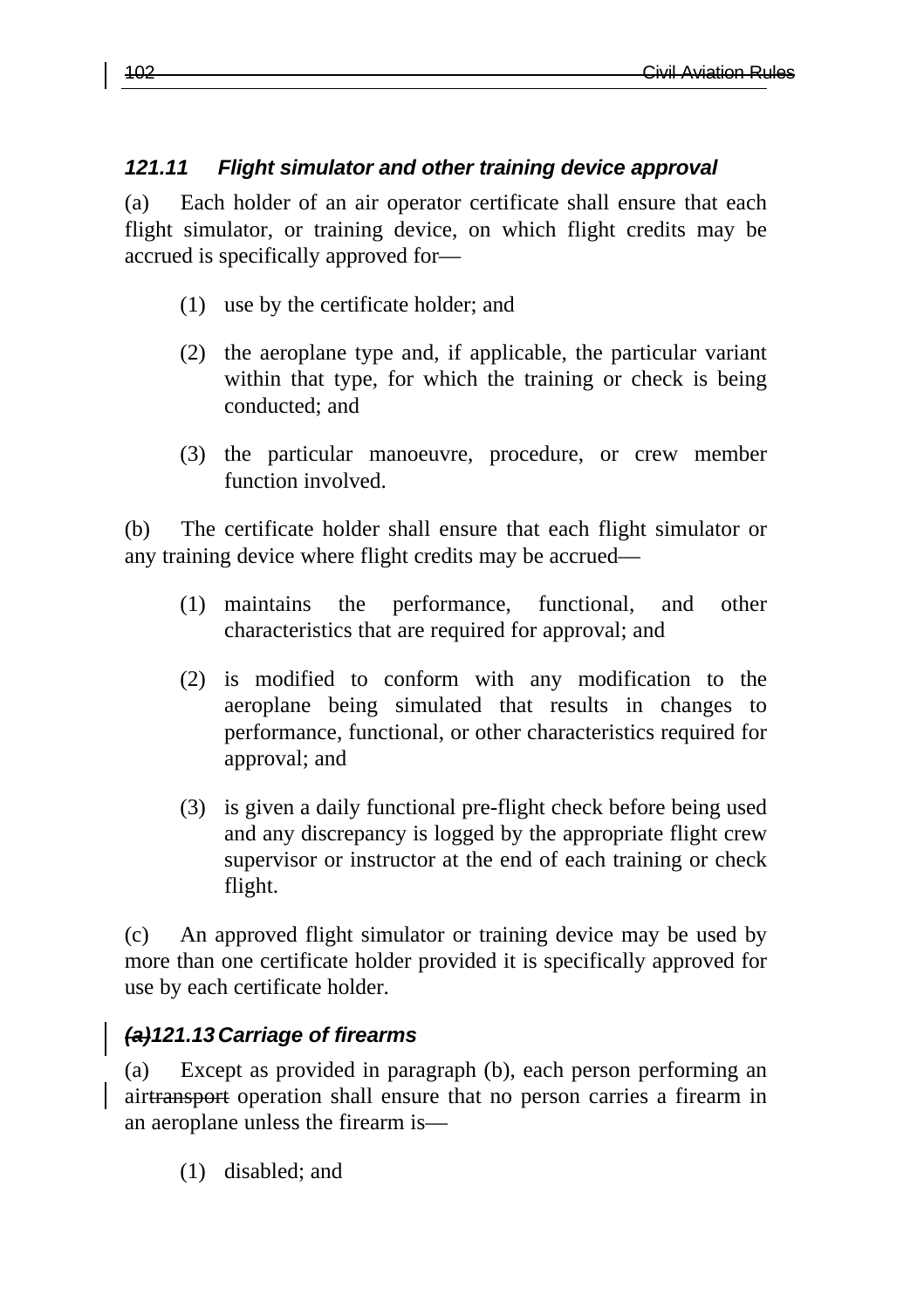(2) where possible, stowed in a place that is inaccessible to any person other than a crew member.

(b) Any person lawfully entitled to carry firearms on their person in the course of their duties may be in possession of a firearm in an aeroplane if that person—

- (1) is in the course of their lawful duties; and
- (2) holds an authorisation issued by the Director in accordance with  $19.301.19.351$ .

#### *121.15 Exemptions*

The Director may exempt the holder of an air operator certificate from any requirement in this Part in accordance with the procedures in Part 11 and with section 37 of the Act.

# **Subpart B — Flight Operations**

## *121.51 ApplicabilityPurpose*

This Subpart prescribes the rules governing air transport operations under this Part.operations.

#### *121.53 Aeroplane airworthiness*

Each holder of an air operator certificate shall ensure that each aeroplane operated by the holder has a current standard category airworthiness certificate.

#### *121.55 Common language*

Each holder of an air operator certificate shall ensure that—

- (1) all crew members can communicate in a common language with at least flight crew members being able to communicate in the English language; and
- (2) all operations personnel are able to understand the language in which the applicable parts of the certificate holder's exposition are written.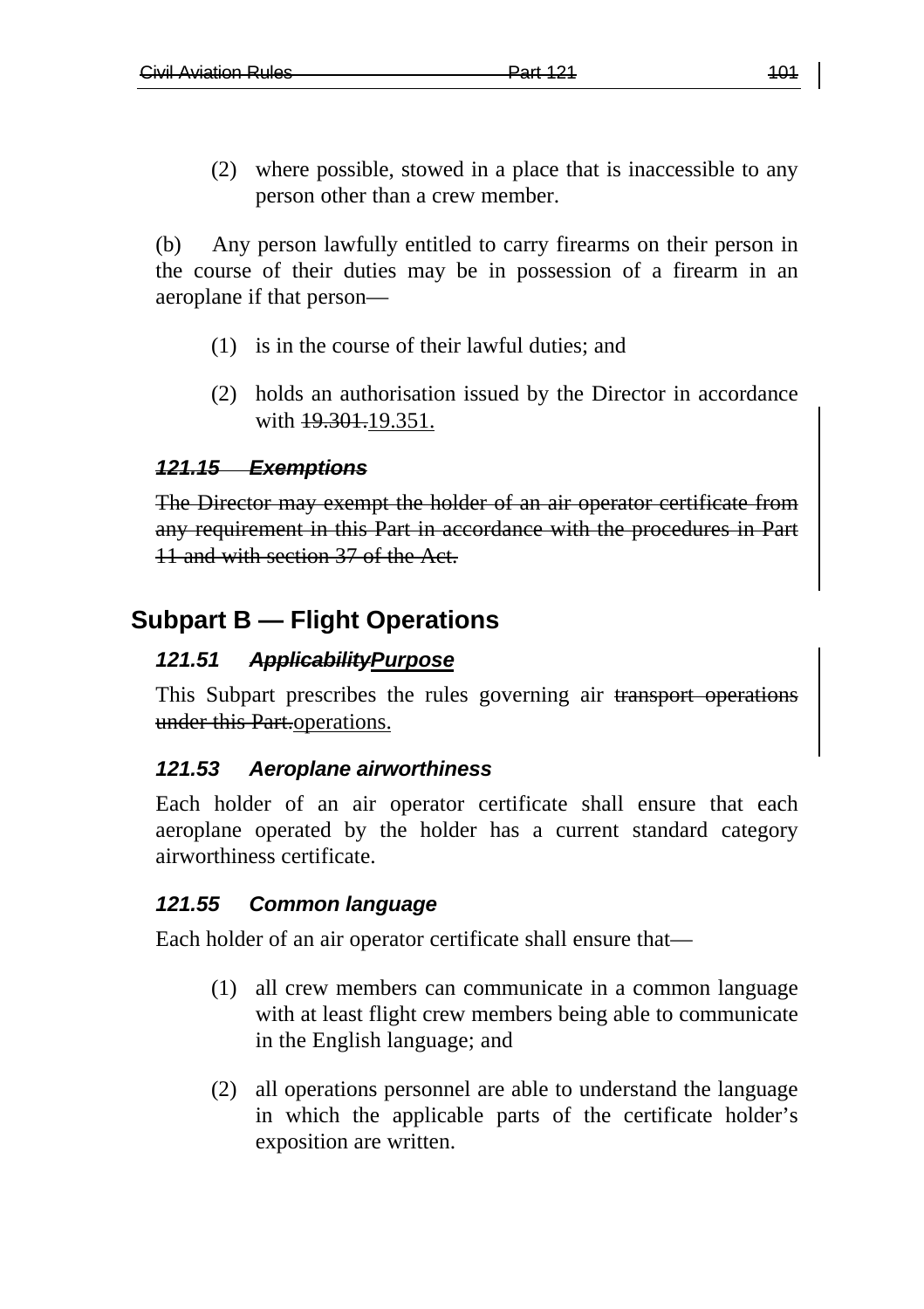# *(a)121.57 Aeroplane proving flights*

(a) Each holder of an air operator certificate that intends to introduce a new aeroplane type shall, prior to that aeroplane type being used in airtransport operations, ensure that a programme of proving flights is conducted, in addition to the aeroplane certification tests, when proving flights acceptable to the Director have not been previously conducted in accordance with the requirements of the State of certification.

 $\left(\frac{e}{b}\right)$  The programme required by paragraph (a) shall consist of at least 100 hours of proving flights, including a representative number of flights into en-route aerodromes, and at least 10 hours night flight.

(c) Each holder of an air operator certificate that intends to introduce into its operation an aeroplane type that has been materially altered in design since the last proving flights shall, prior to that aeroplane type being used in airtransport operations, ensure that a programme comprising at least 50 hours of proving flight is conducted.

(d) For the purpose of paragraph (c), an aeroplane type is considered to be materially altered in design if the alterations include—

- (1) the installation of powerplants of a type dissimilar to those installed at initial certification; or
- (2) alterations to the aeroplane or its components that materially affect flight characteristics.

(e) Each holder of an air operator certificate that carries out an aeroplane proving flight shall restrict the carriage of personnel during the flight to necessary crew members and to personnel who are—

- (1) receiving familiarisation or training; or
- (2) gaining line operating flight time; or
- (3) authorised to represent the Director.

## *(a)121.59 Flight preparation*

(b)(a) Each holder of an air operator certificate shall ensure for each airtransport operation thatsufficient information is available to the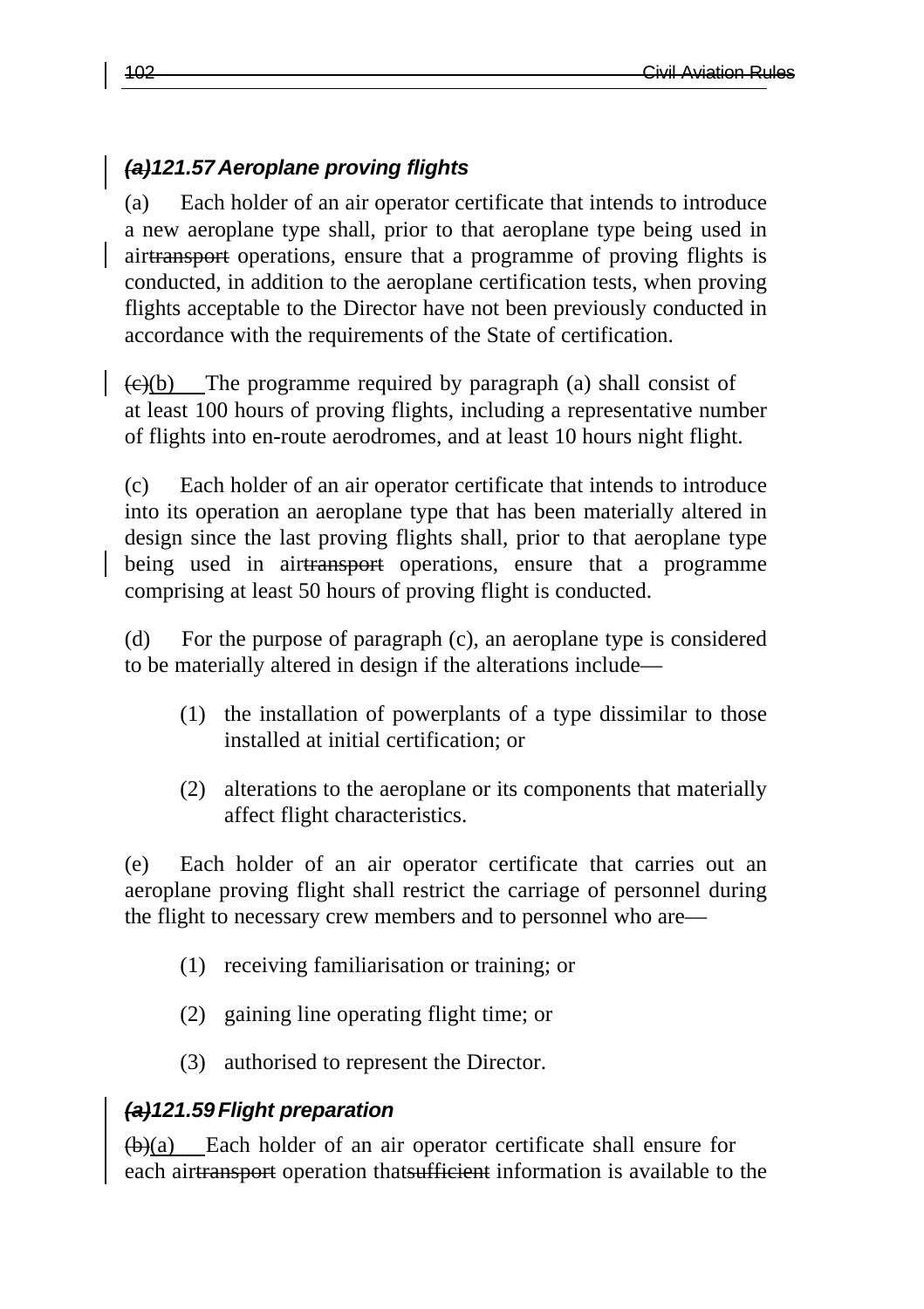pilot-in-command to complete the preparation for the intended operation.

(b) The certificate holder shall ensure that an operational flight plan is prepared for each airtransport operation and, if not prepared by the pilot-in-command, the pilot-in-command is advised of its contents before the intended operation.

(c) Where operations personnel prepare an operational flight plan, the certificate holder shall ensure that the personnel—

- (1) are trained and competent to perform the task; and
- (2) are notified as soon as practicable of each change in equipment and operating procedure or facilities.

 $\leftrightarrow$  (e)(d) For the purpose of paragraph (c)(2), notifiable changes include changes to the use of navigation aids, aerodromes, ATC procedures and regulations, local aerodrome traffic control rules, and known hazards to flight including potentially hazardous meteorological conditions and irregularities in ground and navigation facilities.

(e) The certificate holder shall ensure that a flight plan is submitted to an appropriate ATS prior to each airtransport operation.

(f) Notwithstanding  $91.407(a)(1)$  and  $91.307(a)$ , the certificate holder may, instead of the pilot-in-command, submit the flight plan to an appropriate ATS.

## *121.61 Operational flight plans*

(a) When establishing the operational flight plan on which a flight schedule is to be based, each holder of an air operator certificate shall ensure that—

- (1) the aeroplane operating cycle is calculated using data for that aeroplane that is contained in, or derived from, the manufacturer's manuals and that conforms to the parameters contained in the aeroplane's type certificate; and
- (2) the prevailing en-route winds are considered; and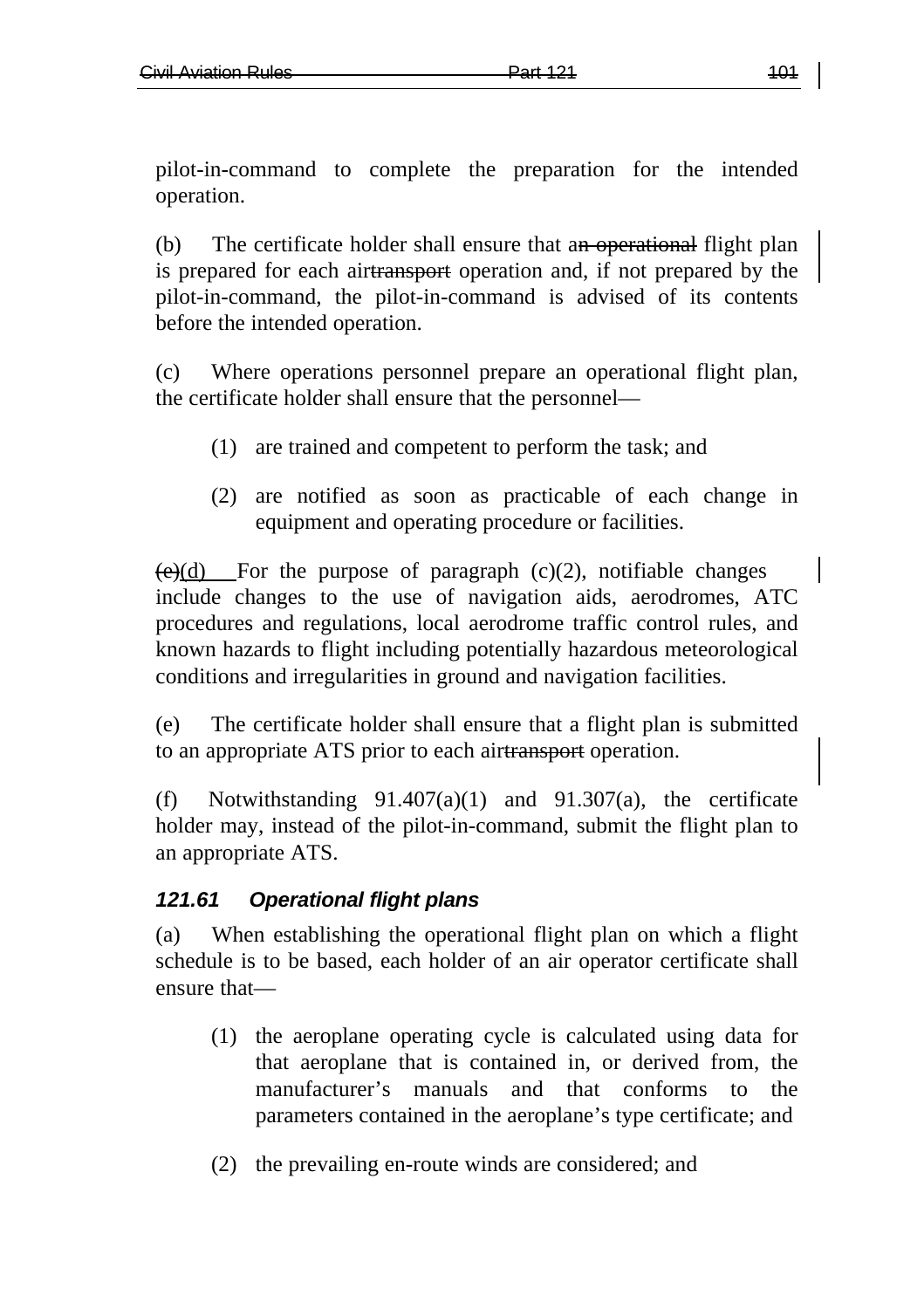$\left(\frac{b}{c^2}\right)$  enough time is allowed for the proper servicing of each aeroplane at intermediate stops.

(b) The certificate holder shall ensure that during any 365 day period at least 80% of its airtransport operations arrive at the planned destination within the parameters of the operational flight plan used to establish the schedule.

# *121.63 Search and rescue information*

Each holder of an air operator certificate shall, for each aeroplane it operates, ensure that all relevant information concerning the search and rescue services in the area over which the aeroplane will be flown is available on board.

# *121.65 Emergency and survival equipment information*

(a) Each holder of an air operator certificate shall have available, for immediate communication to rescue co-ordination centres, information on the emergency and survival equipment carried on board each of its aeroplanes.

(b) For extended over-water operations the information required by paragraph (a) shall include—

- (1) the number, colour, and type of life rafts; and
- (2) whether pyrotechnics are carried; and
- (3) details of emergency medical supplies and water supplies; and
- (4) the type and operating frequencies of any emergency portable radio equipment.

## *121.67 Ditching certificate*

Each holder of an air operator certificate shall ensure that aeroplanes used on extended over-water operations have been certified for ditching.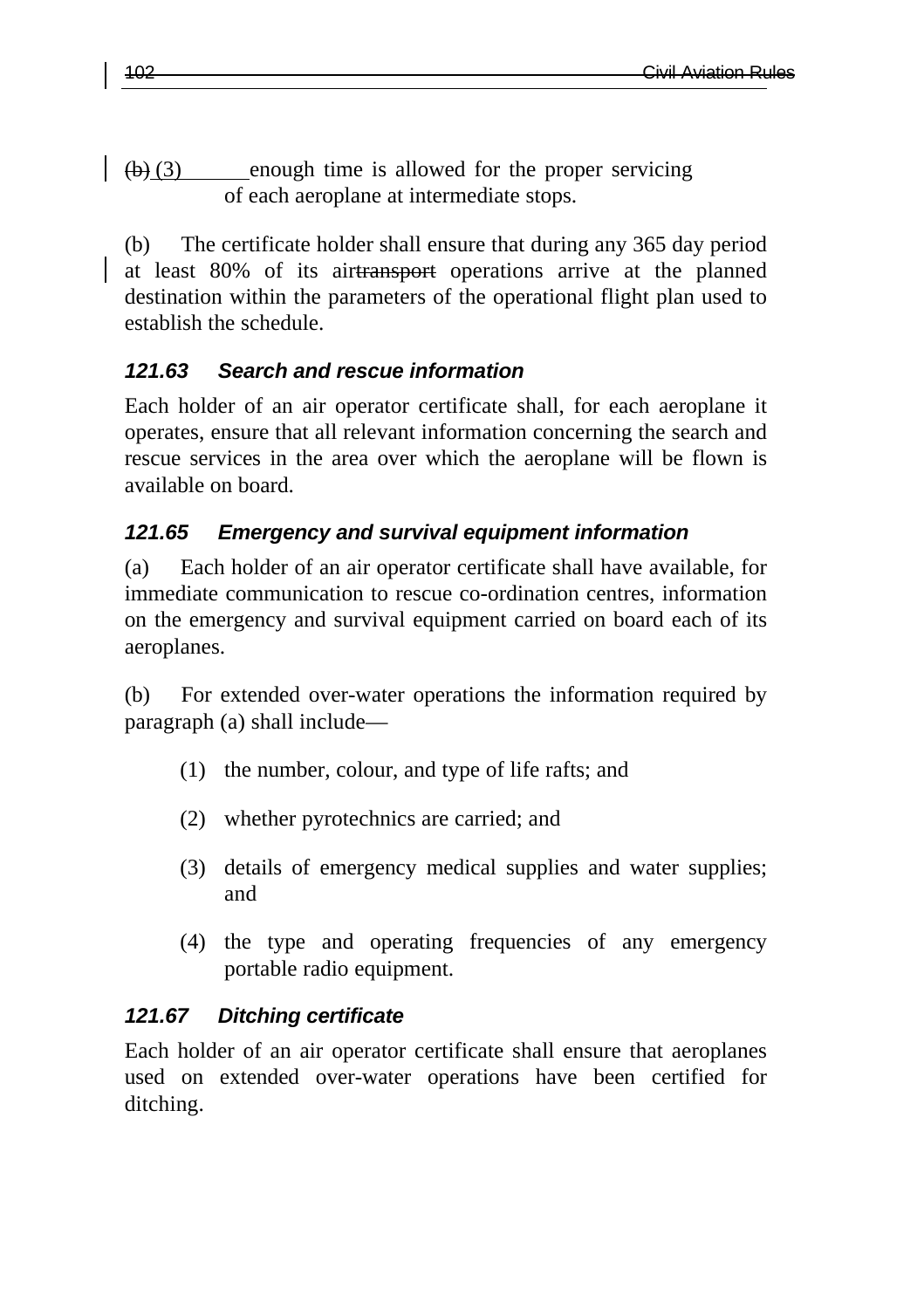# *121.69 Minimum height for VFR flights*

Rule 91.311(c) shall not apply to a pilot-in-command operatingperforming air operations under this Part.

# *121.71 Use of aerodromes*

(a) Each holder of an air operator certificate shall ensure that any aerodrome to be used in its operations has physical characteristics, obstacle limitation surfaces, and visual aids that meet the requirements of—

- (1) the characteristics of the aeroplane being used; and
- (2) the lowest meteorological minima to be used.

(b) The certificate holder shall ensure that any aerodrome to be used in its operations has—

- (1) rescue fire equipment appropriate to the aeroplane type that is acceptable to the Director; and
- (2) a visual approach slope indicator system for turbojet and turbofan powered aeroplanes.

(c) The certificate holder shall ensure that only aerodromes specified, individually or by groupings, in its exposition are authorised for use in its operations.

- (d) The certificate holder shall specify the—
	- (1) route or segment of a route; and
	- (2) necessary level of flight crew training; and
	- (3) minimum flight crew experience; and
	- (4) flight crew pairing restrictions; and
	- (5) type of authorised flight operations—

(e)relating to each aerodrome or grouping of aerodromes.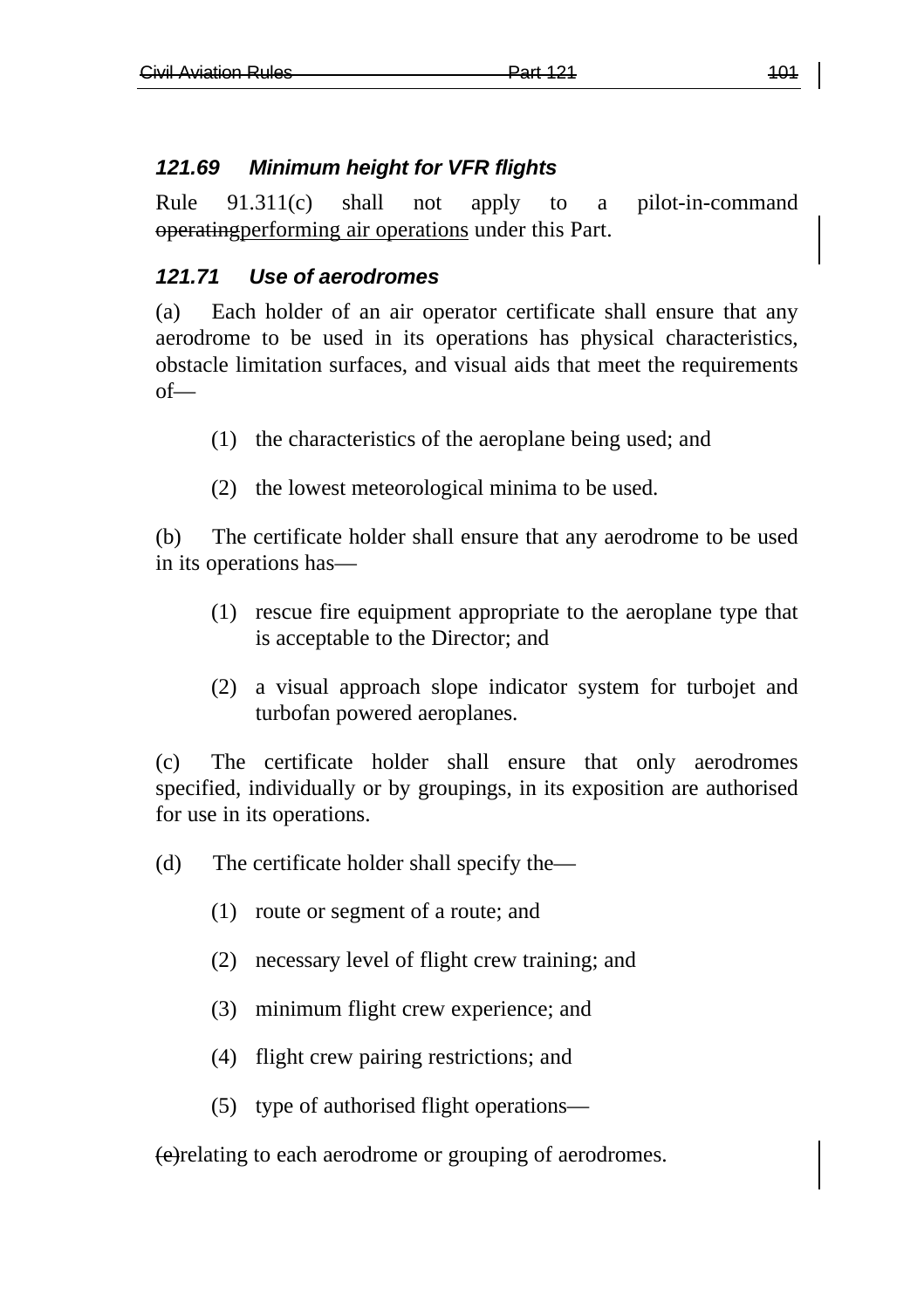(e) Subject to paragraph (f)(1), each aerodrome specified under paragraph (c), that is to be used as an alternate aerodrome by an aeroplane that has a certificated seating capacity of more than 30 passengers and is engaged on domestic airtransport operations, may be a non-certificated aerodrome.

(f) Each aerodrome specified under paragraph (c), that is to be used by an aeroplane that has a certificated seating capacity of more than 30 passengers and is engaged on a regular air transport passenger service, shall be an aerodrome that—

- (1) for New Zealand aerodromes, is associated with a Part 139 certificate; or
- (2) for aerodromes outside New Zealand, is associated with a certificate issued by an ICAO contracting State and is of a standard equivalent to Part 139.

(g) The certificate holder shall maintain a register, as part of the route guide, of aerodromes that are to be used in accordance with paragraph (e) or (f), containing—

- (1) the aerodrome data; and
- (2) procedures for ensuring that the condition of the aerodrome is safe for that operation; and
- (3) procedures for ensuring that the condition of any required equipment, including safety equipment, is safe for that operation; and
- (4) any limitations on the use of the aerodrome.

(h) The certificate holder shall ensure that any aeroplane does not use a runway for the purpose of landing at or taking-off fromland at or take off from a runway unless—

(1) the runway width is at least that width determined by reference to the aeroplane code number in Table 2 of Appendix C; and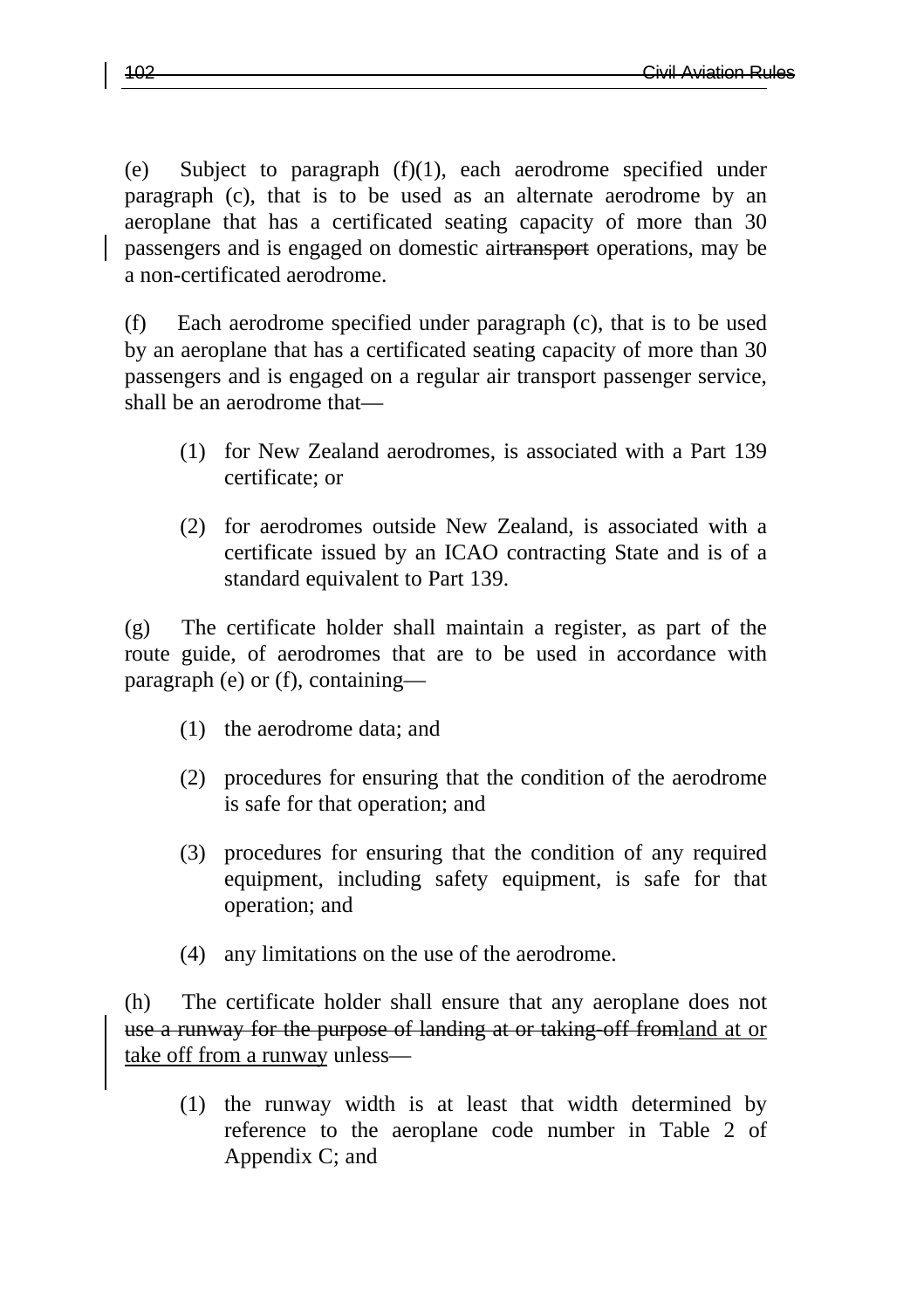(2) the minimum runway strip width for the runway used is determined by reference to Table 3 of Appendix C.

(i) Notwithstanding paragraph (h), the certificate holder may use a lesser minimum runway width than that prescribed in paragraph (h) for an aeroplane type if—

- (1) a lesser minimum runway width is established by certificated flight testing and is prescribed in the aeroplane's flight manual; or
- (2) a lesser minimum runway width was prescribed in the certificate holder's air service certificate, issued under regulation 136 of the Civil Aviation Regulations 1953, before 6 January 1993 for the aeroplane.

## *121.73 Night operations*

A person shall not perform an operation at night under VFR.

#### *121.75 Fuel*

(a) Each holder of an air operator certificate shall establish a fuel policy for the purpose of flight planning, and inflight replanning, to ensure that each aeroplane carries sufficient fuel for the planned operation, including reserves to cover deviations from the planned flight.

(b) The fuel policy shall ensure that the planning of fuel requirements is based upon—

- (1) procedures, tables, and graphs, that are contained in, or derived from, the manufacturer's manuals and that conform to the parameters contained in the aeroplane's type certificate; and
- (2) the operating conditions under which the flight is to be conducted, including—
	- (i) normal aeroplane fuel consumption data; and
	- (ii) anticipated weights; and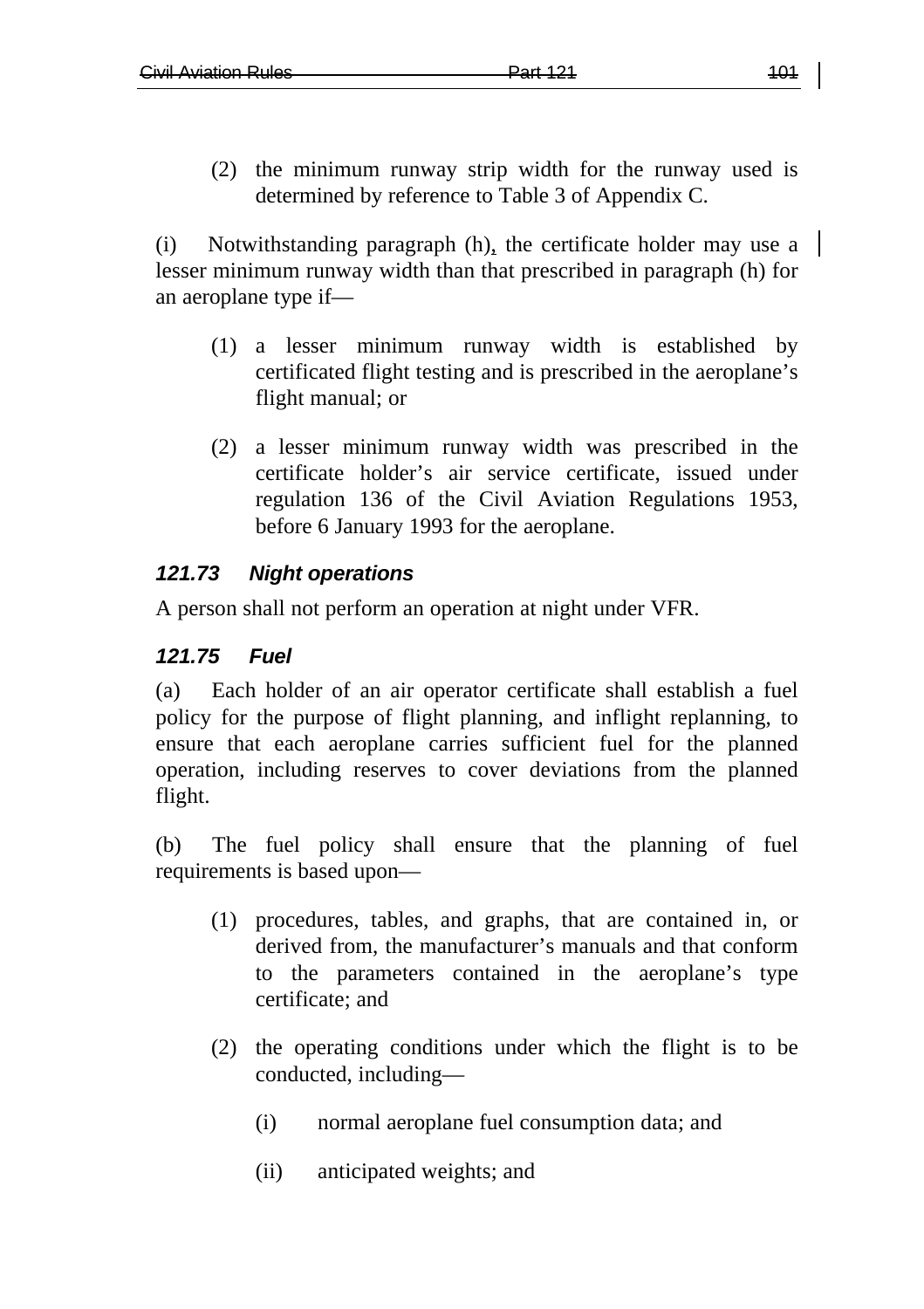- (iii) expected meteorological conditions; and
- (iv) ATS requirements and restrictions; and
- (v) the geographic location of the destination aerodrome; and
- (vi) the effect on fuel consumption of identified contingencies.

(c) Except as provided in paragraph (d), the certificate holder shall ensure that the calculation of usable fuel required for an operation takes into account the following factors—

- (1) taxi fuel; and
- (2) trip fuel; and
- (3) reserve fuel, consisting of—
	- (i) contingency fuel; and
	- (ii) alternate fuel, if an alternate aerodrome is required; and
	- (iii) final-reserve fuel; and
	- (iv) additional fuel, if required by the type of operation.

(d) The certificate holder may vary the factors required to be taken into account in paragraph (c) to accommodate the en-route re-planning procedure if the variation is provided for in the certificate holder's exposition.

## *121.77 Flight check system*

(a) Each holder of an air operator certificate shall ensure that flight crew members have available for use a flight check system that includes—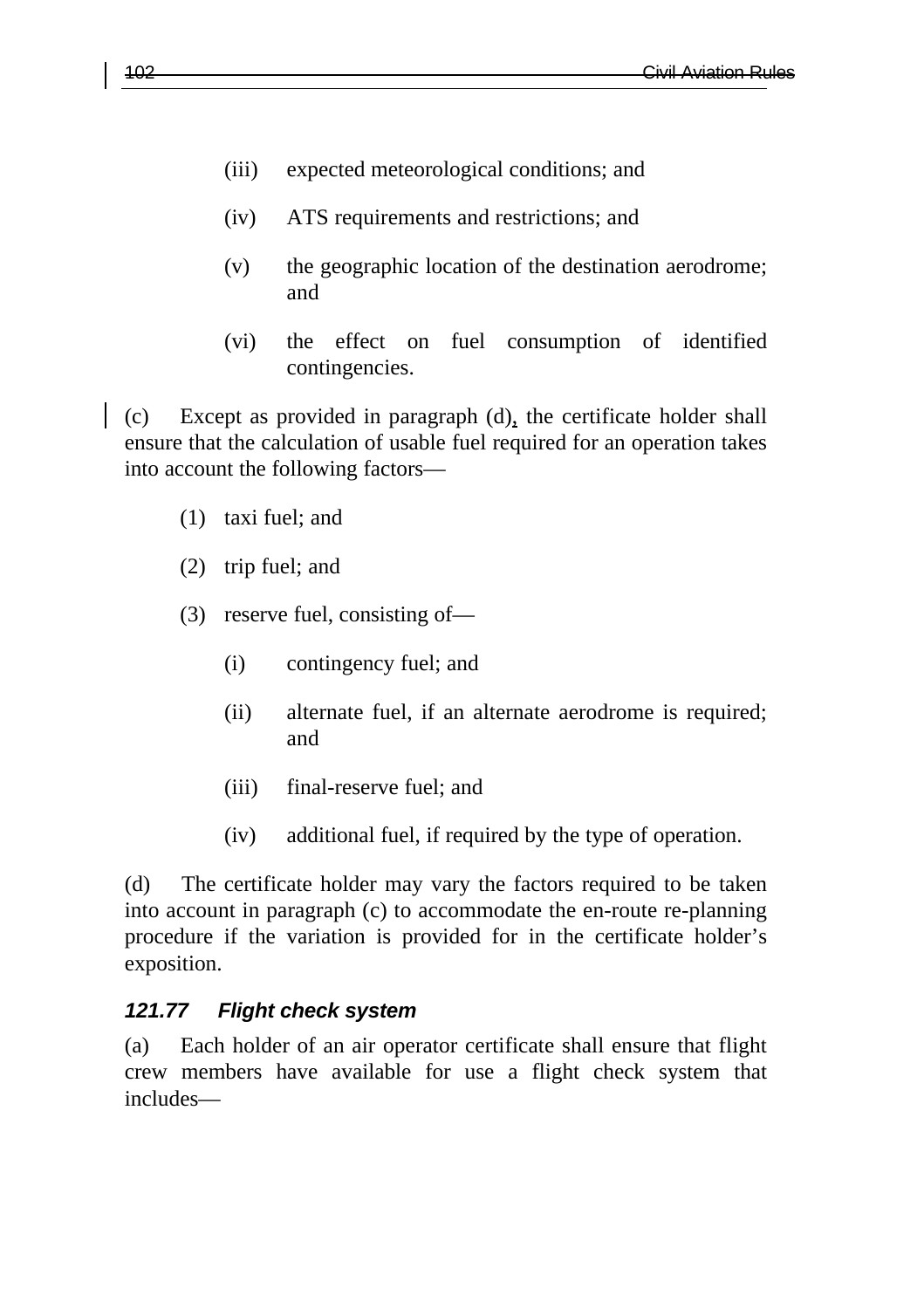- (1) instructions and guidelines for the safe and efficient management of the flight deck; and
- (2) methods used to conduct the flight safely.

(b) The certificate holder shall ensure that the system enables safe real-time decision making and aeroplane management by conforming with the principles—

- (1) contained in the aeroplane flight manual; and
- (2) contained in the manufacturer's technical and safety instructions; and
- (3) of crew resource management; and
- (4) of human factors and psychology; and
- (5) of ergonomics.
- (c) The certificate holder shall ensure that the system includes—
	- (1) an expanded checklist in the operations manual; and
	- (2) scan checks; and
	- (3) a quick reference handbook; and
	- (4) a checklist for normal, non-normal, and emergency actions.procedures, including emergency procedures.

(d) The certificate holder shall ensure that the system contains procedures, available for use at each flight crew member's duty station, to be followed by them—

- (1) prior to and during take-off; and
- (2) in flight; and
- (3) on landing; and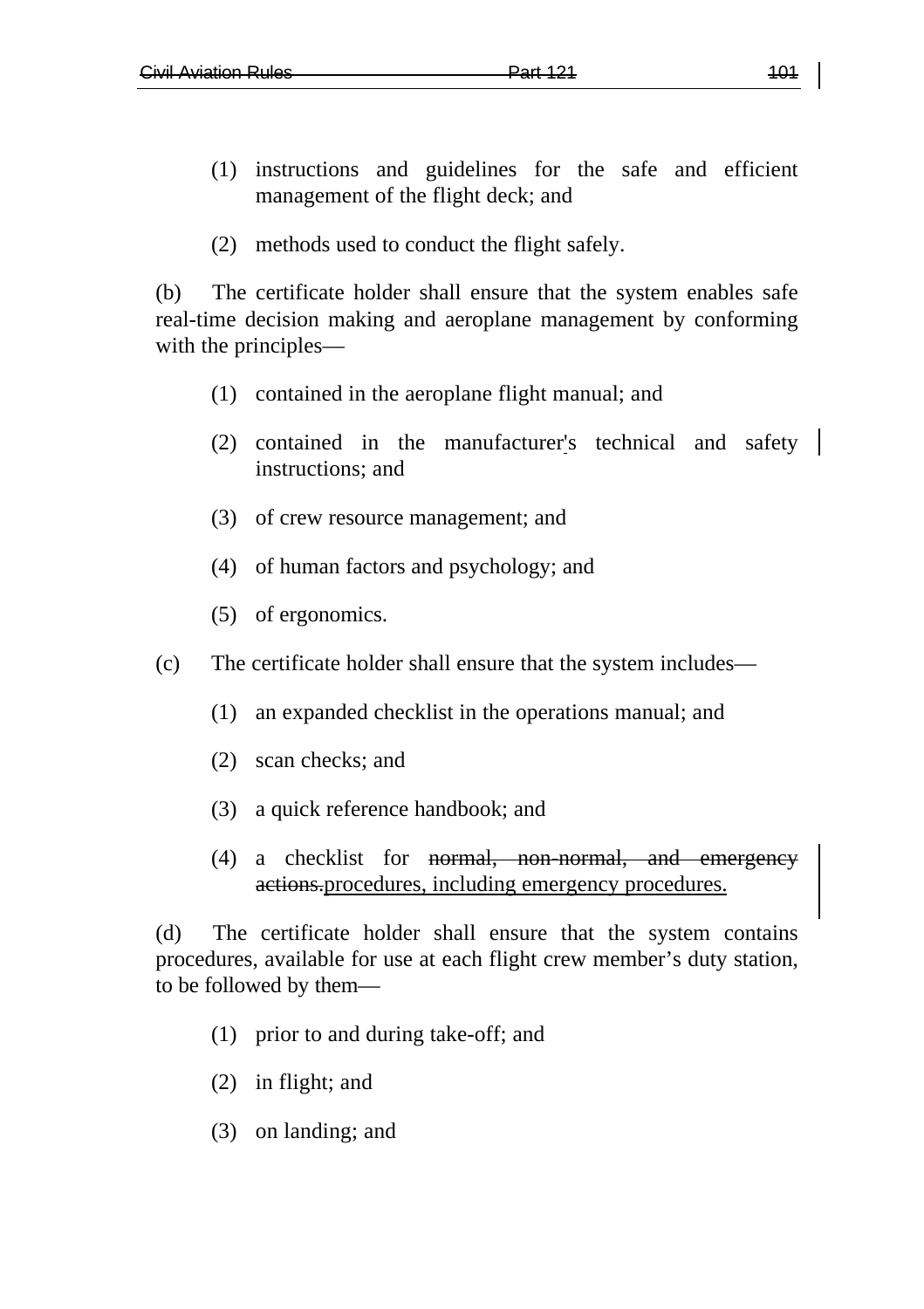(4) during normal, non-normal, and emergency situations.

#### *121.79 Emergency light operation.*

Each person performing an airtransport operation shall ensure that each emergency light system required by Part 26 Appendix D is armed or turned on during taxiing, takeoff, and landing.

#### *121.81 Passengers safety*

Each person performing an airtransport operation shall ensure that—

- (1) passengers are seated where, in the event of an emergency evacuation, they will not hinder evacuation from the aeroplane; and
- (2) any passenger who appears to be under the influence of alcohol or drugs or exhibits behavioural characteristics, to the extent where the safety of the aeroplane or its occupants is likely to be endangered, is refused embarkation or, where appropriate, removed from the aeroplane; and
- (3) disabled passengers are appropriately cared for, including allocation of appropriate seating positions and handling assistance in the event of an emergency; and
- (4) children under the age of 15 years, and adults with an infant, are not seated in any seat row next to an emergency exit; and
- (5) escorted passengers do not constitute a safety hazard to other passengers or to the aeroplane, and that prior arrangements for their carriage have been made in accordance with procedures specified in the certificate holder's exposition; and
- (6) the senior flight attendant, or the pilot-in-command, is notified when a disabled or escorted person is to be carried on board the aeroplane.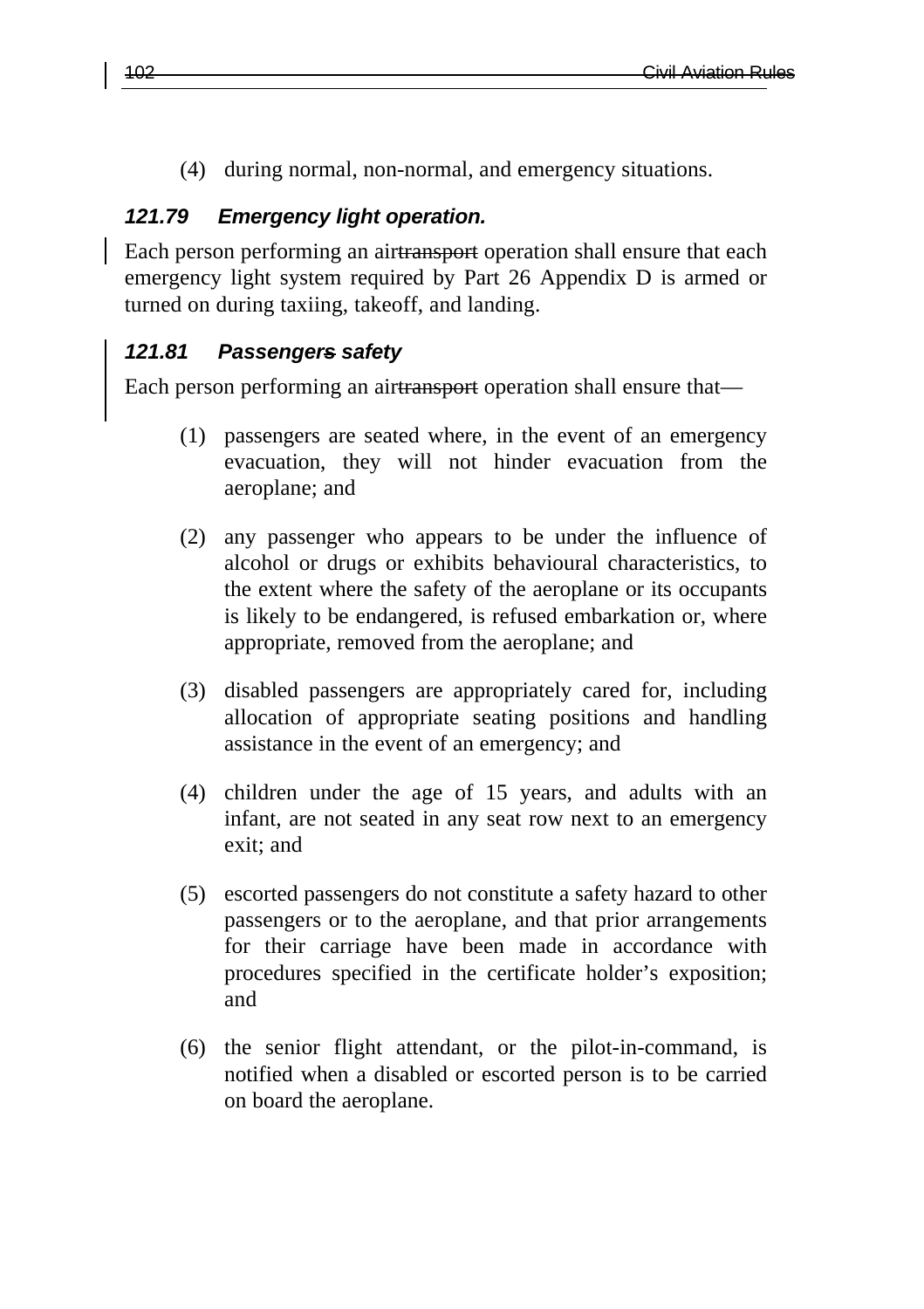# *(a)121.83Passenger information*

(a) Each person performing an airtransport operation shall ensure that the *Fasten Seat Belt* sign is turned on—

- (1) while the aeroplane is moving on the ground; and
- (2) for each takeoff; and
- (3) for each landing; and

```
(b) (4) at any other time considered necessary by the
pilot-in-command.
```
(b) Each person performing an airtransport operation shall ensure that passengers are informed, either by illuminated *No Smoking* signs or by approved *No Smoking* placards, when smoking is prohibited in the aeroplane.

(c) If illuminated *No Smoking* signs are installed in an aeroplane, they must be lit when smoking is prohibited.

# *121.85 Flight compartment admission*

 $(b)(a)$  Each holder of an air operator certificate shall ensure at least one forward-facing observer's seat is available in the flight compartment, on each aeroplane used under this Part,performing air operations, that is suitable for use while conducting en-route inspections.

(b) Each person performing an airtransport operation shall ensure that no person, other than the flight crew members assigned to the flight, is admitted to, or carried in, the flight compartment, or occupies a pilot seat, unless that person is permitted by the pilot-in-command, and is—

- (1) a crew member; or
- (2) an authorised representative of the Director; or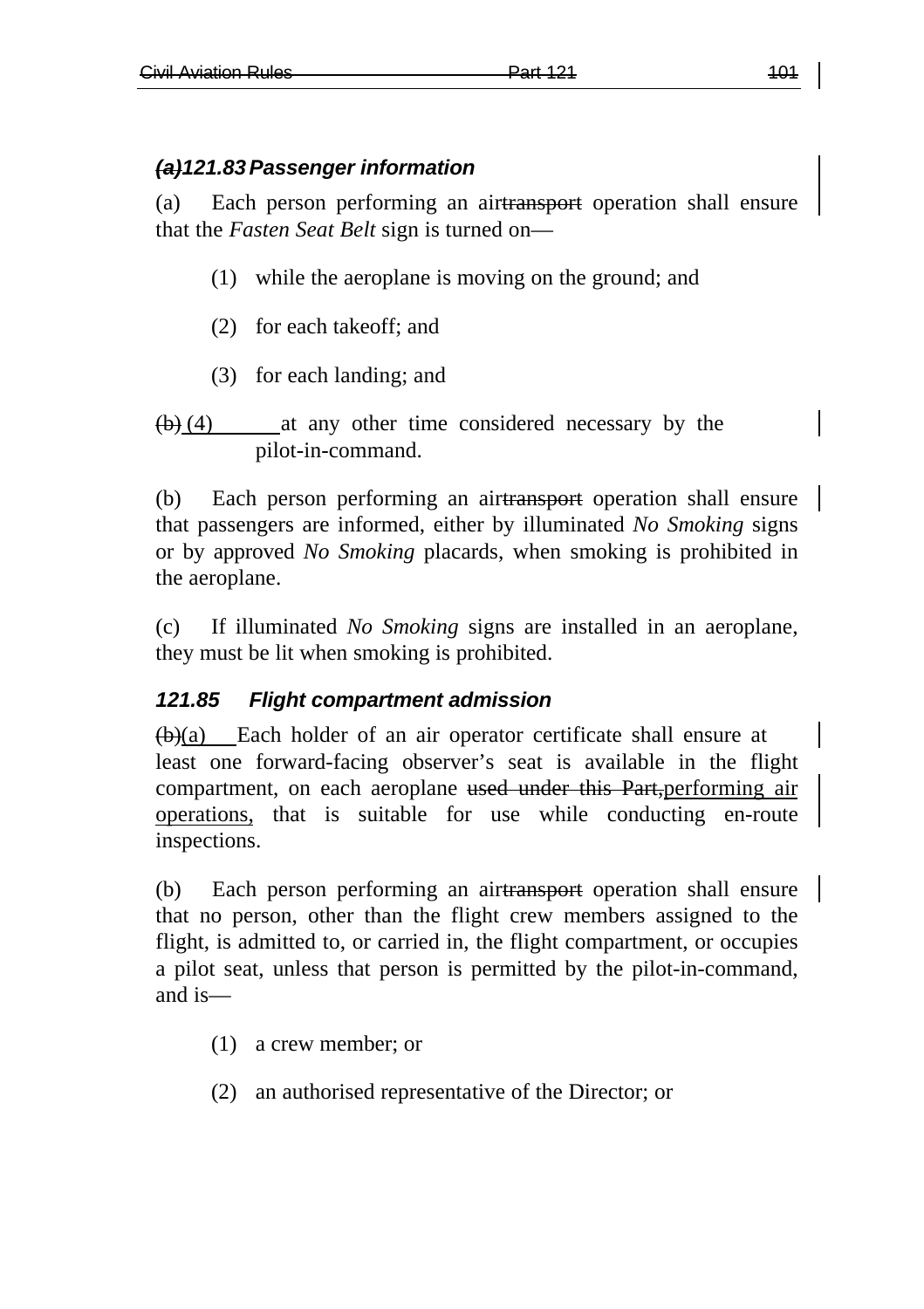$\left(\frac{1}{2}, \frac{1}{2}\right)$  permitted by the holder of the air operator certificate in accordance with procedures specified in the certificate holder's exposition.

(c) Each person performing an airtransport operation shall ensure that all persons admitted to the flight compartment or occupying a pilot seat are familiarised with the appropriate safety procedures specified in the certificate holder's exposition.

## *(a)121.87 Manipulation of controls*

(a) Each holder of an air operator certificate shall ensure that no person is permitted to manipulate the flight controls of its aeroplanes that are performing airtransport operations, unless the person is—

- (1) a flight crew member qualified in accordance with 121.505 and authorised by the certificate holder; or
- (2) an authorised representative of the Director, qualified in accordance with 121.505, who—
	- (i) has the permission of the certificate holder and the pilot-in-command; and

 $(b)(ii)$  is performing a required duty.

(b) No person shall manipulate the controls of an aeroplane performing an airtransport operation, unless the person is authorised in accordance with paragraph  $(a)(1)$  or  $(2)$ .

## *121.89 Flight recorder requirements*

- (a) Each flight crew member shall ensure that—
	- (1) the **cockpit-voice recorder** required by 121.371 is operated continuously from the start of the checklist commenced before engine start until the completion of the final checklist at the termination of flight; and
	- (2) if the aeroplane is equipped to record the uninterrupted audio signals received from a boom or a mask microphone, the boom microphone is used below 10 000 feet altitude; and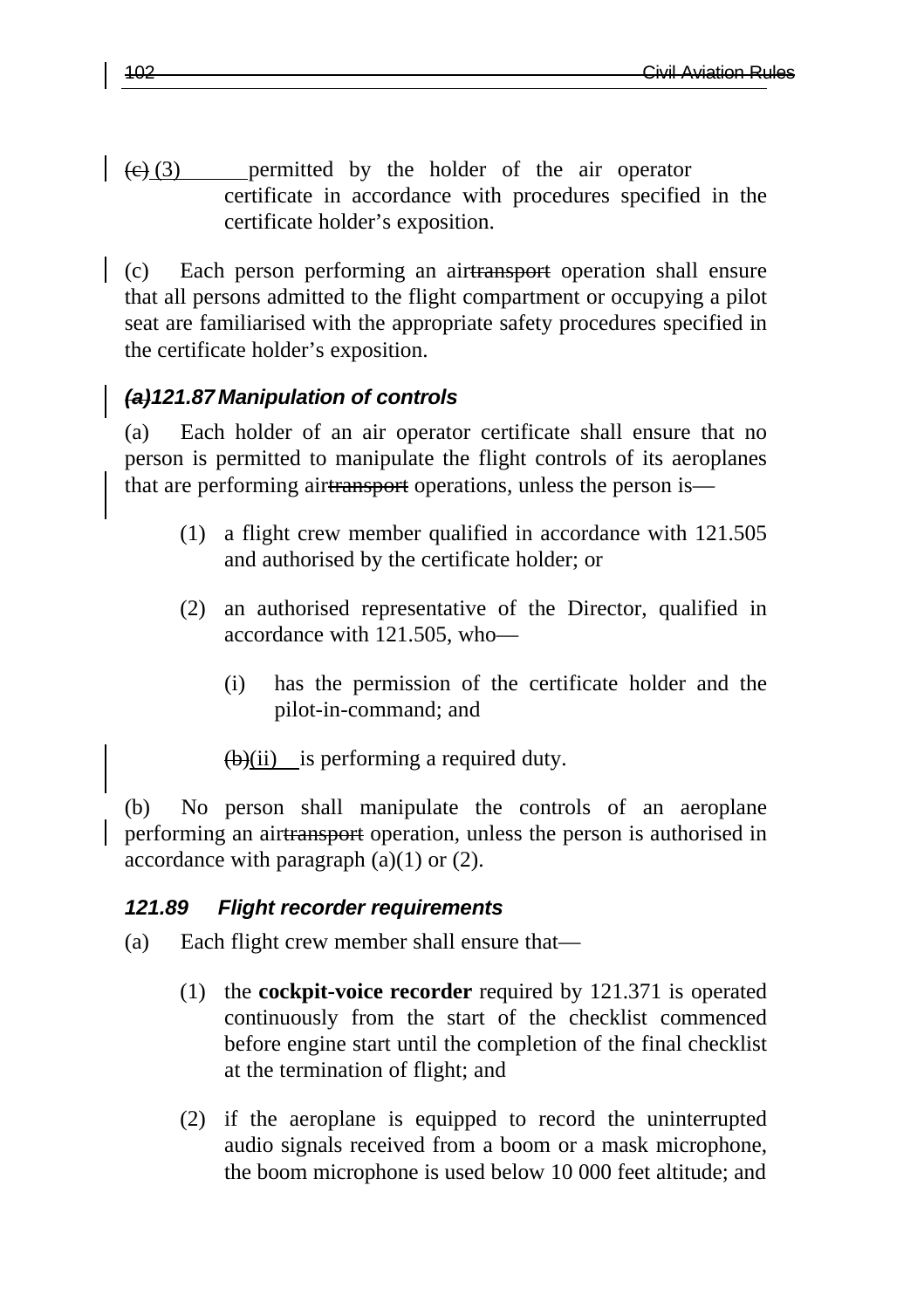- (3) if an erasure feature is used in the cockpit-voice recorder, only information recorded more than 30 minutes earlier than the last record is erased or otherwise obliterated.
- (b) Each flight crew member shall ensure that—
	- (1) the **flight data recorder** required by 121.373 is operated continuously from the instant the aeroplane begins the takeoff until it has completed the landing; and
	- (2) all recorded data is kept until the aeroplane has been operated for at least 25 hours after each operating cycle; and
	- (3) no more than 1 hour of recorded data is erased for the purpose of testing the flight recorder or the flight recorder system; and
	- (4) any erasure made in accordance with paragraph  $(b)(3)$  is—
		- (i) of the oldest recorded data accumulated at the time of testing; and
		- (ii) recorded in the appropriate maintenance documentation.

## *121.91 Refuelling and defuelling operations*

 $(b)(a)$  Each holder of an air operator certificate shall ensure that no aeroplane is refuelled or defuelled with Class 3(a) fuel when passengers are embarking, on board, or disembarking the aeroplane, or when one or more propulsion engines are running.

 $\left(\frac{e}{e}\right)$  Each person performing an airtransport operation may permit an aeroplane to be refuelled or defuelled with Class 3(b) fuel when passengers are embarking, on board, or disembarking the aeroplane, provided the person ensures that safety and aeroplane evacuation precautions are taken in accordance with procedures specified in the certificate holder's exposition.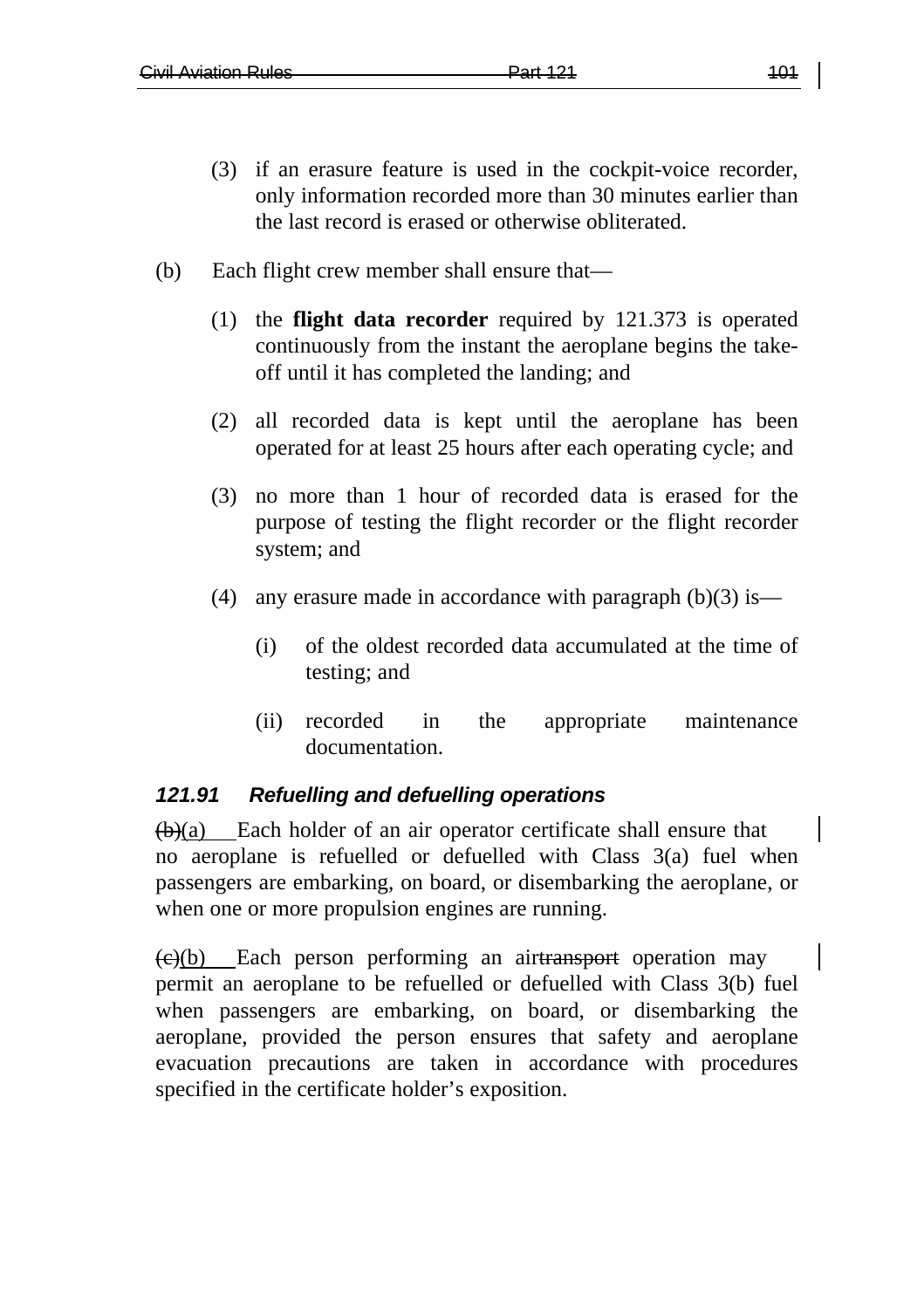(c) Each person performing an airtransport operation may permit an aeroplane to be refuelled or defuelled with Class 3(b) fuel with one or more propulsion engines running, provided that—

- (1) all passengers are disembarked under supervision and clear of the immediate area prior to fuelling commencing; and
- (2) the pilot-in-command is responsible for all aspects of the fuelling operation.

(d) Each holder of an air operator certificate shall ensure that fuelling does not take place when any fuel-venting outlet or external fuel hose on the aeroplane or refuelling equipment, is within 15 metres of any third party or the property of a third party, or where undue risk or hazard exists for any third party.

# *(a)121.93Fuel spillage*

(a) Each person performing an airtransport operation shall ensure that, where fuel is spilled onto an impermeable surface while fuelling an aeroplane and that fuel is likely to endanger persons or property—

- (1) fuelling is stopped; and
- (2) immediate action is taken to cover the fuel with sand, sawdust, dry earth, or an agent such as foam or dry chemical extinguisher powder, to reduce the fire hazard; and
- (3) the aeroplane is then moved clear of the contaminated area before any engine is started.

#### *121.95 Emergency situation action plans*

(a) Each holder of an air operator certificate shall ensure action plans are developed for handling in-air and on-ground emergency situations and minimising risk of injury to persons.

(b) The certificate holder's emergency situation action plan shall be based upon data including but not restricted to—

(1) type and length of routes over which operations are carried out; and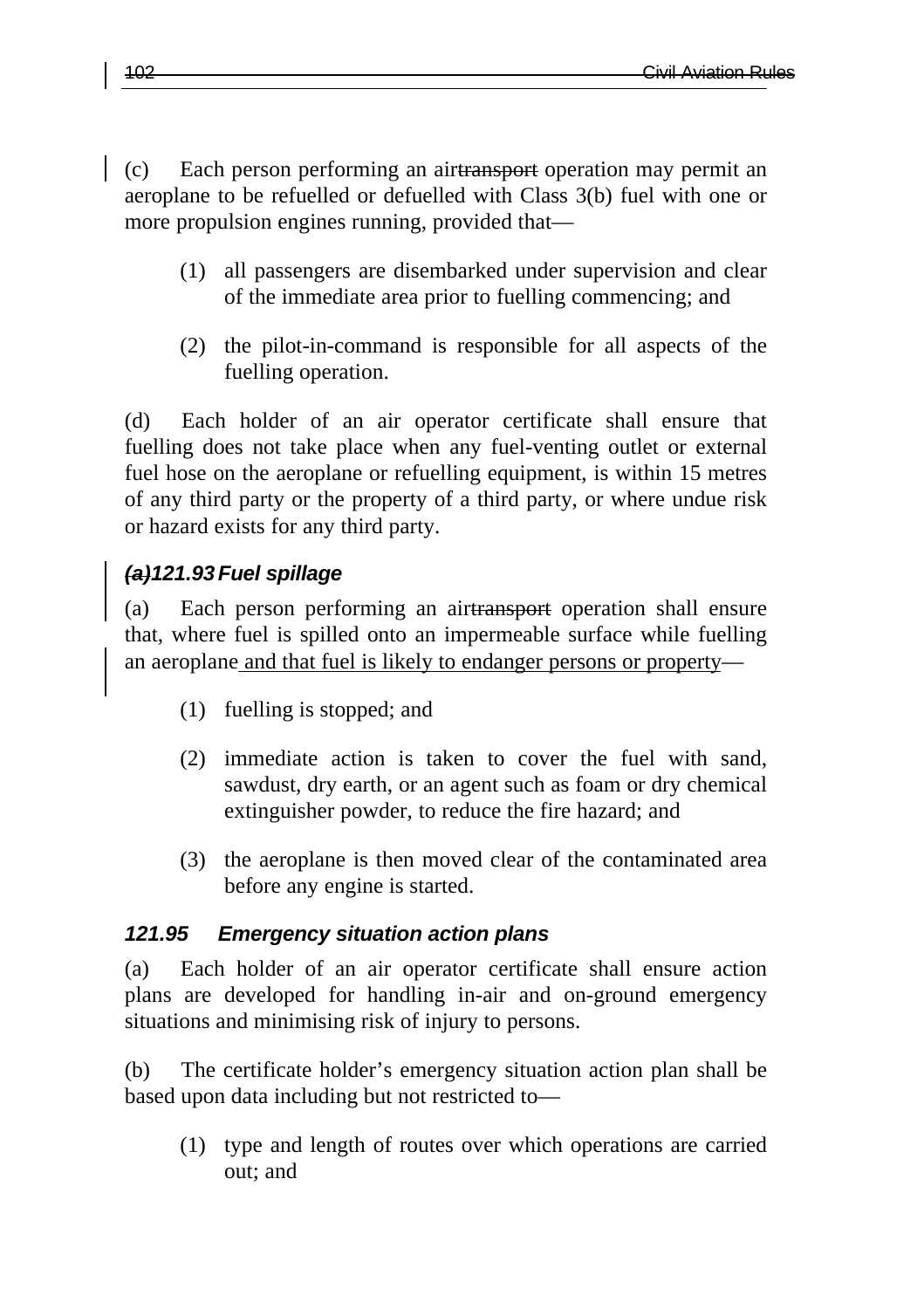- (2) aerodrome ground facilities; and
- (3) local emergency services; and
- (4) ATC facilities; and
- (5) type, seating configuration, and payload of the aeroplane likely to be involved.

(c) The certificate holder's in-air emergency plan shall include the following—

- (1) if management personnel become aware of an emergency situation arising on an aeroplane during flight that requires immediate decision and action, procedures to be followed by those personnel to ensure that—
	- (i) the pilot-in-command is advised of the emergency; and
	- (ii) the decision of the pilot-in-command is ascertained; and
	- (iii) the decision is recorded. recorded; and
- (2) Ifif management personnel are unable to communicate with the pilot-in-command in accordance with paragraph  $(c)(1)$ , procedures to be followed by those personnel to ensure that—
	- (i) an emergency is declared; and
	- (ii) any action considered necessary under the circumstances is taken.

(d) The certificate holder shall ensure appropriate staff are trained and competent to perform during emergencies in accordance with the emergency situation action plan.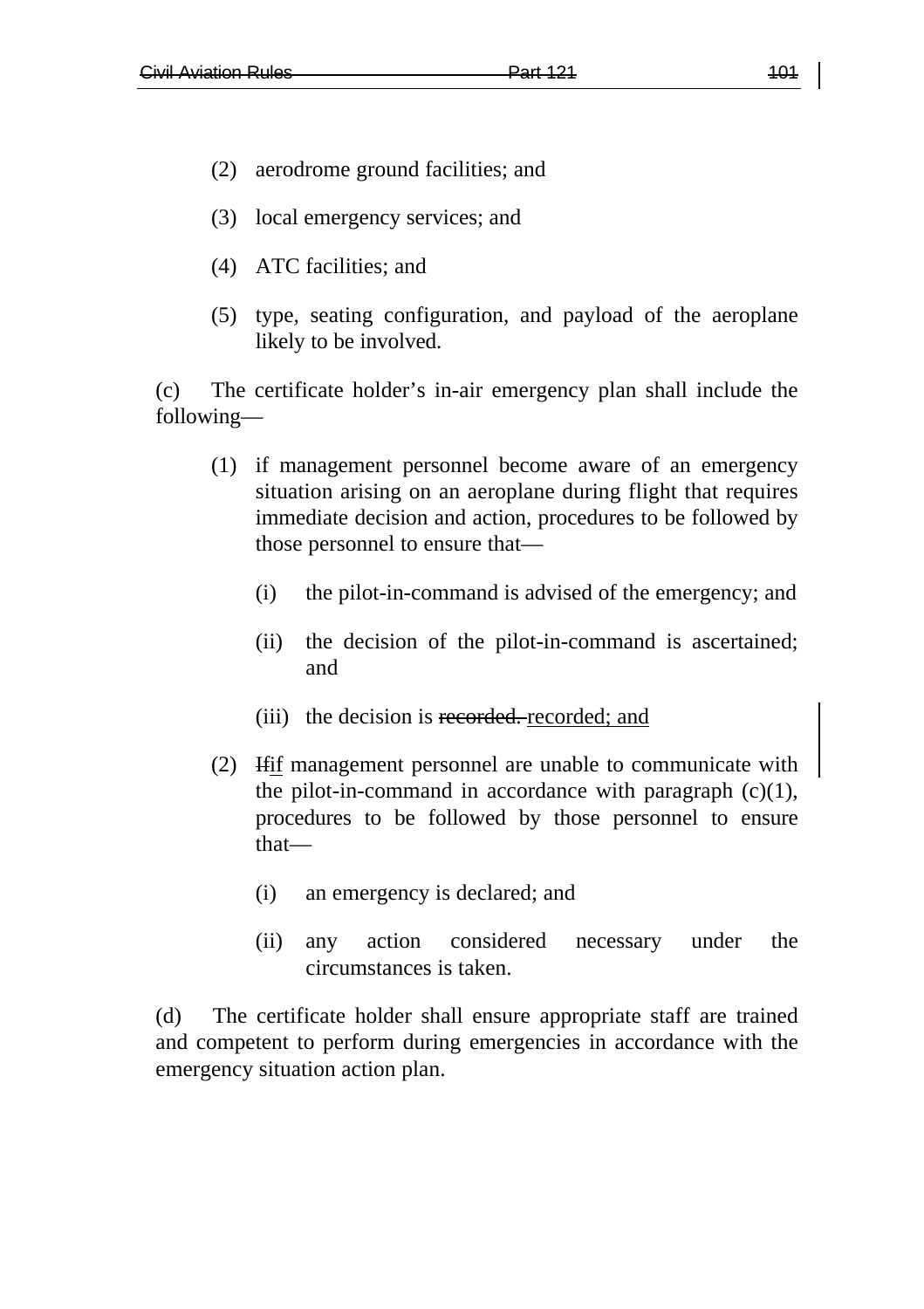#### *121.97 Restriction or suspension of operations*

Each holder of an air operator certificate shall, on becoming aware of any condition that is a hazard to safe operations, restrict or suspend operations as necessary until the hazard is removed.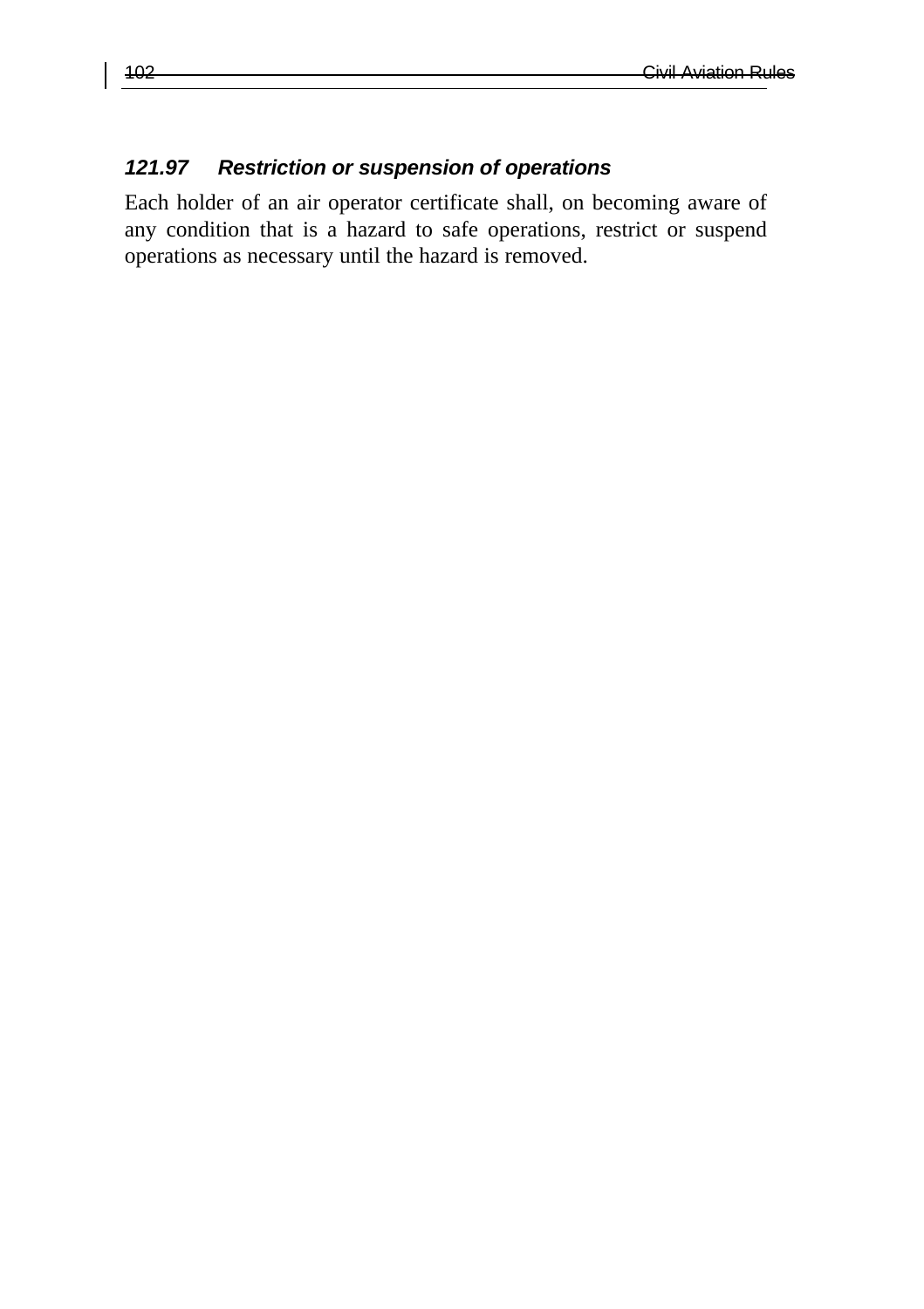# **Subpart C — Operating Limitations and Weather Requirements**

# *121.151 ApplicabilityPurpose*

This Subpart prescribes the rules governing VFR and IFR operations, and associated weather requirements.

# *(a)121.153 Meteorological information*

(a) Each person performing an airtransport operation shall plan, perform, and control flights using meteorological information provided for aviation purposes by—

- (1) subject to paragraph (b), for each flight sector originating within New Zealand, the holder of an aviation meteorological service organisation certificate issued under Part 174; or
- (2) for each sector originating from an aerodrome outside New Zealand, an aviation meteorological service organisation that—
	- (i) meets a standard equivalent to that specified by Part 174; and
	- (ii) is authorised by an ICAO contracting State.

(b) A pilot-in-command may, for each flight sector that originates and terminates within New Zealand, use a basic weather report that is provided in accordance with 174.6 to perform an approach and landing.

# *(a)121.155 Meteorological conditions – VFR flight*

(a) Each person performing an airtransport operation shall ensure a VFR flight is not commenced unless current meteorological reports, or a combination of current reports and forecasts, indicate VFR minima prescribed in Part 91 and in paragraph (d) can be complied with along the route, or that part of the route to be flown under VFR.

 $\left(\frac{e}{e}\right)$  A person shall not perform an extended over-water operation under VFR.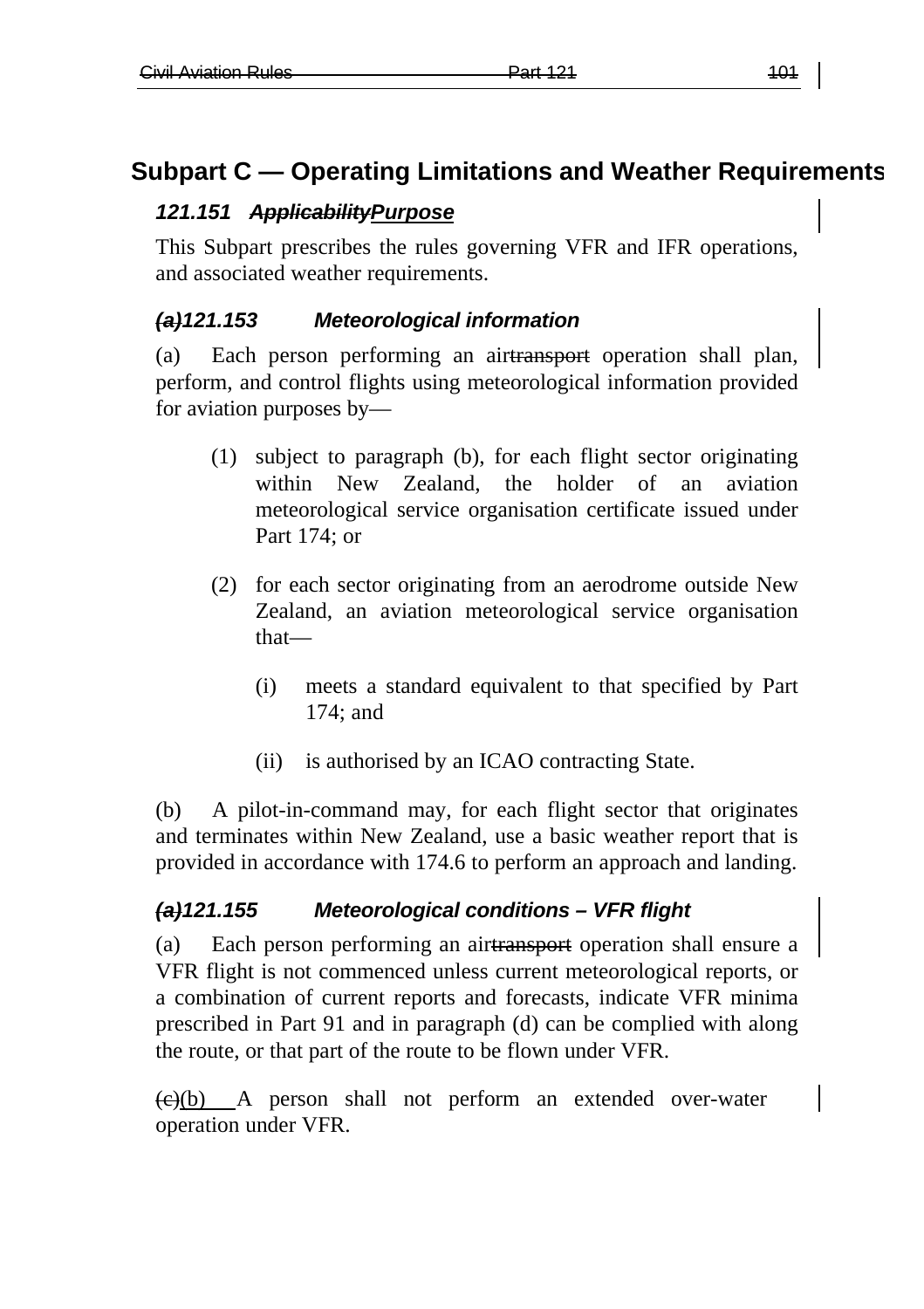(c) A pilot-in-command performing VFR airtransport operations outside controlled airspace shall fly—

- (1) in meteorological conditions of not less than a ceiling of 1000 feet AGL and a flight visibility of 5 kilometres;not less than 5 km; and
- (2) beneath the ceiling, remaining clear of cloud, and in continuous sight of the ground or water; and

 $(d)$  (3) above not more than scattered cloud.

(d) A pilot-in-command shall not carry out an airtransport operation under VFR in a multi-engined aeroplane above more than scattered cloud unless—

- (1) the aeroplane is authorised meets the requirements for IFR flight and the required minimum flight crew for IFR operation, holding current instrument rating qualifications, is at the controls; and
- (2) the instruments and equipment, including radio navigation equipment, required for IFR flight are operative; and
- (3) the aeroplane is capable, with one engine inoperative, of maintaining a net flight path that has a positive slope at 1000 feet above the cloud; and
- (4) the aeroplane carries radio navigation equipment enabling it to be navigated by IFR to an aerodrome where an instrument approach procedure may be carried out for landing; and
- (5) the aeroplane carries sufficient fuel and fuel reserves to proceed by IFR to an aerodrome where an instrument approach procedure may be carried out for landing.

#### *(a)121.157 Meteorological conditions – IFR flight*

(a) Each pilot-in-command performing an airtransport operation shall ensure an IFR flight is not commenced unless current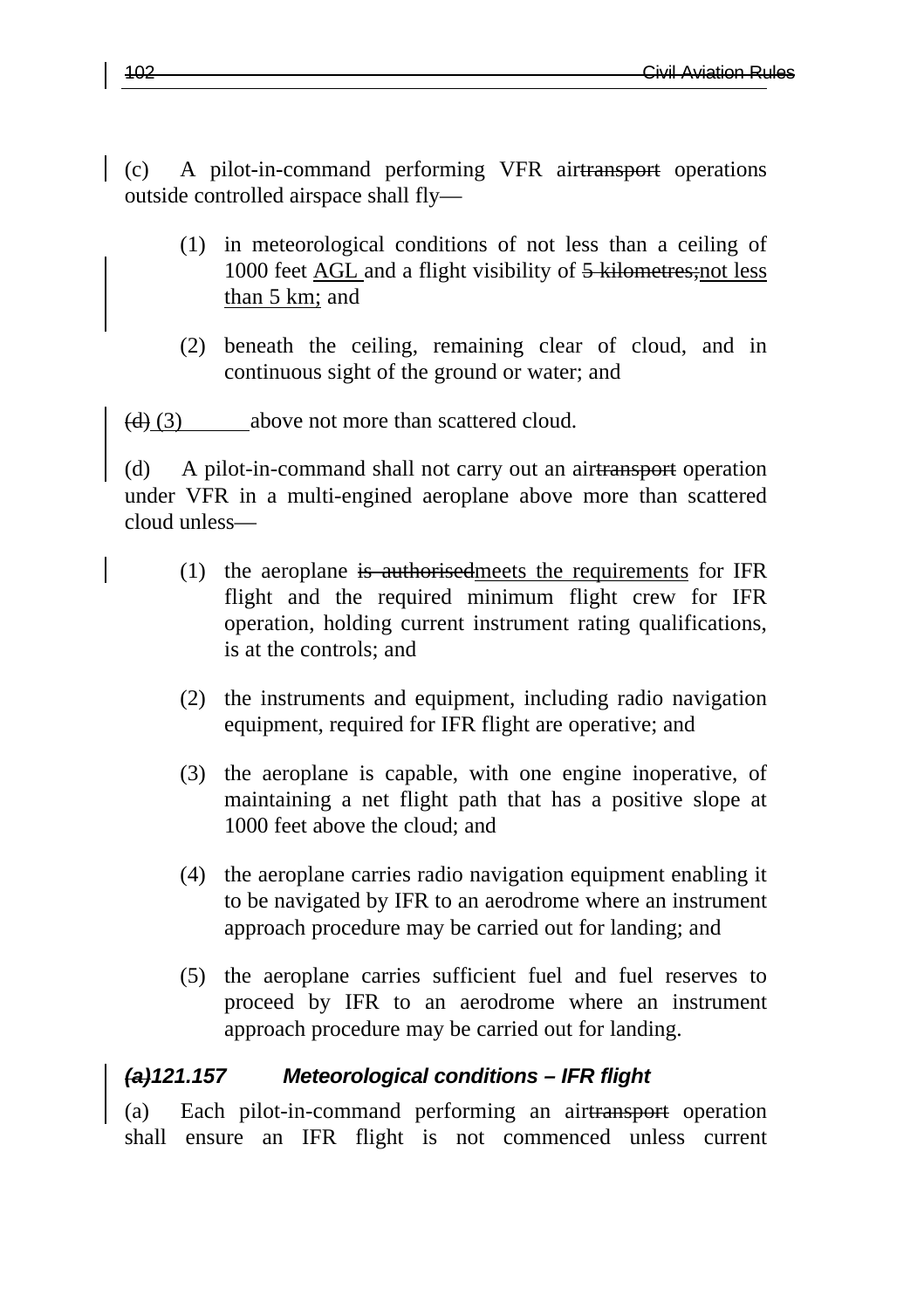meteorological reports, or a combination of current reports and forecasts, indicate that conditions will—

- (1) at the estimated time of arrival at the applicable destination aerodrome, be at or above the minimum prescribed under Part 9795 for the instrument procedure likely to be used at that aerodrome; or
- (2) at the estimated time of use, at—
	- (i) one alternate aerodrome, meet the ceiling and visibility that is required by  $91.405(a)(2)$ ; or
	- (ii) two alternate aerodromes, meet the ceiling and visibility that is required by 91.405(b).

(b) The pilot-in-command shall make provision for at least one alternate aerodrome that meets the ceiling and visibility that is required by 91.405(b), if—

- (1) the departure or destination aerodrome for the operation is outside New Zealand; and
- (2) the destination aerodrome has less than two separate runways suitable for use by the aeroplane being used.

(c) Each person performing ETOPS shall ensure that before the aeroplane is further than one hour from an adequate aerodrome each aerodrome designated as an en-route alternate aerodrome will, at the possible time of use, be at or above the approved weather minima specified in the certificate holder's exposition.

*[Until Part 9795 comes into force, instrument approach procedures are prescribed under Part 19]*

## *121.159 Aerodrome operating minima – IFR flight*

(a) A pilot-in-command shall not continue an instrument approach to an aerodrome past the final approach fix or, where a final approach fix is not used, the final approach segment of the instrument approach procedure if, prior to passing the final approach fix or the final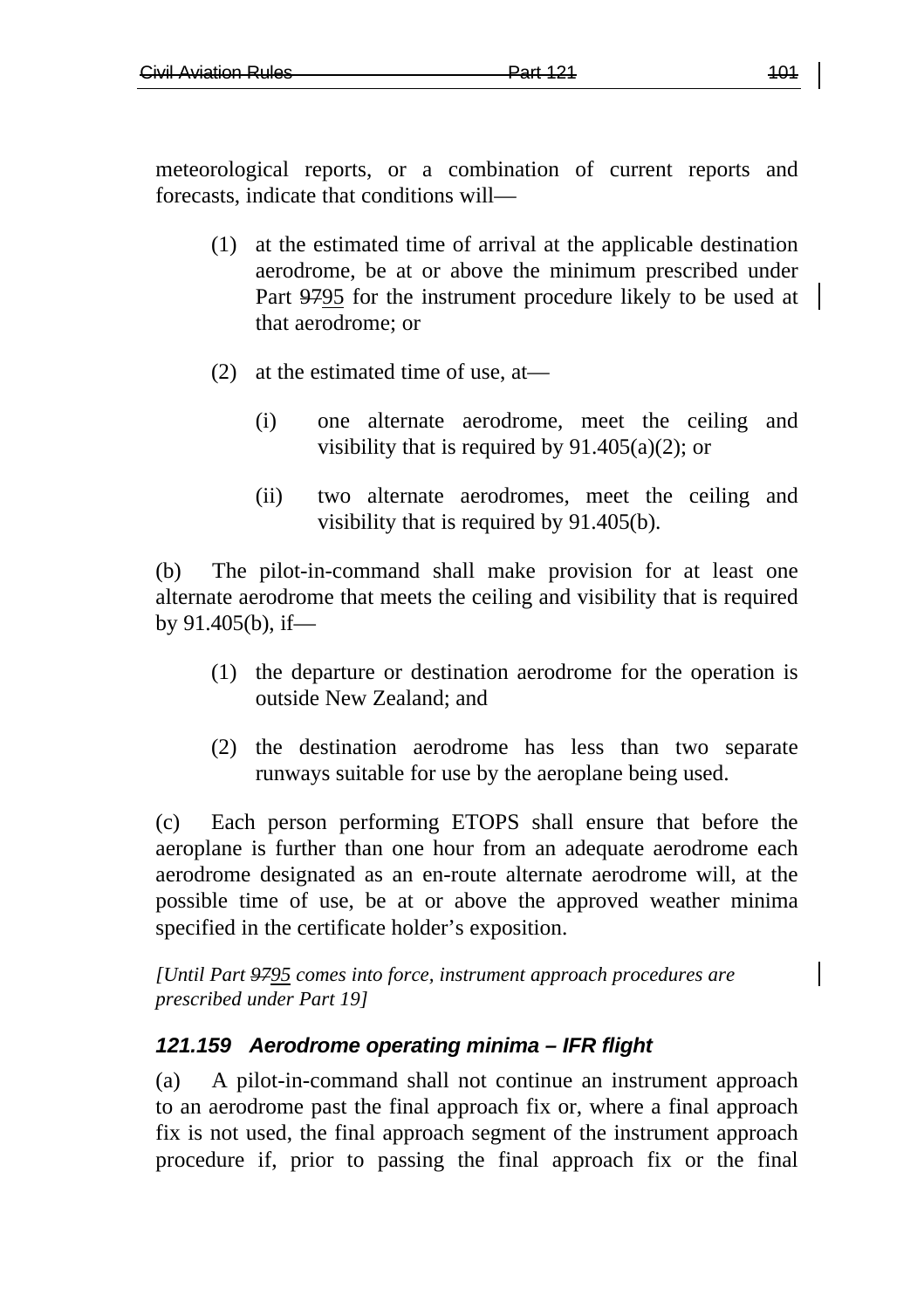approach segment, current meteorological information indicates the visibility at the aerodrome is less than the visibility prescribed under Part 9795 for the instrument approach procedure being used.

- (b) For the purpose of this rule, the final approach segment begins—
	- (1) at the final approach fix or facility prescribed in the instrument approach procedure; or
	- (2) when a final approach fix is not prescribed for a procedure that includes a procedure turn, at the point where the procedure turn is completed and the aeroplane is established on the final approach course within the distance prescribed in the procedure.

*[Until Part 9795 comes into force, instrument approach procedures are prescribed under Part 19]*

# *(a)121.161 IFR departure limitations*

(a)Each person performing an airtransport operation shall ensure an IFR flight from an aerodrome is not commenced when weather conditions are at or belowabove take-off minima prescribed under 91.40791.413 and are below authorised IFR landing minima prescribed under 91.413, unless there is an appropriate aerodrome—

- (1) for a two engined aeroplane, within a maximum of  $\frac{1}{2}$ hour flying time, in still air at one engine inoperative cruising speed, of the aerodrome of departure; or
- (2) for an aeroplane having three or more engines, within a maximum of 2two hours flying time, in still air at one engine inoperative cruising speed, of the aerodrome of departure.

## *121.163 Reduced take-off minima*

(a) Each holder of an air operator certificate may operate an aircraft at lower take-off minima than that prescribed in 91.413(g) provided the certificate holder ensures that the operation is conducted in accordance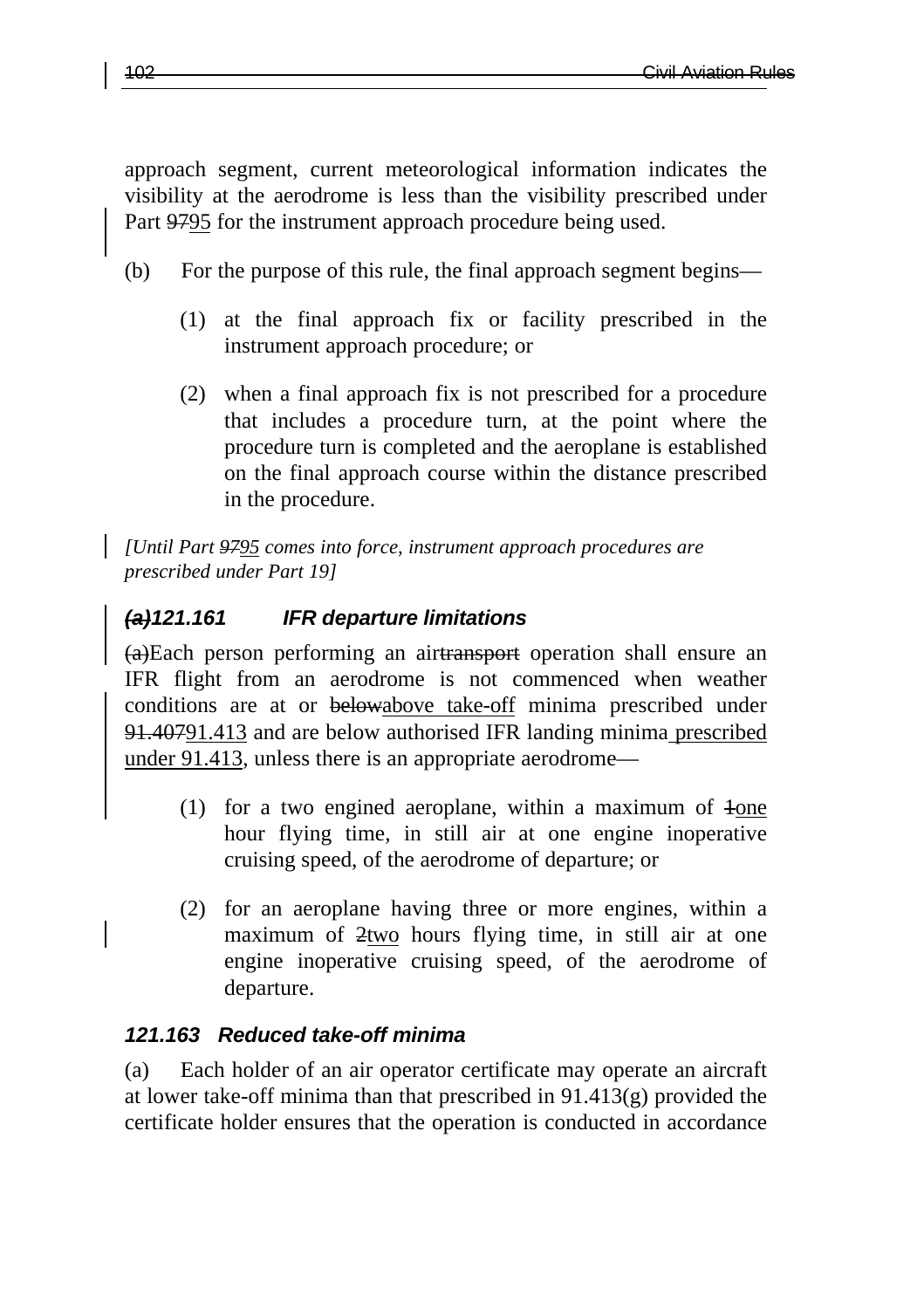with the reduced minima take-off procedure specified in the certificate holder's exposition.

- (b) The reduced take-off minima procedure shall ensure that—
	- (1) the pilot-in-command and the second-in-command are qualified for reduced minima take-offs in accordance with 121.515; and
	- (2) the runway to be used has centre-line marking or centre-line lighting; and
	- (3) Part 9795 authorises reduced take-off minima on the runway to be used; and
	- (4) if the aeroplane is a two-engine propeller-driven aeroplane, the aeroplane is equipped with an operative auto-feather or auto-course system; and
	- (5) the runway visibility is established using RVR; and
	- (6) the method for observing and confirming that the required visibility exists for that take-off is acceptable to the Director.

*[Until Part 9795 comes into force, instrument approach procedures are prescribed under Part 19]*

## *121.165 En-route limitations*

(a) Each holder of an air operator certificate shall ensure that no aeroplane operates further than 1 hour flying time, in still air at oneengine-inoperative cruising speed, from an adequate aerodrome unless—

- (1) the aeroplane is turbine powered with three or more engines; or
- (2) the operation is conducted in accordance with procedures for ETOPS required by 121.167(2).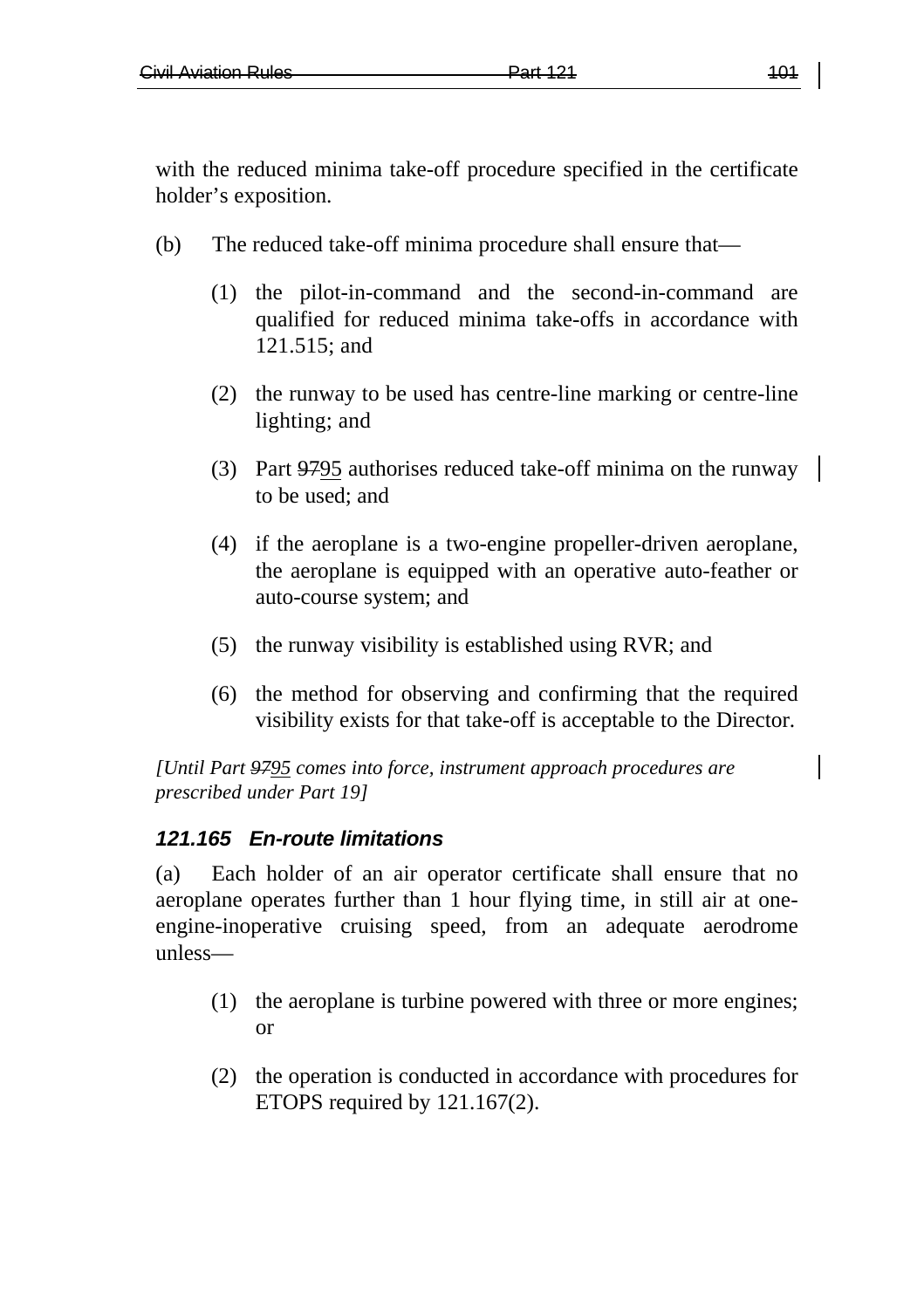(b) For the purpose of paragraph (a), an adequate aerodrome means an aerodrome that—

- (1) is associated with a Part 139 certificate or meets safety requirements equivalent to such an aerodrome; and
- (2) has suitable facilities and services available, for the aeroplane type concerned, that includes—
	- (i) ATC or an aerodrome flight information service; and
	- (ii) a meteorological reporting service; and
	- (iii) at least one let down aid; and
	- (iv) a visual approach slope indicator system for turbojet and turbofan powered aeroplanes; and
	- (v) sufficient lighting.

#### *121.167 ETOPS limitations*

Each holder of an air operator certificate shall ensure that ETOPS is not commenced unless—

- (1) ETOPS is permitted in the certificate holder's operations specifications; and
- (2) procedures for ETOPS are specified in the certificate holder's exposition; and
- (3) the operation will be within the limitations placed by the character of the terrain, the kind of operation, and the performance of the aeroplane used; and
- (4) each en-route alternate aerodrome required by the procedures in subparagraph (2) will be available during the possible period of use; and
- (5) the meteorological requirements of Subpart C can be met.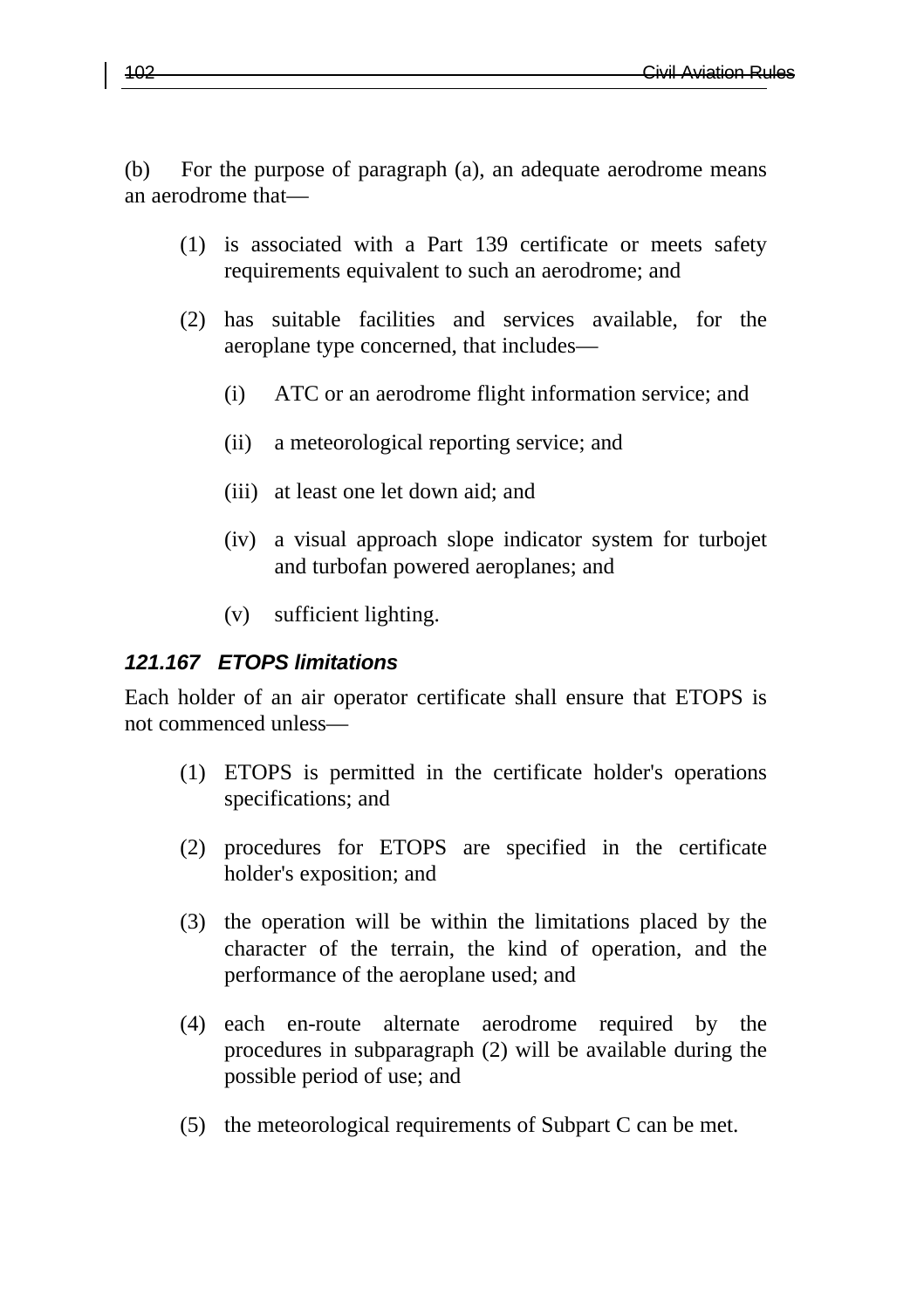#### *(a)121.169 IFR procedures*

(a) Each pilot-in-command shall conduct IFR airtransport operations on routes prescribed under Part 95, except when—

- (1) it is necessary to avoid potentially hazardous conditions; or
- (2) operating under radar control from an ATS; or
- (3) operating under an off-route clearance obtained from the appropriate ATC unit; or
- (4) otherwise specified in the exposition of the holder of the air operator certificate that authorises the operation.

(b) Unless a clearance has been obtained from the appropriate ATC unit, in controlled airspace, each pilot-in-command shall comply with any IFR departure and approach procedures prescribed under Part 9795 for the appropriate aerodrome.

(c) In uncontrolled airspace each pilot-in-command shall comply with any IFR departure and approach procedures prescribed under Part 9795 for the appropriate aerodrome.

*[Until Part 9795 comes into force, instrument approach procedures are prescribed under Part 19]*

# **Subpart D — Performance**

#### *121.201 ApplicabilityPurpose*

(a) This Subpart prescribes aeroplane performance operating limitations applicable to—

- (1) aeroplanes used in operations performed under this Part;air operations; and
- (2) aeroplanes, used in operations performed under Part 125 or Part 135, certificated to FAR Part 25 airworthiness standards, or equivalent airworthiness standards, that are—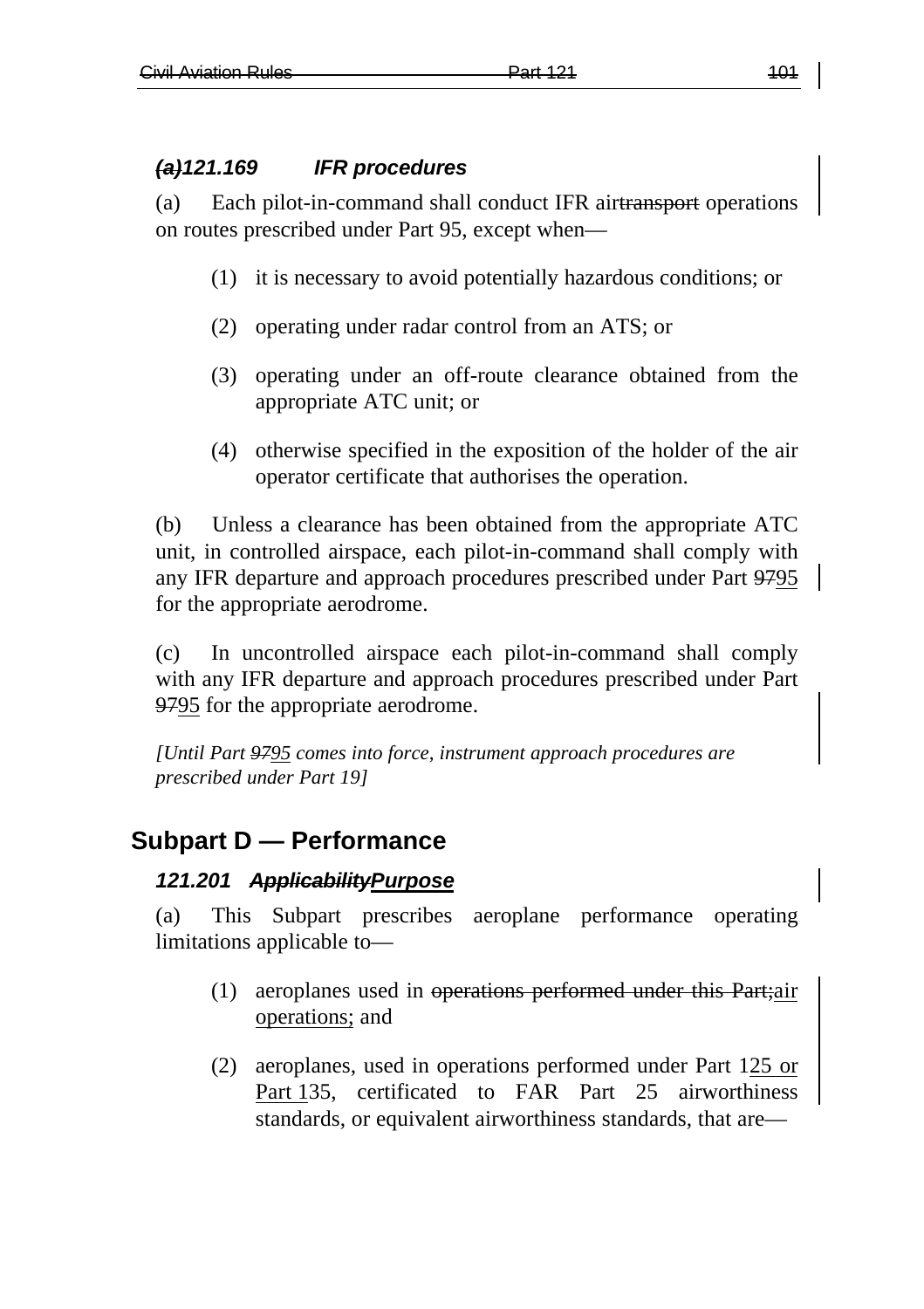- (i) propeller-powered aeroplanes with a seating configuration of 20 seats or more; or
- (ii) multi-engine turbojet or turbofan powered aeroplanes.

(b) Aeroplanes that cannot fully comply with the requirements of this Subpart may be approved to operate under alternative performance operating limitations.

## *121.203 [Reserved]Reserved*

#### *121.205 General performance*

Each holder of an air operator certificate shall ensure that, for each aeroplane it operates—

- (1) the take-off weight at the start of its take-off is not greater than the weight permitted under this Subpart for the flight to be undertaken allowing for—
	- (i) expected reductions in weight as the flight proceeds; and
	- (ii) such fuel jettisoning as is provided for under this Subpart; and
- (2) the performance data used to determine compliance with the performance requirements of this Subpart is—
	- (i) contained in the aeroplane flight manual; or
	- (ii) in the case of contaminated runway landing distance data, provided by the aeroplane manufacturer and acceptable to the Director.

#### *121.207 Take-off distance*

(a) Each holder of an air operator certificate shall ensure that, for each aeroplane it operates, the take-off weight does not exceed the maximum take-off weight specified in the aeroplane flight manual.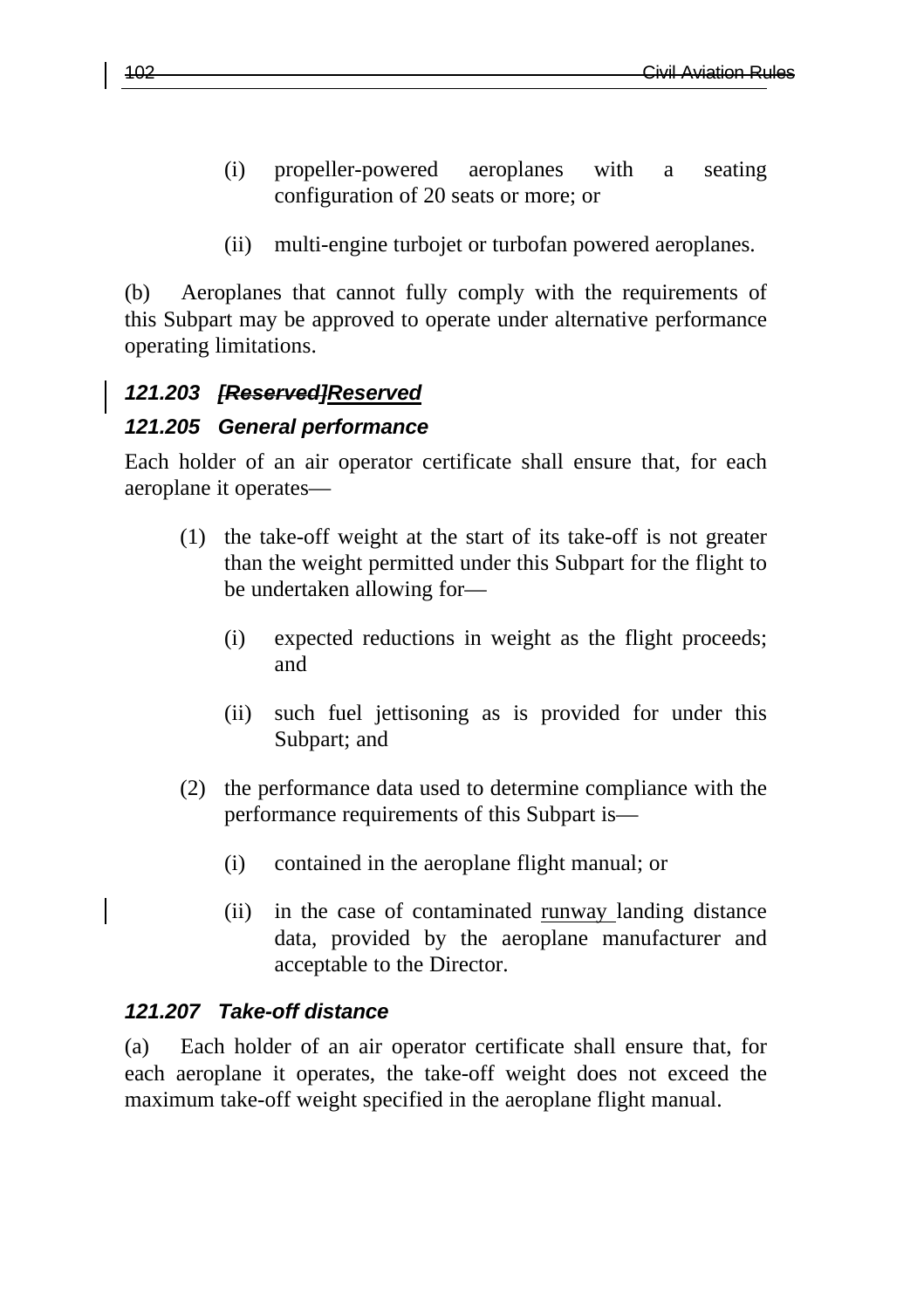(b) When calculating the maximum take-off weight to determine compliance with paragraph (a), the certificate holder shall, assuming that the critical engine fails at  $V_{FF}$  and using a single  $V_1$ , ensure that—

- (1) the accelerate-stop distance required does not exceed the accelerate-stop distance available; and
- (2) the take-off distance required does not exceed the take-off distance available; and
- (3) any clearway forming part of the take-off distance available shall not exceed half the length of the take-off run available; and
- (4) in the case of a wet or contaminated runway, the take-off distance is calculated to the point at which the aircraft reaches a height of 15 feet above the take-off surface using a reduced  $V_1$ ; and
- (5) the take-off run required does not exceed the take-off run available using  $V_1$  for the rejected and continued take-off; and
- (6) on a wet or contaminated runway, the take-off weight does not exceed that permitted for a take-off on a dry runway under the same conditions.

(c) When calculating the maximum take-off weight in accordance with paragraph (b), the certificate holder shall take account of—

- (1) aerodrome elevation; and
- (2) the pressure altitude of the aerodrome when the atmospheric pressure varies by more than 1% from the International Standard Atmosphere; and
- (3) ambient temperature at the aerodrome; and
- (4) the type of runway surface and the runway surface condition ; and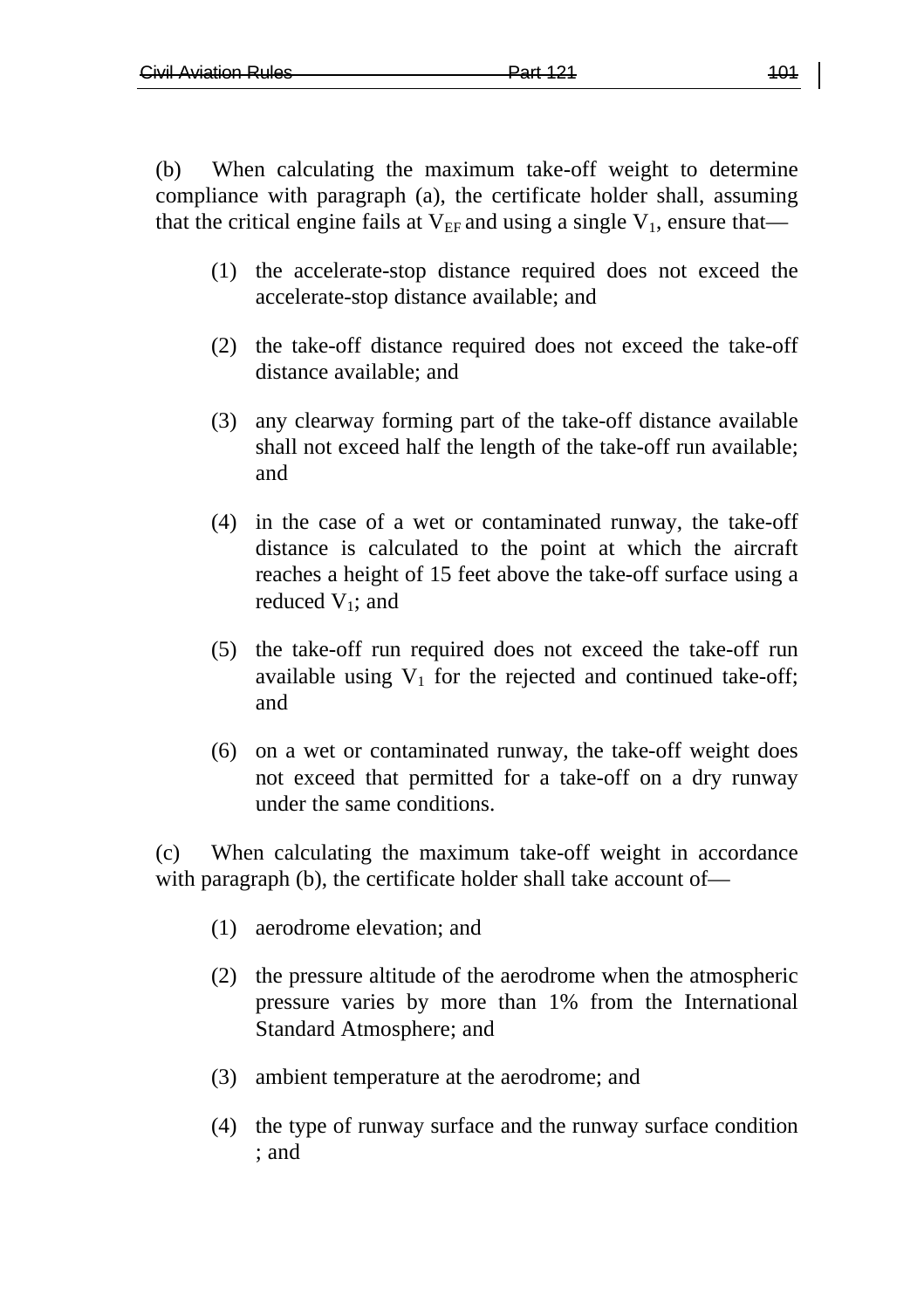- (5) the runway slope in the direction of take-off; and
- (6) not more than 50% of the reported headwind component or not less than 150% of the reported tailwind component.

#### *121.209 Runway surface correction factors*

Each holder of an air operator certificate shall ensure that, unless performance data is available, the take-off distance calculated for a runway surface type under  $121.207(c)(4)$  and the landing distance calculated under  $121.221(c)(3)$ , are corrected for use of other runway surface types by applying the factors in Table 1.

| <b>Surface</b><br><b>Type</b> | <b>Take-off</b><br><b>Distance Factor</b> | <b>Accelerate Stop</b><br><b>Distance Factor</b> | <b>Landing</b><br><b>Distance Factor</b> |
|-------------------------------|-------------------------------------------|--------------------------------------------------|------------------------------------------|
| Paved                         | $x$ 1.00                                  | $x$ 1.00                                         | $x$ 1.00                                 |
| Coral                         | $x$ 1.00                                  | $x$ 1.03                                         | x 1.05                                   |
| Metal                         | $x\,1.05$                                 | $x$ 1.06                                         | x 1.08                                   |
| Rolled earth                  | x 1.08                                    | $x$ 1.14                                         | x 1.16                                   |
| Grass                         | $x$ 1.14                                  | x 1.20                                           | x 1.18                                   |

#### **Table 1**

#### *121.211 Net take-off flight path*

(a) Each holder of an air operator certificate shall ensure that, for each aeroplane it operates, assuming the critical engine is inoperative, all obstacles within the net take-off flight path are cleared vertically by at least—

- (1) 35 feet in the case of a take-off performed by an aeroplane that is intended to use a bank angle not exceeding 15°; and
- (2) 15 feet in the case of a take-off that is—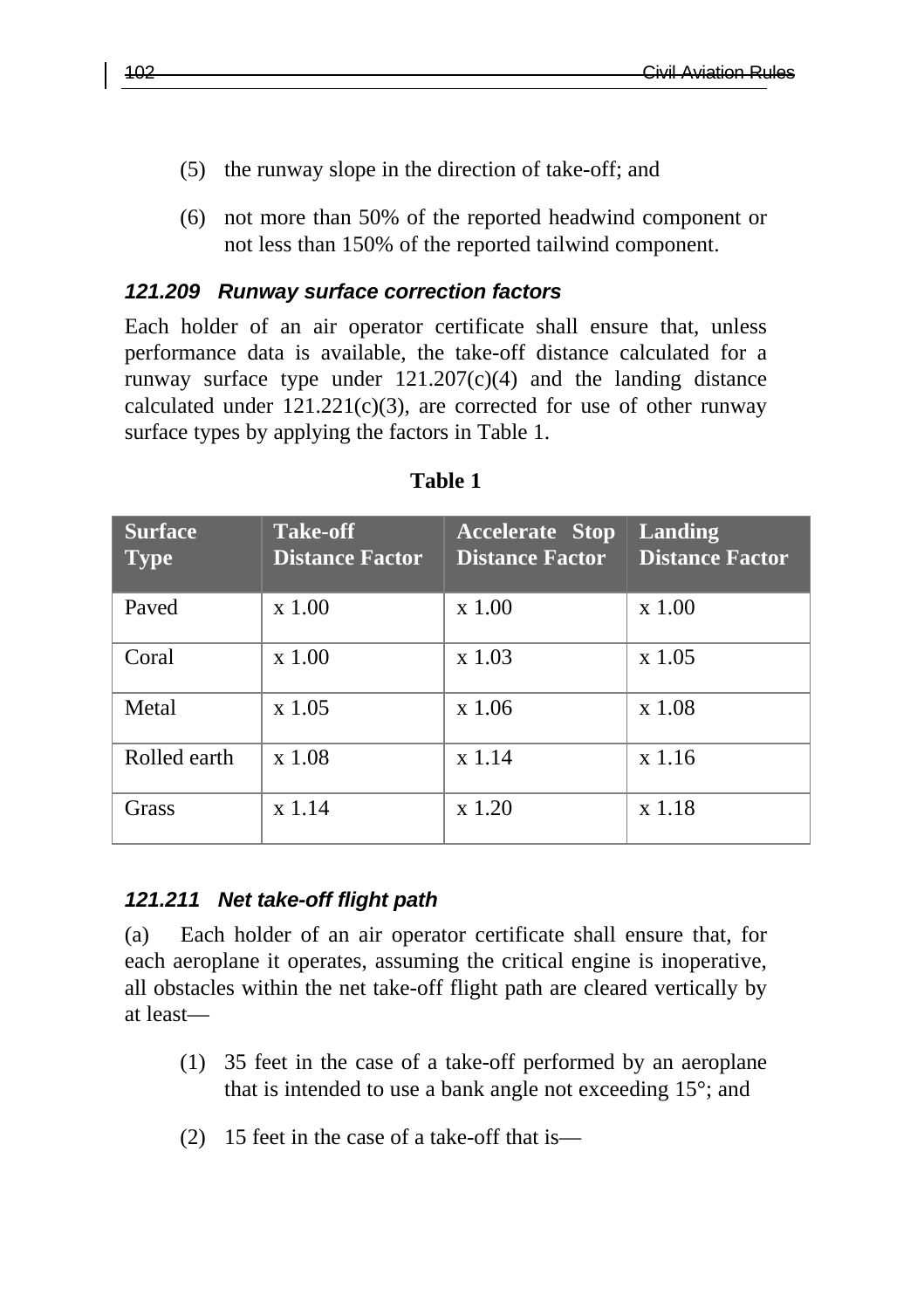- (i) performed by an aeroplane that is intended to use a bank angle not exceeding 15°; and
- (ii) conducted in compliance with  $121.207(b)(4)$ ; and
- (3) 50 feet in the case of a take-off performed by an aeroplane that is intended to use a bank angle exceeding 15°; and
- (4) 30 feet in the case of a take-off that is—
	- (i) performed by an aeroplane that is intended to use a bank angle exceeding 15°; and
	- (ii) conducted in compliance with 121.207(b)(4).

(b) For the purpose of paragraph (a), an obstacle shall be deemed to be within the net take-off flight path if the lateral distance from the obstacle to the intended line of flight does not exceed—

- (1) where the intended flight path does not require a track change exceeding 15°—
	- (i) 75 m plus 0.125D, to a maximum of 600 m or, if the certificate holder has established visual or radio navigation track guidance procedures for the pilot, to a maximum of 300 m; or
	- (ii) for day operations in VMC by aeroplanes not exceeding 22 700 kg MCTOW, 45 m plus 0.125D, to a maximum of 600 m or, if the certificate holder has established visual or radio navigation track guidance procedures for the pilot, to a maximum of 300 m; or
- (2) where the intended flight path requires a track change exceeding 15°—
	- (i)  $75 \text{ m}$ 75 m plus 0.125D, to a maximum of 900 ma maximum of 900 m or, if the certificate holder has established visual or radio navigation track guidance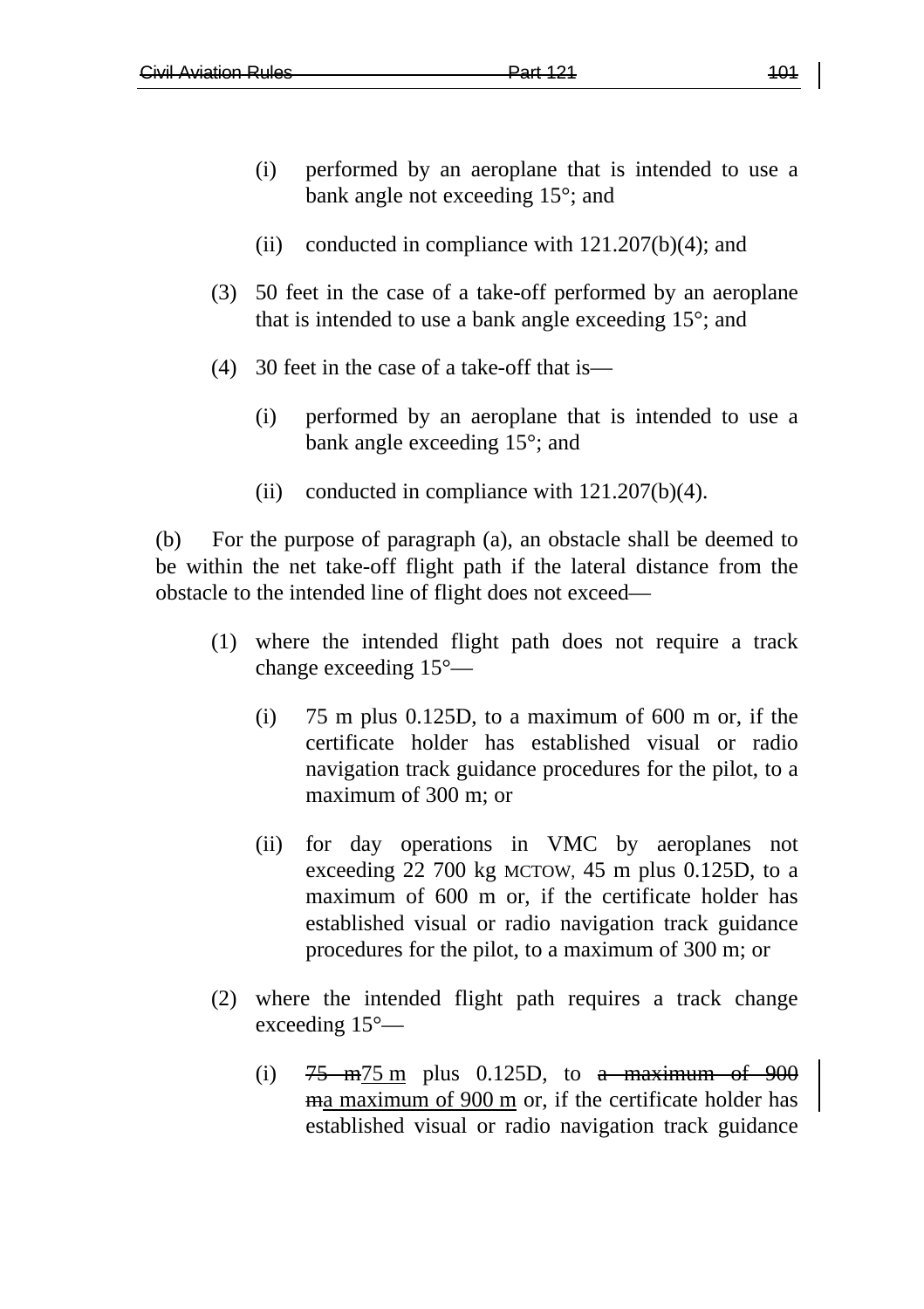procedures for the pilot, to a maximum of 600 m;a maximum of 600 m;

(ii) for day operations in VMC by aeroplanes not exceeding 22 700 kg MCTOW, 45 m plus 0.125D, to a maximum of 900 m or, if the certificate holder has established visual or radio navigation track guidance procedures for the pilot, to a maximum of 600 m.

(c) For the purpose of paragraph (b), D is the horizontal distance the aeroplane will travel from the end of the take-off distance available.

(d) When calculating the net take-off flight path in accordance with paragraph (a), the certificate holder shall ensure that—

- (1) the following factors are taken into account—
	- (i) take-off weight at the commencement of the take-off run; and
	- (ii) aerodrome elevation; and
	- (iii) pressure altitude at the aerodrome when the atmospheric pressure varies by more than 1% from the International Standard Atmosphere; and
	- (iv) ambient temperature at the aerodrome; and
	- (v) not more than 50% of the reported head-wind component or not less than 150% of the reported tailwind component; and
- (2) a track change exceeding  $15^{\circ}$  is not made before a height of 50 feet50 feet above the take-off surface has been achieved; and
- (3) unless otherwise authorised by the Director—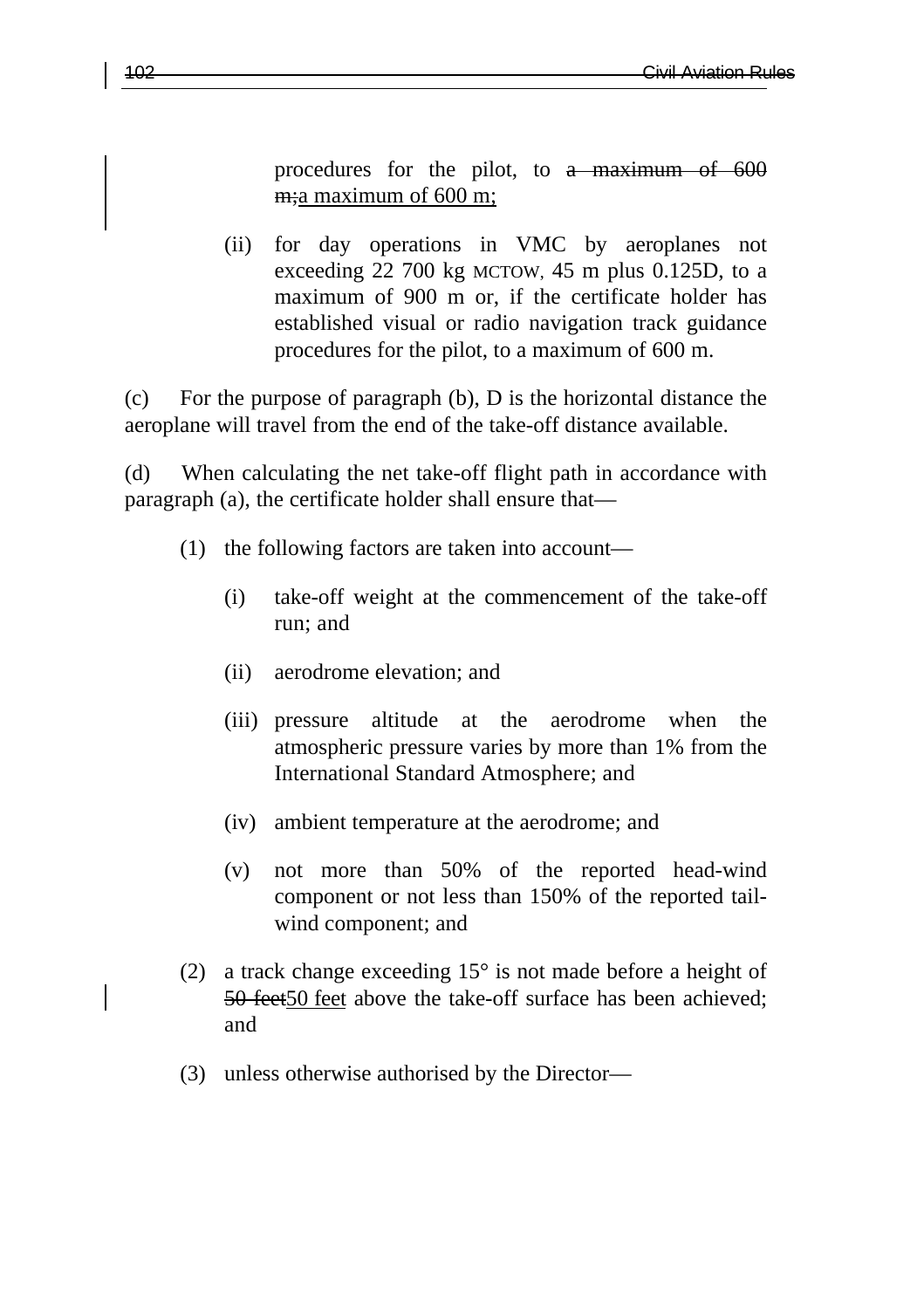- (i) a bank angle exceeding 15° is not made before a height of 50 feet above the take-off surface has been achieved; and
- (ii) the bank angle up to and including a height of 400 feet above the take-off surface does not exceed 20°; and
- (iii) the bank angle above a height of 400 feet above the take-offtake-off surface does not exceed 25°; and
- (4) allowance is made for—
	- (i) the effect of the bank angle on operating speeds and flight path; and
	- (ii) distance increments resulting from increased operating speeds; and
	- (iii) retention of stall margin and loss of climb gradient in accordance with 121.213.
- (e) The certificate holder shall establish contingency procedures to—
	- (1) satisfy the requirements of this Part; and
	- (2) provide a safe route avoiding obstacles; and
	- (3) enable the aeroplane to land safely at the aerodrome of departure, or at an alternate aerodrome required by 121.161.

#### *121.213 Engine inoperative – gradient and stall corrections*

Each holder of an air operator certificate shall, unless performance data is available, for compliance with  $121.211(d)(4)(iii)$ , retain stall margin and calculate loss of climb gradient by applying the factors in tableTable 2.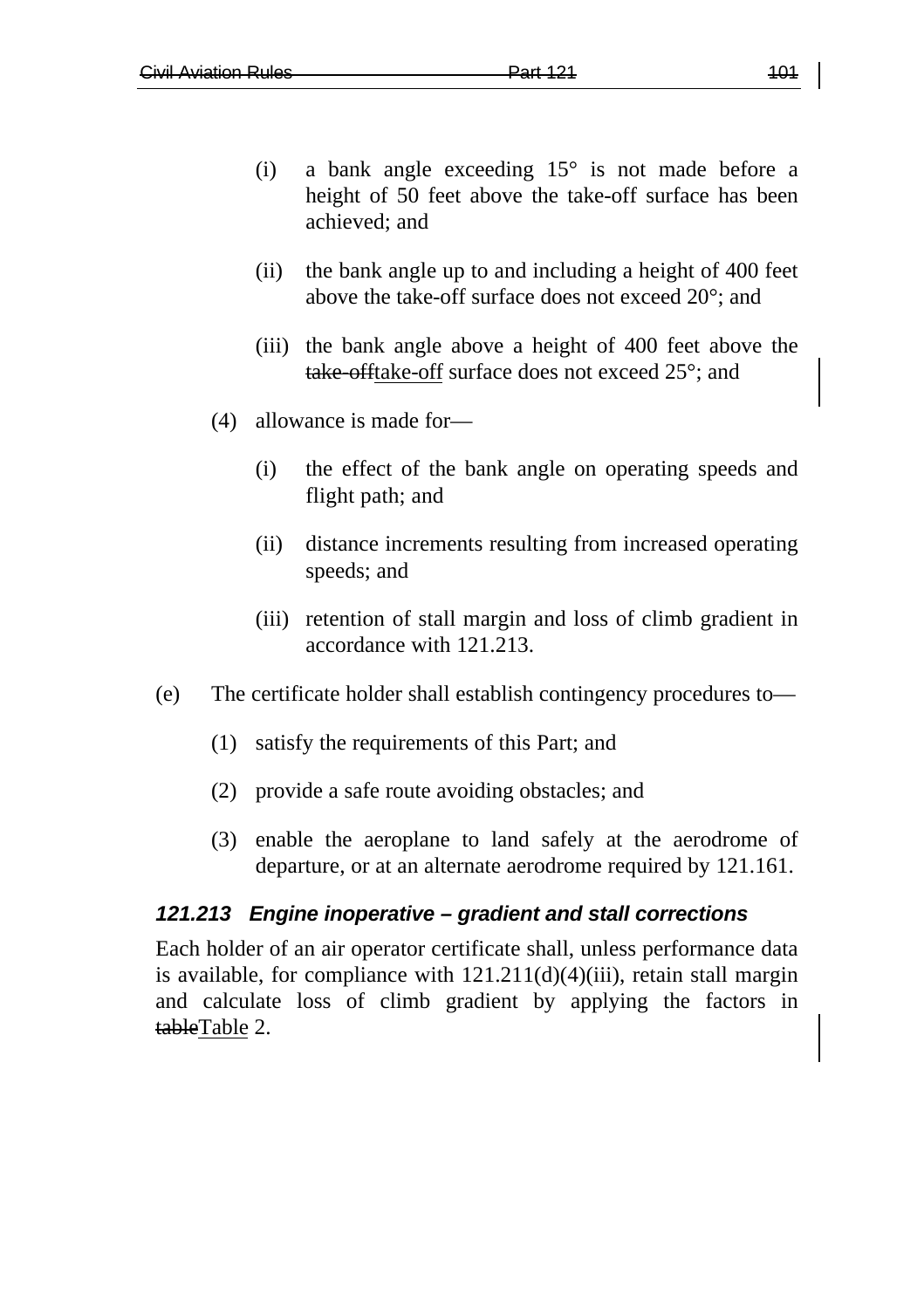|--|--|

| <b>Bank</b><br>angle         | <b>Speed</b><br>correction | <b>Gradient correction</b>                                       |
|------------------------------|----------------------------|------------------------------------------------------------------|
| $15^\circ$ to $19^\circ$     | $V_2$                      | 1 x Aeroplane flight manual $15^{\circ}$ gradient<br>loss        |
| $20^{\circ}$ to $24^{\circ}$ | $V_2 + 5$ knots            | 2 x Aeroplane flight manual $15^{\circ}$ gradient<br>loss        |
| $25^\circ$                   | $V_2$ + 19 knots           | $3 \times$ Aeroplane flight manual $15^{\circ}$ gradient<br>loss |

#### *121.215 En-route critical engine inoperative*

(a) Each holder of an air operator certificate shall ensure that, for each aeroplane it operates, using the one engine inoperative en-route net flight path data—

- (1) the flight path has a positive slope at an altitude of at least 1000 feet above all terrain and obstructions within, except as otherwise provided in paragraph (b), 10 nm of the intended track to be flown and at 1500 feet above the aerodrome where the landing is assumed to be made after engine failure; and
- (2) the net flight path clears all terrain and obstructions within, except as otherwise provided in paragraph (b), 10 nm of the intended track by at least 2000 feet vertically; and
- (3) the net flight path permits the aeroplane to continue flight from the cruising altitude to an aerodrome where a landing can be made in accordance with 121.221 or 121.223 as appropriate, taking account of—
	- (i) engine failure at the most critical point along the route; and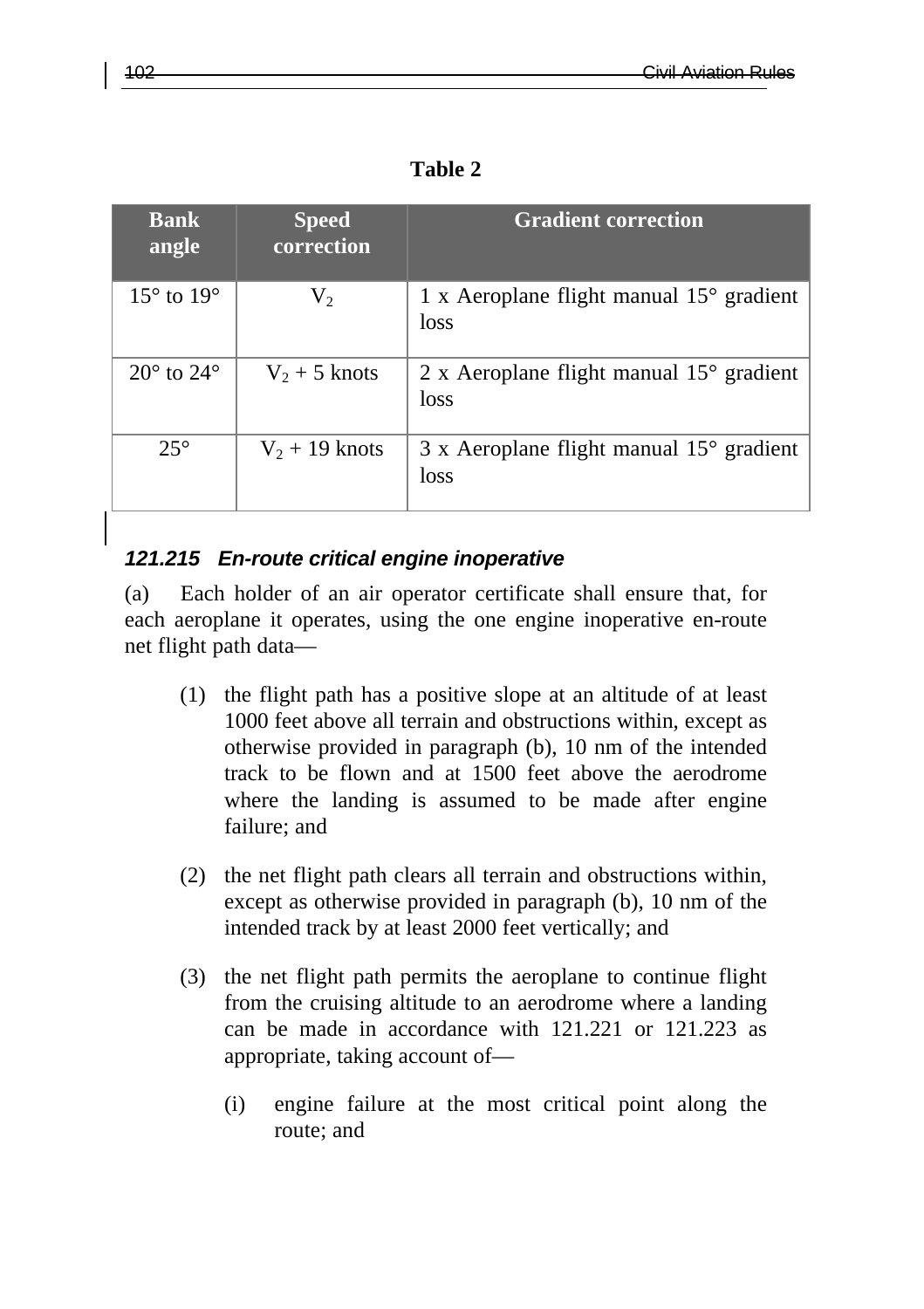- (ii) the effect of the icing protection systems if the meteorological conditions require their operation; and
- (iii) the forecast ambient temperature; and
- (iv) the effects of forecast wind on the flight path; and
- (v) fuel jettisoning to an extent consistent with reaching the aerodrome with the required fuel reserves; and
- (4) the aerodrome where the aeroplane is assumed to land after engine failure meets the following criteria—
	- (i) the performance requirements at the expected landing weight are met; and
	- (ii) weather reports and forecasts, or any combination thereof, and aerodrome condition reports indicate that a safe landing can be accomplished at the time of the intended landing.

(b) If the pilot is able, by the use of radio navigation aids, to maintain the intended track by a margin of 5 nm the distance of 10 nm required by paragraphs  $(a)(1)$  and  $(2)$  may be reduced to 5 nm.

## *121.217 En-route – 90 minute limitation*

(a) Except as provided in paragraph (b), each holder of an air operator certificate shall ensure that each aeroplane it operates with three or more engines is not more than 90 minutes away from an aerodrome at which the performance requirements specified in the aeroplane flight manual applicable at the expected landing weight are met.

(b) The certificate holder may operate an aircraft with three or more engines more than 90 minutes away from an aerodrome at which the performance requirements specified in the aeroplane flight manual applicable at the expected landing weight are met, provided that—

(1) the two engine inoperative en-route flight path data permits the aeroplane to continue the flight, in the expected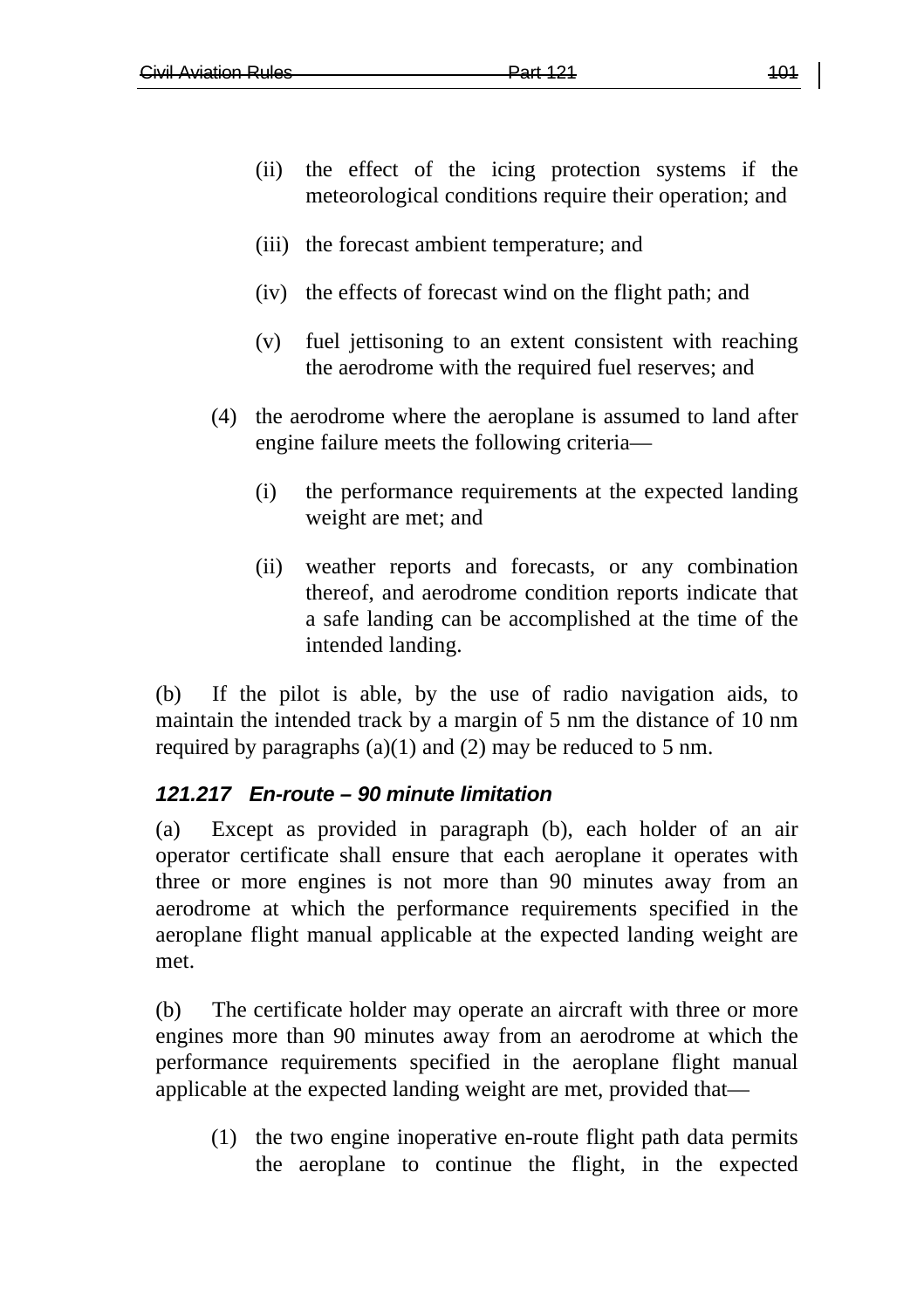meteorological conditions, from the point where two engines are assumed to fail simultaneously, to an aerodrome at which it is possible to land using the prescribed procedure for a landing with two engines inoperative; and

- (2) the net flight path, taking into account the effect of icing protection systems if the meteorological conditions require their operation has a positive slope clearing at an altitude of at least 2000 feet above all terrain and obstructions within, except as provided in paragraph (c), 10 nm of the intended track to be flown; and
- (3) the net flight path has a positive slope at an altitude of 1500 feet above the aerodrome where the landing is assumed to be made after the failure of two engines; and
- (4) the expected weight of the aeroplane at the point where the two engines are assumed to fail shall be not less than that which would include sufficient fuel to proceed to an aerodrome where the landing is assumed to be made, and to arrive there at an altitude of at least 1500 feet directly over the aerodrome and thereafter to fly level for at least 15 minutes.

(c) If the pilot is able, by the use of radio navigation aids, to maintain the intended track by a margin of 5 nm the distance of 10 nm required by paragraph (b)(2) may be reduced to 5 nm.

(d) When calculating compliance with paragraph (b), the certificate holder shall assume the two engines fail at the most critical point of that portion of the route where the aeroplane is more than 90 minutes, at the all-engines long-range cruising speed at standard temperature and still air, away from an aerodrome at which the performance requirements applicable at the calculated landing weight are met.

#### *121.219 Landing-climb – destination and alternate aerodromes*

Each holder of an air operator certificate shall ensure that, for each aeroplane it operates—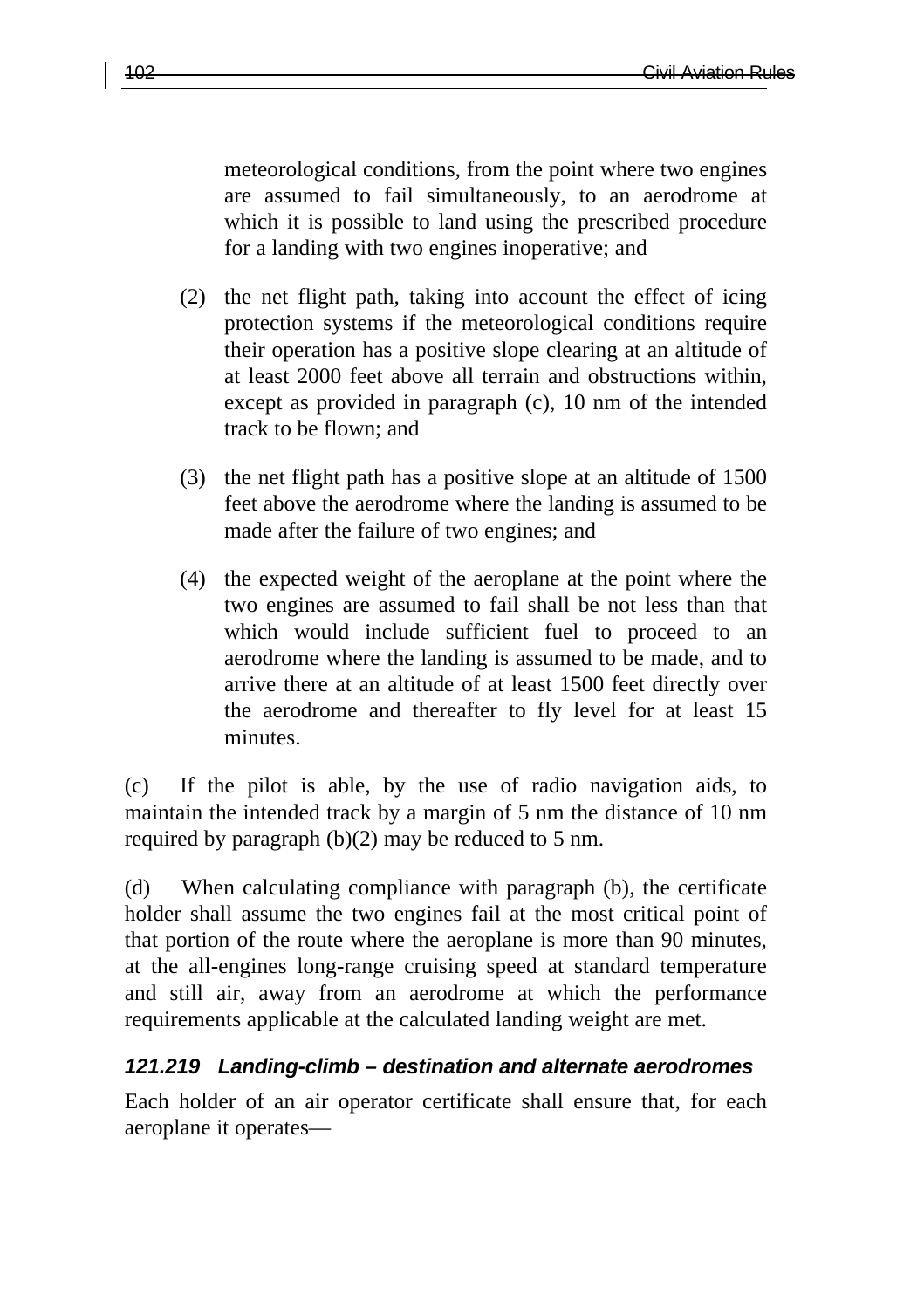- (1) the landing weight of the aeroplane does not exceed the maximum approach and landing-climb weight, taking into account the altitude and the ambient temperature expected for the estimated time of landing at a destination and alternate aerodrome; and
- (2) for instrument approaches with decision heights below 200 feet, the approach weight of the aeroplane, taking into account the take-off weight and the fuel expected to be consumed in flight, allows a missed approach net-climbgradient assuming that the critical engine is inoperative in the approach configuration of—
	- (i) at least 2.5%; or
	- (ii) at least the net-climb gradient required to clear any obstacles in the missed approach flight path in accordance with 121.211.

#### *121.221 Landing distance – dry runways*

(a) Each holder of an air operator certificate shall ensure that, for each aeroplane it operates, the landing weight for the estimated time of landing will not exceed the landing weight specified in the aeroplane flight manual.

(b) Each holder of an air operator certificate shall ensure that, for each aeroplane it operates, the landing weight for the estimated time of landing at the destination aerodrome and at any alternate aerodrome allows a full stop landing on a dry runway from a point 50 feet above the threshold within—

- (1) 60% of the landing distance available at the destination and at any alternate aerodrome for a turbojet or turbofan powered aeroplane; and
- (2) 70% of the landing distance available at the destination aerodrome and at any alternate aerodrome for a propeller powered aeroplane; and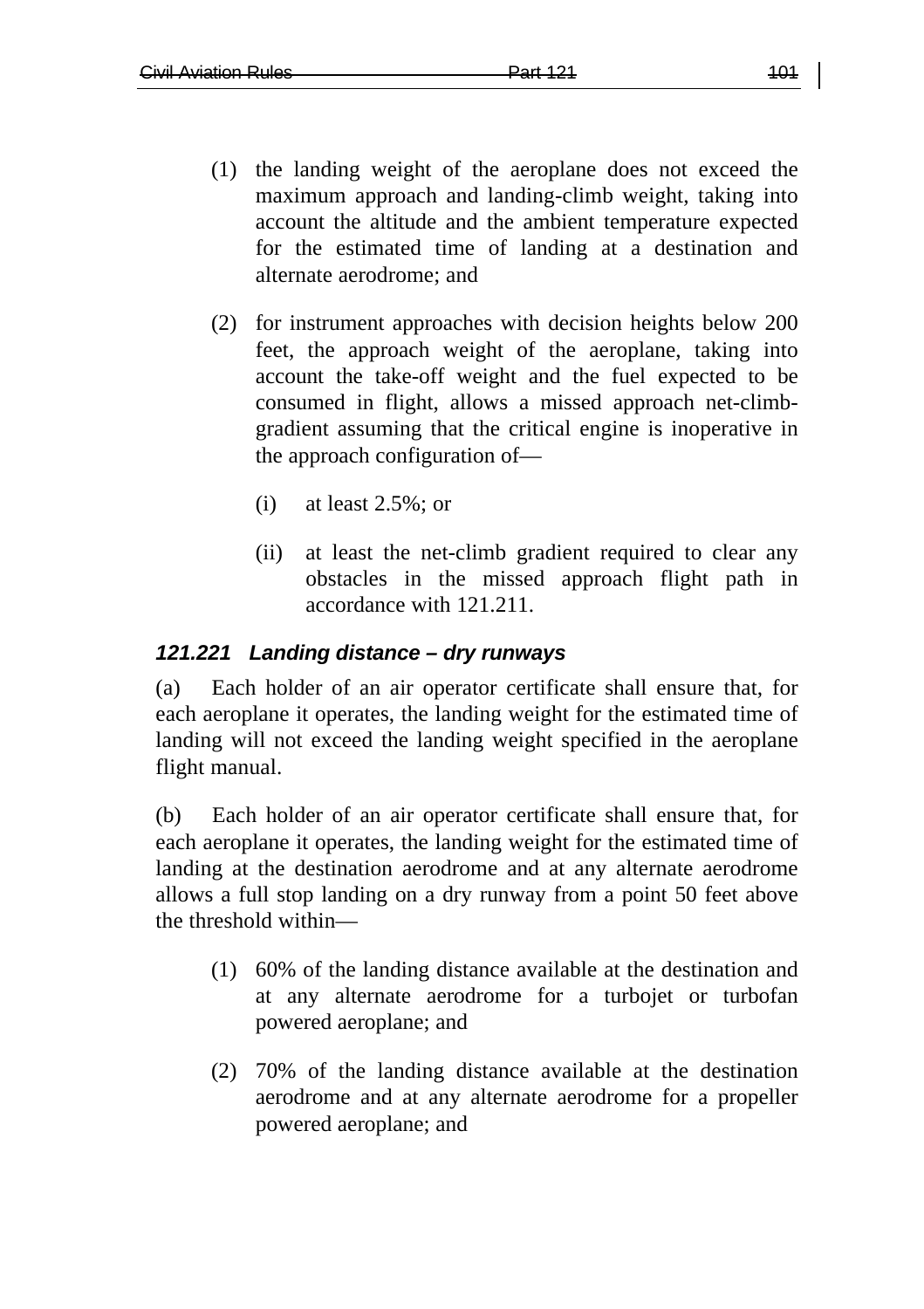(c) When calculating the landing weight in accordance with paragraph (b), the certificate holder shall take account of—

- (1) aerodrome elevation; and
- (2) ambient temperature at the aerodrome; and
- (3) the type of runway surface and the runway surface condition; and
- (4) the runway slope in the direction of landing; and
- (5) not more than 50% of the reported headwind component or not less than 150% of the reported tailwind component.

(d) ForThe certificate holder shall, for dispatch of an aeroplane to land in accordance with paragraphs (b) and (c), it shall be assumedassume that the aeroplane will land on the most favourable runway taking into account—

- (1) the forecast meteorological conditions; and
- (2) surrounding terrain; and
- (3) approach and landing aids; and
- (4) eritical obstacles within the missed approach flight path.

(e) If the certificate holder is unable to comply with paragraph (d) for the destination aerodrome, the certificate holder may dispatch an aeroplanemay be dispatched if an alternate aerodrome is designated that permits compliance with paragraphs (a), (b), and (c).

#### *121.223 Landing distance – wet and contaminated runways*

(a) Each holder of an air operator certificate shall ensure that, for each aeroplane it operates—

(1) when the appropriate weather reports or forecasts, or a combination thereof, indicate that the runway at the estimated time of arrival may be wet, the landing distance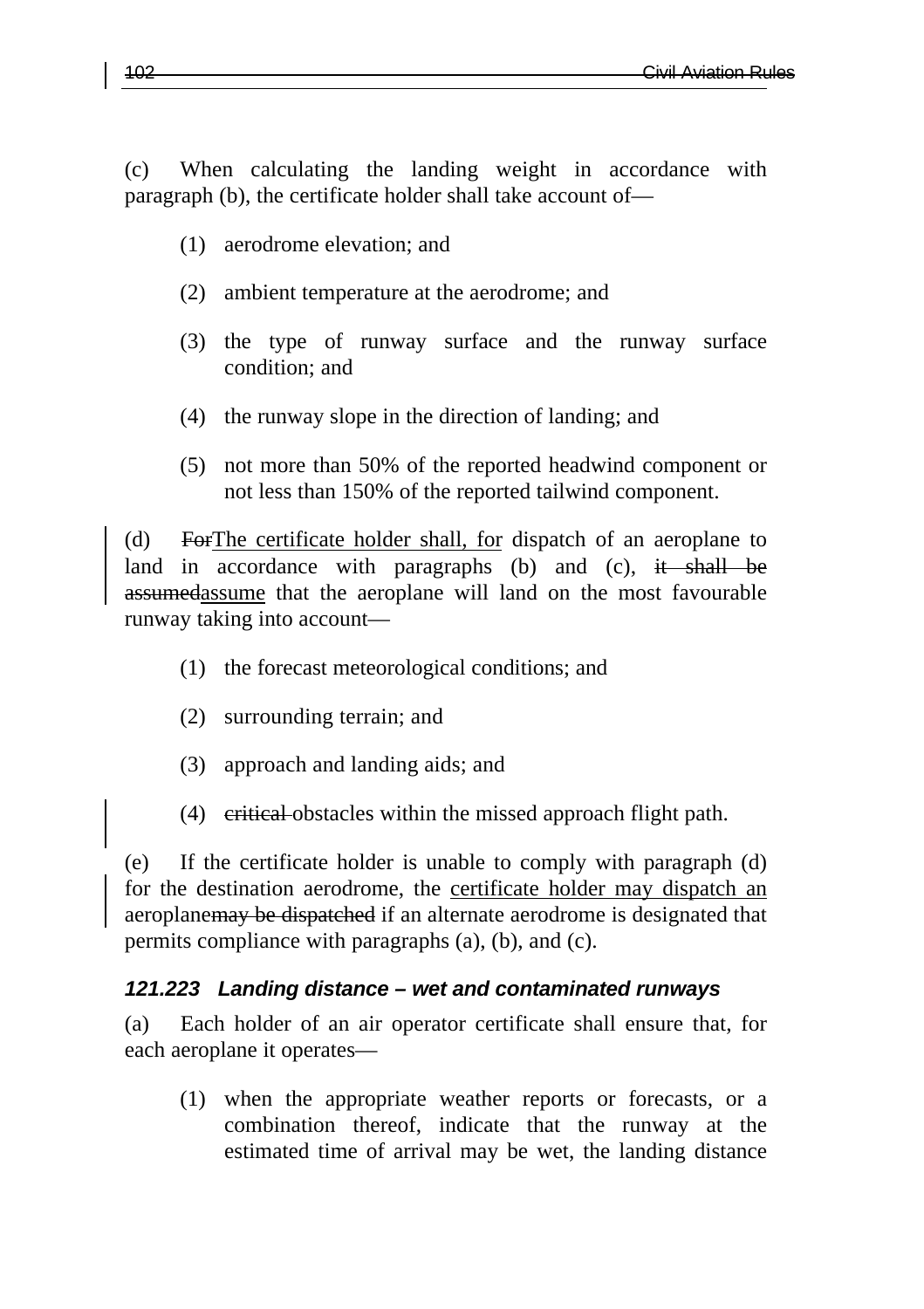available is at least 115% of the landing distance required by 121.221; and

- (2) when the appropriate weather reports or forecasts, or a combination thereof, indicate that the runway at the estimated time of arrival may be contaminated, the landing distance available is at least—
	- (i) 115% of the landing distance required by 121.221; or
	- (ii) the landing distance determined in accordance with contaminated-landing-distance data.

(b) A landing distance on a wet runway shorter than that required by paragraph (a), but not less than that required by 121.221, may be used if performance data allows a shorter landing distance on wet runways.

### *121.225 Steep approach and short landing techniques*

Each holder of an air operator certificate may perform steep approach procedures using approach slope angles of 4.5°, or more, and with screen heights of less than 50 feet but not less than 35 feet, providing—

- (1) the aeroplane flight manual states the maximum approved approach slope angle, any other limitations, normal, abnormal, or emergency proceduresprocedures, including emergency procedures, for the steep approach, as well as amendments for the field length data when using steep approach criteria; and
- (2) for IFR operations, an approach slope indicator system comprising of at least a visual approach slope indicating system is available at each aerodrome at which steep approach procedures are to be conducted; and
- (3) for IFR operations, weather minima are specified and approved for each runway to be used with a steep approach; and
- (4) for IFR operations, consideration is given to—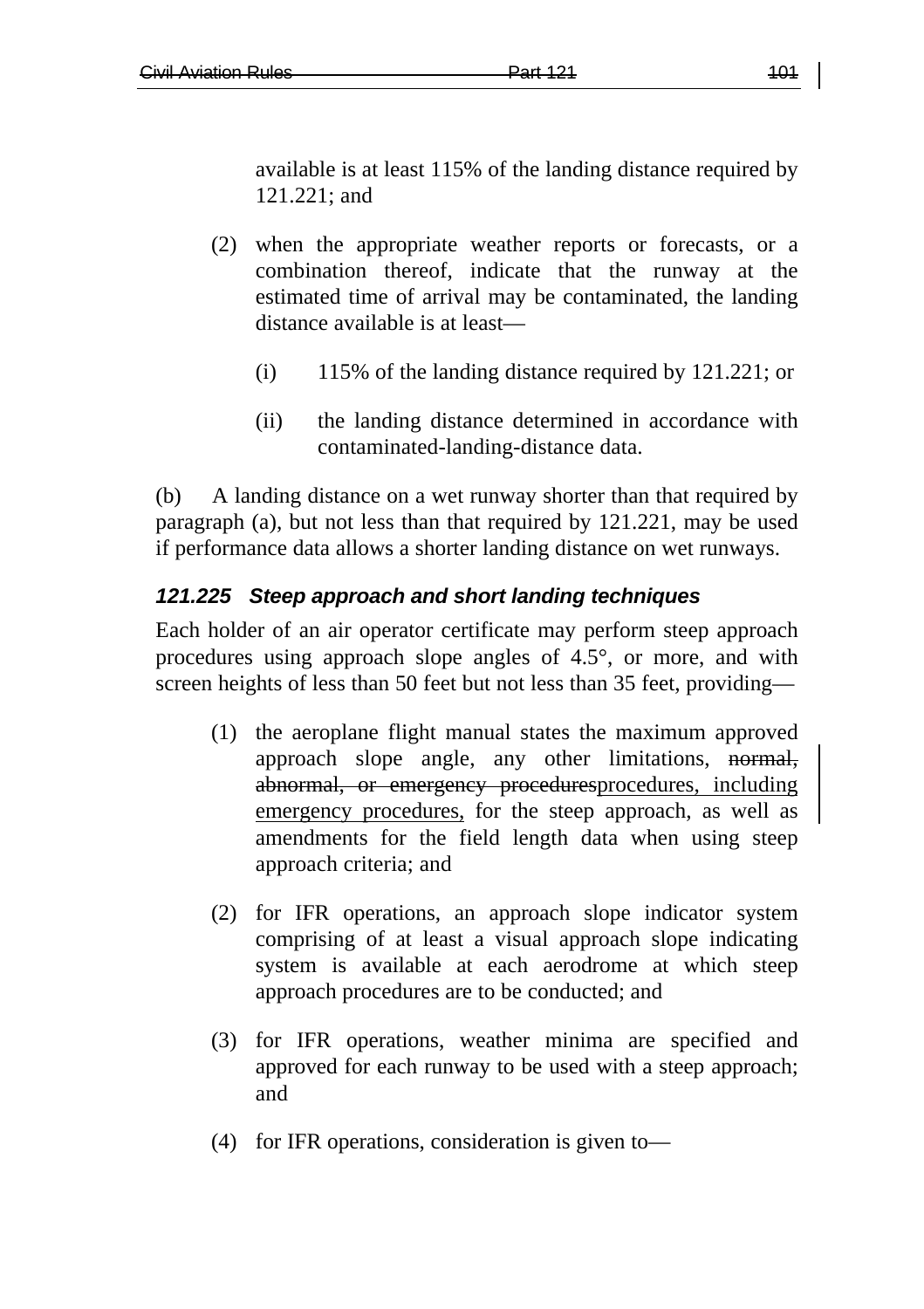$(ii)(i)$  eritical obstacles; and

- (ii) the type of approach slope indicator reference and runway guidance such as visual aids, MLS,3D-NAV, GPS, ILS, LLZ, VOR, or NDB; and
- (iii) the minimum visual reference to be required at DH and MDA; and
- (iv) usable airborne equipment; and
- (v) pilot qualification and special aerodrome familiarisation; and
- (vi) aeroplane flight manual limitation and procedures; and
- (vii) missed approach criteria.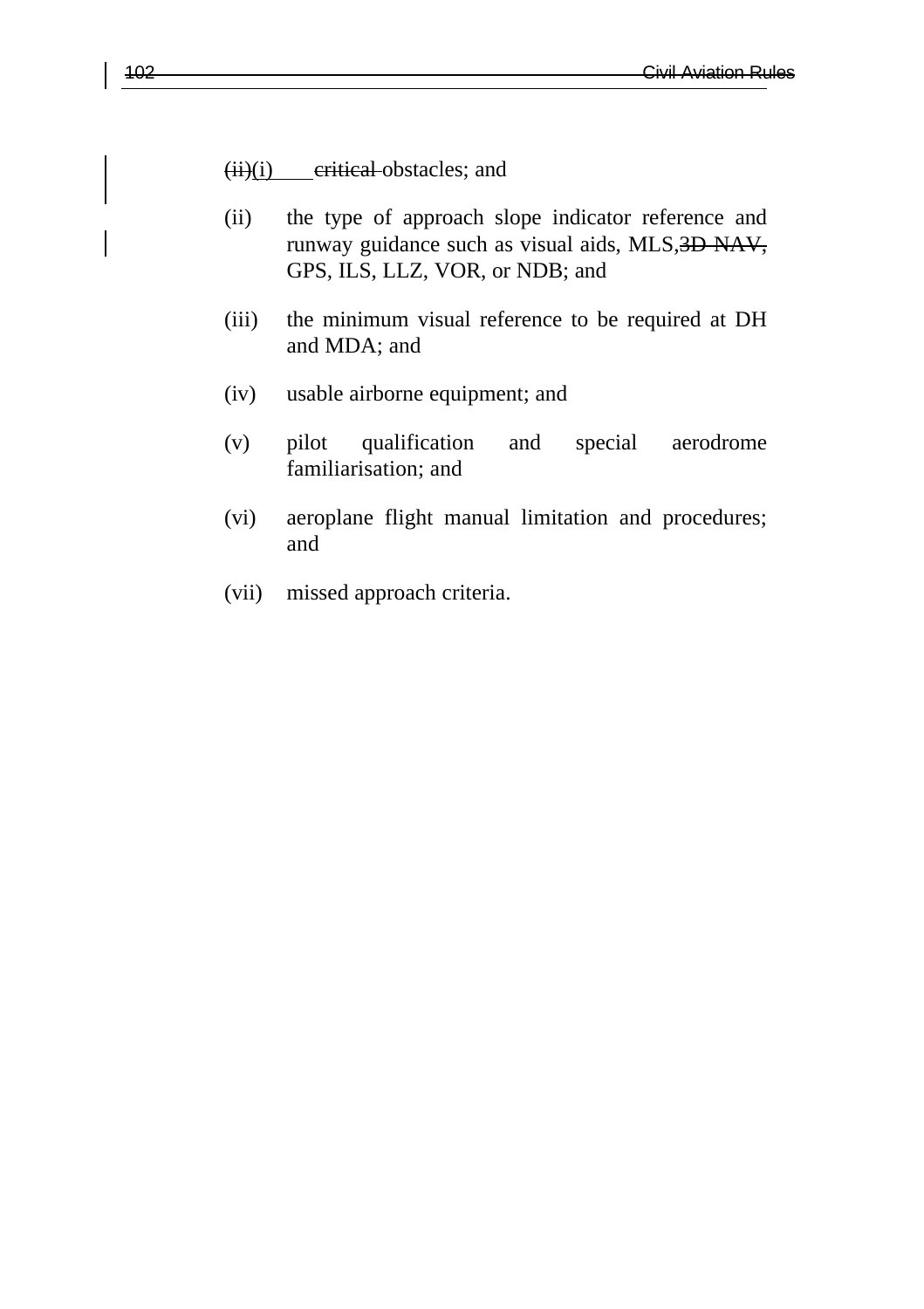# **Subpart E — Weight and Balance**

## *121.301 ApplicabilityPurpose*

This Subpart prescribes the rules governing the control of loading and weight and balance on an aeroplane.

## *121.303 Goods, passenger, and baggage weights*

(a) Each holder of an air operator certificate shall establish the actual weights of goods and the weights of passengers and their carry-on and checked baggage.

(b) The certificate holder shall establish the actual weights of goods and checked baggage.

(c) The certificate holder shall establish the weights of passengers and their carry-on baggage, by using their—

- (1) actual weights; or
- (2) standard weights established in accordance with a programme specified in the certificate holder's exposition—

except that the use of actual weights and the use of standard weights, in accordance with paragraph (c), shall not occur on the same airtransport operation.

## *121.305 Aeroplane load limitations*

Each holder of an air operator certificate shall ensure that—

- (1) the limitations contained in the aeroplane flight manual, or other approved document, relating to the weight and balance of an aeroplane are complied with; and
- (2) maximum allowable weights are not exceeded for zero fuel, manoeuvre, takeoff, and landing; and
- (3) the aeroplane's centre of gravity is within the limits referred to in subparagraph (1) at departure, and will remain within those limits throughout the operating cycle.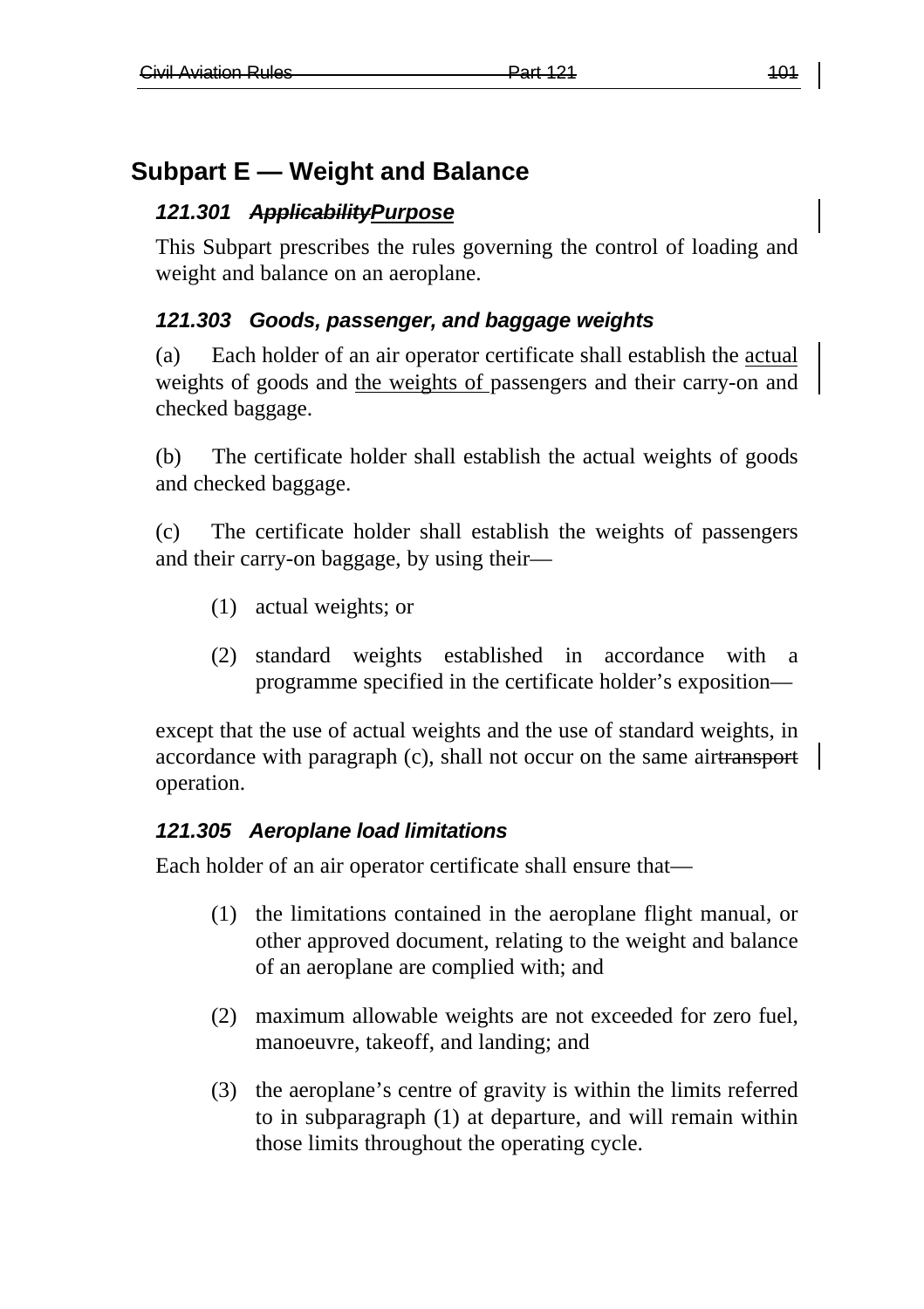#### *121.307 Load manifest*

(1)Each holder of an air operator certificate shall ensure that—

- (1) a load manifest has been completed prior to each airtransport operation; and
- (2) the load manifest is certified by the pilot-in-command; and
- (3) the following details are recorded on the load manifest—
	- (i) name of pilot-in-command, except where this is recorded by the certificate holder in another document; and
	- (ii) date of the operation; and
	- (iii) aeroplane type and registration; and
	- (iv) aerodromes of departure and destination; and
	- (v) flight number or estimated time of departure; and
	- (vi) surnames and initial of all crew and passengers, except where this is recorded by the certificate holder in another document; and
	- (vii) the total of the aeroplane empty weight, the weight of any removable equipment, consumables, unusable oil, unusable fuel, and the weight of crew; and
	- (viii) the weights of passengers, goods, baggage, usable oil, and usable fuel; and
	- (ix) loaded aeroplane weight; and
	- (x) evidence that the centre of gravity is within the specified limits, except where this is recorded by the certificate holder in another document; and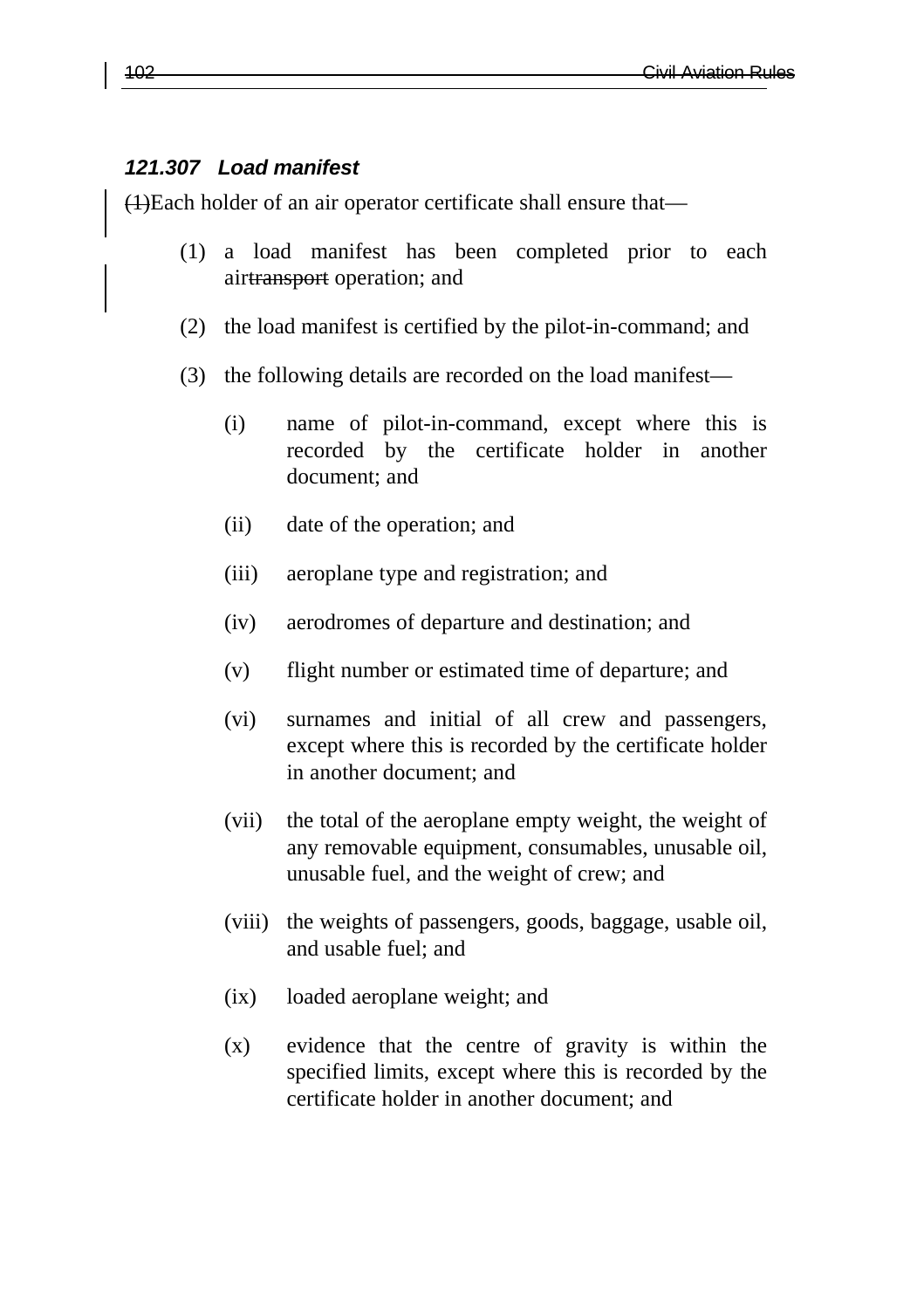(xi) the maximum allowable weights for the operation, including zero fuel weight, take-off weight, and landing weight for the operation.

 $\overline{\phantom{a}}$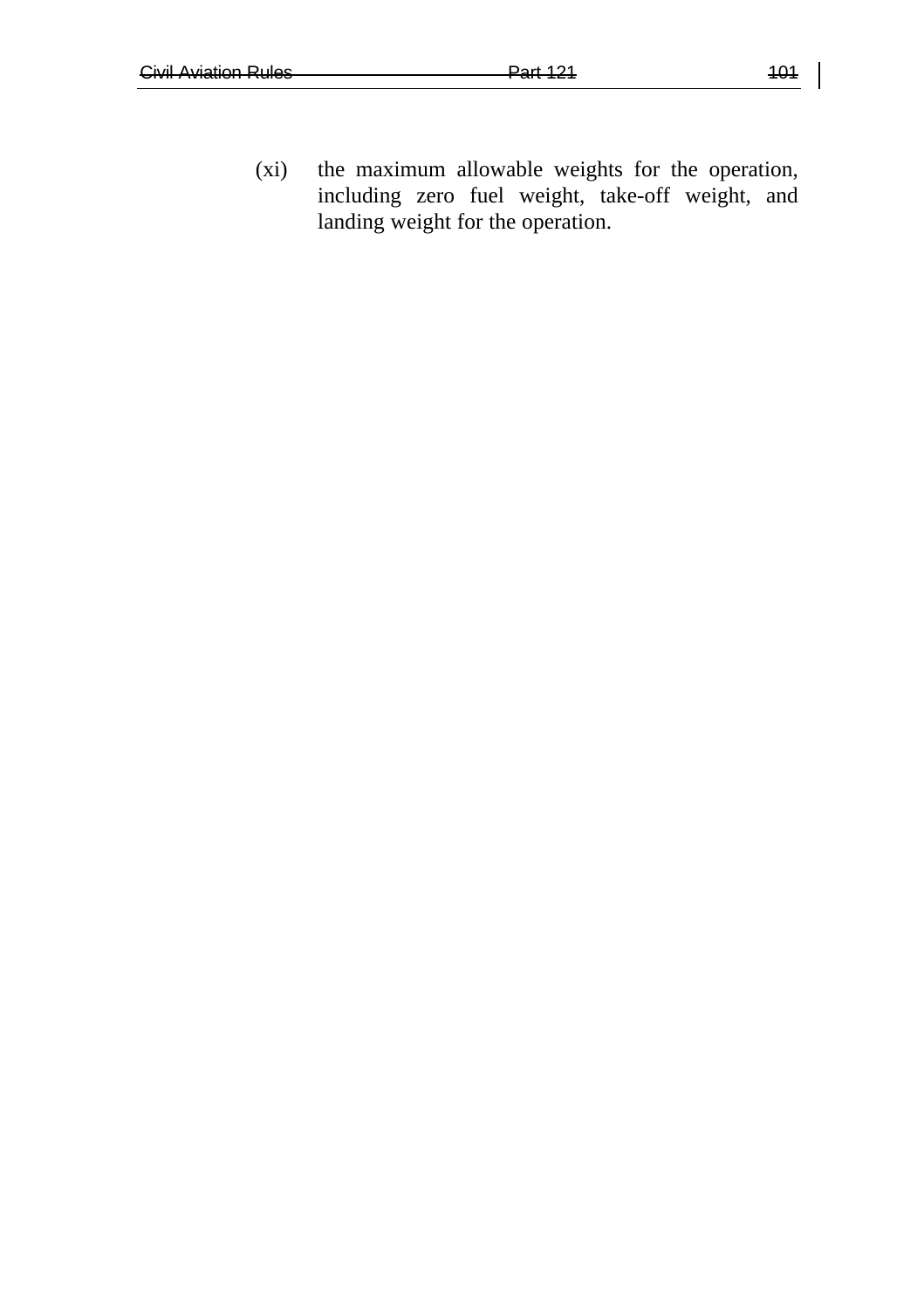## **Subpart F — Instruments and Equipment**

#### *121.351 ApplicabilityPurpose*

This Subpart prescribes the instruments and equipment required.

#### *121.353 General*

Each holder of an air operator certificate shall ensure that an airtransport operation does not commence unless—

- (1) the aeroplane is equipped—
	- (i) with the type of instruments and equipment required by Part 91 and this Subpart; and
	- (ii) with the number of instruments and equipment to ensure that the failure of any independent system required for either communication or navigation purposes, or both, will not result in the inability to communicate and navigate safely as required for the route being flown; and
- (2) the instruments and equipment installed in the aeroplane comply with the specifications and airworthiness design standards listed in—
	- (i) Appendix B to this Part; or
	- (ii) Appendix C to Part 21; or
	- (iii) Part 26; or
	- (iv) alternative specifications or standards acceptable to the Director; and
- (3) the instruments and equipment have been installed in accordance with the aeroplane manufacturer's instructions or other instructions acceptable to the Director; and
- (4) except as may be provided by a MEL approved under 91.539 for use for that aeroplane, the instruments and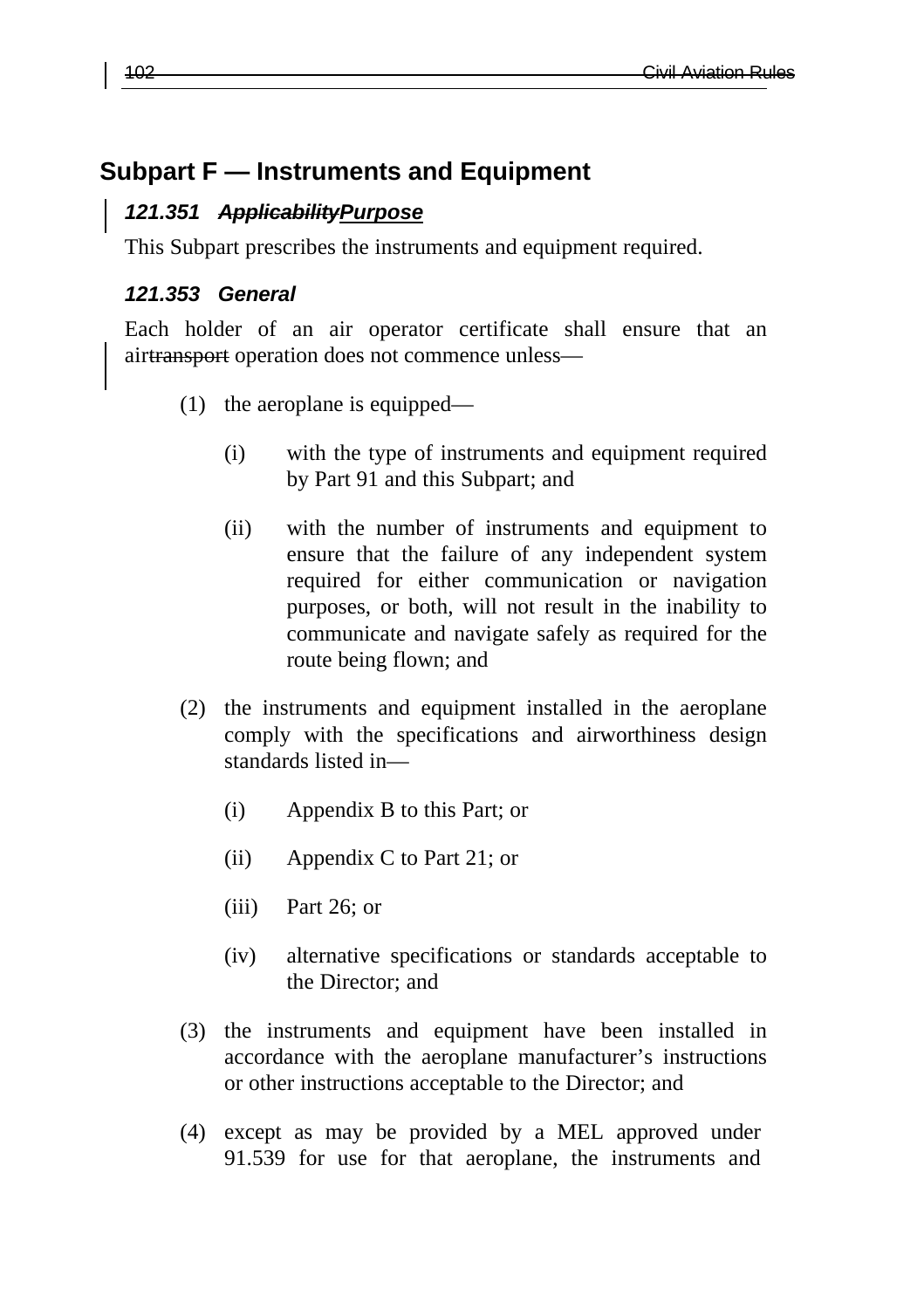equipment installed in the aeroplane are in operable condition.

#### *121.355 Additional instruments*

Each holder of an air operator certificate shall ensure that each of its aeroplanes is equipped with—

- $(2)(1)$  the powerplant instruments required by the airworthiness design standards in paragraph (a)(1)(ii) of Appendix C of Part 21; and
	- (2) a means of indicating for each reversible propeller, actuated by the propeller blade angle orbe directly responsive to it, that the propeller is in beta range or reverse pitch.

### *121.357 Additional equipment*

Each holder of an air operator certificate shall ensure that each of its aeroplanes is equipped with—

- (1) a windshield wiper or equivalent for each pilot station; and
- (2) a door between the passenger and flight crew compartments, with a means of locking that prevents passengers from opening it without the flight crew's permission; and
- (3) for each door that separates a passenger compartment from another compartment that has emergency exit provisions—
	- (i) a key, readily available for each crew member; and
	- (ii) a placard that indicates the door must be open during takeoff and landing.

### *121.359 Night flight*

Each holder of an air operator certificate shall ensure that each of its aeroplanes operated at night is equipped with—

- (1) a landing light; and
- (2) a light in each passenger compartment.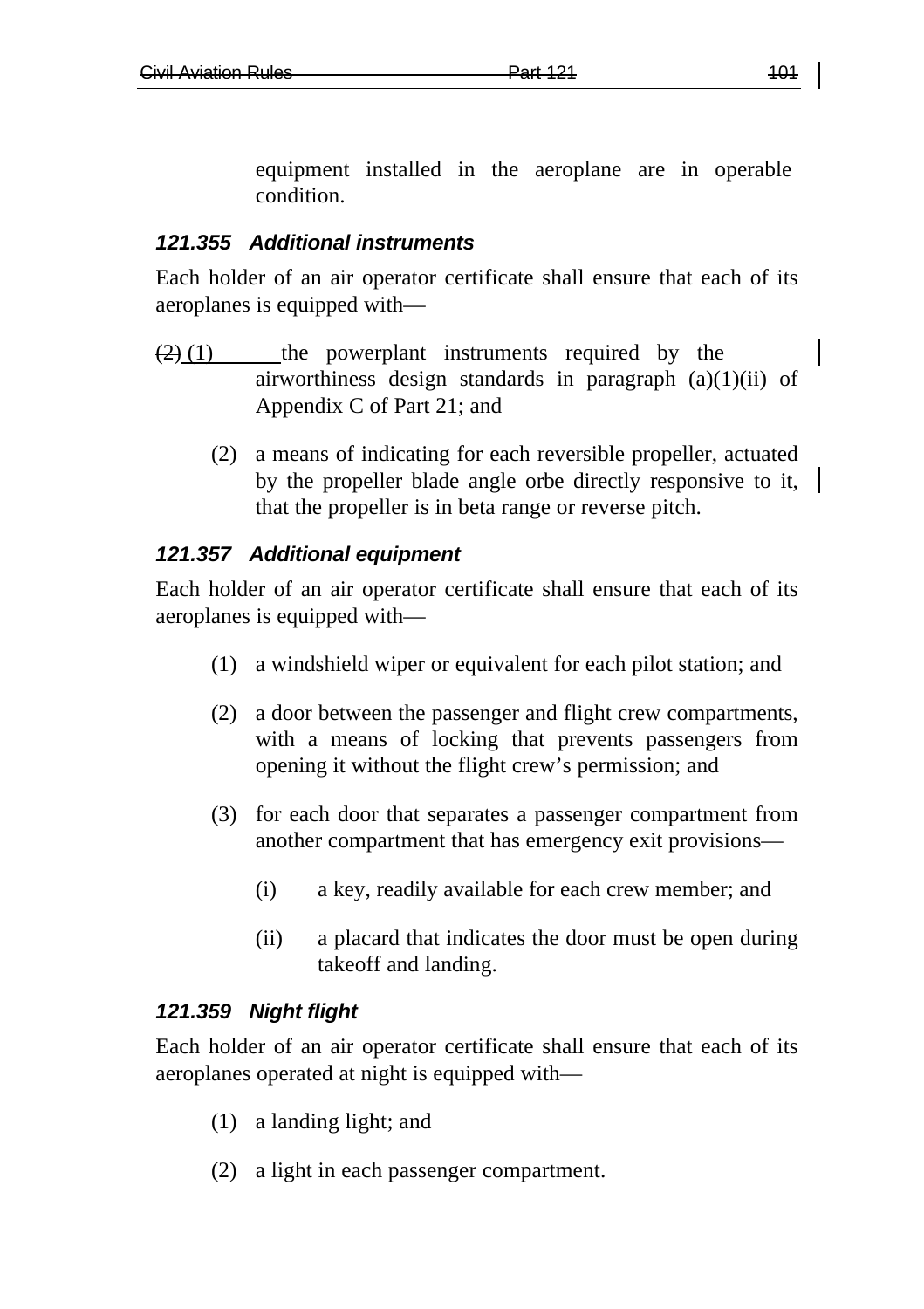### *121.361 Instrument flight rules*

(a) Each holder of an air operator certificate shall ensure that each of its aeroplanes operated under IFR flight is equipped with—

- (1) additional, and independent, means of indicating—
	- (i) airspeed, calibrated in knots, with a means of preventing malfunctioning due to either condensation or icing; and
	- (ii) sensitive pressure altitude, calibrated in feet; and
- (2) spare bulbs for flight compartment instrument illumination; and
- (3) spare fuses.

(b) Notwithstanding paragraph  $(a)(1)(i)$ , the certificate holder may fit an additional attitude indicator powered by a separate power source.

### *121.363 Flights over-water*

Each holder of an air operator certificate shall ensure that each of its aeroplanes operated on extended over-water operations is equipped with sufficient liferafts with buoyancy and rated capacity to accommodate all occupants of the aeroplane in the event of a loss of one raft of the largest rated capacity.

### *121.365 Emergency equipment*

- (a) Each holder of an air operator certificate shall ensure that—
	- (1) notwithstanding the seat breaks in 91.523(a) and (b), each of its aeroplanes is equipped with the emergency equipment referred to in 91.523; and
	- (2) the requirements in 91.523(d) and (e) are met for the equipment required by paragraph (a)(1).

(b) Each holder of an air operator certificate shall ensure that each of its aeroplanes operated on flights of more than 120 minutes duration is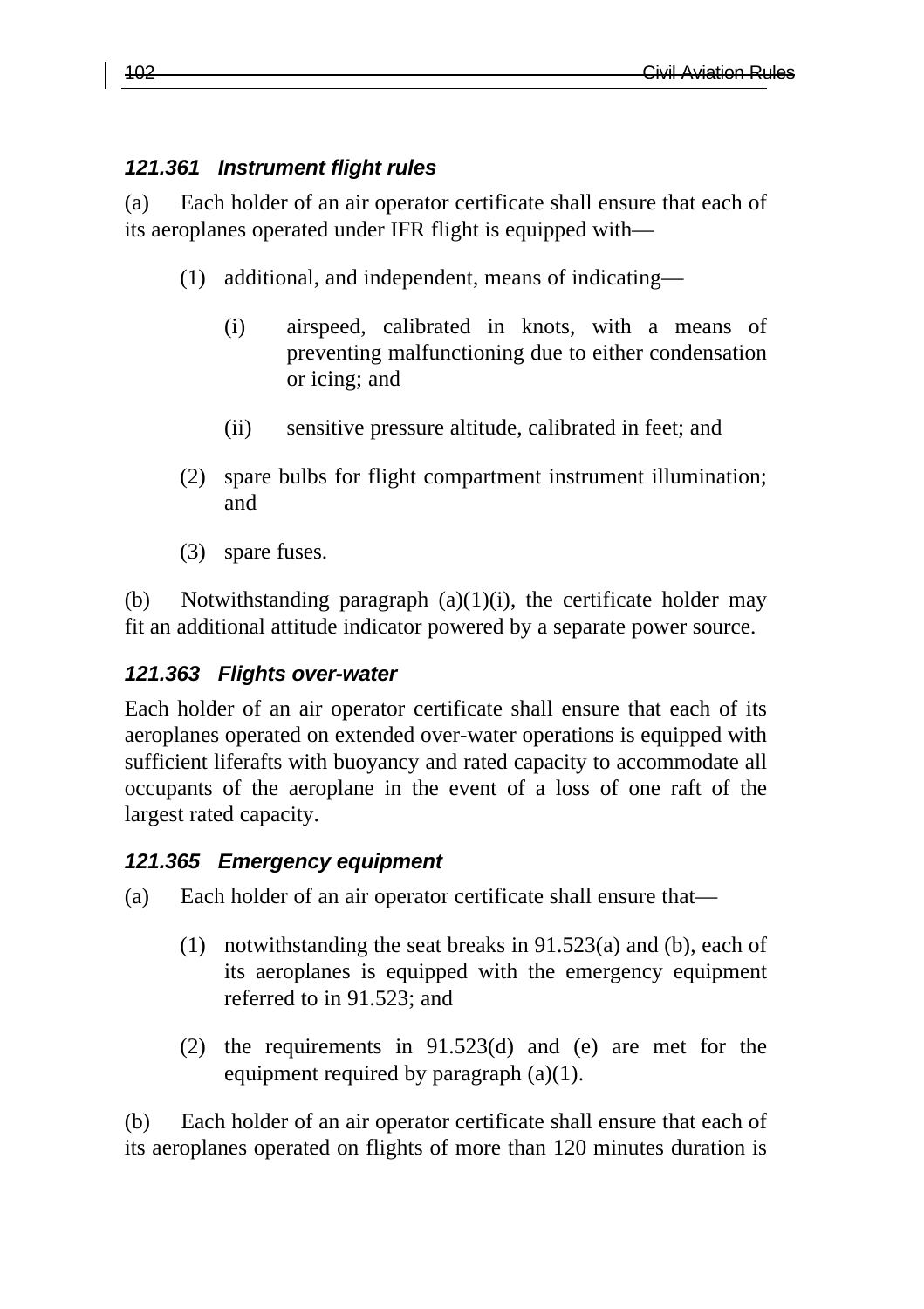equipped with an emergency medical kit, suitable for use by qualified medical personnel, that contains items that provide for the treatment of injuries and medical emergencies.

### *121.367 Protective breathing equipment*

Each holder of an air operator certificate shall ensure that each of its aeroplanes is equipped with protective breathing equipment that—

- (1) is conveniently located and easily accessible to each—
	- (i) flight crew member at their normally seated position; and
	- (ii) crew member for immediate use; and
- (2) is installed—
	- (i) in each Class A, B, and E cargo compartment; and
	- (ii) on the flight deck; and
	- (iii) in each passenger compartment within 1 m of each required hand held fire extinguisher or other such approved distance; and
	- (iv) in galleys that contain hand held fire extinguishers.

### *121.369 Public address and crew member intercom systems*

Each holder of an air operator certificate shall ensure that each of its aeroplanes is equipped with—

- (1) a public address system; and
- (2) a crew member intercom system.

### *121.371 Cockpit voice recorder*

(a) Each holder of an air operator certificate shall ensurethat each of its aeroplanes is equipped with a cockpit voice recorder.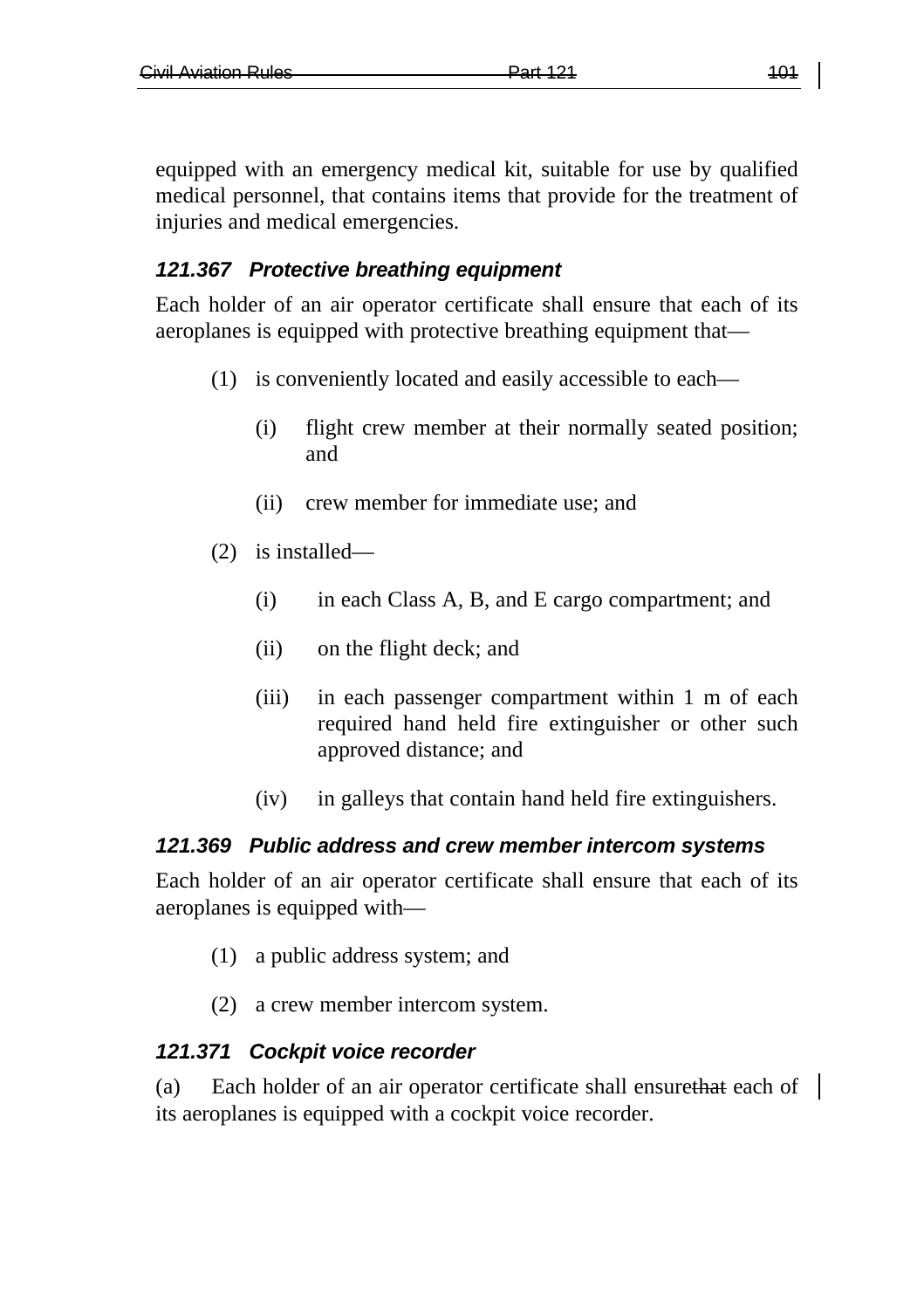The commencement of paragraph (a) is suspended until it is applied by notice in the Gazette, such application being no sooner than 1 April 1999.

## *121.373 Flight data recorder*

(a) Each holder of an air operator certificate shall ensure that each of its aeroplanes is equipped with a flight data recorder.

(b) The commencement of paragraph (a) is suspended until it is applied by notice in the Gazette, such application being no sooner than 1 April 1999.

## *121.375 Additional attitude indicator*

Each holder of an air operator certificate shall ensure that each of its turbojet or turbofan powered aeroplanes is equipped with a third presentation of attitude.

## *121.377 Weather radar*

Each holder of an air operator certificate shall ensure that each of its turbine powered aeroplanes operating under IFR is equipped with a weather radar.

## *121.379 Ground proximity warning system*

(a) Each holder of an air operator certificate shall ensure that each of its turbine powered aeroplanes is equipped with a GPWS if that aircraft has—

- (1) a MCTOW in excess of 15 000 kg; or
- (2) a certificated seating capacity, excluding any pilot seat, of 30 seats or more.

(b) Each holder of an air operator certificate shall ensure that each of its turbine powered aircraft operating under IFR is equipped with a GPWS no later than 1 January 2000.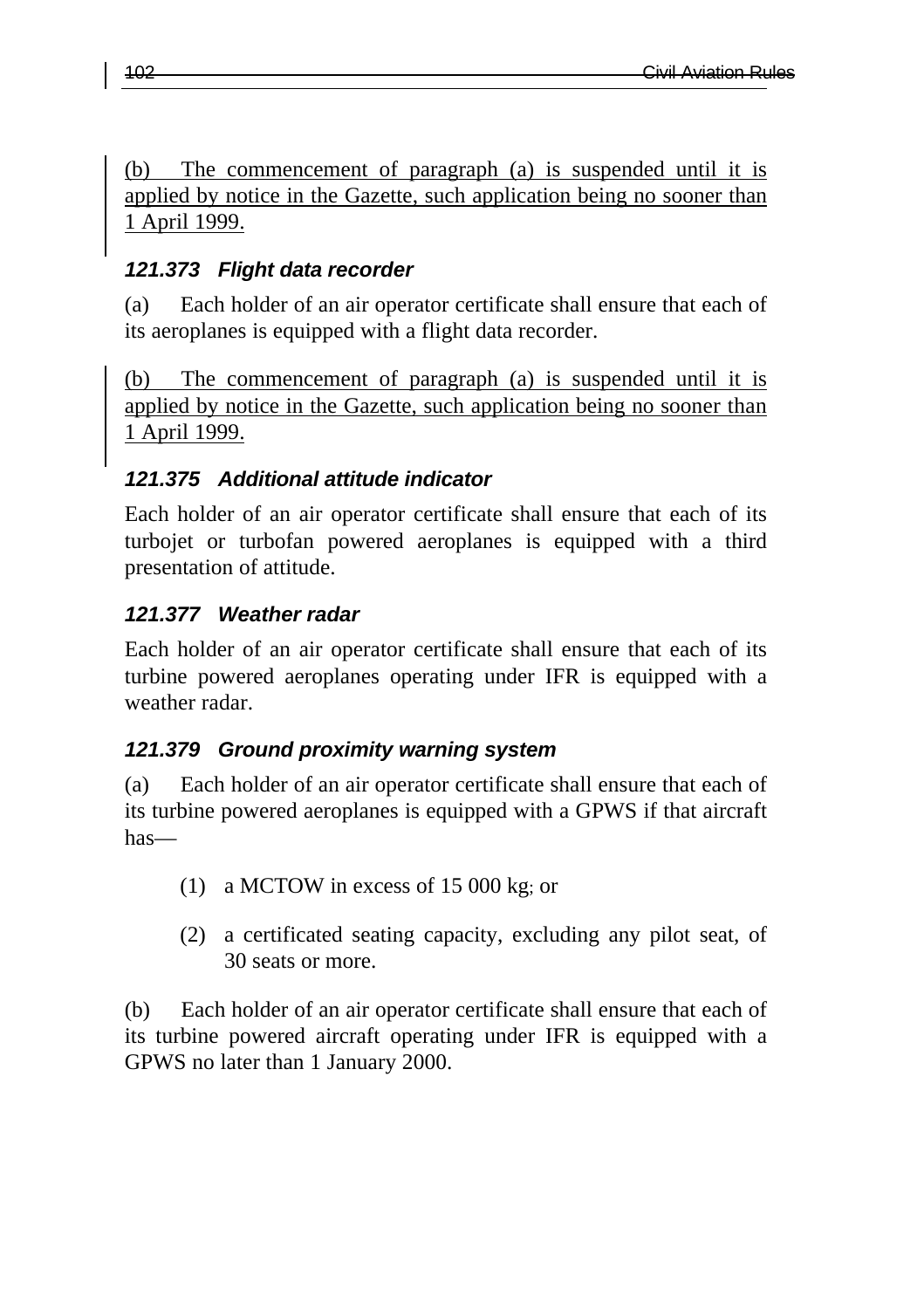# **Subpart G — Maintenance**

## *121.401 ApplicabilityPurpose*

This Subpart prescribes rules for aeroplane maintenance for each holder of an air operator certificate.

## *121.403 Responsibility for airworthiness*

(a) Each holder of an air operator certificate is responsible for the airworthiness of its aeroplanes, including airframes, aircraft engines, propellers, appliances, emergency equipment, and parts.

 $\leftrightarrow$  ( $\leftrightarrow$ ) The certificate holder shall have a maintenance programme for each aeroplane, aircraft engine, propeller, appliance, emergency equipment item, and part.

(c) The maintenance programme required by paragraph (b) shall contain standards at least equivalent to Part 91, Subpart G and the manufacturer'srecommended maintenance programme.

(d) The certificate holder shall ensure that any maintenance that is performed by the certificate holder, or by any other organisation with whom the certificate holder arranges for the performance of that maintenance, is performed in accordance with its maintenance programme.

## *121.405 Condition monitored maintenance*

Each holder of an air operator certificate utilising condition monitored maintenance in its maintenance programme shall provide the Director with a maintenance reliability report each calendar month that contains details of—

- (1) aircraft utilisation; and
- (2) pilot reports; and
- (3) aircraft mechanical delays and cancellations; and
- (4) engine unscheduled shutdowns; and
- (5) engine unscheduled removals; and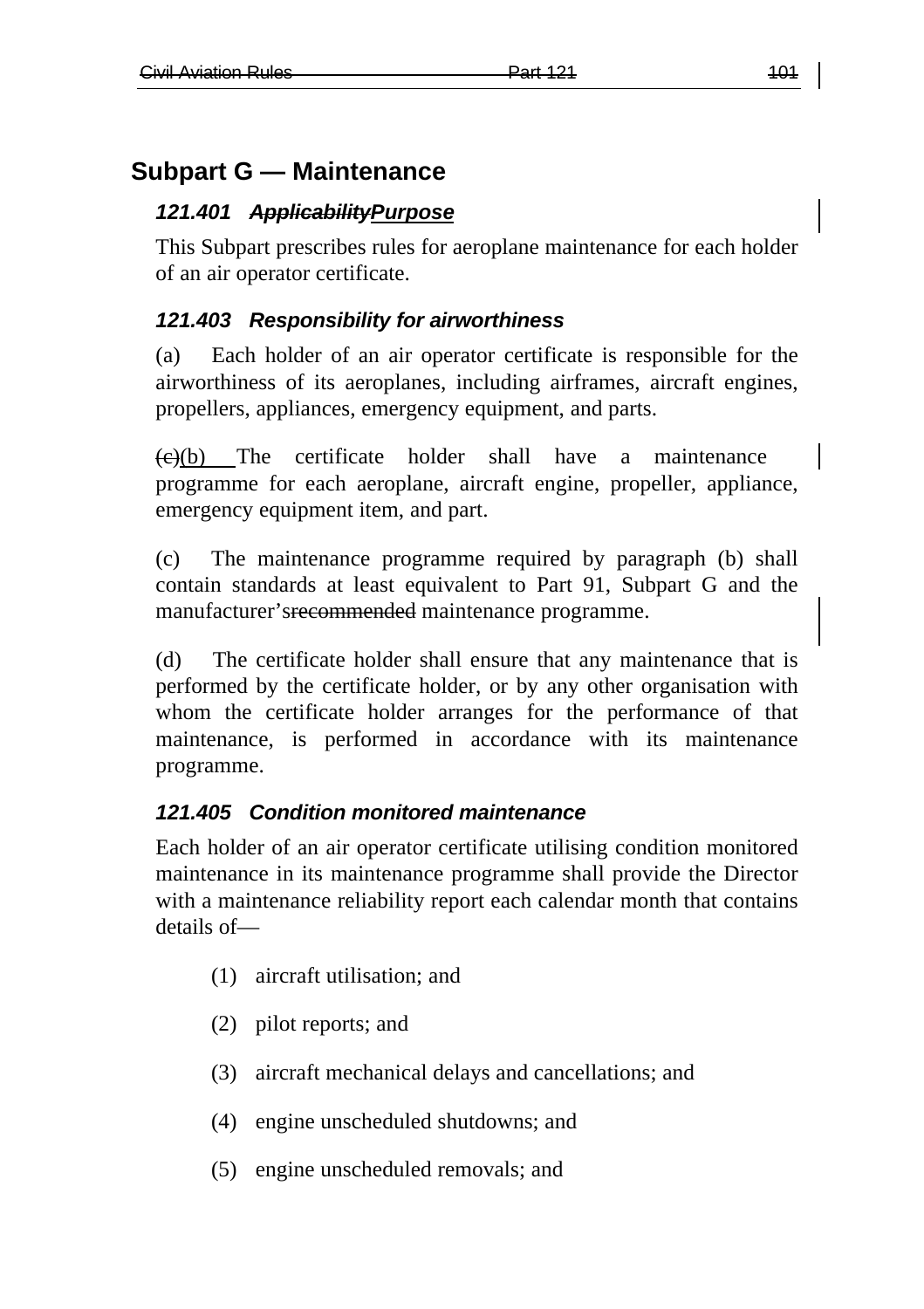- (6) component unscheduled removals; and
- (7) component confirmed failures; and
- (8) incidents; and
- (9) MEL usage.

#### *121.407 Maintenance organisation*

Each holder of an air operator certificate shall—

- (1) be certificated under Part 145 and perform the maintenance of its aeroplanes, including airframe, aircraft engines, propellers, appliances, emergency equipment items, and parts, in accordance with itsthe Part 145 exposition and this Part; or
- (2) contract with another organisation certificated under Part 145 for the performance of maintenance.

### *121.409 Training and information programme*

Each holder of an air operator certificate that performs any of its own maintenance, and each other organisation with whom each certificate holder arranges for the performance of that maintenance, shall have a training and information programme that ensures each person who certifies a release to service—

- (1) is fully informed about procedures, techniques, and new equipment in use; and
- (2) is competent to perform that certification.

#### *121.411 Persons certifying maintenance*

The holder of an air operator certificate shall only use a person appropriately trained, qualified, and authorised to certify a release to service.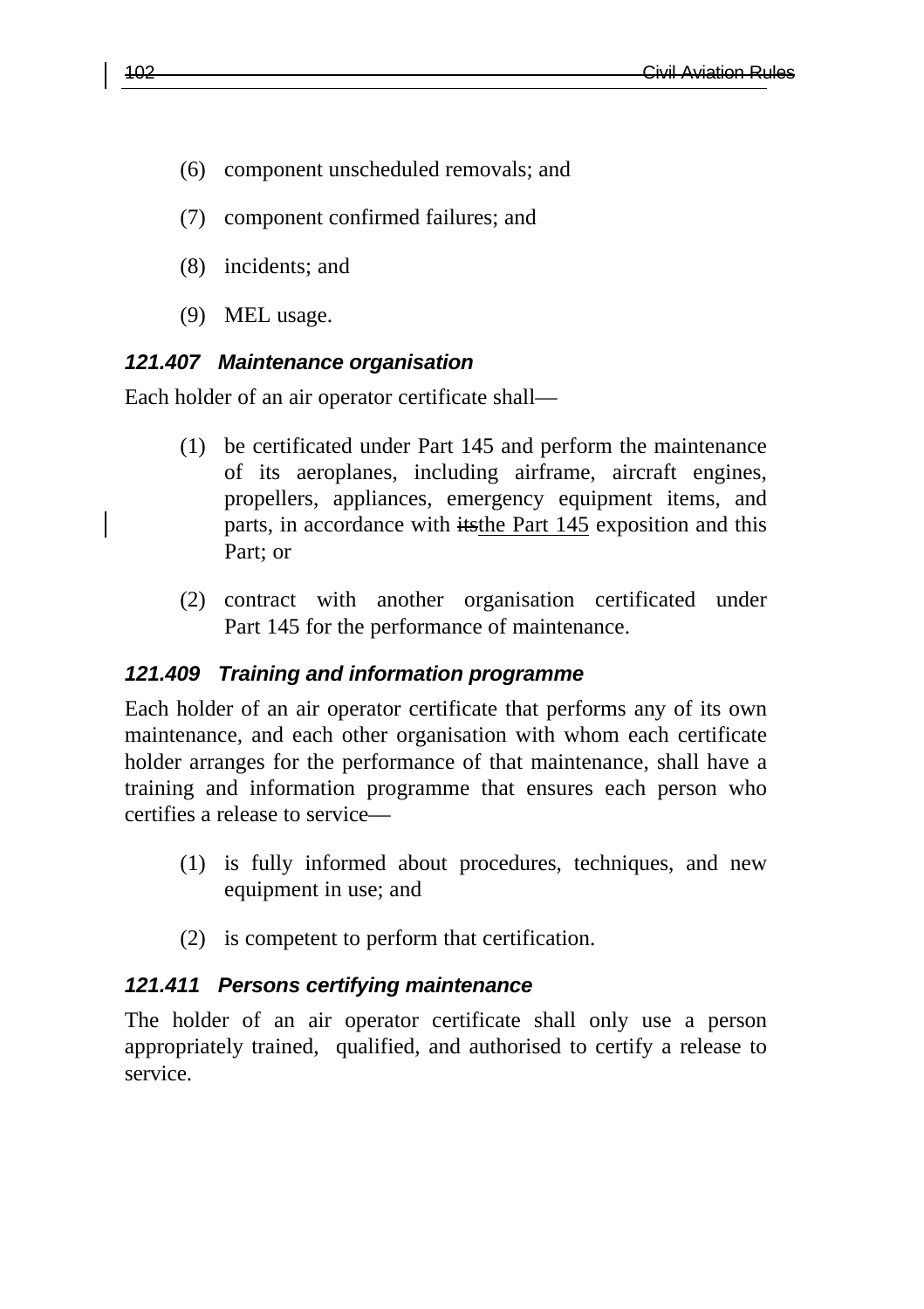## *121.413 Supervising personnel*

Each holder of an air operator certificate that performs any of its own maintenance, and each other organisation with whom each certificate holder arranges for the performance of that maintenance, shall ensure that each person who is supervising maintenance, or making decisions on rectification action, is authorised by the maintenance organisation certificate holder in accordance with itsthe exposition required by Part 145.Part 145 exposition.

## *121.415 Maintenance personnel duty time limitations*

Each holder of an air operator certificate that performs any of its own maintenance, and each other organisation with whom each certificate holder arranges for the performance of that maintenance, shall relieve each person certifying releases to service from duty for—

- (1) if the person certifying the release to service is scheduled for more than 16 hours of duty in 24 consecutive hours, a period of at least 8 hours at or before the end of the 16 hours of duty; and
- (2) a period of at least 24 consecutive hours during any seven consecutive days or the equivalent thereof within any one calendar month.

### *121.417 Maintenance review*

- (a) Each holder of an air operator certificate shall ensure that—
	- (1) it does not operate an aeroplane unless a maintenance review of the aeroplane has been carried out within the previous 12 months; and
	- (2) each maintenance review that is carried out is certified as having been carried out.

(b) The certificate holder shall, before certifying that a maintenance review for an aeroplane has been carried out, ensure that—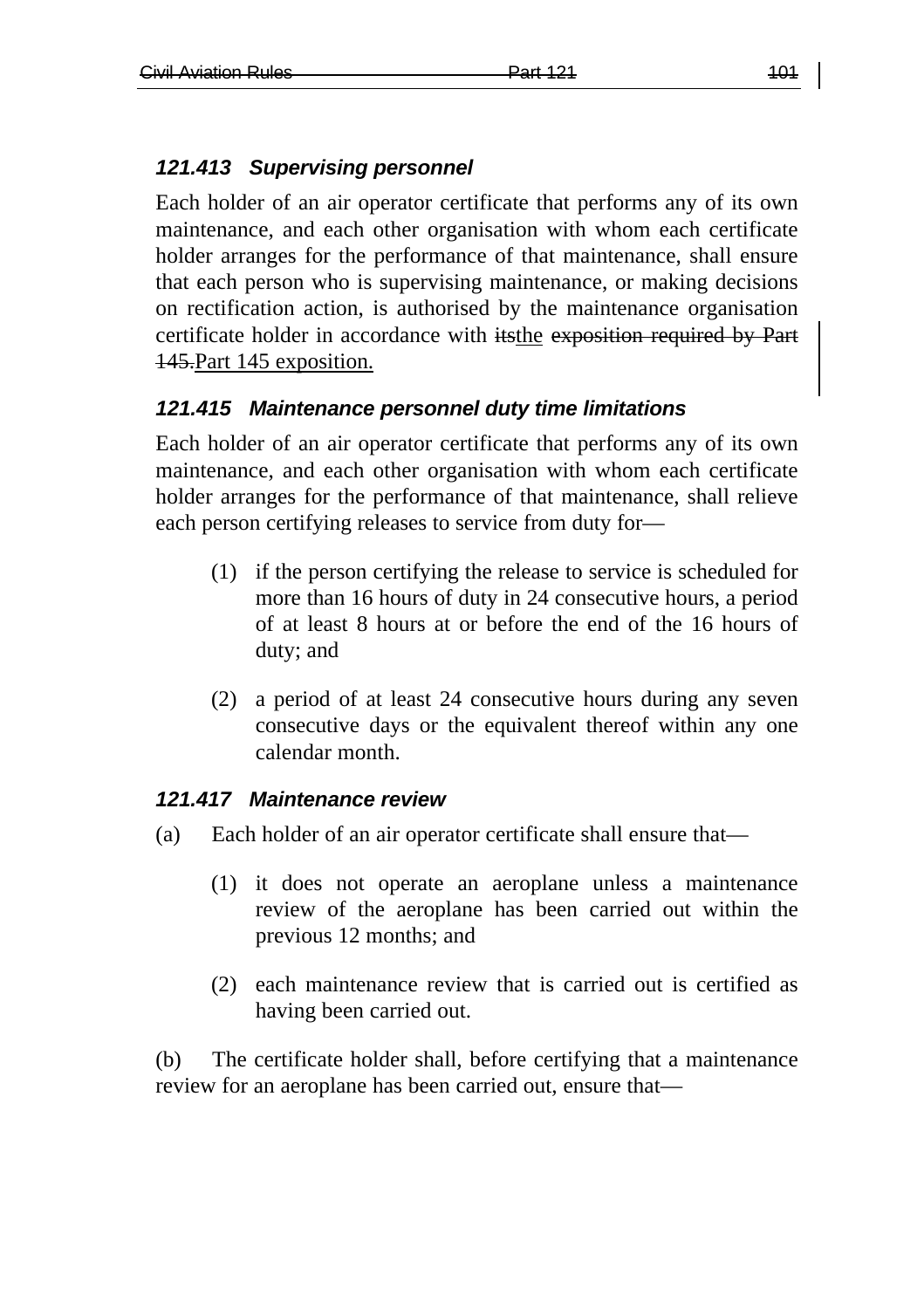- (1) all maintenance specified in the maintenance programme for the aeroplane has been completed within the time periods specified; and
- (2) all applicable airworthiness directives have been complied with; and
- (3) all defects entered in the maintenance records required by Part 43 have been rectified or properly deferred in accordance with the procedures in the certificate holder's exposition; and
- (4) all certifications of release to service required by Part 43.103 have been made in accordance with Part 43.

(c) The certificate holder may certify a maintenance review on the basis of continuing compliance with an internal quality assurance programme acceptable to the Director provided—

- (1) the programme samples all the requirements of paragraph (b) during the review period; and
- (2) the maintenance review is individually certified for each of the certificate holder's aeroplanes.
- (d) The certificate holder shall ensure that the maintenance review—
	- (1) is certified by an authorised person with experience in respect of that type of aeroplane, that is at least equal to the experience required for the grant of an aircraft maintenance engineer licence rating; and
	- (2) contains the certifying person's signature, authorisation number, and the date of entry; and
	- (3) contains the following statement:

*The maintenance review of this aircraftaeroplane and such of its equipment as is necessary for its continued airworthiness has been carried out in accordance with the*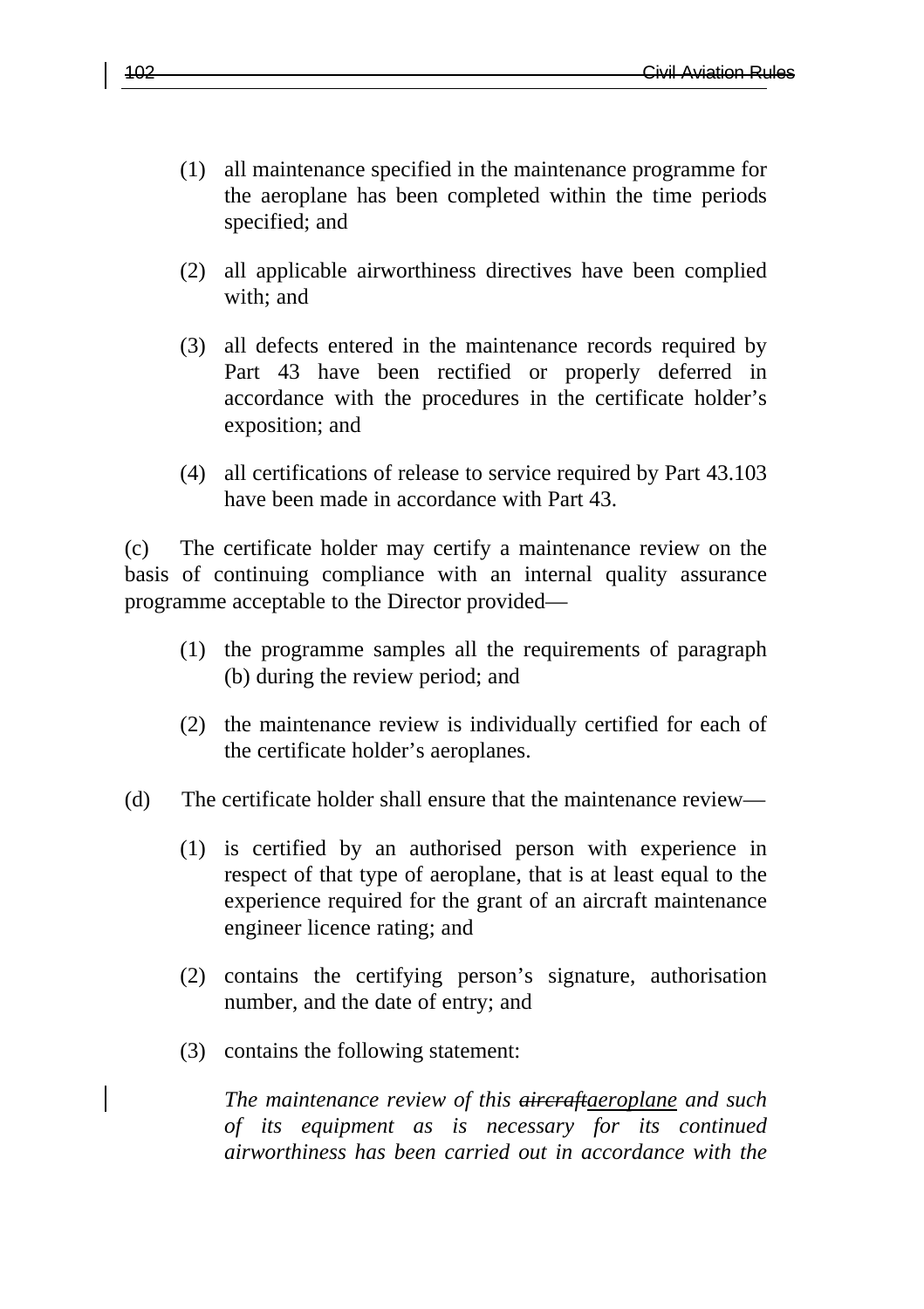*requirements of the Civil Aviation Rules for the time being in force.*

## **Subpart H — Crew Member Requirements**

#### *121.501 ApplicabilityPurpose*

This Subpart prescribes the rules governing the use of flight crew members, flight attendants, and other crew members.

### *(a)121.503 General*

(a) Each holder of an air operator certificate shall ensure that each crew member involved in an airtransport operation is currently qualified in accordance with the requirements of Subpart I or Subpart M

(b) The certificate holder shall, for each aeroplane type operated, assign in writing, to all operating crew members, the operational and safety functions they are to perform.

(c) The certificate holder shall not require any crew member to perform any duties during critical phases of flight except those duties required for the safe operation of the aeroplane.

 $(1)(d)$  The critical phases of flight referred to in paragraph (c) include—

- (1) for flight crew members, all operations involving push back, taxi, take-off, approach and landing, and all other airtransport operations conducted below 10 000 feet, except in cruise flight; and
- (2) for crew members, all ground operations after leaving the apron area to join a main taxiway, take-off until passing 1000 feet on climb, and all flight below 5000 feet on the landing approach phase of the flight.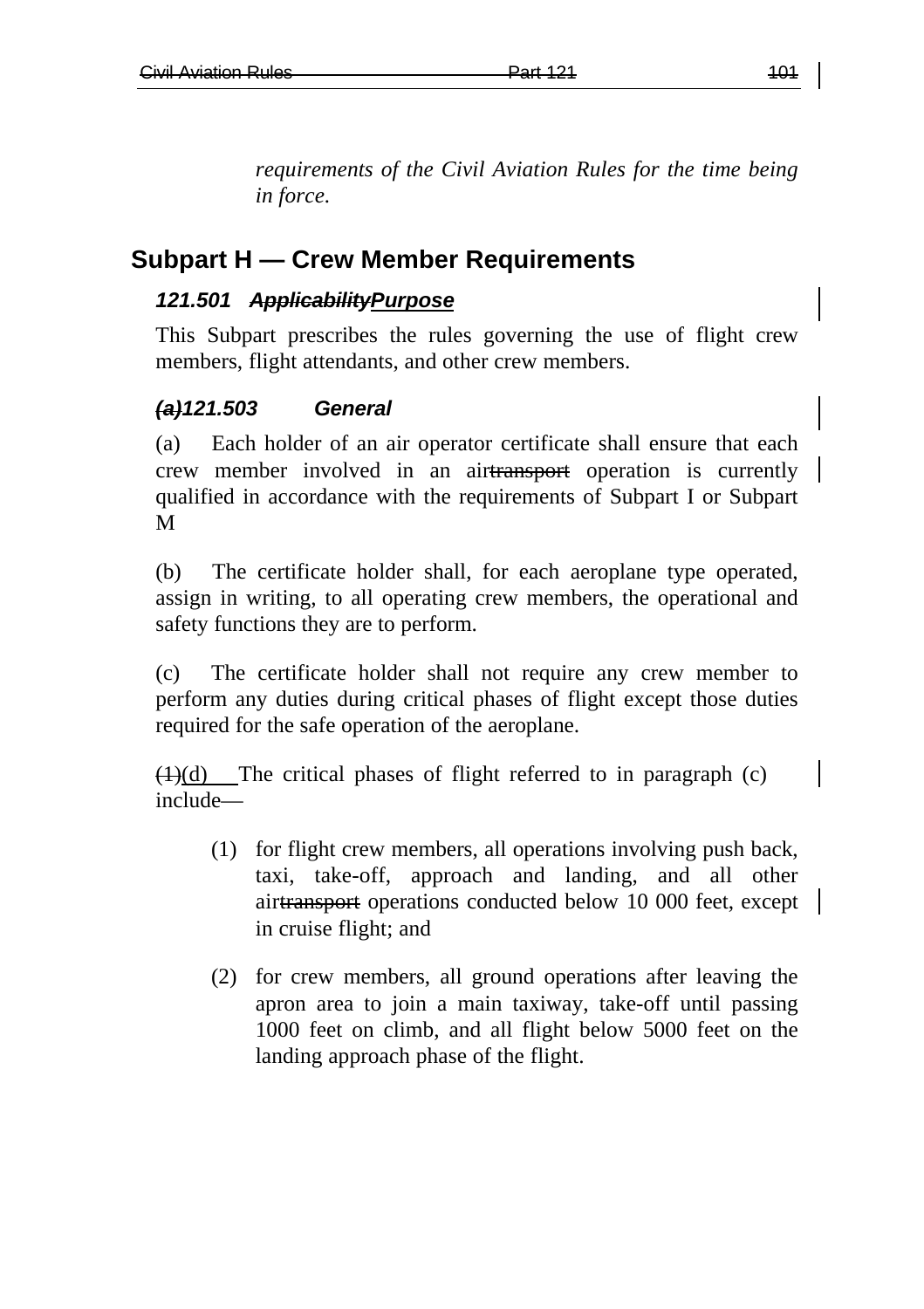#### *121.505 Flight crew duty assignment*

(a) Each holder of an air operator certificate shall ensure that any person carrying out functions as a flight crew member on an air transport operation under this Part—operation—

- (1) holds a current licence and rating that are appropriate to the task assigned; and
- (2) meets all requirements for the assigned flight-crew duty; and
- $\left(\frac{b}{c}\right)$  meets all route and aerodrome qualification requirements for the operation intended.

(b) The certificate holder shall designate, for each period of an airtransport operation—

- (1) a pilot-in-command; and
- (2) a second-in-command when more than two pilots are required; and
- (3) any other flight crew member that may be required by the type of operation to be performed to augment the minimum crew specified in the aeroplane flight manual.

### *121.507 Pilot-in-command experience requirements*

Each holder of an air operator certificate shall ensure that each person designated as pilot-in-command of an aeroplane has acquired, prior to commencing the training specified in Subpart I or Subpart M for pilotin-command, at least—

- (1) 1500 hours of flight time as a pilot, including—
	- (i) 500 hours in the type of operations to which this Part applies; and
	- (ii) 100 hours of instrument time at least 50 hours of which is acquired in actual flight; and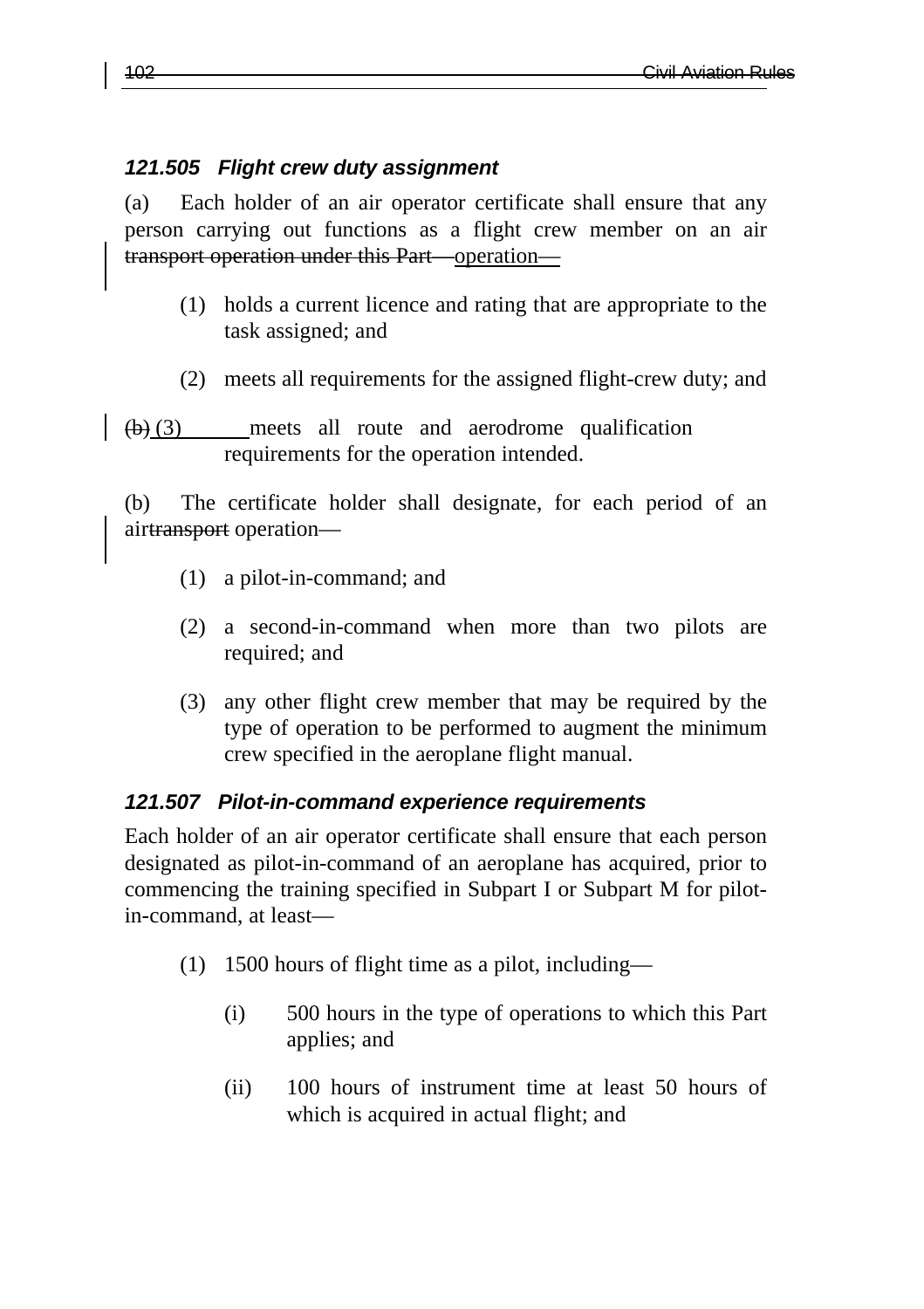(2) 100 hours of night-flight time for operations to be conducted by the person at night.

#### *121.509 Second-in-command experience*

Each holder of an air operator certificate shall ensure that any person designated as second-in-command of anin airtransport operation—

- (1) is suitably trained and qualified on the aeroplane type; and
- (2) is capable, in the event of the pilot-in-command being incapacitated—
	- (i) of operating the aeroplane safely under the prevailing and anticipated forecast weather conditions; and
	- (ii) of deputising for the pilot-in-command; and
	- (iii) of landing the aeroplane at the intended destination or a suitable alternate.

#### *121.511 Pilot experience*

(1)The certificate holder shall ensure that each person acting as a pilot, other than as pilot-in-command, of an aeroplane, prior to commencing the training specified in Subpart I or Subpart M—

- (1) has acquired at least 500 hours of flight time as a pilot, including at least 100 hours of flight time in airtransport operations; and
- (2) has acquired at least 25 hours of night flight experience; and
- (3) holds a current instrument rating.

#### *121.513 Pilot operating limitations*

 $(b)(a)$  Each holder of an air operator certificate shall ensure that, subject to paragraph (b), the pilot-in-command conducts each take-off and each landing.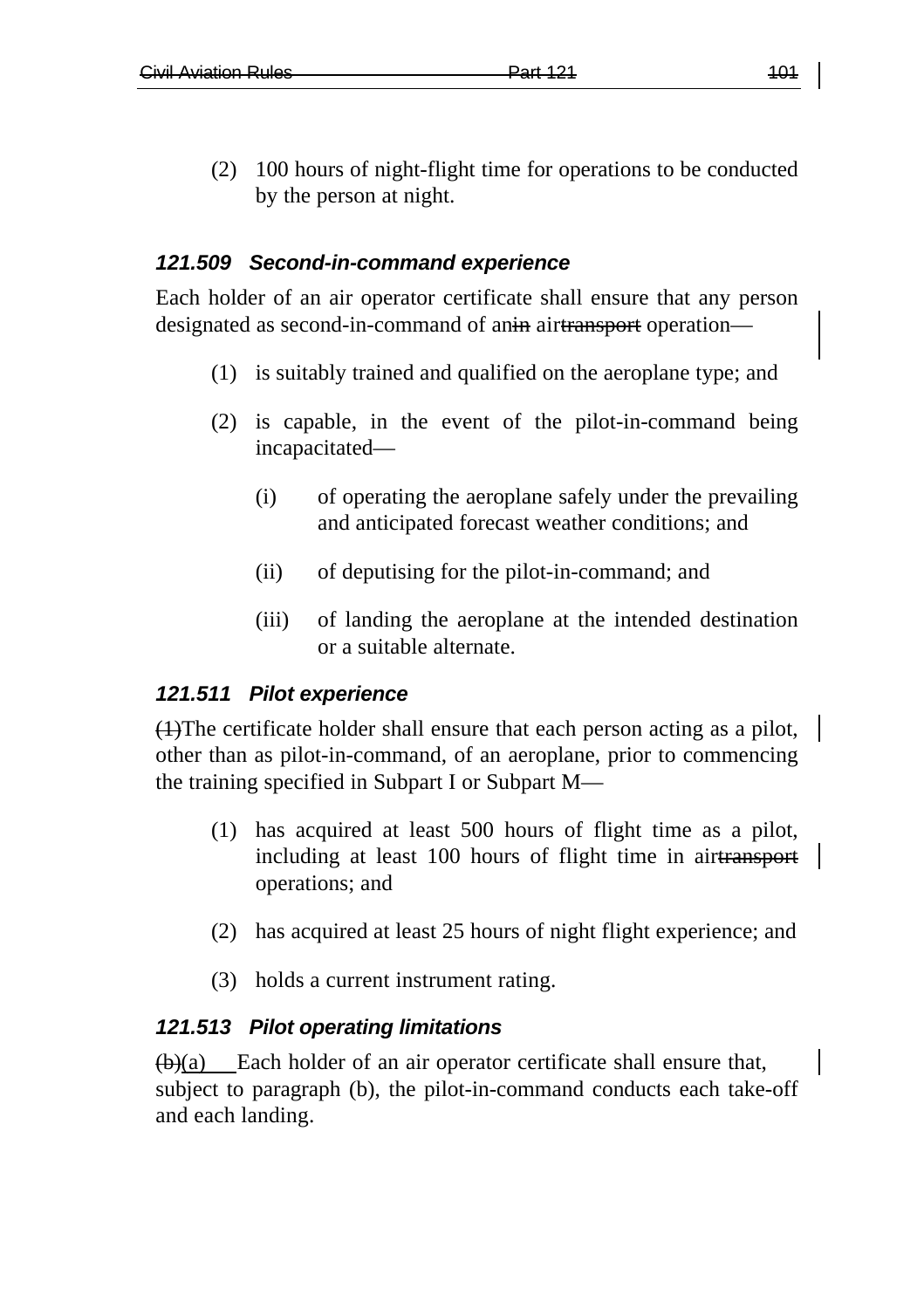(b) A second-in-command of an aeroplane performing an airtransport operation may conduct the take-off and landing if—

- (1) the pilot-in-command meets the appropriate requirements of 121.583, 121.585, or 121.587; or
- (2) the second-in-command has completed the requirements of 121.571 and then accumulated at least 100 hours of flight time, or 75 operating cycles, in operations under this Part, air operations, in the aeroplane type being flown; or
- (3) the certificate holder has nominated the aerodrome as a general-category aerodrome in its exposition, and the appropriate take-off or landing report provided to the flight crew indicates that—
	- (i) the prevailing ceiling or visibility is better than the ceiling and visibility minima for that aerodrome when considered as an alternate; and
	- (ii) the runway to be used is clear of water, snow, slush, rubber accumulation, or similar conditions, that could adversely affect aeroplane performance; and
	- (iii) the crosswind component for the runway to be used is less than 50% of the demonstrated flight manual limit; and
	- (iv) windshear has not been reported in the vicinity of the aerodrome.

#### *121.515 Category II or III approaches and reduced take-off minima experience*

(a) Each holder of an air operator certificate shall ensure that Category II or III precision approaches, and departures with reduced take-off minima, are conducted with both the pilot-in-command and second-in-command qualified for such approaches and departures.

(b) For the purpose of paragraph (a)—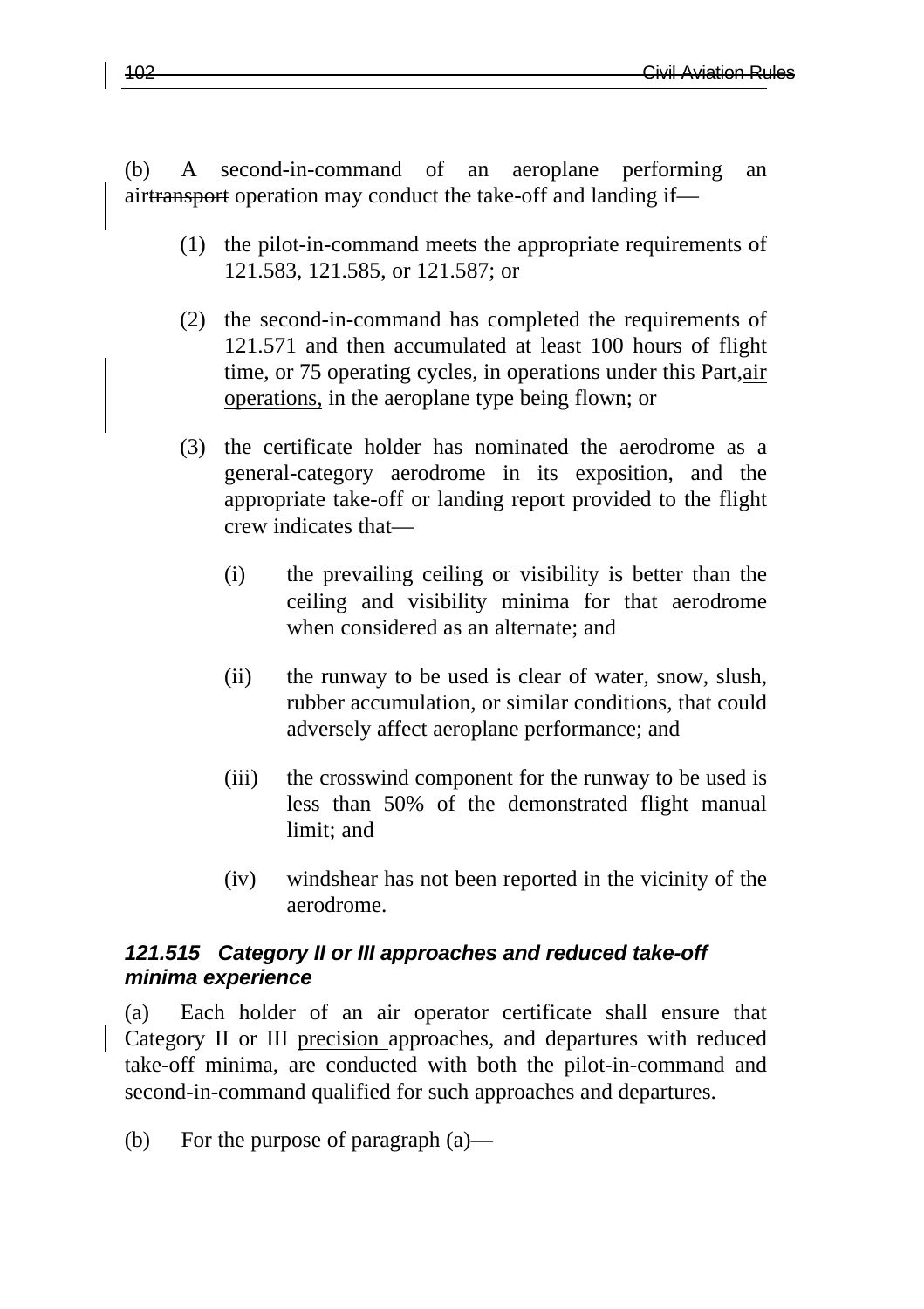- (1) where the pilot-in-command is qualified only as the pilot flying, the pilot-in-command shall conduct all categoryCategory II and III precision approaches and departures as the pilot flying; and
- (2) where the second-in-command is qualified only as the pilot non-flying, the pilot-in-command shall conduct all eategory Category II and III precision approaches and departures as the pilot flying.

### *(a)121.517 Flight crew member pairing limitations*

(a) Each holder of an air operator certificate shall, after the applicable training requirements of Subpart I or Subpart M are completed, ensure that for each airtransport operation no more than one member of an operating flight crew has, in the aeroplane type used—

- (1) accumulated less than an additional 75 hours in the type of operations to which this Part applies; or
- (2) completed less than 75 operating cycles in the type of operations to which this Part applies.

(b) The Director may, upon application by the certificate holder, authorise deviations from the requirements of paragraph (a), by an appropriate amendment to the operations specifications, in any of the following circumstances—

- (1) a newly certificated certificate holder does not employ any pilots who meet the minimum requirements prescribed in paragraph (a); or
- (2) an existing certificate holder acquires a aeroplane type not before proven for use in its operations; or
- (3) an existing certificate holder establishes a new domicile to which it assigns pilots who will be required to become qualified on the aeroplanes operated from that domicile.

 $\overline{\phantom{a}}$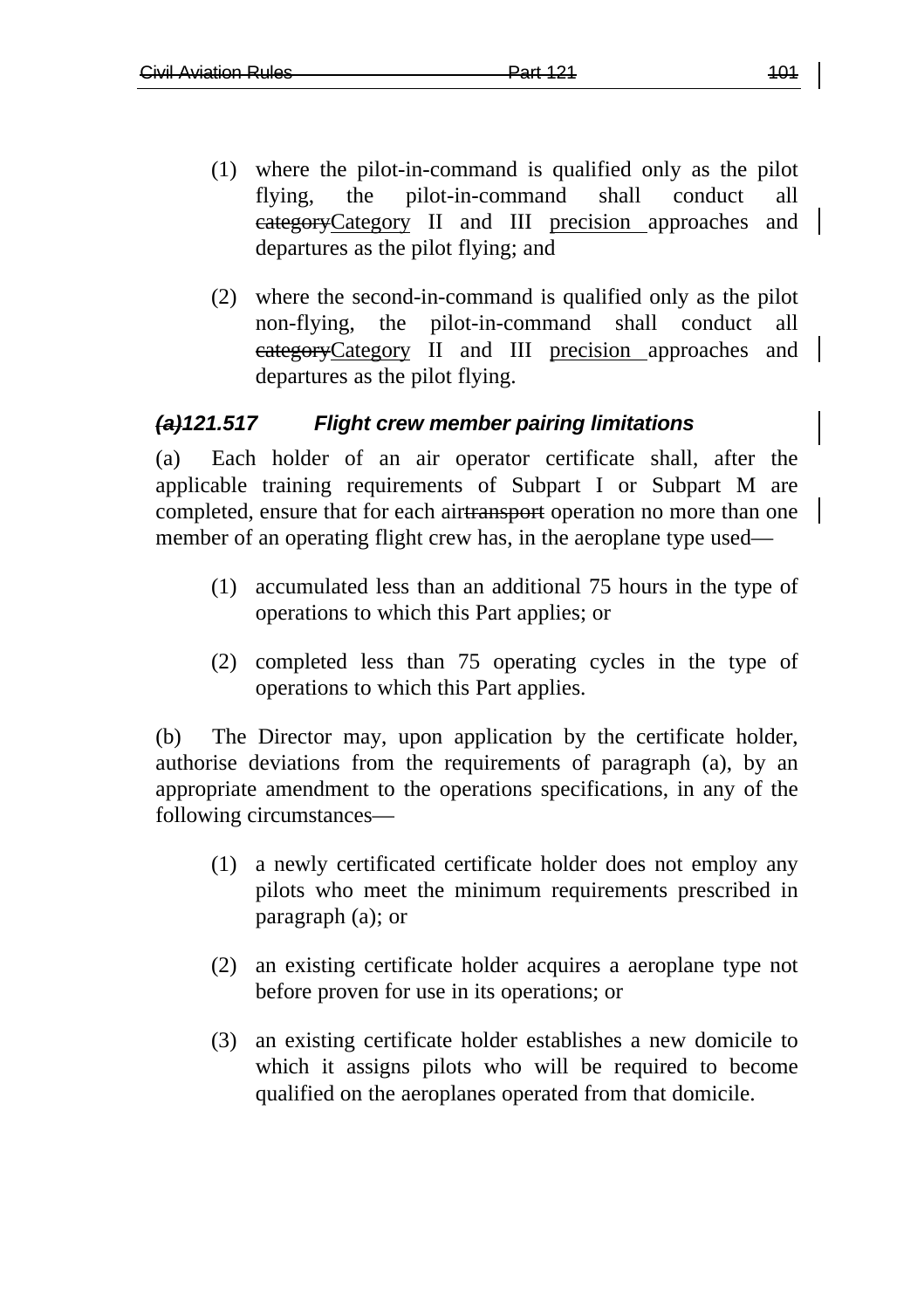#### *121.519 Flight attendants duty assignment*

(a) Each holder of an air operator certificate shall ensure its aeroplanes are operated with at least the minimum number of flight attendants carried as crew members—

- (1) specified by the manufacturer's recommended emergency evacuation procedures for the aeroplane configuration being used; and
- (2) specified by the certified design criteria for the aeroplane; and
- (3) that will ensure at least one flight attendant is present in each occupied compartment; and
- (4) in accordance with the minimum number specified in Table 1.Table 3.

| <b>Aeroplane Passenger Capacity:</b> | <b>Flight Attendants required</b> |
|--------------------------------------|-----------------------------------|
| 15 through 50                        |                                   |
| 51 through 100                       | 2                                 |
| 101 through 150                      | 3                                 |
| 151 through 200                      | 4                                 |
| 201 through 250                      | 6                                 |
| 251 through 300                      |                                   |
| 301 through 350                      | 9                                 |
| 351 through 400                      | 10                                |
| 401 through 450                      | 11                                |
| 451 through 500                      | 12                                |
| for each further 50 passengers       |                                   |

#### **Table 1.3.Required flight attendants**

 $(1)(b)$  The certificate holder shall designate—

 $\left(2\right)\left(1\right)$  for each airtransport operation requiring two or more flight attendants, a senior flight-attendant responsible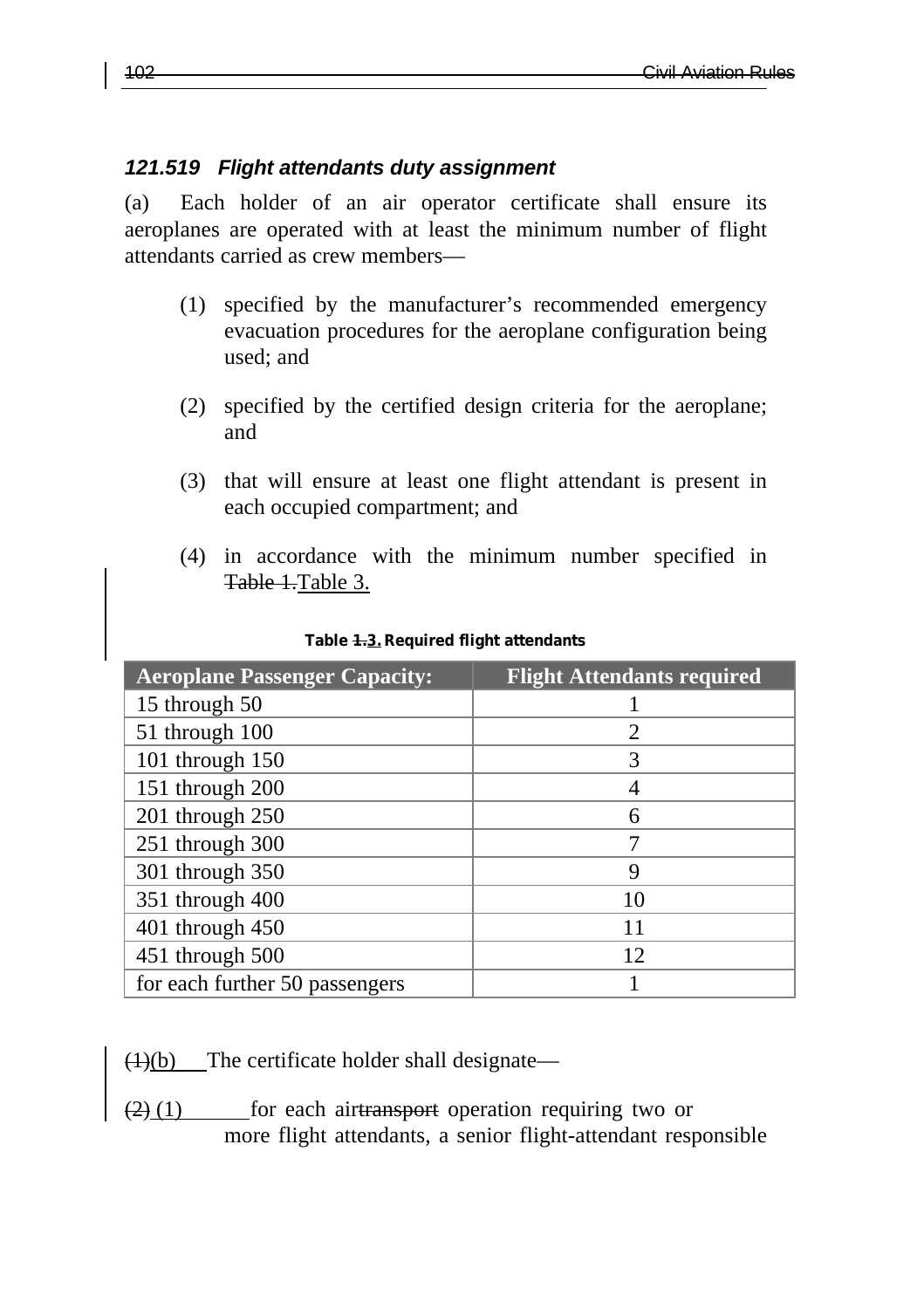to the pilot-in-command for the operational and safety functions of each flight attendant; and

(2) for each airtransport operation requiring six or more flight attendants, a deputy senior flight-attendant.

(c) Notwithstanding the requirements of paragraph (a)(4), one less flight attendant than that specified in table 1 Table 3 may be carried to allow the continuation of an airtransport operation in the event a required flight attendant becomes unfit because of sickness or injury during their duty period, provided—

- (1) the requirements of paragraphs  $(a)(1)$ ,  $(2)$ , and  $(3)$  can be met; and
- (2) the remaining flight attendants are trained and competent to operate safely with the reduced number of flight attendants in accordance with the procedures specified in the certificate holder's exposition; and
- (3) numbers are restored to comply with the requirements of paragraph (a)(4) at the first aerodrome of landing where a replacement would normally be expected to be available.

# **Subpart I — Training**

### *121.551 ApplicabilityPurpose*

This Subpart prescribes rules governing the establishment and operation of a training programme for crew members.

### *121.553 General*

(a) Each holder of an air operator certificate shall establish a training programme in accordance with this Subpart to qualify each of its crew members not participating in an advanced qualification programme under Subpart M.

(b) The certificate holder shall establish a training programme to ensure that each assigned crew member is trained and competent to perform their assigned duties.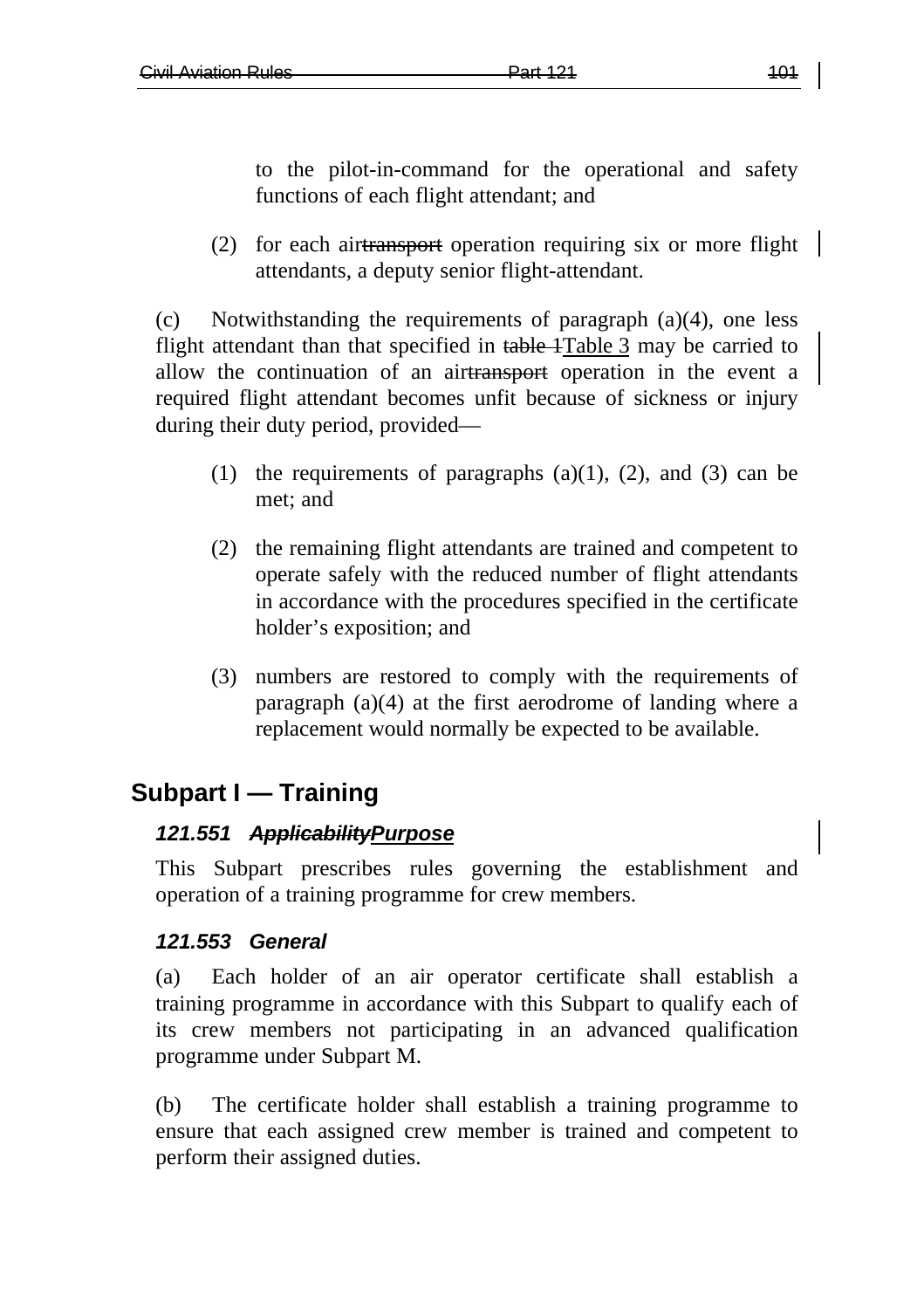(c) The certificate holder shall ensure that the training programme is conducted safely and without unacceptable risk to the equipment and personnel, or third parties.

(d) The certificate holder shall ensure the training programme contains segments for—

- (1) introduction training; and
- (2) transition training; and
- (3) upgrade training; and
- (4) recurrent training.

(e) The certificate holder shall ensure that each segment required by paragraph (d) includes a syllabus that is acceptable to the Director.

(f) The certificate holder shall ensure that its syllabus provides for consolidation in accordance with 121.567.

(g) The certificate holder shall ensure that the person responsible for its training programme holds a flight examiner rating.

(h) The certificate holder shall ensure that its training programme is controlled by the certificate holder.

(i) The certificate holder may—

- (1) conduct the training programme; or
- (2) contract with the holder of an aviation training organisation certificate issued under Part 141, to conduct the training programme where the Part 141 certificate authorises the holder to conduct that training; or
- (3) for a training programme conducted outside New Zealand, contract with an organisation that meets an equivalent standard specified by Part 141.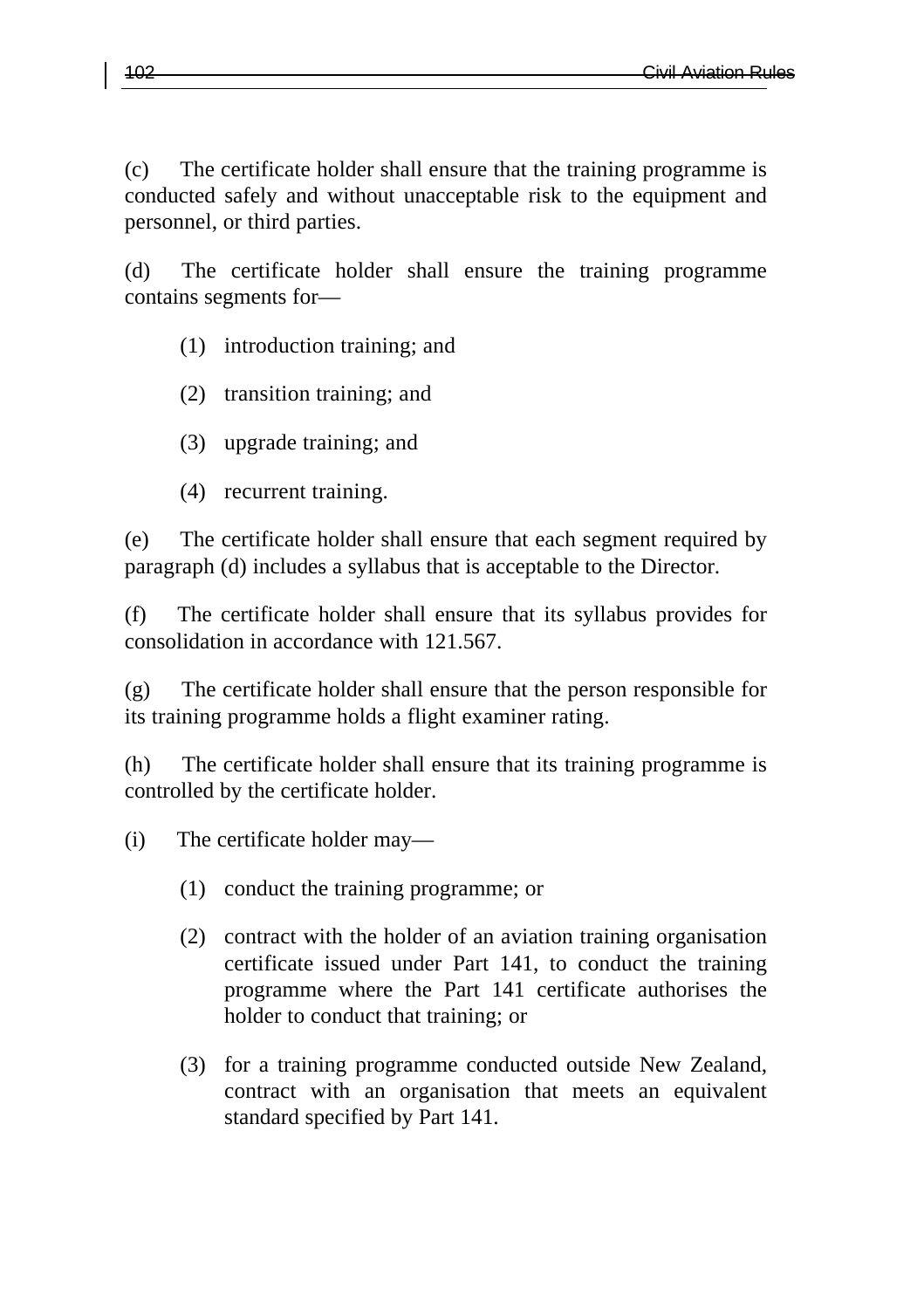(j) The certificate holder shall record each separate crew member qualification and inform the crew member involved in writing of the qualification gained.

#### *121.555 Training equipment*

(a) Each holder of an air operators certificate shall ensure that the crew member training programme for flight crew includes both ground and flight instruction using—

- (1) training devices; and
- (2) a flight simulator in accordance with paragraph (d).

(b) The certificate holder shall ensure that each flight simulator and each training device that is used in its training programme is specified in the certificate holder's exposition.

(c) When conducting training that requires equipment or resources that are not used solely for training, the certificate holder shall ensure that sufficient access is available to the equipment or resources to enable the training to be completed—

- (1) without unplanned interruption; and
- (2) in an environment that is conducive to the objective and safety of the task.

(d) The certificate holder shall ensure that for each aeroplane type operated by it, a flight simulator for that type is used in the training programme required by 121.553 or 121.903 for flight crew.

#### *121.557 Crew member training programme*

(a) Each holder of an air operator certificate shall establish a crew member training programme.

(b) The certificate holder shall ensure that each crew member programme segment includes training applicable to—

(1) the aeroplane type to be used, including special equipment fitted for the intended operation; and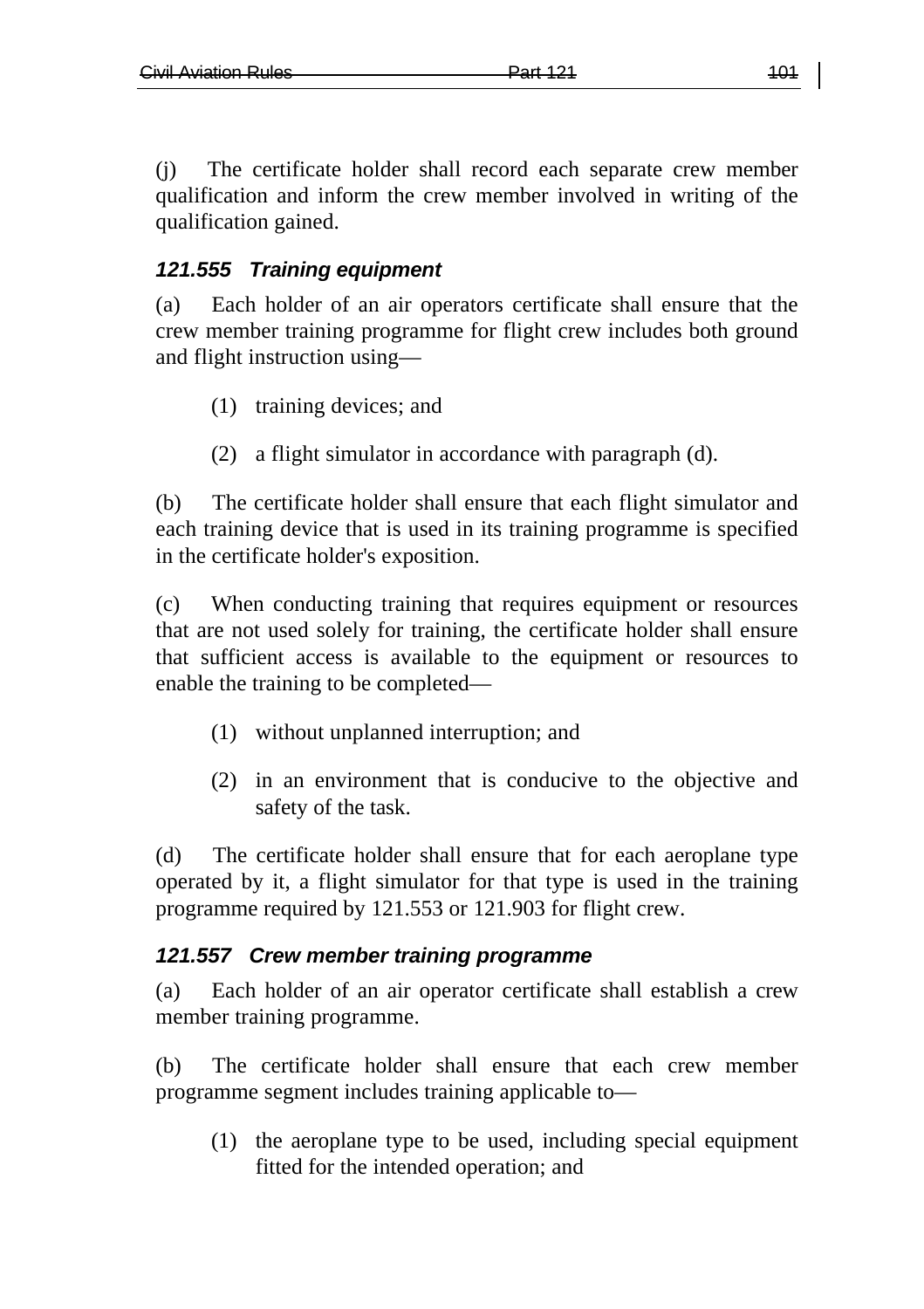- (2) the routes and aerodromes appropriate to the intended operation; and
- (3) crew member assignments, functions, and responsibilities; and
- (4) location and operation of emergency equipment available for use by crew members; and
- (5) location and use of oxygen equipment; and
- (6) location and use of all normal and emergency exits, including evacuation slides and escape ropes; and
- (7) the certificate holder's policies and procedures appropriate to its airtransport operations.

(c) The certificate holder may include in the crew member training programme for flight crew, the use of an aeroplane for manoeuvres and training that are acceptable to the Director.

(d) If the certificate holder is unable to present or sustain the aircraft flight or systems operations functions of the training programme to comply with 121.553(c) the Director shall require the holder to use a flight simulator for all or part of the training programme.

### *121.559 Crew member introduction segment*

 $(1)(a)$  Each holder of an air operator certificate shall ensure that each crew member who is not qualified and currently serving as a crew member in an operation authorised by the certificate holder's certificate, completes the introduction segment of its training programme—

- (1) in a structuredand realistic manner; and
- (2) in accordance with the syllabus required by 121.553(e).

(b) The certificate holder may vary the syllabus required by 121.553(e) for individual crew members if—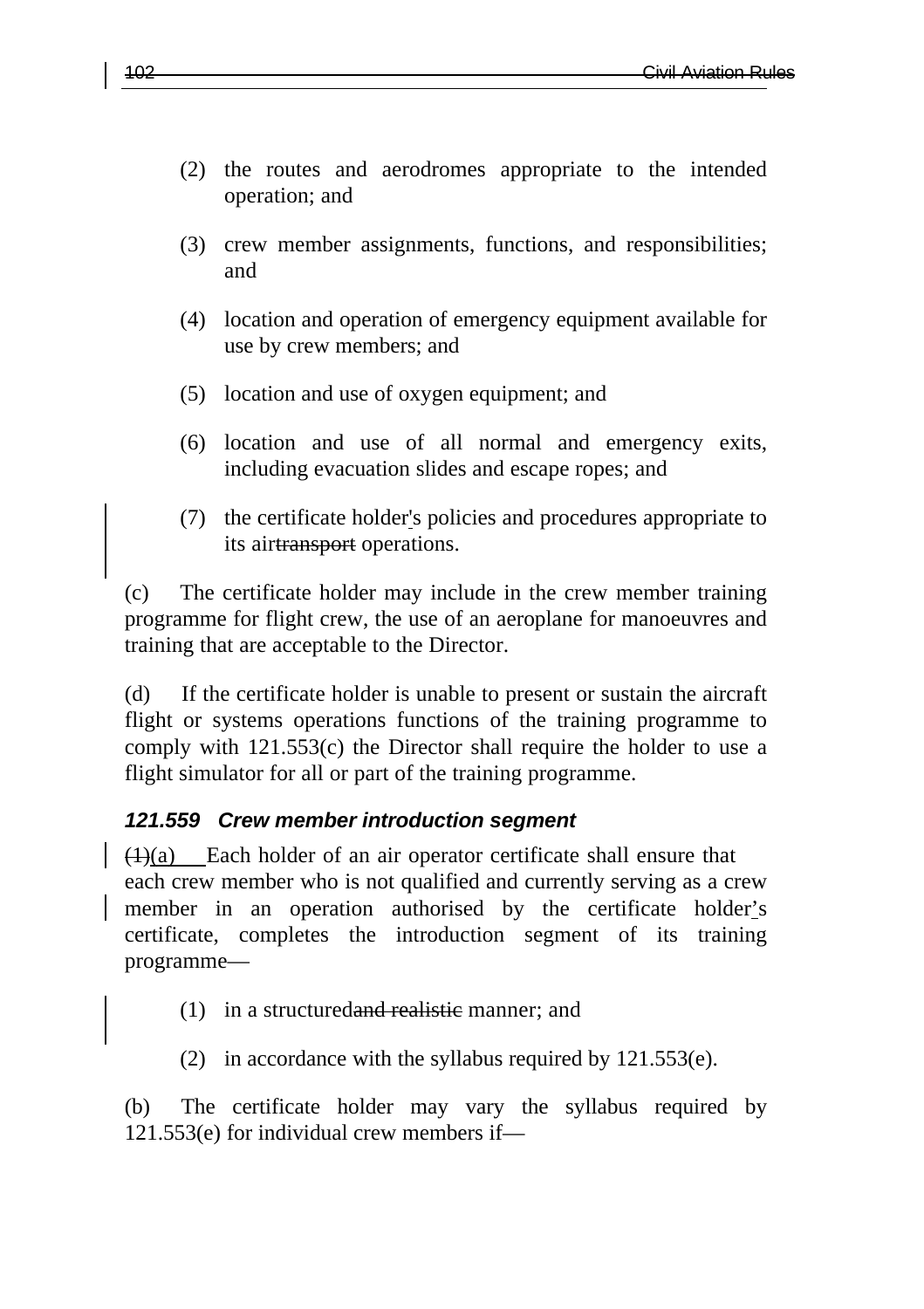- (1) the varied training is recorded in the crew member's record of training; and
- (2) the certificate holder certifies the variation made and the reasons for the variation in the crew member's record of training.

#### *(a)121.561 Crew member transition segment*

(a) Each holder of an air operator certificate shall ensure that personnel already qualified and serving as crew members on an airtransport operation authorised by the certificate holder's certificate, completes the transition segment of its training programme in accordance with the syllabus required by 121.553(e) if—

- (1) the crew member is changing from one aeroplane type or variant to another type or variant; or
- (2) new procedures or equipment are introduced on an existing aeroplane type or variant.
- (b) The transition segment shall address—
	- (1) the use of all safety and emergency equipment and procedures applicable to the aeroplane type or variant; and
	- (2) new procedures or equipment introduced on the existing aeroplane type or variant.

#### *121.563 Crew member upgrade segment*

(a) Each holder of an air operator certificate shall ensure that each of its crew members completes the upgrade segment of its training programme in accordance with the syllabus required by 121.553(e), if the crew member is changing from one crew position to a more responsible crew position on the same aeroplane type or variant.

(b) The certificate holder shall ensure its upgrade segment addresses the use of all safety and emergency equipment and procedures applicable to the crew position on the aeroplane for which the upgrade is sought and shall—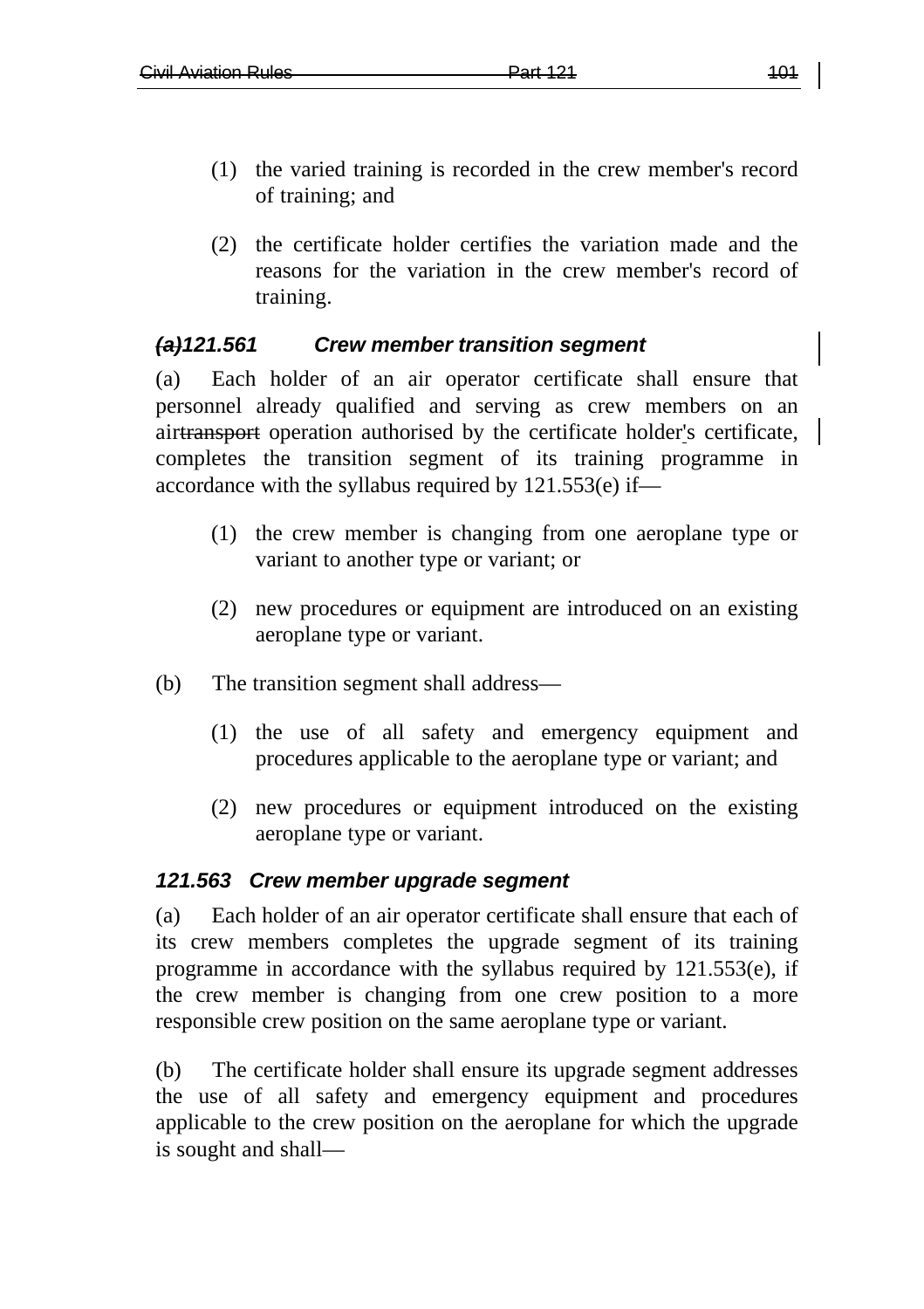- (1) include training on human factors, and crew resource management, with particular emphasis on the changes brought about by the different crew position; and
- (2) include training in supervisory skills.

#### *121.565 Crew member recurrent segment*

(a) Each holder of an air operator certificate shall ensure that each of its crew members are adequately trained, current, and proficient for each aeroplane, crew member position, and type of operation, in which the crew member serves.

 $\left(\frac{1}{b}\right)$  Each holder of an air operator certificate shall ensure that each crew member completes the recurrent segment of its training programme—

- (1) in a structuredand realistic manner; and
- (2) in accordance with the syllabus required by 121.553(e).

### *121.567 Consolidation*

Each holder of an air operator certificate shall ensure, after each crew member completes an introduction, transition, or upgrade, segment of its training programme the crew member undergoes consolidation by acquiring—

- (1) the appropriate operating experience—
	- (i) for a pilot, required by 121.569; and
	- (ii) for a flight attendant, required by 121.577; and
- (2) the appropriate line-operating flight time—
	- (i) for a pilot, required by 121.571; and
	- (ii) for a flight engineer, required by 121.573.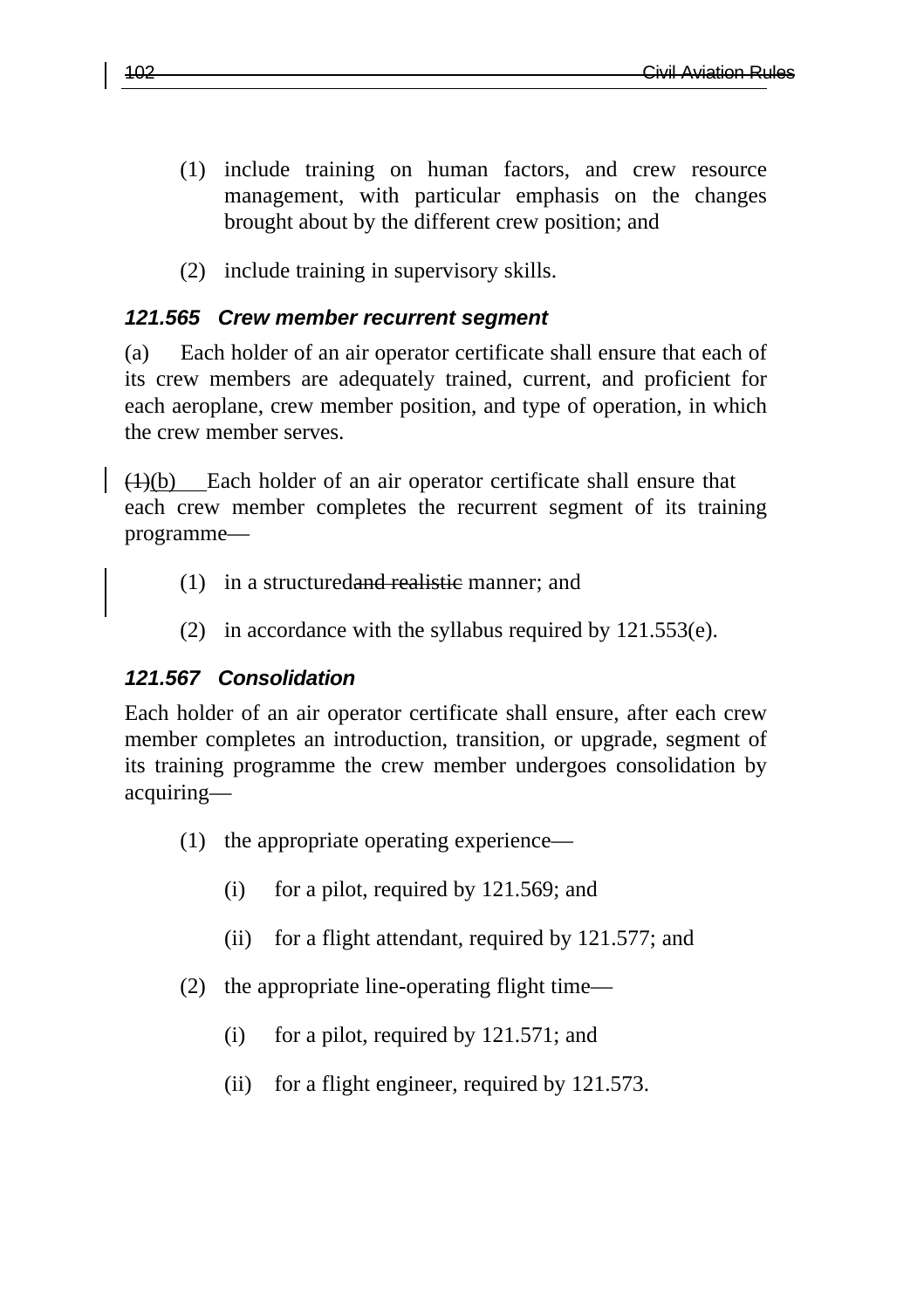#### *121.569 Pilot operating experience*

(a) Each holder of an air operator certificate shall ensure that each person performing the functions of a pilot holds the licences and ratings required to be held under Part 61 and has completed, on the make and basic model aeroplane and in the crew member position that the person will serve in, the following operating experience as applicable:

#### (1) **for the introduction segment—**

- (i) for multi-engine, turbine powered aeroplanes 20 hours and 10 takeoffs and landings; and
- (ii) for turbojet and turbofan powered aeroplanes 25 hours and 10 takeoffs and landings; and
- (iii) for all aeroplanes, including those referred to in paragraphs  $(a)(1)(i)$  and  $(ii)$  – 4four operating cycles of which at least 2two must be as the pilot flying:

#### (2) **for the transition** or **upgrade segment**—

- (i) for multi-engine, turbine powered aeroplanes 12 hours and 8 takeoffs and landings; and
- (ii) for turbojet and turbofan powered aeroplanes 20 hours and 10 takeoffs and landings for pilot-incommand, or 10 hours and 8 takeoffs and landings for second-in-command; and
- (iii) for all aeroplanes, including those referred to in paragraphs  $(a)(2)(i)$  and  $(ii)$  – 4four operating cycles of which at least 2two must be as the pilot flying.

(b) The operating experience required by paragraph (a) shall be acquired on the appropriate aeroplane type as follows—

(1) after satisfactory completion of the appropriate ground and flight training for the aeroplane type and crew member position in accordance with Part 61; and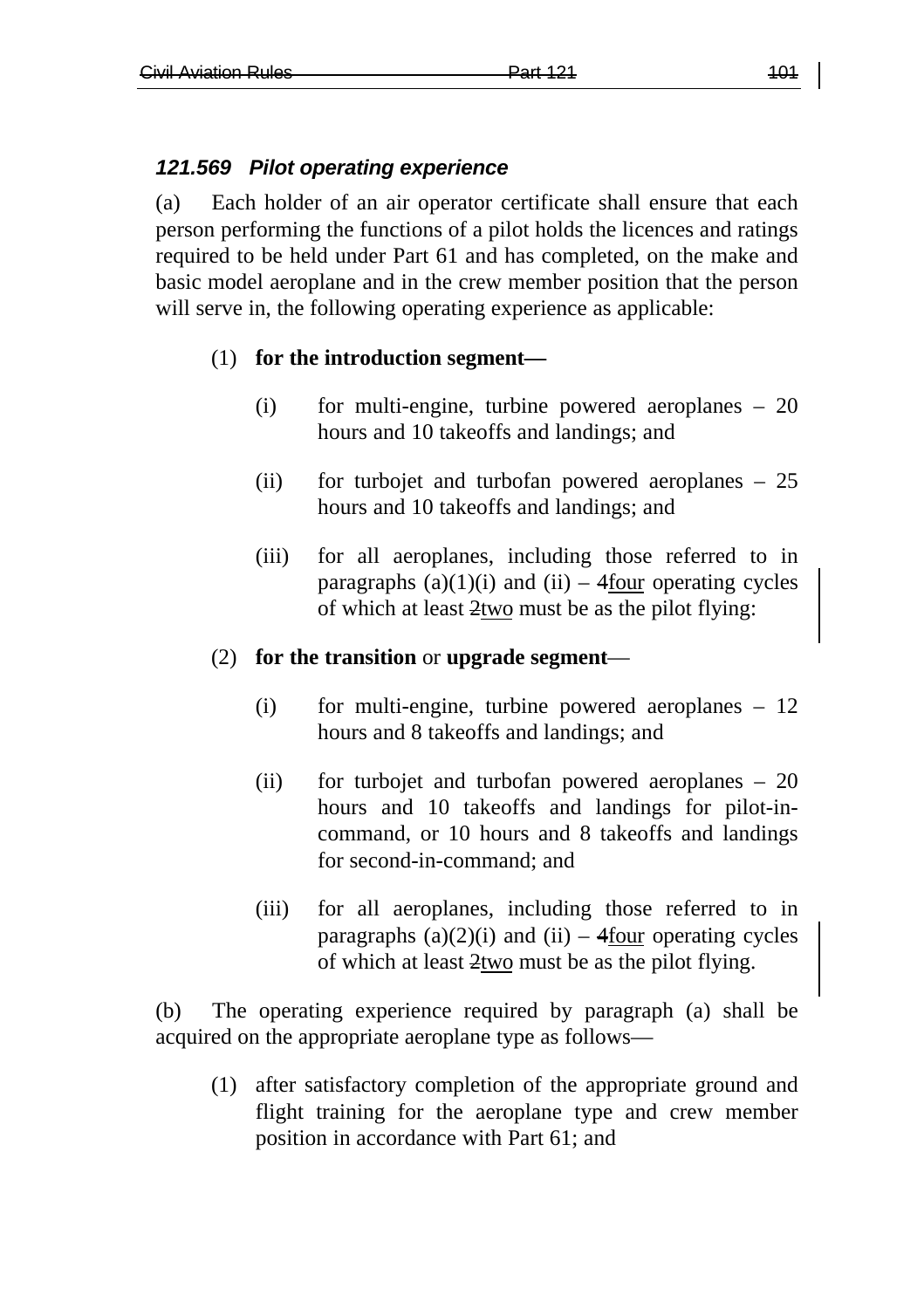- $\left(\frac{3}{2}\right)$  (2) under the supervision of an instructor who meets the requirements in 121.585; and
	- (3) under airtransport operations—
		- $\overline{(ii)}$ (i) simulated in a flight simulator for the aeroplane type; or
		- $(ii)$  conductedunder this Part in the aeroplane type.

(c) Any time accrued in a flight simulator under paragraph  $(b)(3)(i)$ may be multiplied by 1.30 for the purpose of calculating the total time required to satisfy paragraph (a), provided that—

- (1) any procedures and manoeuvres not approved for completion in the simulator have been conducted in the appropriate aeroplane; and
- (2) the pilot has demonstrated proficiency in all normal, nonnormal, andprocedures, including emergency procedures, and manoeuvres specified by the training programme; and
- (3) the pilot has satisfactorily completed the appropriate training phases for that aeroplane and crew member position.
- (d) For the purpose of paragraph  $(b)(3)(ii)$  the instructor shall—
	- (1) act as pilot-in-command at all times; and
	- (2) occupy a pilot station when supervising a pilot acquiring the experience necessary for a pilot-in-command position, until the qualifying pilot has—
		- (i) made at least 2two take-offs and landings in the aeroplane type for which the pilot-in-command qualification is required; and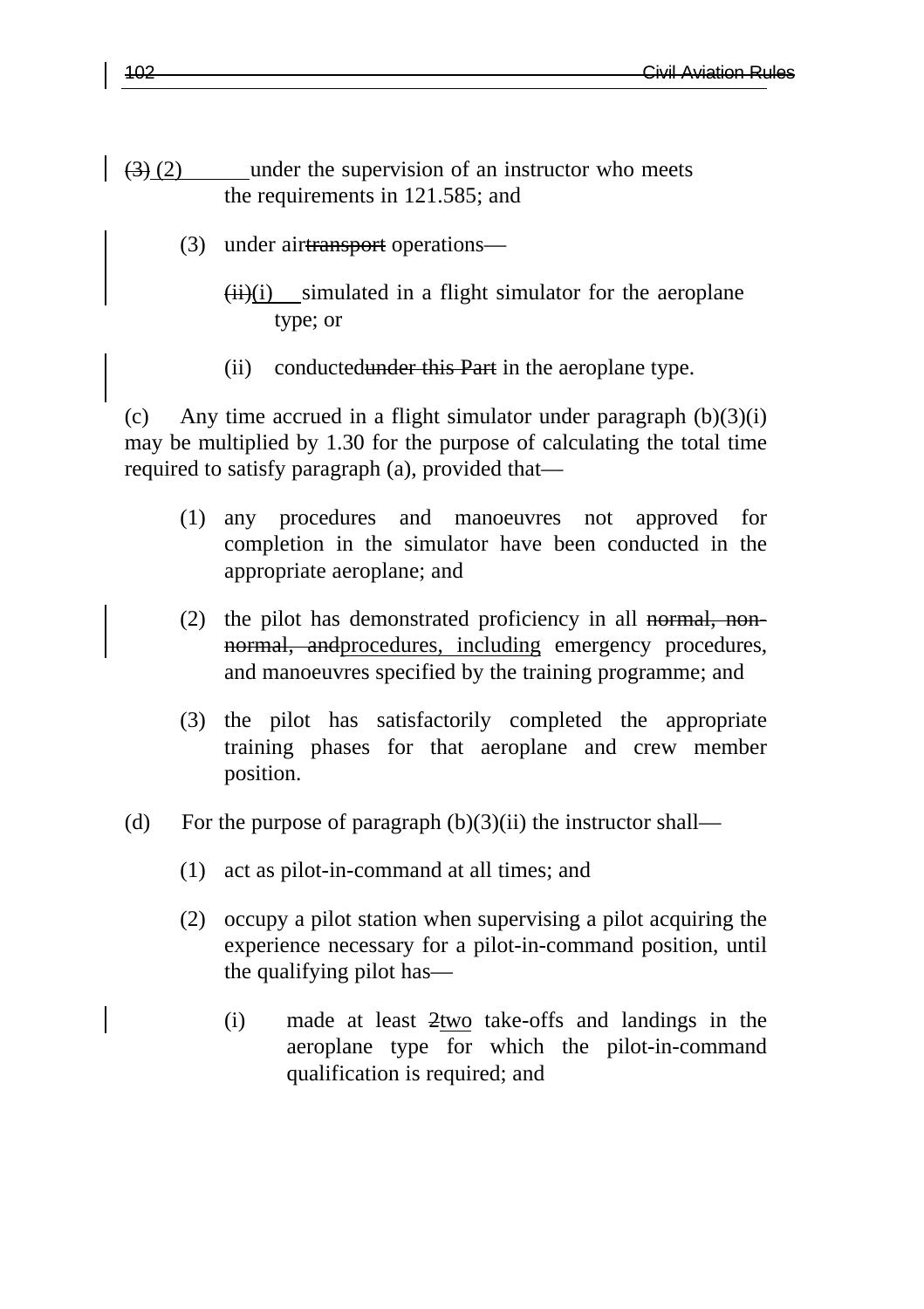- (ii) demonstrated to the instructor the ability to perform the duties of a pilot-in-command for that aeroplane type; and
- (iii) if the qualifying pilot-in-command is completing introduction or upgrade training, demonstrated to a flight examiner the ability to satisfactorily perform the prescribed duties during at least one complete operating cycle.

(e) The instructor may occupy the observer's seat upon the requirements of paragraph (d)(2) being met.

## *121.571 Pilot line-operating flight time*

(a) Each holder of an air operator certificate shall ensure that after each pilot completes an introduction or transition segment of its training programme, the pilot completes the line-operating flight time required by paragraph (b) under the supervision of an airline instructor who meets the requirements in 121.587.

(b) The combined total of line-operating flight time and the operating experience required by 121.567 shall be—

- (1) at least 100 hours of flight time, or 75 operating cycles, for consolidation; and
- (2) completed within 120 days from completing the introduction or transition segment, with a maximum extension of 30 days if the pilot—
	- (i) continues to meet all other requirements of the training programme; and
	- (ii) satisfactorily completes and passes either a refresher course acceptable to the Director, or a supervised line-operating flight, conducted by an instructor or flight examiner, on or before the 120th day.

(c) The pilot shall operate exclusively on the appropriate aeroplane type while completing line-operating flight time experience unless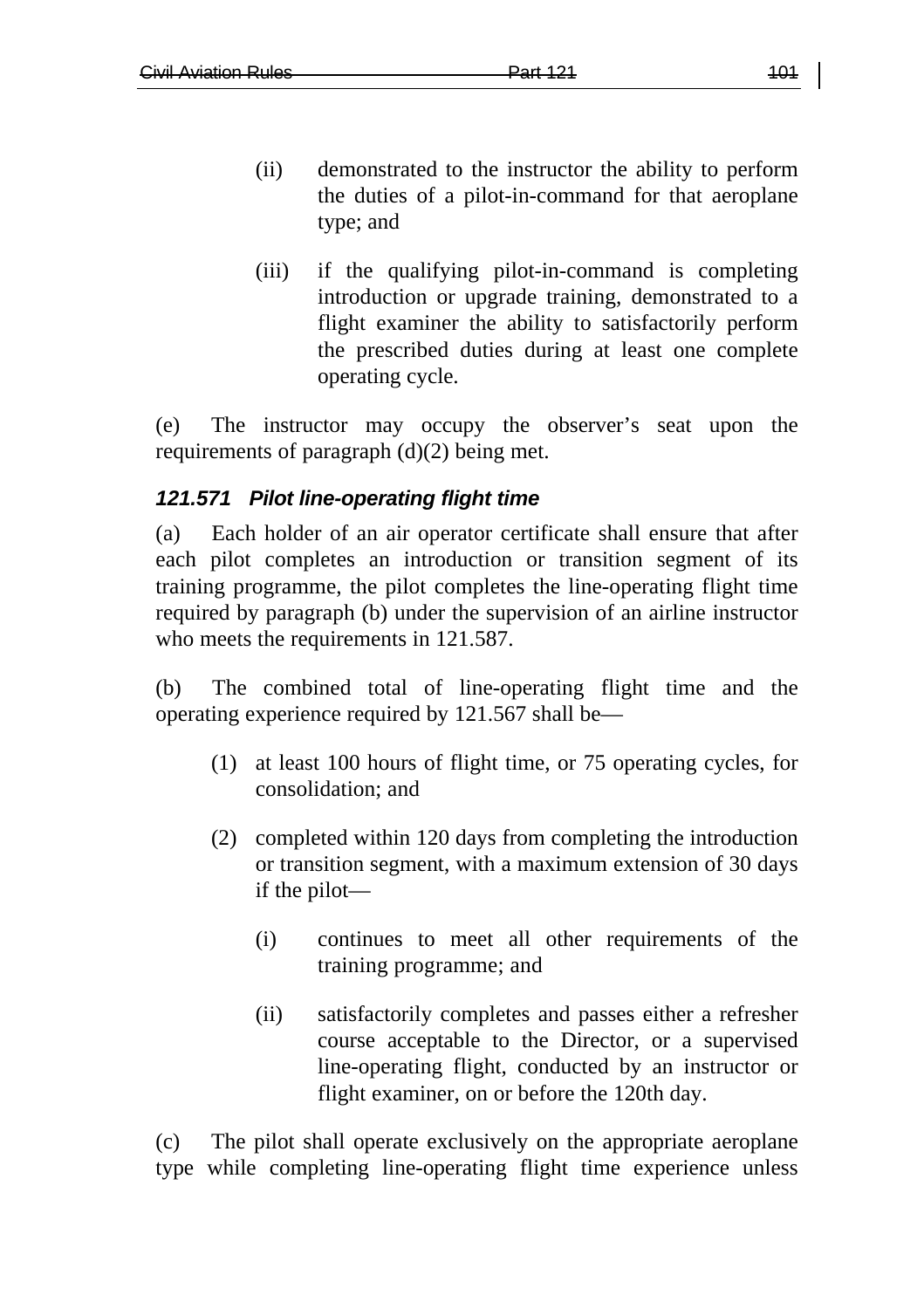refresher training that is acceptable to the Director is provided and satisfactorily passed.

*[Until Part 61 amendment 2 comes into force, to incorporate the requirement of an airline instructor, the holder of a category A, B, or D instructor rating may exercise the privileges of an airline instructor]*

## *121.573 Flight engineer line-operating flight time*

(a) Each holder of an air operator certificate shall ensure that each person performing the functions of a cadet flight engineer, flight engineer, flight engineer instructor, or flight engineer examiner—holds the licences and ratings required to be held under Part 63.

(b) The certificate holder shall ensure that, within 120 days of a cadet flight engineer being rated, for consolidation, that flight engineer completes at least 100 hours of flight time or 75 operating cycles performing the functions of a flight engineer.

(c) The consolidation required by paragraph (b) may be extended by 30 days if the flight engineer satisfactorily completes and passes either a refresher course acceptable to the Director, or a supervised lineoperating flight, conducted by an flight engineer instructor or flight engineer examiner, on or before the 120th day.

(d) The flight engineer shall operate exclusively on the appropriate aeroplane type while completing line-operating flight time experience unless refresher training that is acceptable to the Director is provided and satisfactorily passed.

## *(a)121.575 Flight attendant training*

(a) Each holder of an air operator certificate shall ensure that each person performing the functions of a flight attendant on an airtransport operationunder this Part has satisfactorily completed the appropriate ground and flight training for the aeroplane type and crew member position.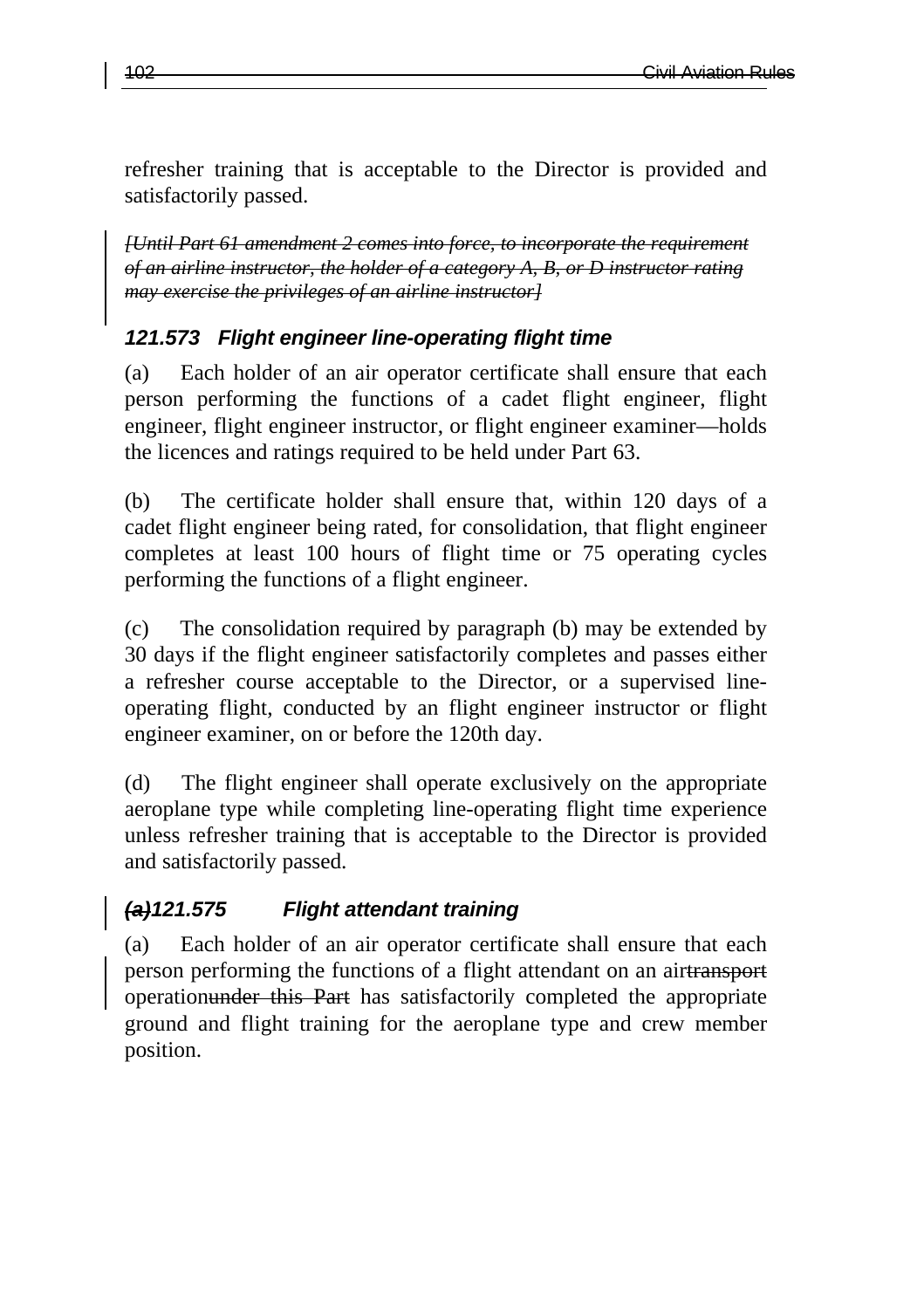(b) Each holder of an air operator certificate shall ensure that the crew member training for flight attendants addresses, as appropriate—

- (1) the authority structure of the aeroplane crew; and
- (2) normal, non-normal, and emergencyprocedures for passenger handling, including emergency procedures and procedures to be followed in dealing with special classes of passengers as described inaccording to the certificate holder's exposition; and
- (3) briefing of passengers; and
- (4) proper use of cabin equipment and controls; and
- (5) Civil Aviation Rules and supporting documentation; and
- (6) the certificate holder's documentation and procedures.

#### *121.577 Flight attendant operating experience*

(a) Each holder of an air operator certificate shall ensure that each person performing the functions of a flight attendant—

- (1) has completed the crew member training for flight attendants required by 121.575; and
- (2) has completed, on the make and basic model aeroplane, and in the crew member position that the person will serve in, for the introduction or transition training segment of its training programme, 5five hours line-operating flight time including at least 2two operating cycles.

(b) For the purpose of paragraph  $(a)(2)$ , up to 2.5 hours of the required line-operating flight time may be conducted in a full scale, type-specific, cabin training device.

(c) The operating experience required by paragraph (a) shall be acquired—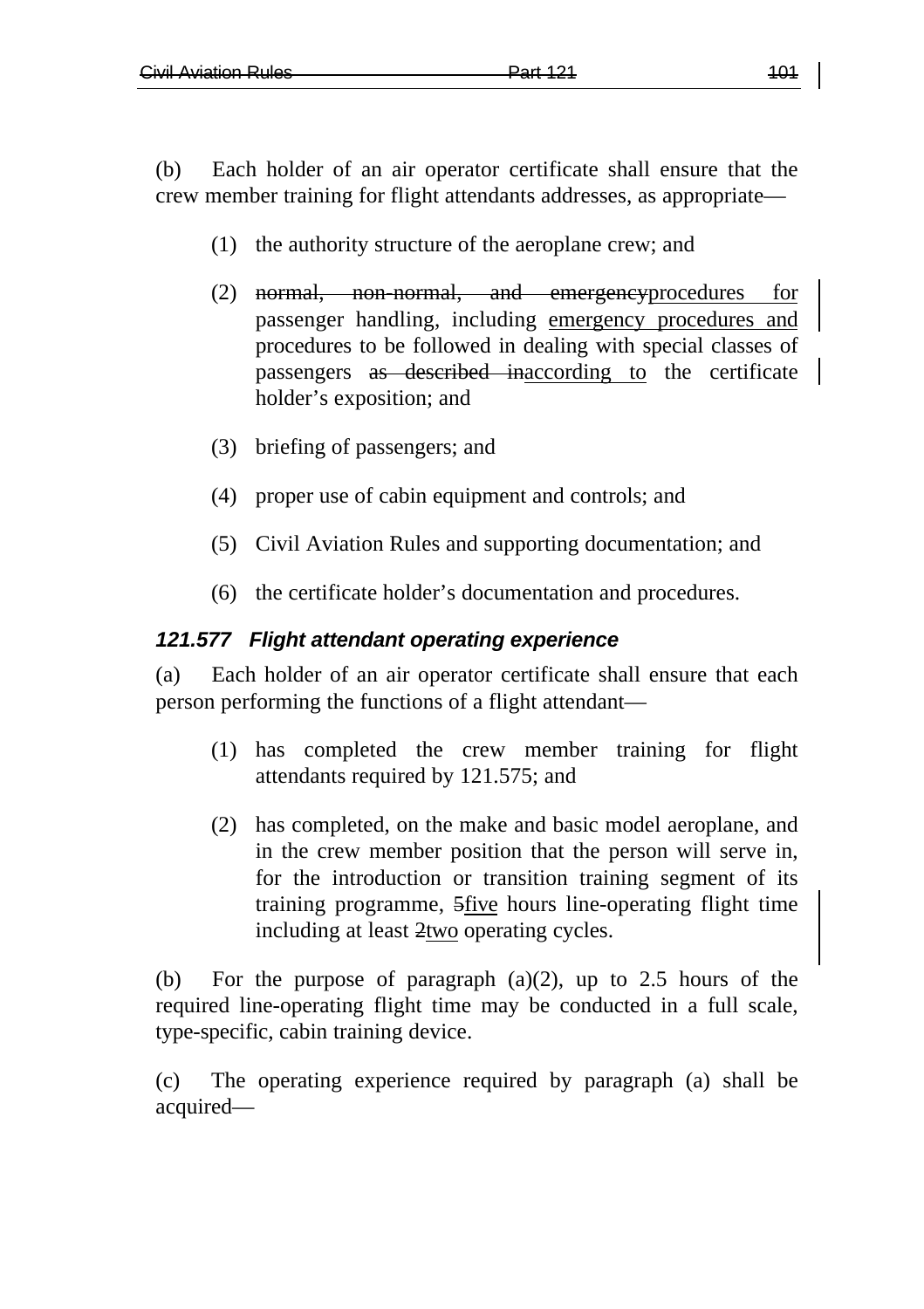- (1) after satisfactory completion of the appropriate ground training for the aeroplane and crew member position in accordance with a syllabus acceptable to the Director; and
- (2) under the supervision of an appropriately qualified trainer of flight attendants who has experience acceptable to the Director.

#### *121.579 Manoeuvres requiring a flight simulator*

Each holder of an air operator certificate shall ensure a flight simulator is used where a non-normal or emergency manoeuvre is to be conducted during training, practice, or a competency check that—

- (1) if mishandled, would create an unacceptable risk to the aeroplane, crew members, or third parties; or
- (2) is carried out in close proximity to the ground or water; or
- (3) involves the need to fail any system for training that cannot be readily failed in the aeroplane without an unacceptable risk to the aeroplane, crew members, or third parties; or
- (4) involves actions necessary to complete any procedures required by 121.77(d)(4) that cannot be realistically carried out in an aeroplane.

### *121.581 Crew members training records*

Each holder of an air operator certificate shall maintain records of all required training and consolidation undertaken by its crew members.

### *121.583 Pilot flight examiner experience requirements*

Each holder of an air operator certificate shall ensure that each person performing the functions of an aeroplane or simulator flight-examiner, for an aeroplane type, in an operational competency assessment programme that is established under this Part—

(1) has satisfactorily completed the appropriate competency checks required to serve as pilot-in-command in air operationsunder this Part in the aeroplane type; and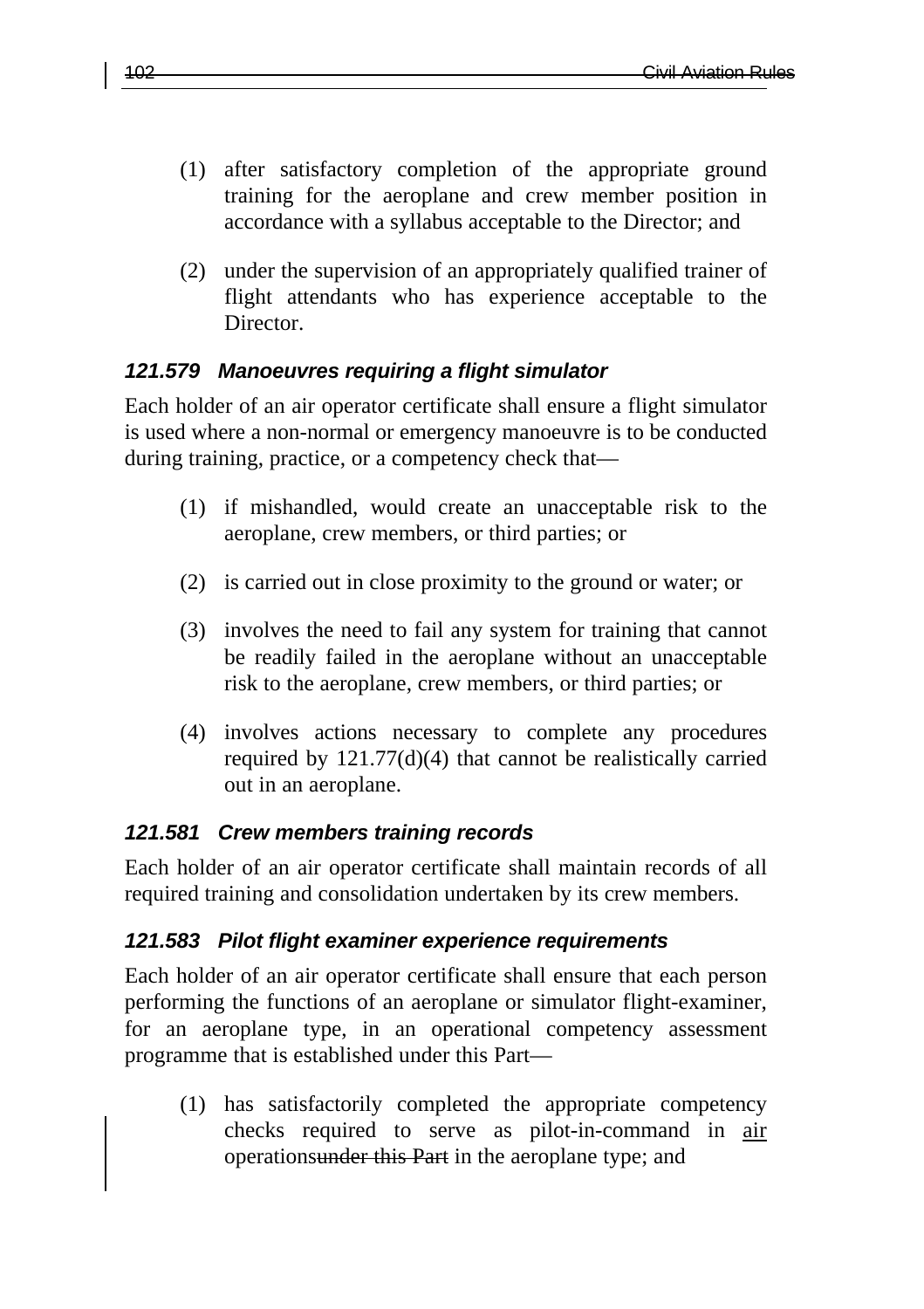- (2) holds a current airline instructor rating; and
- (3) holds a current airline flight examiner rating; and
- (4) has acquired—
	- (i) 200 hours exercising the privileges of an airline instructor for the particular aeroplane type involved; or
	- (ii) 100 hours exercising the privileges of an airline flight examiner rating on another aeroplane type to which this Part applies; and
- (5) completes introduction and recurrent training requirements under this Subpart, or indoctrination and continuing qualification requirements under Subpart M, applicable to the testing to be carried out.

#### *121.585 Pilot instructor experience requirements*

Each holder of an air operator certificate shall ensure that each person performing the functions of an aeroplane or simulator instructor in a pilot training programme that is established under this Part—

- (1) has satisfactorily completed the appropriate training required to serve as pilot-in-command in air operationsunder this Part in the aeroplane type; and
- (2) holds a current airline instructor rating; and
- (3) has acquired at least 3000 hours of flight time as a pilot, including—
	- (i) 500 hours line-operating flight time experience for the particular aeroplane type involved; or
	- (ii) 100 hours exercising the privileges of an airline instructor rating instructing pilots on another aeroplane type to which this Subpart applies; and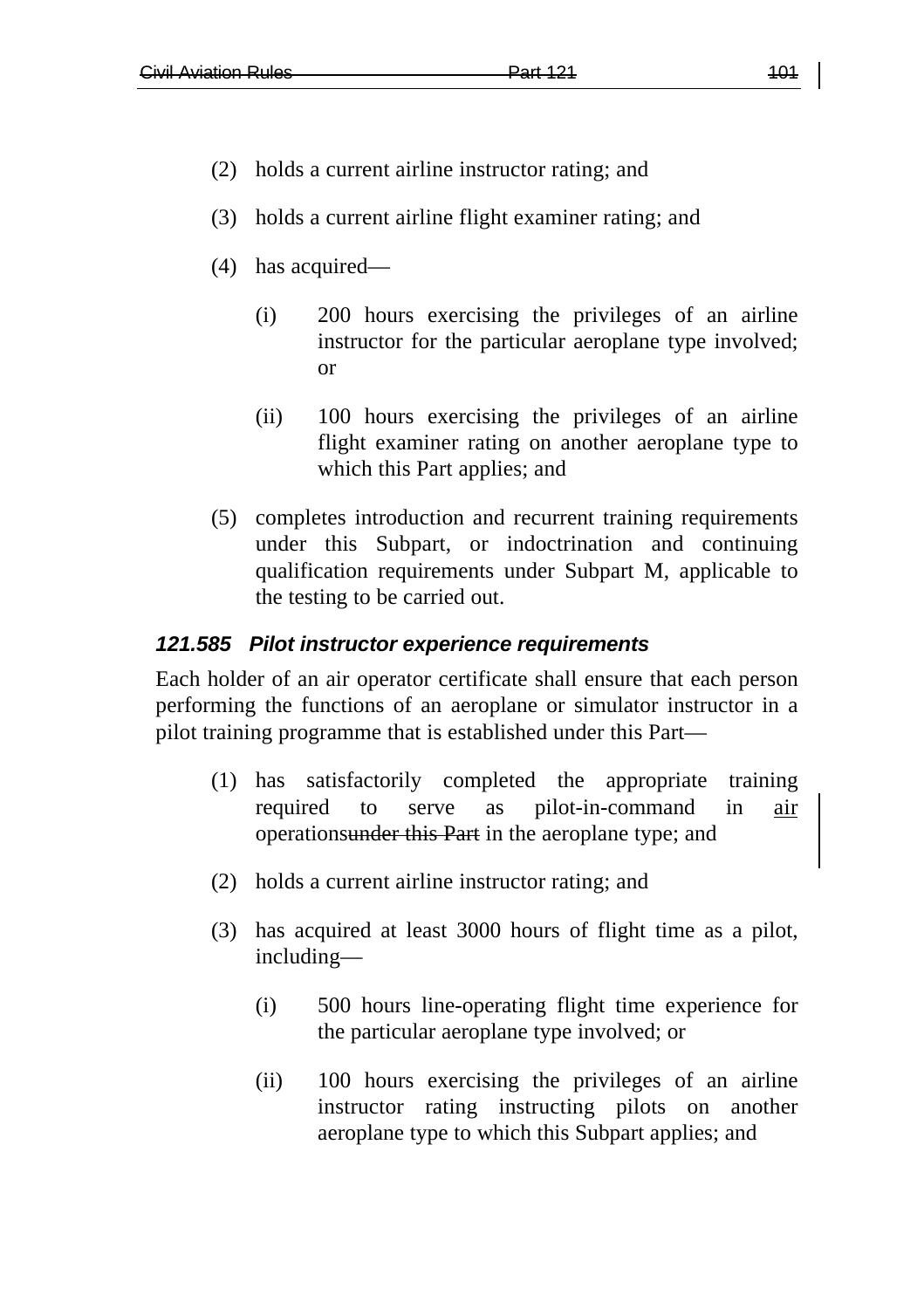(4) completes introduction and recurrent training requirements under this Subpart, or indoctrination and continuing qualification requirements under Subpart M, applicable to the instruction to be carried out.

#### *121.587 Pilot instructor supervisor experience requirements*

(a) Each holder of an air operator certificate shall ensure that supervisory functions in a pilot training programme established under this Part are performed by an aeroplane or simulator instructor.

(b) The certificate holder shall ensure that each instructor performing supervisory functions —

- (1) has satisfactorily completed the appropriate training required to serve as pilot-in-command in operations under this Part;air operations; and
- (2) has acquired at least 2000 hours of flight time as a pilot including—
	- (i) 200 hours line-operating flight time experience for the particular aeroplane type involved; or
	- (ii) 100 hours exercising the privileges of an airline instructor rating supervising pilots on another aeroplane type under this Subpart or Subpart M; and
- (3) holds a current airline instructor rating; and
- (4) completes introduction and recurrent training requirements under this Subpart, or indoctrination and continuing qualification requirements under Subpart M, applicable to the instruction to be carried out.

#### *121.589 Simulator instructor and examiner requirements*

(a) Each holder of an air operator certificate shall ensure that, where instruction or competency checks are carried out in a flight simulator, the person performing the functions of an instructor, or flight examiner—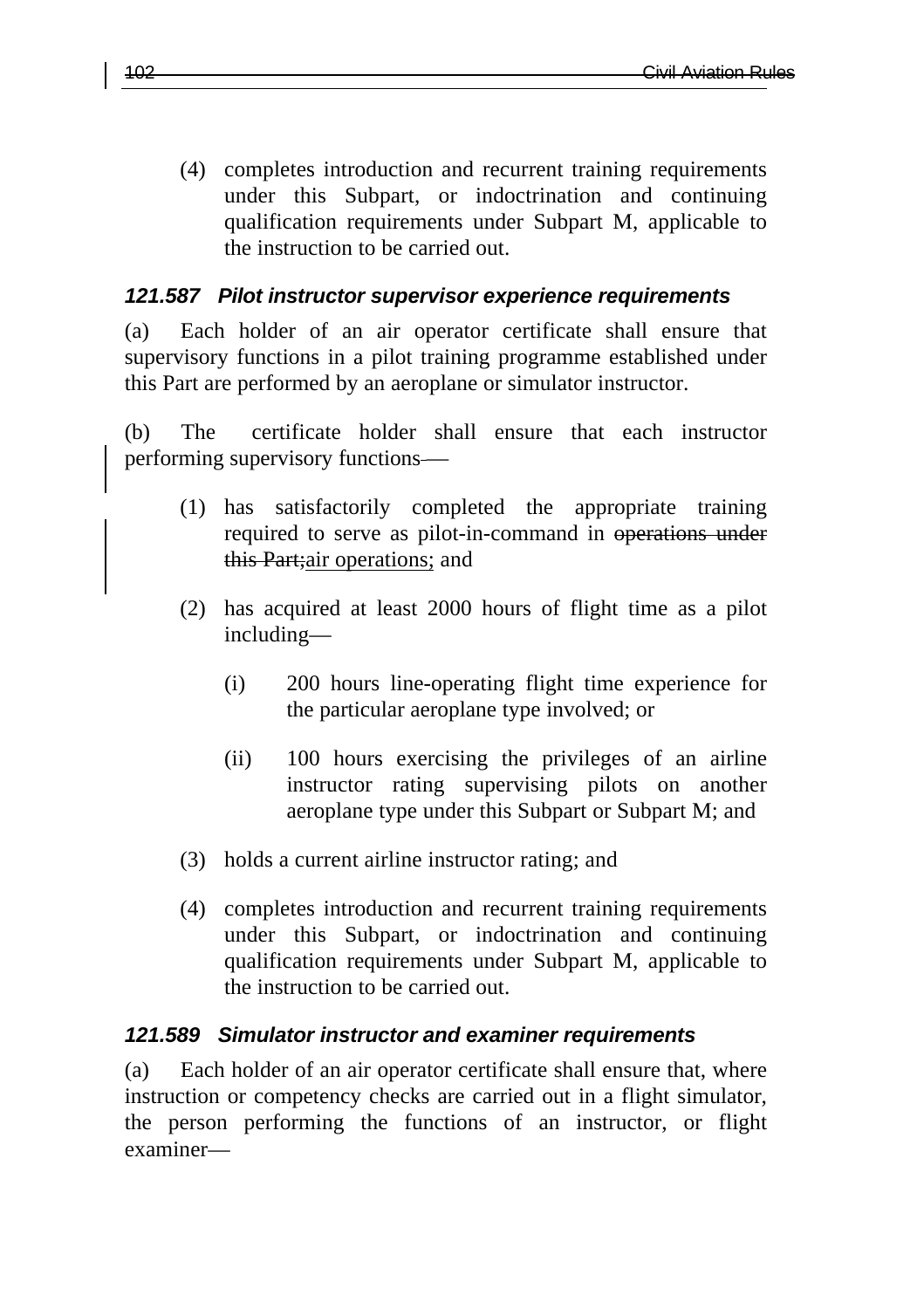- (1) meets the appropriate requirements of 121.583 or 121.585; and
- (2) continues to demonstrate competency as pilot-in-command in the simulator to the standard and frequency required by Subpart J; Subpart J; and
- (3) has received proficiency training in the operation of the training equipment.

(b) Where an instructor or flight examiner does not hold a current medical certificate, airline instructor rating, or flight examiner rating the requirements under paragraph 121.583 (4) or 121.585(3) may be met in a flight simulator by—

- (1) acting as a crew member—
	- (i) during simulated line operating flight time in a flight simulator for the aeroplane type; or
	- (ii) for flight crew members under training who are undertaking the programmes required by 121.553(c); and
- (2) completing the training requirements which would have been necessary to maintain the currency of, or be issued with, an airline instructor rating, or flight examiner rating, under Part 61 or Part 63, and Part 121.

*[Until Part 61 amendment 2 comes into force, to incorporate the requirement of an airline instructor, the holder of a category A, B, or D instructor rating may exercise the privileges of an airline instructor]*

# **Subpart J — Crew Member Competency Requirements**

# *121.601 ApplicabilityPurpose*

This Subpart prescribes the rules governing the operational competency assessment of flight crew members, flight attendants, and other crew members, who are trained under the provisions of Subpart I.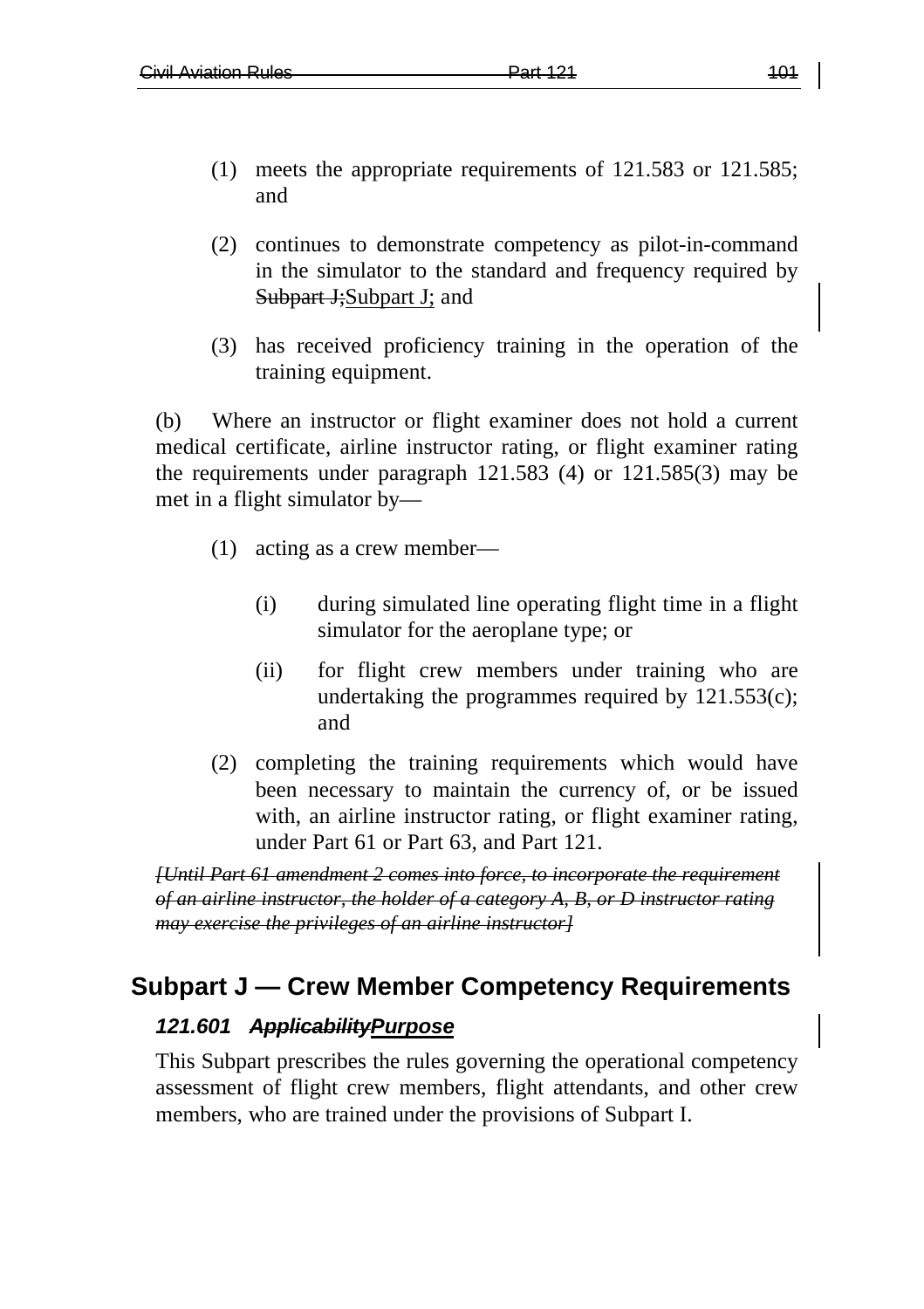#### *121.603 General*

(a) Each holder of an air operator certificate shall establish an operational competency assessment programme in accordance with this Subpart that is—

- (1) acceptable to the Director; and
- (2) controlled by the certificate holder.
- (b) The certificate holder may—
	- (1) conduct the operational competency assessment programme; or
	- (2) contract with the holder of an aviation training organisation certificate issued under Part 141, to conduct the operational competency assessment programme where the Part 141 certificate authorises the holder to conduct that training; or
	- (3) for an operational competency assessment programme conducted outside New Zealand, contract with an organisation that meets an equivalent standard specified by Part 141.

(c) The certificate holder shall ensure that the person responsible for its operational competency assessment programme holds a flight examiner rating.

### *121.605 Operational competency assessment programme responsibilities*

(a) Each holder of an air operator certificate shall be ultimately responsible for its operational competency assessment programme.

 $\left(\frac{1}{\epsilon}\right)(b)$  The certificate holder shall ensure that each crew member that is subject to an operational competency assessment is assessed in accordance with the programme.

(c) The certificate holder shall ensure that each crew member released to conduct an airtransport operationunder this Part is properly trained and competent to perform the operation.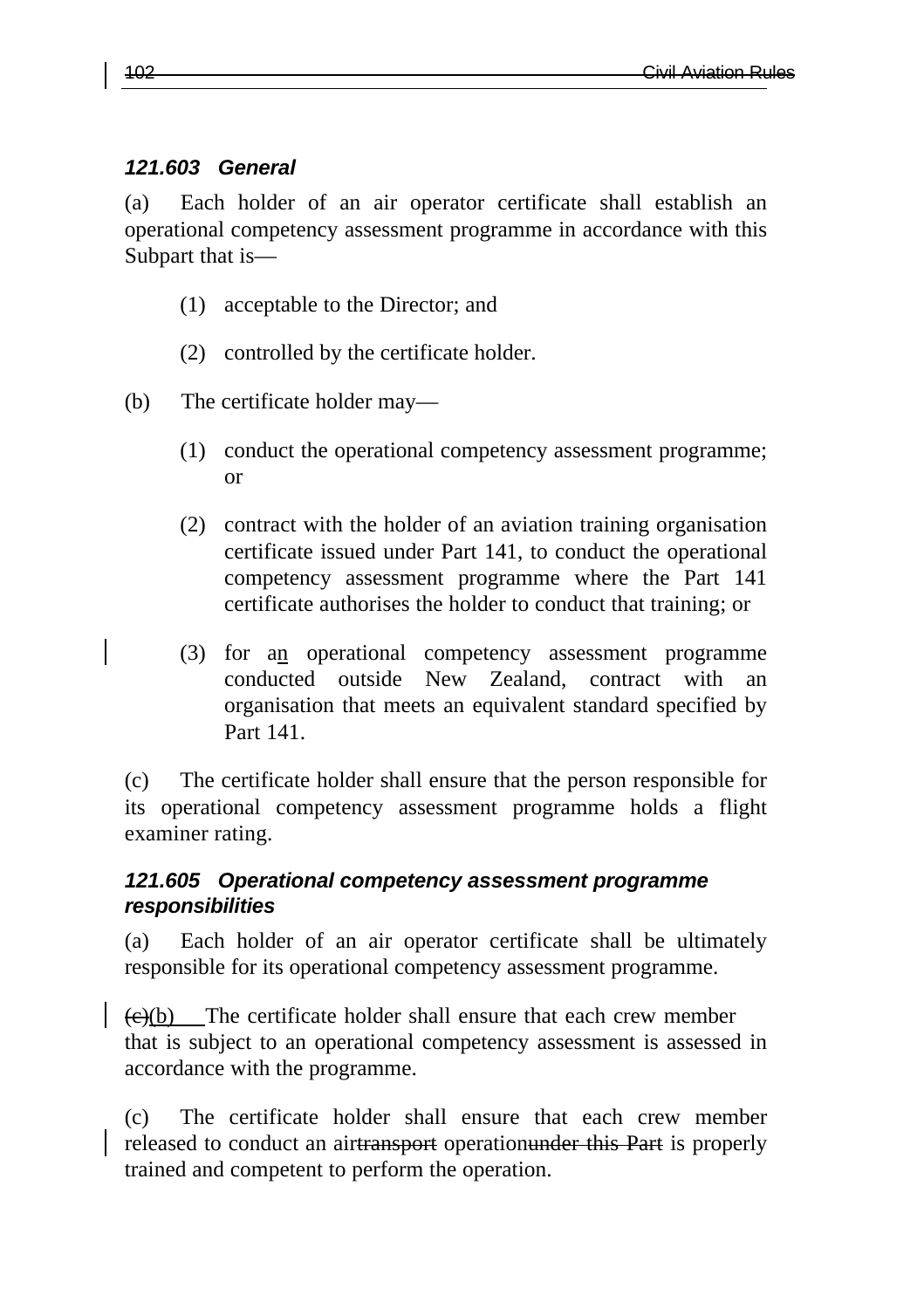#### *121.607 Flight crew competency checks*

Each holder of an air operator certificate shall ensure—

- (1) **for each pilot acting as pilot-in-command,** within the immediately preceding 12 months, the pilot has passed a check of route and aerodrome proficiency, administered by a flight examiner, that—
	- (i) consists of at least one flight over one route segment and one or more landings at aerodromes representative of the operations to be flown; and
	- (ii) establishes that the pilot can satisfactorily perform the duties and responsibilities of a pilot-in-command in operations appropriate to this Part; and
- (2) **for each pilot conducting VFR operations,** within the immediately preceding 12 months, the pilot has successfully completed a competency check, administered by a flight examiner, that shall cover normal, non-normal, andprocedures, including emergency procedures, of the pilot's flying skill in an aeroplane type normally used by the pilot in the operation; and
- (3) **for each pilot conducting IFR operations**, within the immediately preceding 6 months, the pilot, if acting as a flight crew member of an aeroplane under IFR, has passed a check, administered by a flight examiner, that—
	- (i) covers <del>normal, non-normal, and emergency</del> proceduresprocedures, including emergency procedures, appropriate to the equipment fitted to the aeroplane and to the type of operations to which the pilot is assigned by the certificate holder; and
	- (ii) is conducted in the same aeroplane type used by the pilot in the operation or a flight simulator of the same aeroplane type; and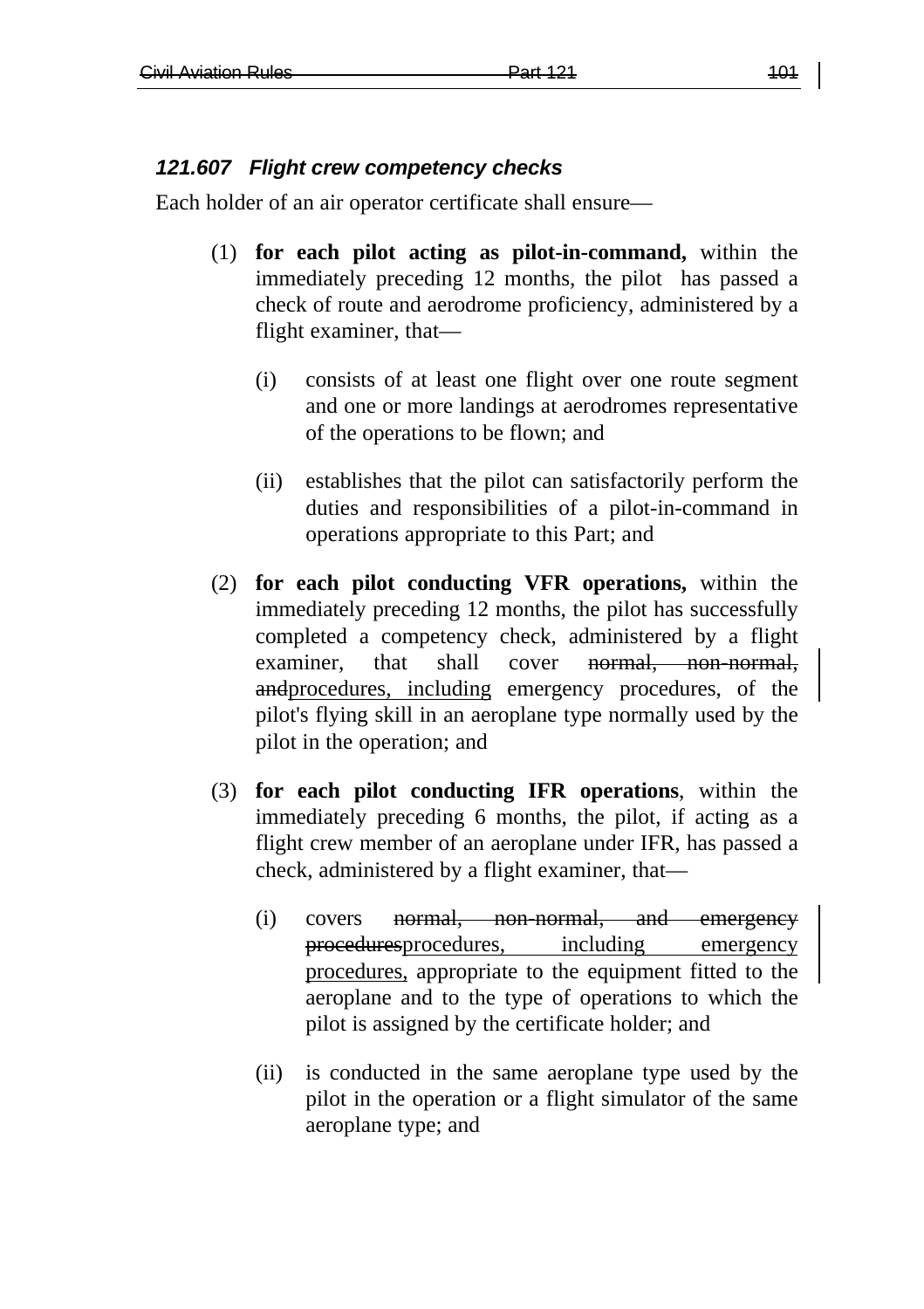- (4) **for each pilot**, within the immediately preceding 12 months, the pilot has successfully completed a written or oral test of the pilot's knowledge in—
	- (i) the provisions of the appropriate Civil Aviation Rules and the certificate holder's operations specifications and exposition; and
	- (ii) for each aeroplane type normally flown by the pilot, the aeroplane systems, performance, and operating procedures, and the content of the approved flight manual; and
	- (iii) navigation, ATC, and meteorology; and
	- (iv) special flight operations as appropriate to the type of operation normally conducted by the pilot; and
	- (v) new equipment, procedures, and techniques; and
- (5) **for each flight engineer**, within the immediately preceding 12 months, the flight engineer has passed a check, administered by a flight engineer examiner, that—
	- (i) covers normal, non-normal, and emergency proceduresprocedures, including emergency procedures, appropriate to the equipment fitted to the aeroplane and to the type of operations to which the flight engineer is assigned by the certificate holder; and
	- (ii) is conducted in the same aeroplane type, or a flight simulator of the same aeroplane type, used by the flight engineer in the operation; and
- (6) **for each flight engineer**, within the immediately preceding 12 months, the flight engineer has successfully completed a written or oral test of the flight engineer's knowledge in—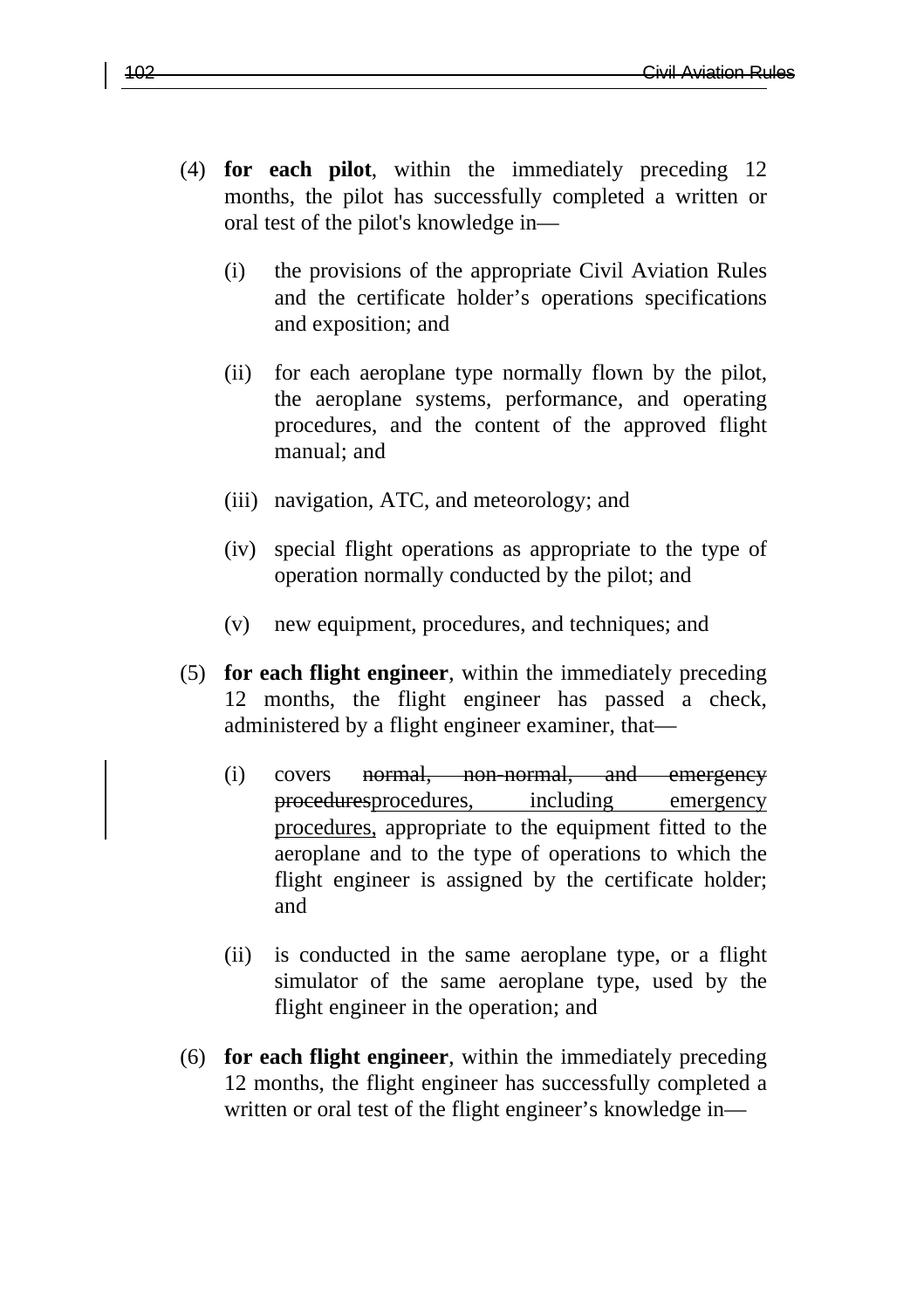- (i) the provisions of the appropriate Civil Aviation Rules, the certificate holder's operations specifications and exposition; and
- (ii) for each aeroplane type normally flown by the flight engineer, the aeroplane systems, performance, and operating procedures, and the content of the approved flight manual; and
- (iii) special flight operations as appropriate to the type of operation normally conducted by the flight engineer; and
- (iv) new equipment, procedures, and techniques; and
- (7) an entry is made, and certified, by—
	- (i) for the checks and tests under subparagraphs (1), (2), (3), and (4), the flight examiner in the pilot training record for each check carried out, whether satisfactorily or otherwise; and
	- (ii) for the checks and tests under subparagraphs (5) and (6), the flight engineer examiner in the flight engineer training record for each check carried out, whether satisfactorily or otherwise.

# *121.609 Flight-instructor competency checks*

Each holder of an air operator certificate shall ensure that each supervisory instructor or flight examiner receives instruction and maintains proficiency as appropriate in—

- (1) the methods of imparting instruction on how to operate, and how to ensure the safe operation of, a particular make and series aeroplane, or variant; and
- (2) the methods of recovery from mishandled, non-normal, and emergency manoeuvres; and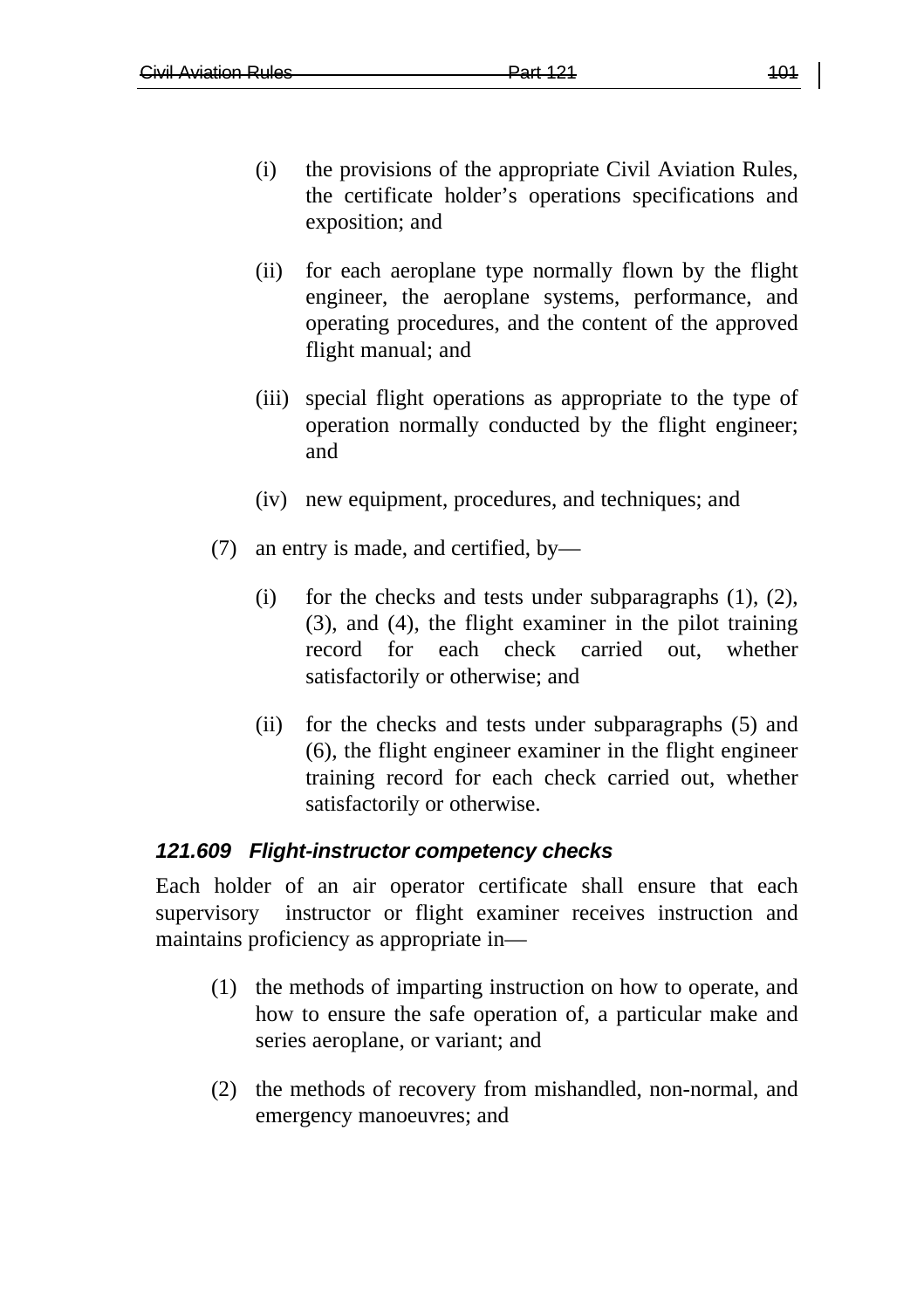(3) the operation of the aeroplane, equipment, or flight simulator used and, in operational flight, procedures and manoeuvres under normal, non-normal, and emergency conditions.

### *121.611 Flight attendant crew member competency requirement*

A holder of an air operator certificate shall not use a flight attendant, and a person shall not serve as a flight attendant unless, within the immediately preceding 12 months, the certificate holder has determined by appropriate introduction and recurrent assessment and flight check that the person has adequate knowledge and is competent in the following areas as appropriate to assigned duties and responsibilities—

- (1) authority of the pilot-in-command; and
- (2) passenger handling, including procedures to be followed in handling persons whose conduct might jeopardise safety; and
- (3) crew member assignments, functions, and responsibilities during emergencies, including evacuation of persons who may need assistance; and
- (4) briefing of passengers; and
- (5) use of cabin equipment and controls; and
- (6) location and operation of items of emergency equipment; and
- (7) location and operation of oxygen equipment; and
- (8) location and operation of all normal and emergency exits, including evacuation chutes and escape ropes; and
- (9) seating of persons who may need assistance; and
- (10) first aid; and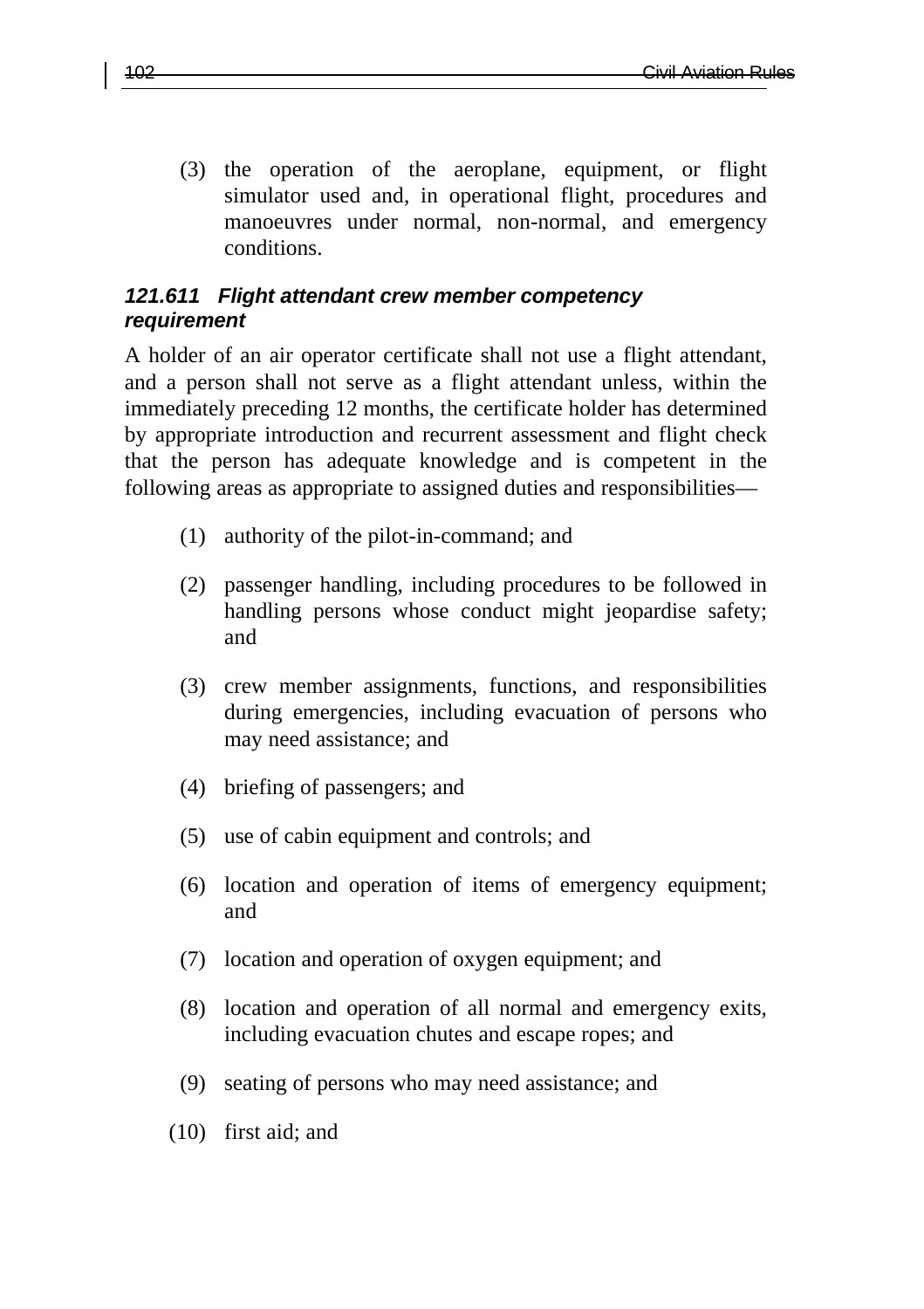(11) for senior flight attendants and their deputies, ability to supervise other flight attendants carrying out their duties.

### *121.613 Competency and testing records*

Each holder of an air operator certificate shall maintain records of all competency assessments and testing of its crew members.".

# **Subpart K – Fatigue of Flight Crew**

#### *121.801 ApplicabilityPurpose*

This Subpart prescribes flight time limitations and other rules to minimise fatigue in flight crew members of aeroplanes engaged in airtransport operations.

#### *(a)121.803 Operator responsibilities*

(a) The operator of an aeroplane shall not cause or permit that aeroplane to perform an airtransport operation unless—

- (1) a scheme has been established for the regulation of flight and duty times for every person flying in that aeroplane as a flight crew member; and
- (2) the scheme addresses the following factors where appropriate to the operator's type of operation:
	- (i) rest periods prior to flight:
	- (ii) acclimatisation:
	- (iii) time zones:
	- (iv) night operations:
	- (v) maximum number of sectors:
	- (vi) single pilot operations:
	- (vii) two pilot operations:
	- (viii) two pilots plus additional flight crew members: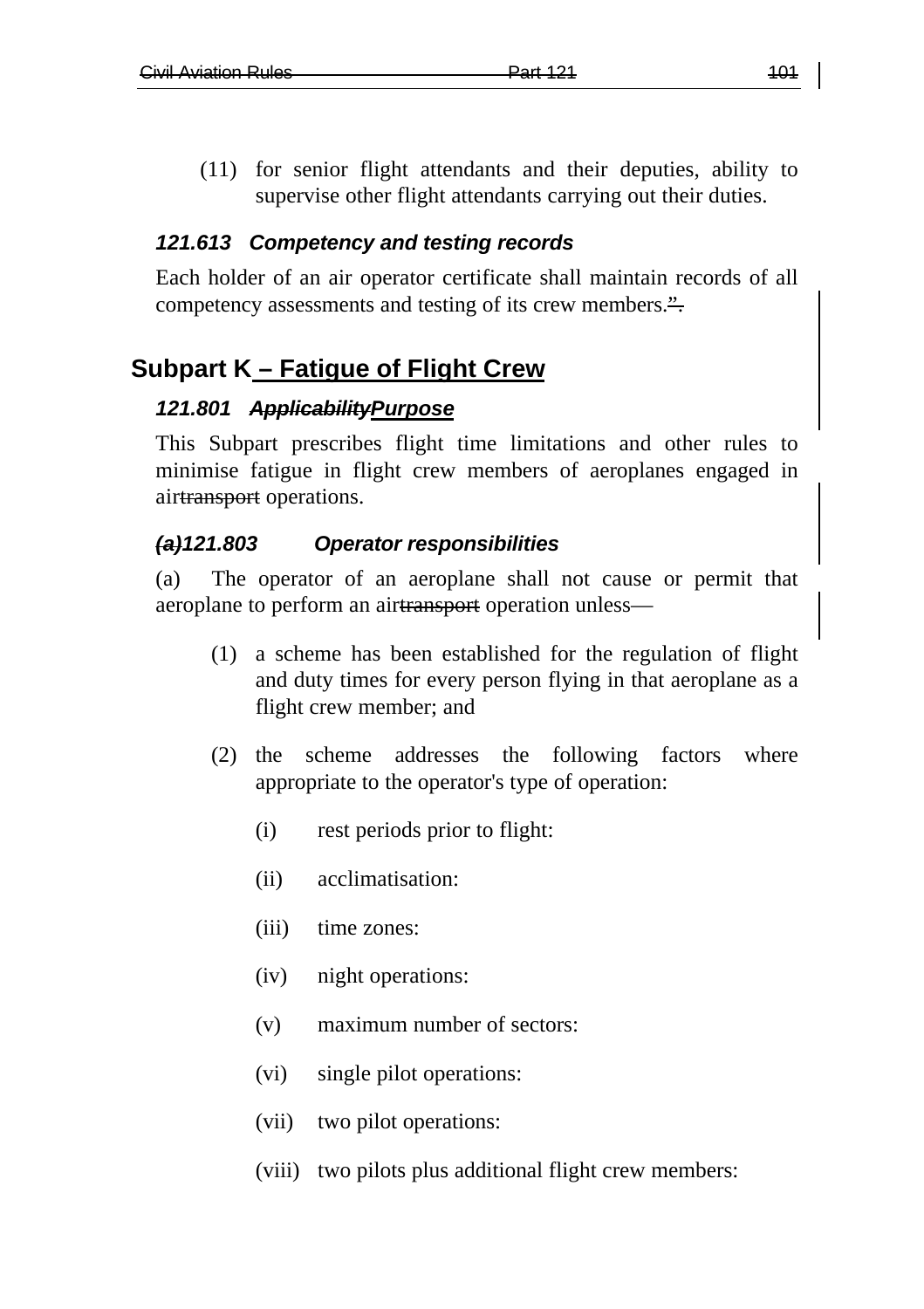- (ix) flight crew members' qualifications:
- (x) mixed duties:
- (xi) dead-head transportation:
- (xii) reserve or standby periods:
- (xiii) flight duty period:
- (xiv) in-flight relief:
- (xv) type of operation:
- (xvi) cumulative duty time:
- (xvii) cumulative flight time:
- (xviii) discretionary increases in flight time limitations or flight duty limitations or both:
- (xix) circadian rhythm:
- (xx) days off:
- (xxi) record-keeping; and

#### $(b)$  (3) the operator complies with the applicable requirements in Appendix 1.scheme is acceptable to the Director.

(c)(b) The operator of an aeroplane performing an airtransport operation shall not cause or permit any person to fly in the aeroplane as a flight crew member if the operator knows or has reason to believe that the person is suffering from, or, having regard to the circumstances of the flight to be undertaken, is likely to suffer from, such fatigue while they are so flying as may endanger the safety of the aeroplane or its occupants.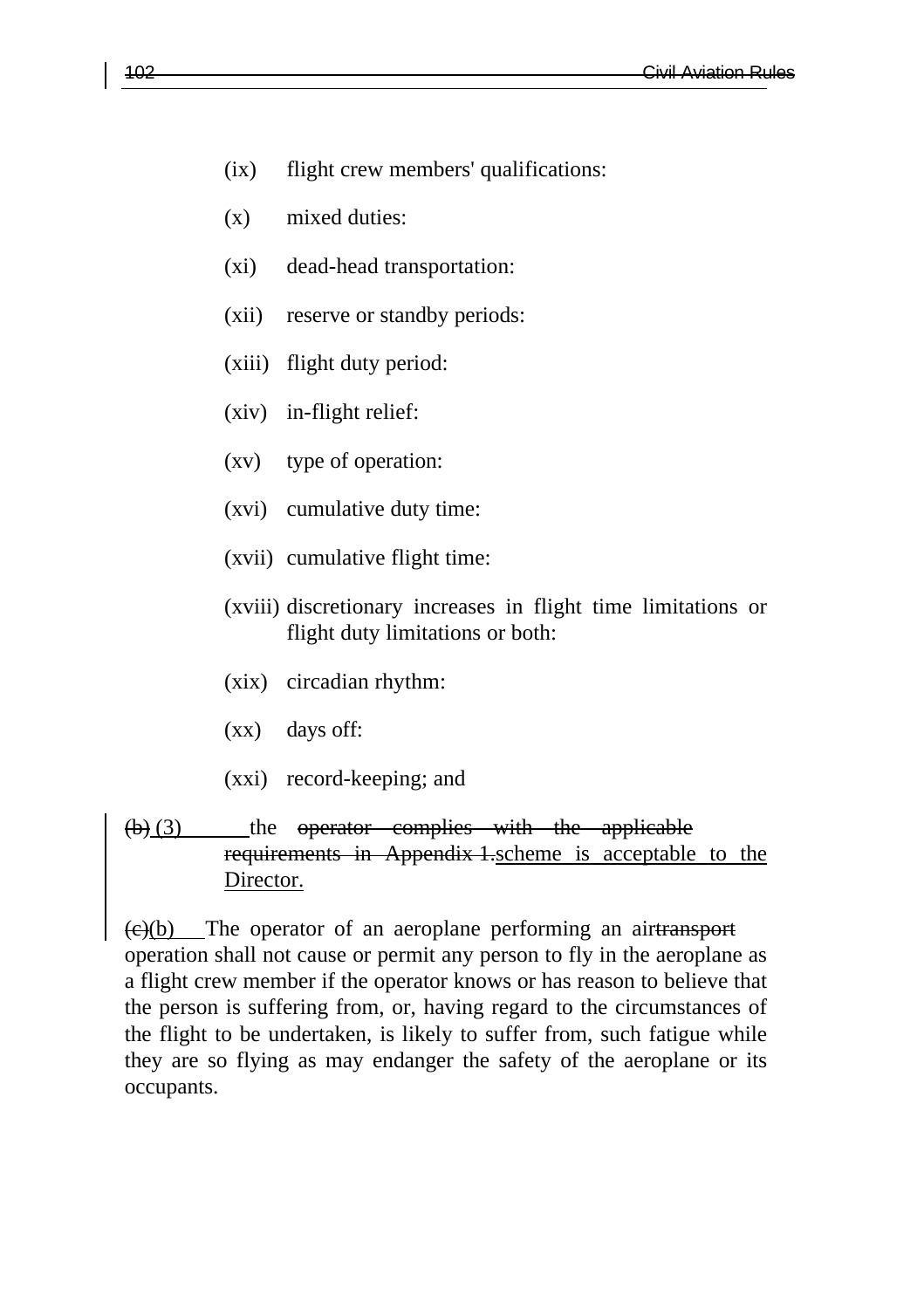(c) The operator of an aeroplane performing airtransport operations shall-shall—

- (1) keep an accurate record of the flight times of each flight crew member flying in the aeroplane; and
- (2) aeroplane. Eachretain the flight time record shall be retained by the operatorrequired by paragraph  $(c)(1)$  for a period of 12 months from the date on which it was made.

# *121.805 Flight Crew responsibilities*

(a) A person shall not act as a flight crew member of an aeroplaneaircraft performing an airtransport operation if that person knows or suspects that they are suffering from, or, having regard to the circumstances of the flight to be undertaken, are likely to suffer from, such fatigue as may endanger the safety of the aeroplaneaircraft or its occupants.

(b) A flight crew member shall not perform other hire or reward flight duties while employed, engaged, or contracted by an air operator when such flying in addition to that in air operations will exceed the flight time limitations prescribed in the scheme required by  $121.803(a)(1)$  relating to that flight crew member.

 $\overline{(b)(c)}$  A person shall not act as a flight crew member of an aeroplaneaircraft performing an airtransport operation unless that person has ensured that the limitations prescribed in the scheme required by  $121.803(a)(1)$  relating to that person are not exceeded.

 $\left(\frac{e}{e}\right)$  A person shall not act as a flight crew member of an aeroplaneaircraft performing an airtransport operation if, at the beginning of the flight, the aggregate of all that person's previous and planned flight times on airtransport operations—

(1) during the period of 28 consecutive days expiring at the end of the day on which the flight begins — exceeds 100 hours; or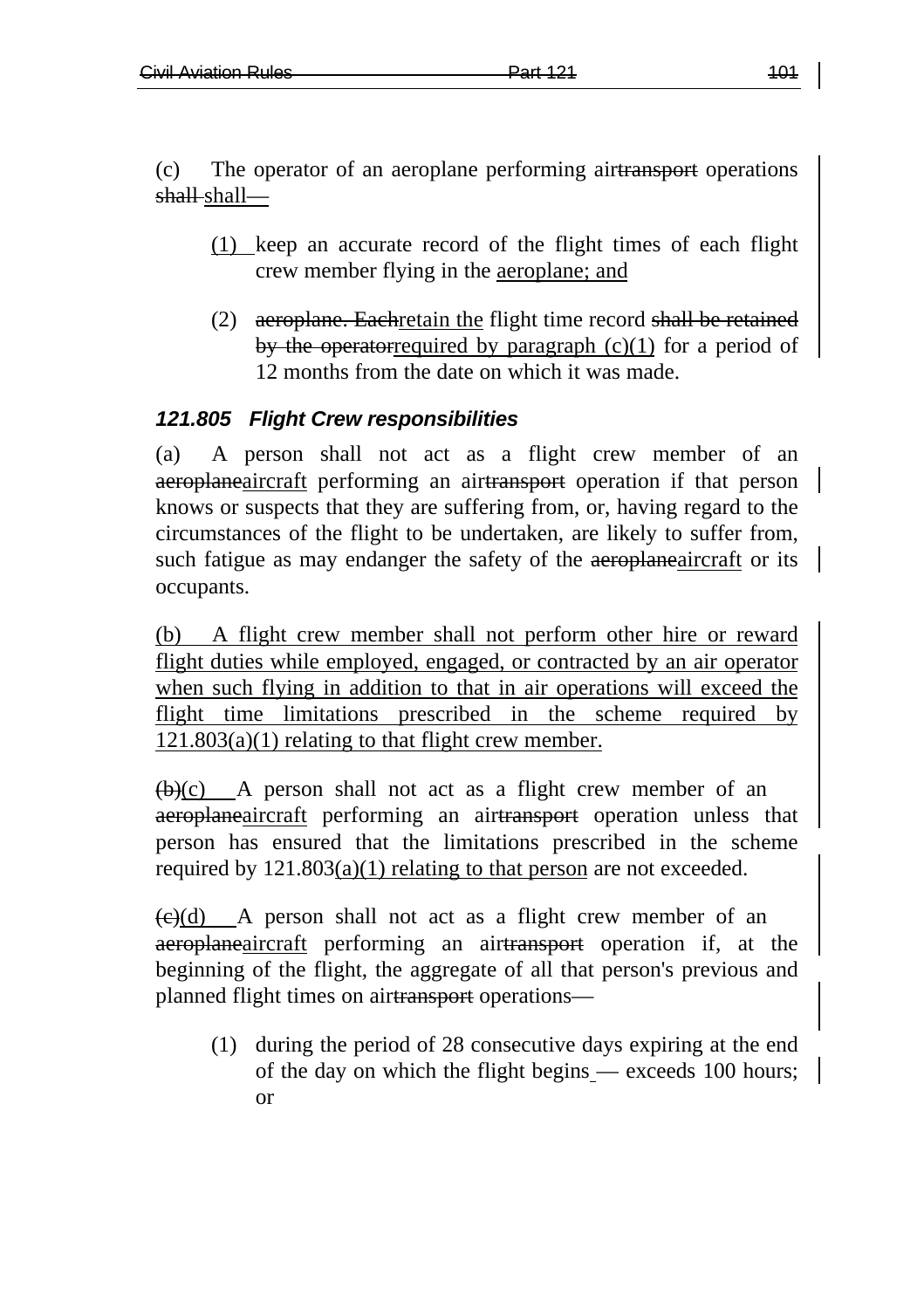(2) during the period of 365 consecutive days expiring at the end of the day on which the flight begins — exceeds 1000 hours.

# **Subpart L — Manuals, Logs, and Records**

# *121.851 ApplicabilityPurpose*

This Subpart prescribes the rules governing the use and retention of the manuals, logs and records required for <u>air</u> operations performed under this Part.

# *121.853 Operating information*

(a) Each holder of an air operator certificate shall ensure that the parts of the certificate holder's exposition relevant to the duties of a crew member are current and are accessible to the crew member for pre-flight planning, and in-flight.

(b) The certificate holder shall ensure that information provided for the compliance of its operations personnel, in place of the AIP, has been reproduced accurately and is current.

 $(d)(c)$  Each holder of an air operator certificate that elects to use non-State charts and similar in-flight documentation shall ensure that this non-State material is identical in substance to the applicable State documentation.

(d) Each person performing an airtransport operation shall ensure that any amendments issued to them are properly actioned and documents remain current.

# *(a)121.855 Documents to be carried*

(a) Each holder of an air operator certificate shall ensure that the following documents are carried on each individual airtransport operation—

- (1) details of the operational flight plan; and
- (2) NOTAM and aeronautical information service briefing documentation appropriate to the operation; and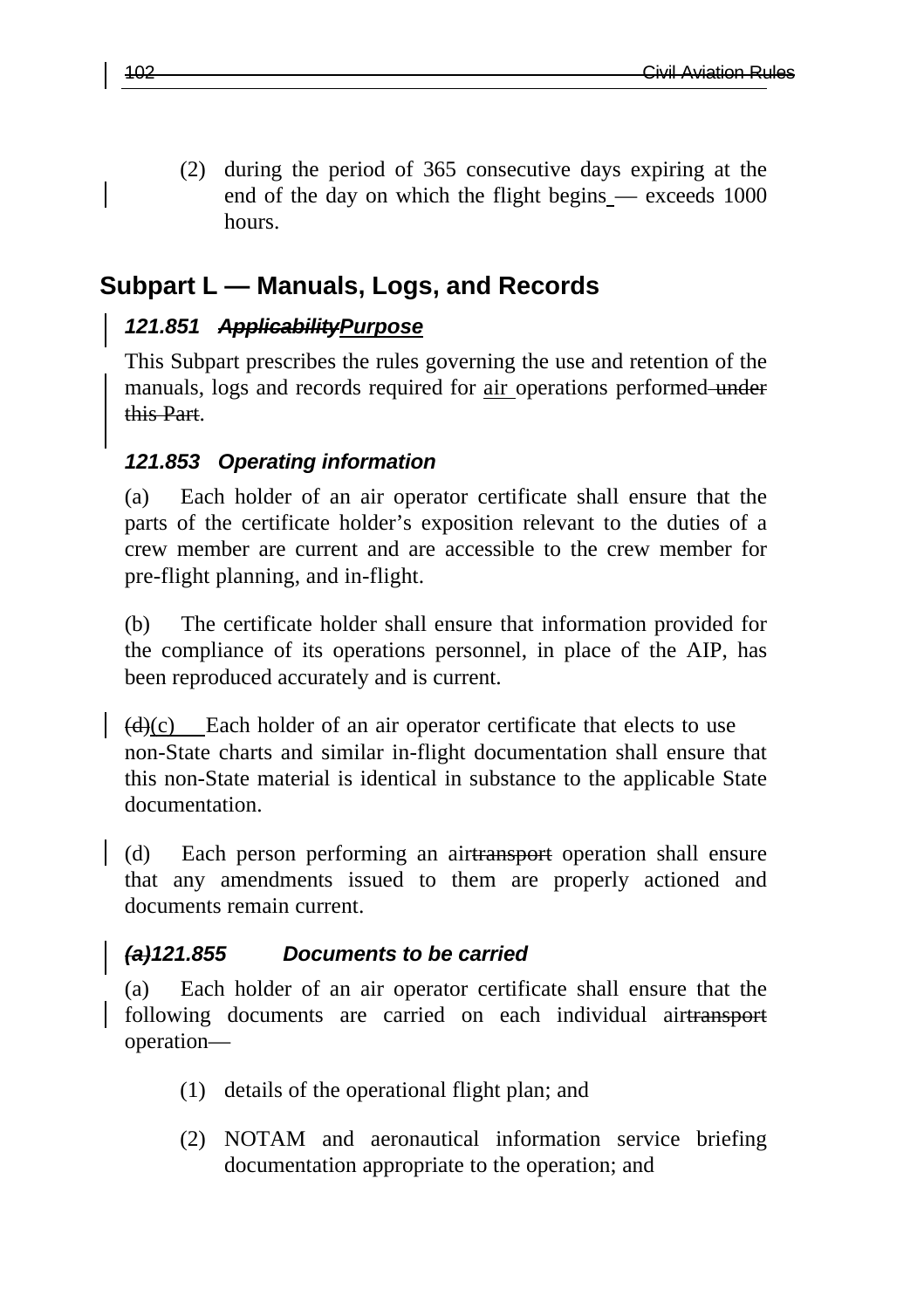- (3) meteorological information appropriate to the operation; and
- (4) the load manifest; and
- (5) notification of dangerous goods; and
- (6) copies of the relevant flight guide charts and plates; and
- (7) in the case of a regular air transport service, a route guide covering each route flown and alternate aerodromes that may be used.

(b) The holder of an air operator certificateholder shall ensure that separate copies of the documents referred to in paragraph (a)(7) are available for each operating pilot.pilot performing flight crew duties on the flight.

# *(a)121.857 Operation record*

(a) Each holder of an air operator certificate shall for each airtransport operation that it conducts, record—

- (1) the planned aspects of the operation; and
- (2) the actual accomplishment of the operation.
- (b) The record shall be of a permanent nature.

#### *121.859 Retention period*

(a) Each holder of an air operator certificate shall ensure that the following information is retained for 12 months from the date it was completed:

- (1) operational records:
- (2) load manifest:
- (3) notification of dangerous goods: goods.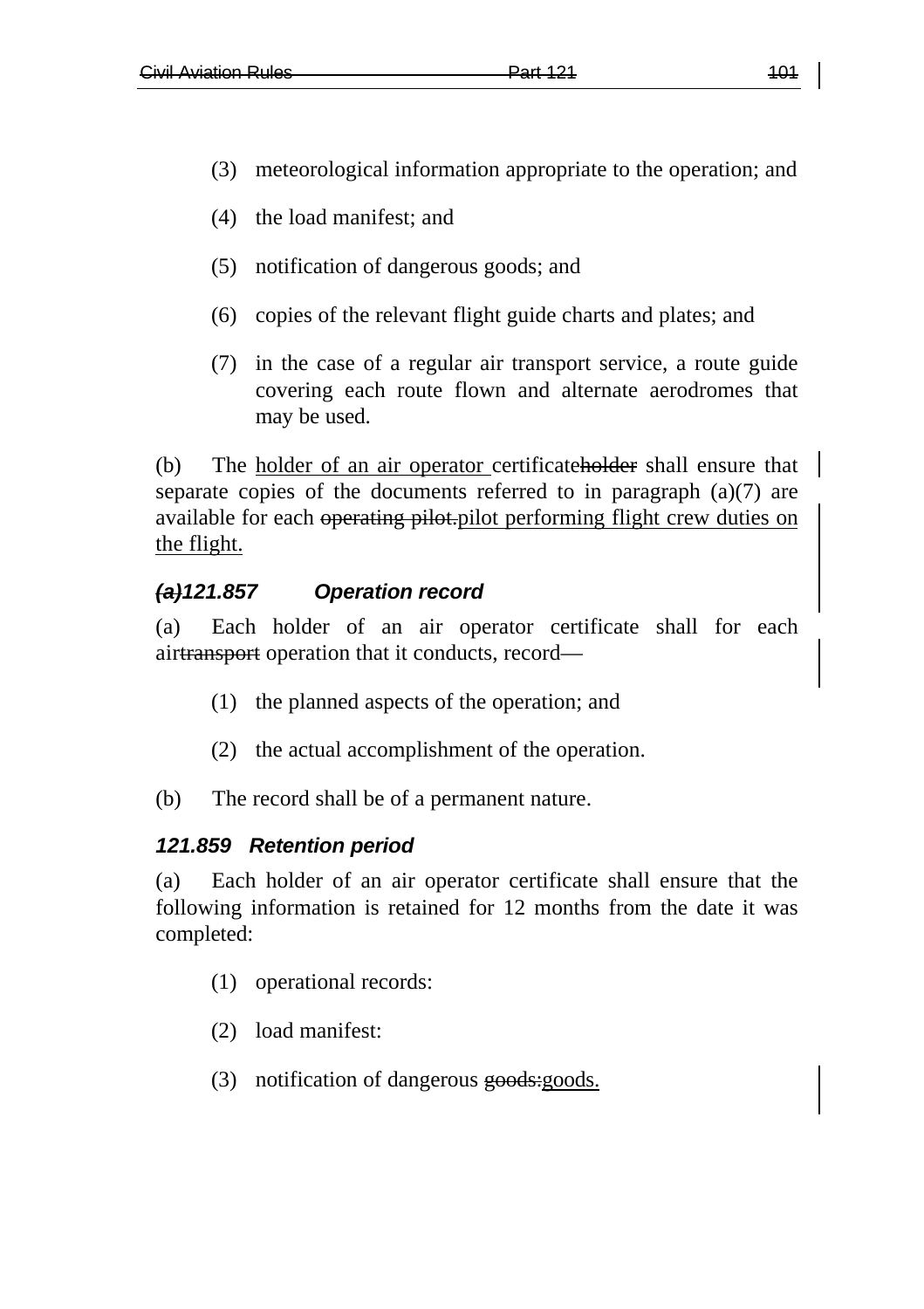(b) The certificate holder shall ensure that its flight crew records of flight and duty time is retained for 12 months from the date of entry of the record.

(c) The certificate holder shall ensure that its records of training, checking, and qualifications of any crew member is retained until  $\frac{12}{12}$ months<sup>12</sup> months after the individual has left the certificate holder's employment.

# **Subpart M — Advance Qualification Programme**

# *121.901 ApplicabilityPurpose*

This Subpart prescribes rules governing the establishment and operation of an advanced qualification programme for qualifying, training, certifying, and otherwise ensuring competency of crew members and other personnel.

# *121.903 General*

(a) Each holder of an air operator certificate shall establish an advanced qualification programme under this Subpart, or a training programme in accordance with Subpart I.

(b) The certificate holder shall, when establishing a programme under this Subpart, include a proposed plan for transition from its present training to the advanced qualification programme.

(c) The certificate holder shall ensure that the programme is conducted safely and without unacceptable risk to the equipment and personnel, or third parties.

(d) The certificate holder shall ensure that the person responsible for its programme holds a flight examiner rating.

(e) The certificate holder shall ensure that its programme is controlled by the certificate holder.

(f) The certificate holder shall ensure that each person to whom this Subpart applies complies with all requirements of the programme.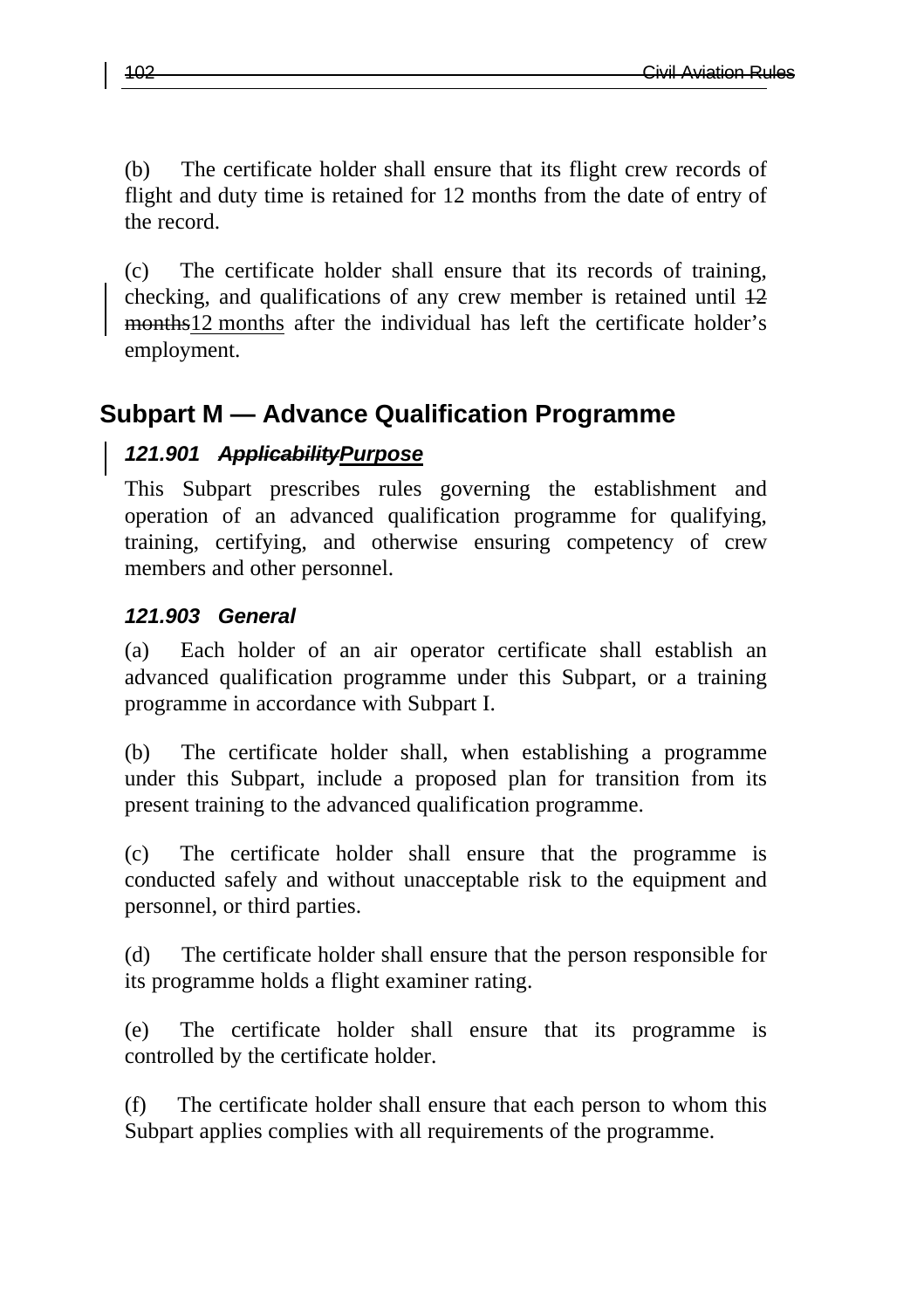(g) The certificate holder shall ensure that the advanced qualification programme covers all positions for—

- (1) flight crew members; and
- (2) instructors; and
- (3) flight examiners; and
- (4) evaluators.

(h) The certificate holder shall ensure that, when categories not referred to in paragraph (g), such as flight attendants and other operations personnel, are included within an advanced qualification programme, all positions of that category are covered by the programme.

#### *121.905 Programme revisions*

(a) Each holder of an air operator certificate that establishes or revises an advanced qualification curriculum, shall comply with Subpart H, Subpart I, and Subpart J until the curriculum is acceptable to the Director.

(b) If the Director finds that a certificate holder is not conforming to its programme the Director may require the certificate holder to—

- (1) revise its programme in a manner acceptable to the Director; or
- (2) replace its advanced qualification programme with a training programme that complies with Subpart I and Subpart J.

(c) If the provisions of paragraph (b) are exercised, the Director may require the certificate holder to provide a plan, acceptable to the Director, to enable transition from its advanced qualification programme to its replacement programme.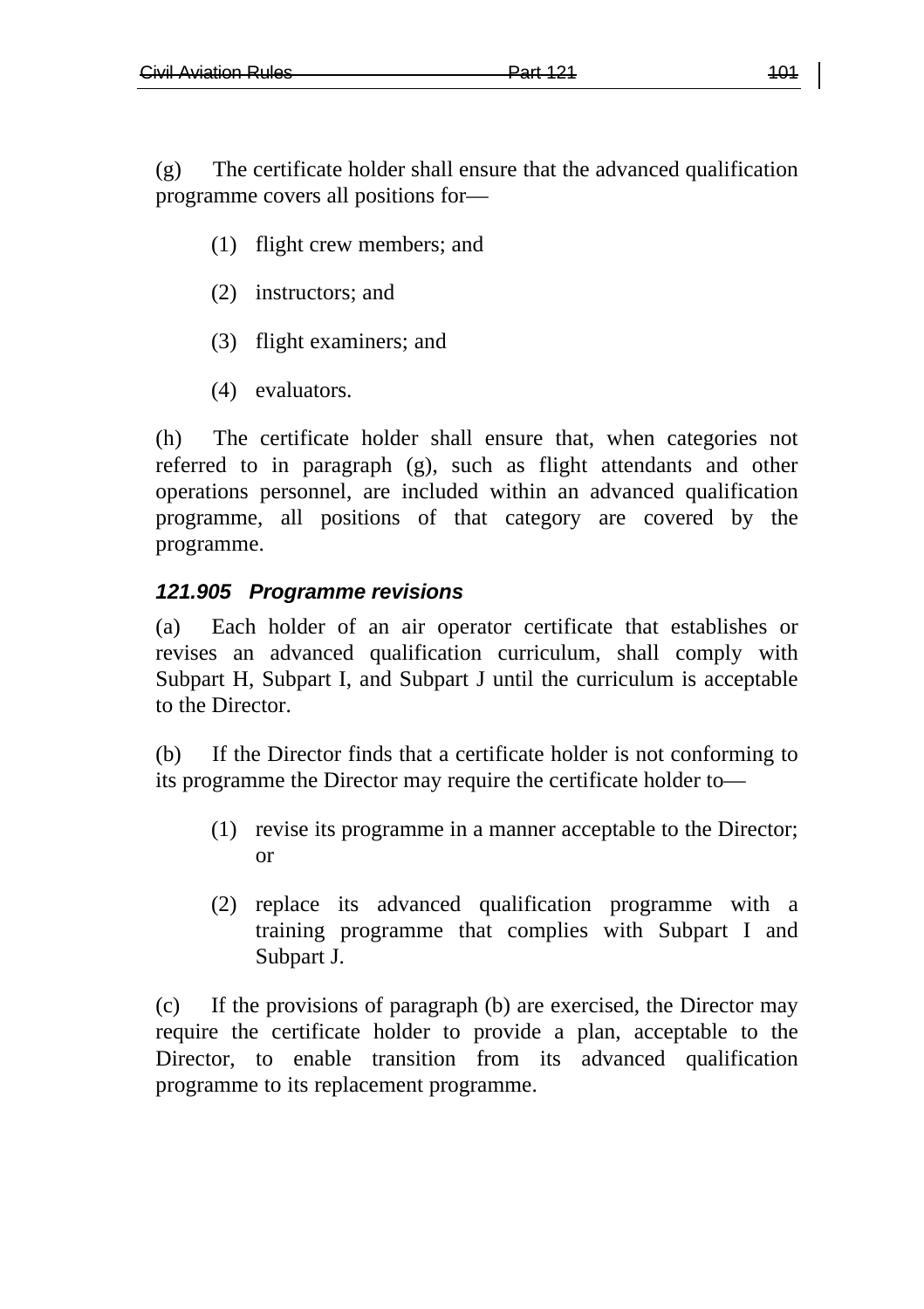### *121.907 Programme curriculum*

(a) Each holder of an air operator certificate that establishes an advanced qualification programme shall ensure that the programme contains curricula—

- (1) required by this Subpart; and
- (2) that are acceptable to the Director.

(b) The certificate holder shall ensure that each curriculum in the programme—

- (1) indicates the requirements in Part 61 or Part 121 Subpart I and Subpart J, as applicable, that would be replaced by the curriculum; and
- (2) shows how the curriculum will provide an equivalent level of safety for each requirement of Part 61, or Part 121 Subpart I and Subpart J, that would be replaced by the curriculum; and
- (3) includes each applicable requirement of Part 61, or Part 121 Subpart I and Subpart J, that is not specifically addressed in the curriculum; and
- (4) specifies—
	- (i) the make, model, and aeroplane type, or variant; and
	- (ii) each crew member position, and other positions, to be covered by the curriculum.

# *121.909 Required curricula*

(a) Each holder of an air operator certificate shall ensure that its advanced qualification programme has separate curricula for indoctrination, for qualification, and for continuing qualification.

(b) The indoctrination curriculum shall be designed to ensure that each person who is not qualified and currently serving in a position authorised by the certificate holder's certificate is indoctrinated in—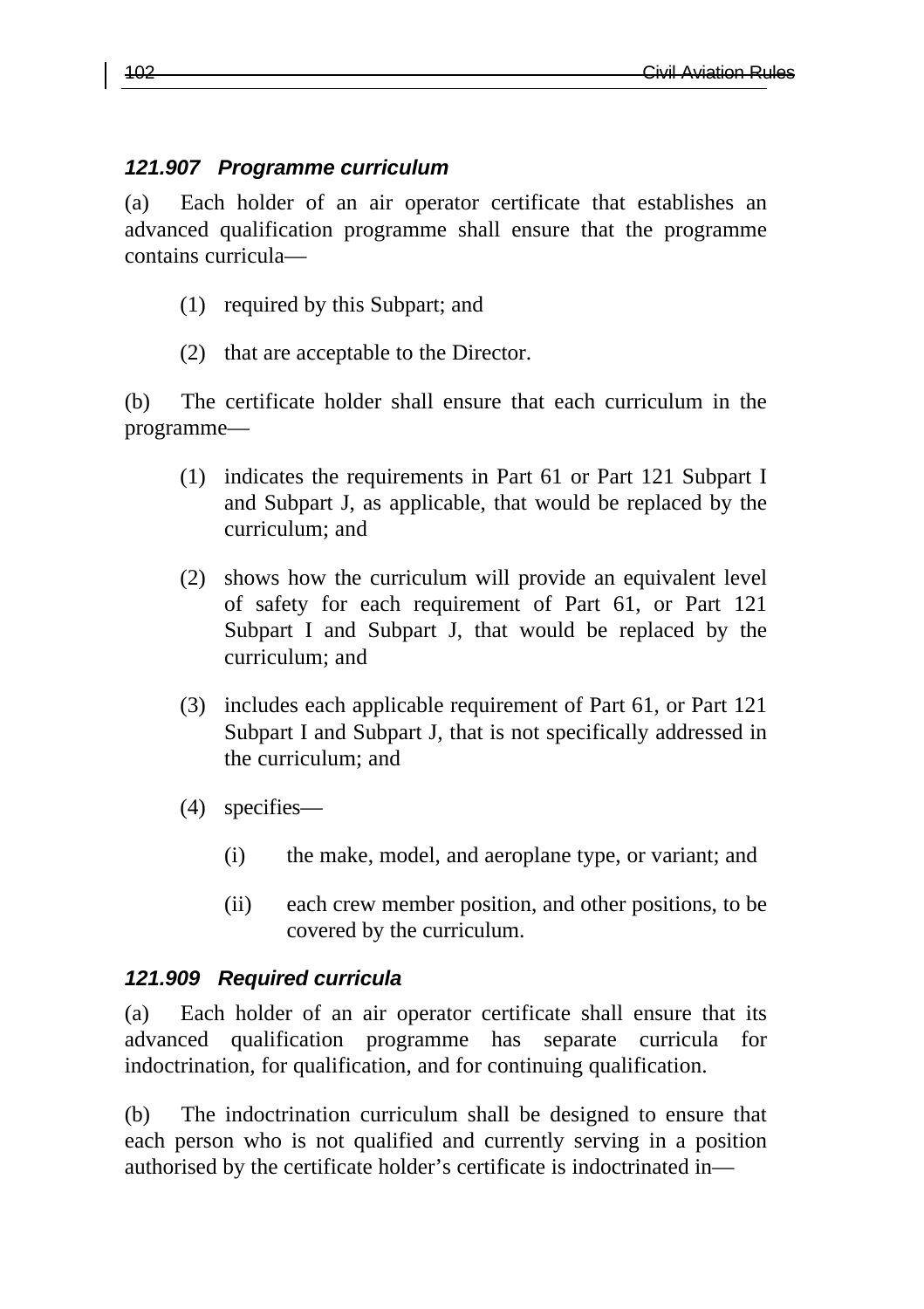- (1) the policies and operating practices of the certificate holder; and
- (2) general operational knowledge; and
- (3) any specific general information or general aeronautical knowledge necessary for the position the person will occupy.

(c) The qualification curriculum shall be designed to ensure that each person not qualified and currently serving in a position authorised by the certificate holder's certificate receives the technical training, evaluation, and certification necessary to perform assigned duties to the required standard.

(d) The continuing qualification curriculum shall be based on a qualification cycle designed to ensure that each person already qualified and currently serving in a position authorised by the certificate holder's certificate receives regular training for their position, and continues to perform any assigned duties to the required standard.

# *121.911 Indoctrination curriculum*

Each holder of an air operator certificate shall ensure that each indoctrination curriculum includes—

- (1) for each person participating in this part of the programme, certificate holder policies, operating practices, and general operational knowledge; and
- (2) for each flight crew member and operations personnel participating in this part of the programme, in addition to subparagraph (1), general aeronautical knowledge; and
- (3) for each instructor participating in this part of the programme, in addition to subparagraph (1), the—
	- (i) fundamental principles of the teaching and learning process; and
	- (ii) methods and theories of instruction; and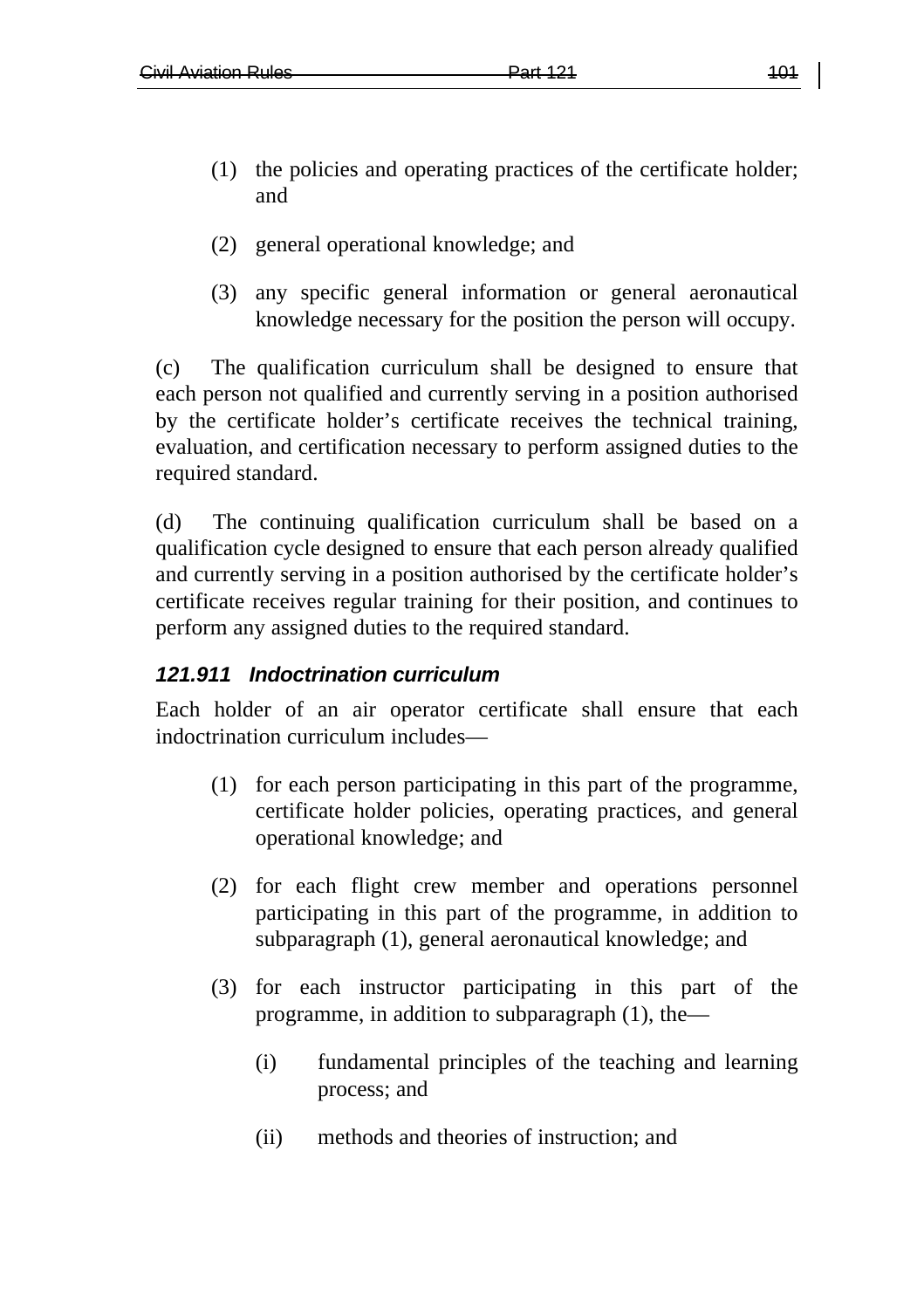- (iii) knowledge necessary to use aeroplanes, flight training devices, flight simulators, and other training equipment in advanced qualification curricula; and
- (4) for each flight examiner and evaluator participating in this part of the programme, in addition to subparagraph (1), the—
	- (i) evaluation requirements specified in each approved curriculum; and
	- (ii) methods of evaluating crew members and operations personnel; and
	- (iii) policies and practices used to conduct the kinds of evaluations particular to an advanced qualification programme curriculum.

#### *121.913 Qualification curriculum*

(a) Each holder of an air operator certificate shall ensure that each qualification curriculum includes—

- (1) for each person participating in this part of the programme—
	- (i) the certificate holder's planned hours of training, evaluation, and supervised operating experience; and
	- (ii) a list of the training, qualification, and certification activities, as applicable to each person's specific position; and
	- (iii) text describing the training, qualification, and certification activities, as applicable to each person's specific position; and
- (2) for each crew member, and other operations personnel, participating in this part of the programme, in addition to paragraph  $(a)(1)$ , the certificate holder shall list and describe in detail—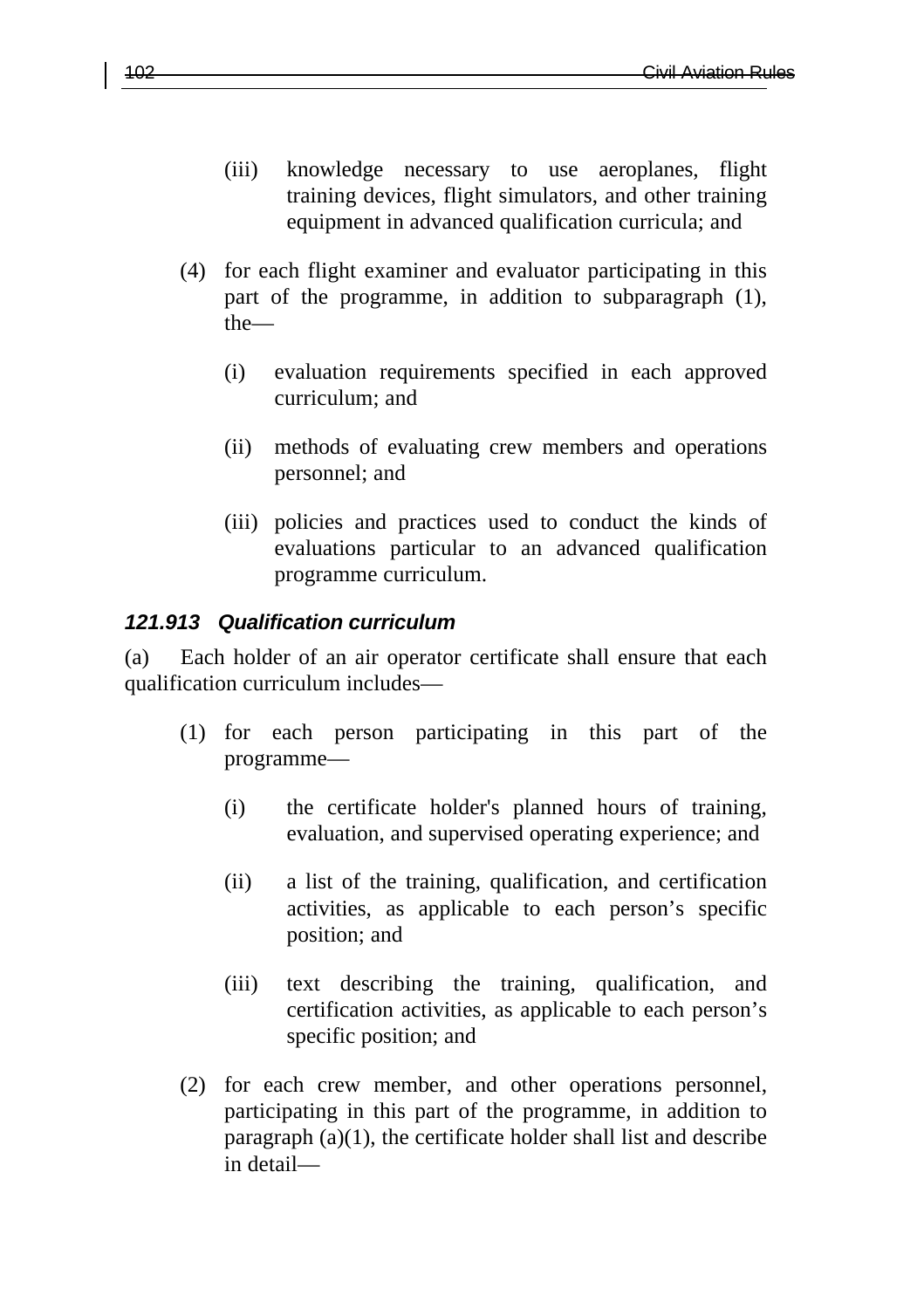- (i) training, evaluation, and certification activities that are aeroplane and equipment specific to qualify the person for a particular duty position on, or duties related to, the operation of a specific make, model, and series aeroplane or variant; and
- (ii) the knowledge requirements, subject materials, job skills, and each manoeuvre and procedure to be trained and evaluated; and
- (iii) the practical test requirements in addition to, or in place of, the requirements of Part 61, and a list of, and text describing, supervised operating experience; and
- (3) for each instructor participating in this part of the programme, in addition to paragraph  $(a)(1)$ , the certificate holder shall list and describe in detail the training and evaluation used to qualify the person to impart instruction on how to operate, and on how to ensure the safe operation of, a particular make, model, and series aeroplane or variant; and
- (4) for each flight examiner and evaluator participating in this part of the programme, in addition to paragraph (a)(1), the certificate holder shall list and describe in detail the training, evaluation, and certification activities that are aeroplane and equipment specific to qualify the person to evaluate the performance of personnel who operate, or who ensure the safe operation of, a particular make, model, and series aeroplane or variant.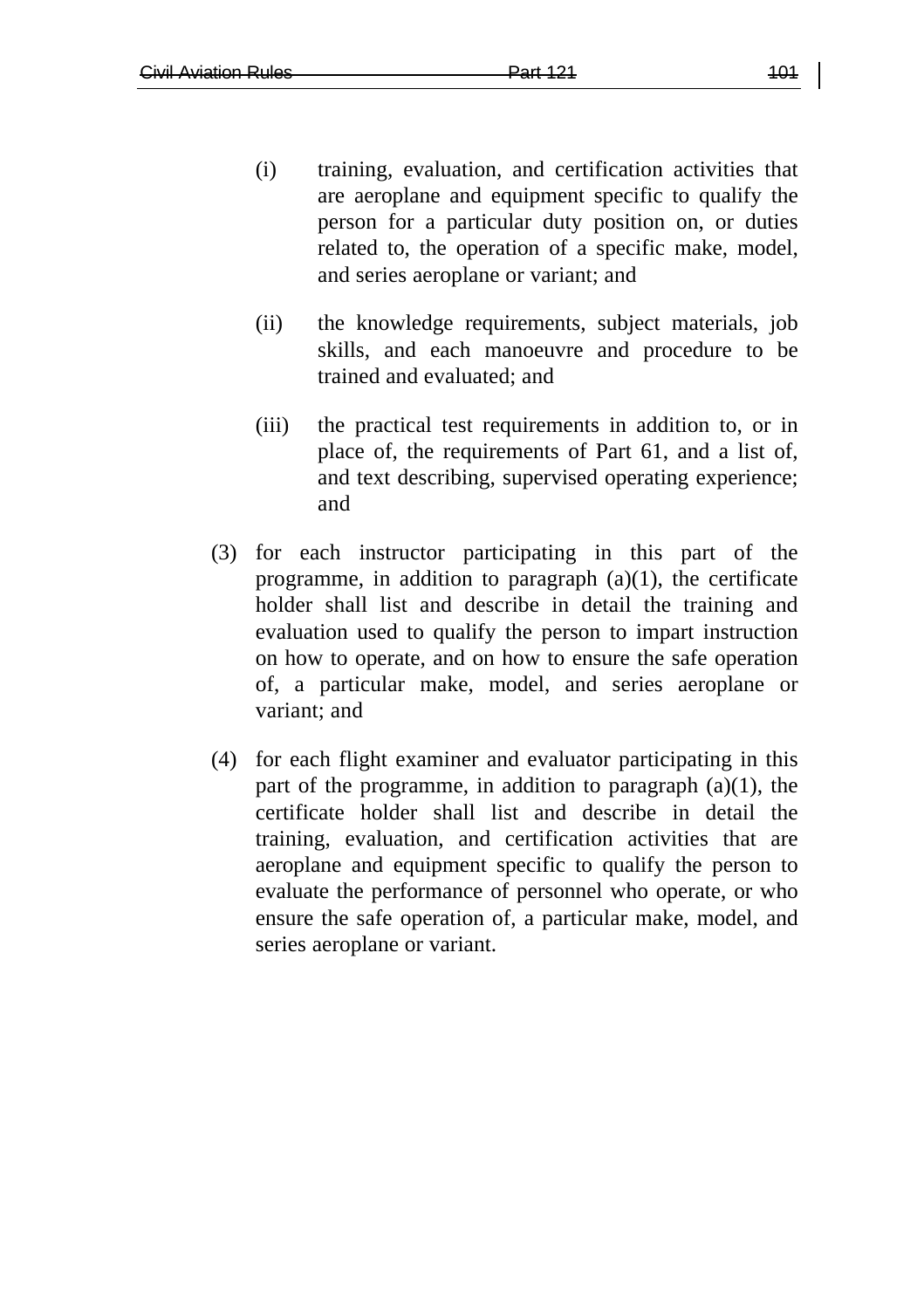### *121.915 Continuing qualification curriculum*

# **Qualification cycles**

(a) Each holder of an air operator certificate shall ensure that each continuing qualification curriculum is based on a qualification cycle that ensures—

- (1) during each cycle, each person participating in this part of the programme will receive a balanced mix of training and evaluation on all events and subjects necessary for original qualification; and
- (2) each person participating in this part of the programme maintains the minimum proficiency, level of knowledge, skills, and attitudes required for original qualification; and
- (3) each flight crew member participating in this part of the programme complies with the recent experience requirements prescribed in 61.37.

(b) The certificate holder shall ensure that the duration of the continuing qualification cycle, does not initially exceed 26 calendar months, thereafter, if acceptable to the Director, the continuing qualification cycle may be extended if—

- (1) the certificate holder demonstrates that an extension is warranted; and
- (2) extensions do not exceed increments of 3three calendar months; and
- (3) the continuing qualification cycle does not exceed a maximum of 39 calendar months.

(c) The certificate holder shall ensure that each continuing qualification curriculum includes requirements for requalifying a crew member, an aeroplane dispatcher, or any other operations personnel, who have not maintained continuing qualification.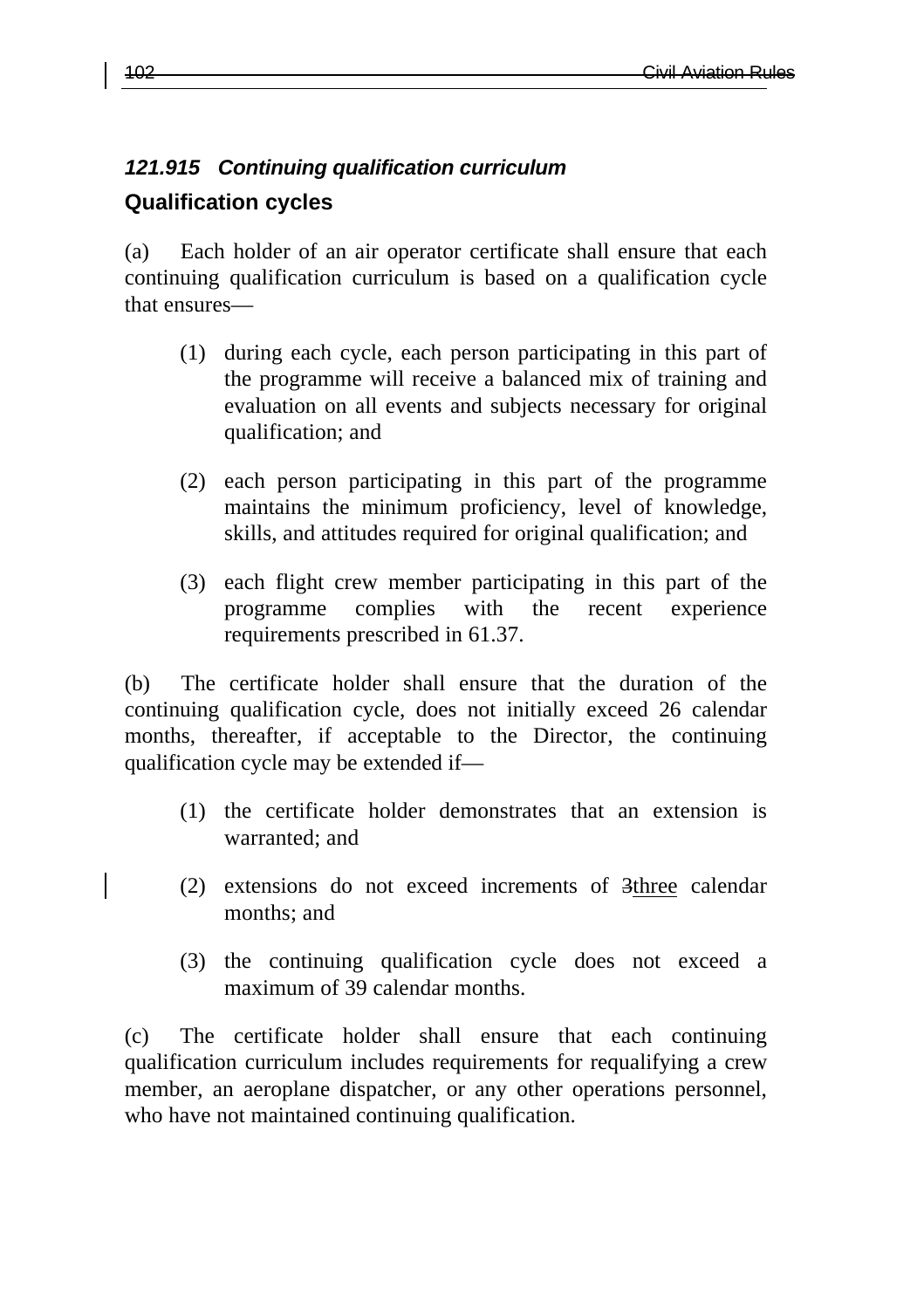# **Continuing qualification evaluation period**

(d) The certificate holder shall ensure that each continuing qualification cycle includes an evaluation period, during which each person qualified under an advanced qualification programme will receive at least one training session and a proficiency evaluation at a training facility.

(e) The certificate holder shall ensure that the duration of the evaluation period required by paragraph (d) does not initially exceed 13 calendar months, thereafter, if acceptable to the Director, the continuing qualification cycle may be extended if—

- (1) the certificate holder demonstrates that an extension is warranted; and
- (2) extensions do not exceed increments of 3three calendar months; and
- (3) the evaluation period does not exceed a maximum of 26 calendar months.

# **Evaluation period training session**

(f) The certificate holder shall ensure that each evaluation period required by paragraph (d) includes training sessions, the number and frequency of which, must be acceptable to the Director.

(g) A training session, including any proficiency evaluation completed at that session, that occurs any time during the two calendar months before the last date for completion of an evaluation period can be considered by the certificate holder to be completed in the last calendar month.

(h) The certificate holder shall ensure that during each training session each person participating in this part of the programme receives—

(1) for pilots-in-command, seconds-in-command, flight engineers, instructors, and evaluators, training in all events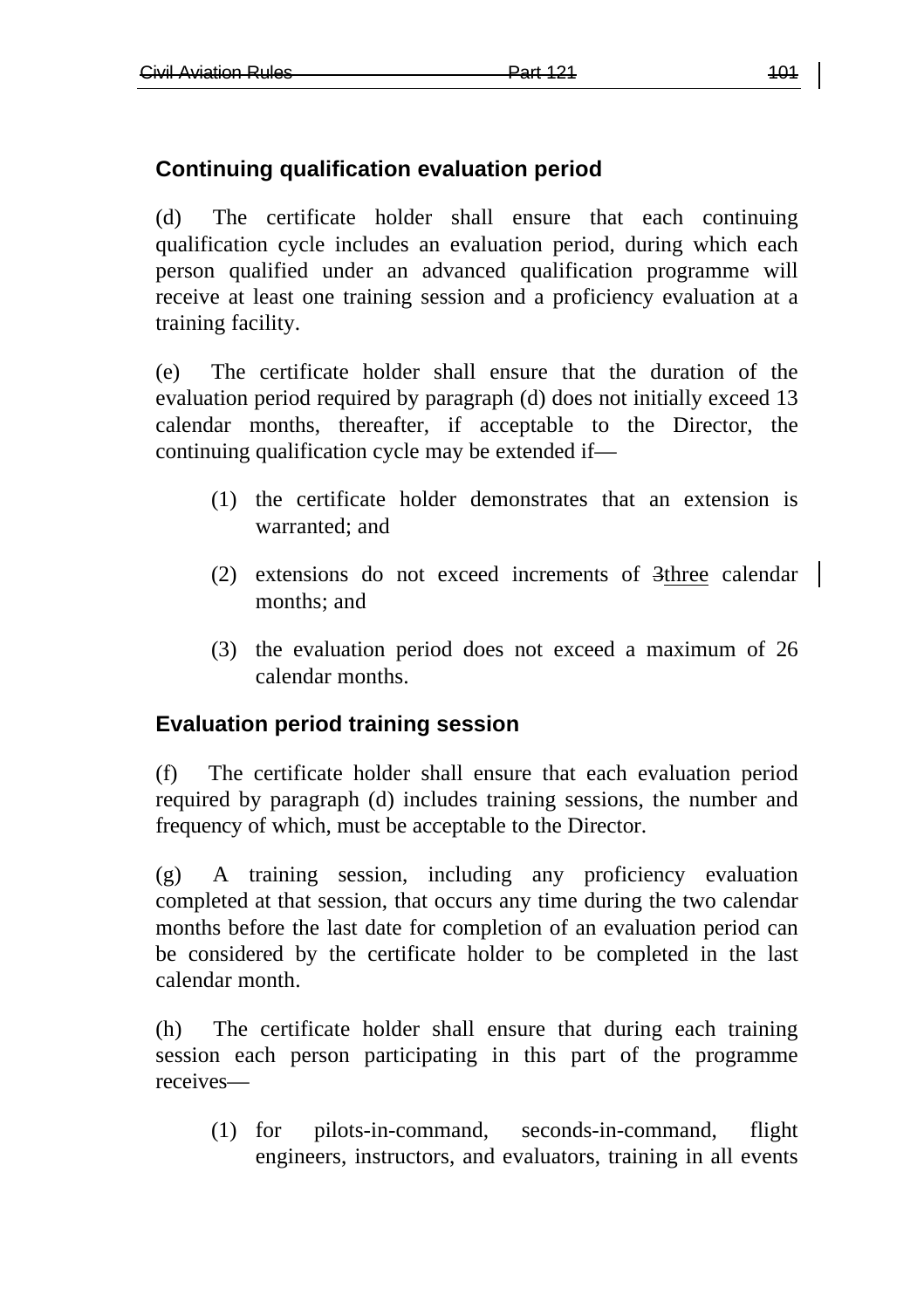and major subjects required for original qualification that includes—

- (i) ground training including a general review of knowledge and skills covered in qualification training; and
- (ii) updated information on newly developed procedures, and safety information; and
- (2) for crew members, aeroplane dispatchers, instructors, evaluators, and other operation personnel who conduct their duties in flight, training in all events and major subjects required for original qualification that includes proficiency training in an aeroplane, a flight training device, or a flight simulator on normal, non-normal, and procedures, including emergency flight procedures and manoeuvres; and
- (3) for instructors and evaluators, who are limited to conducting their duties in flight simulators, training in all events and major subjects required for original qualification that includes—
	- (i) proficiency training in a flight simulator regarding operation of the training equipment; and
	- (ii) in operational flight, procedures and manoeuvres under normal, non-normal, and emergency conditions; and
- (4) for instructors and evaluators who are limited to conducting their duties in flight training devices, training in all events and major subjects required for original qualification that includes—
	- (i) proficiency training in a flight training device regarding operation of the training equipment; and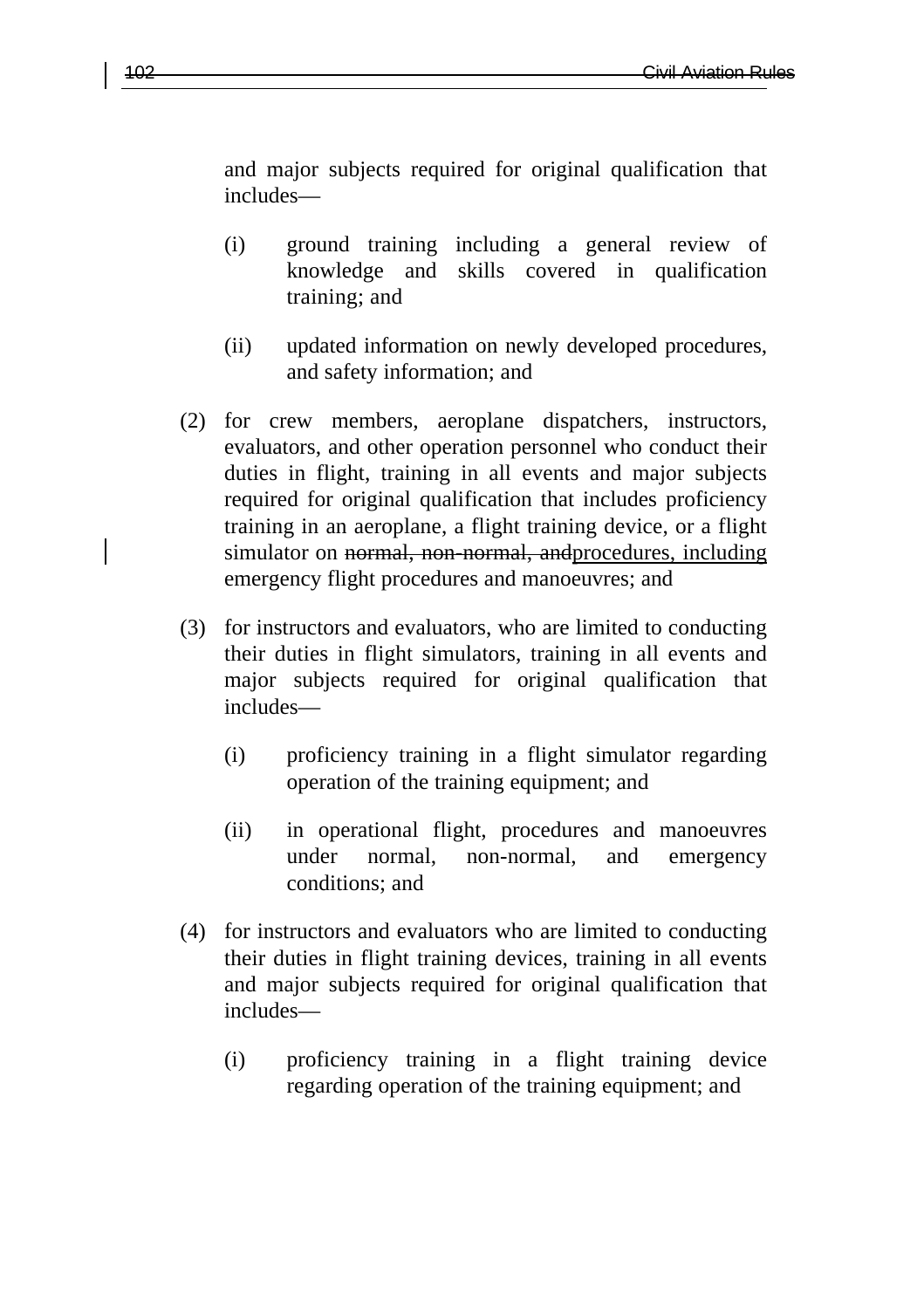(ii) in operational flight, procedures and manoeuvres under normal, non-normal, and emergency conditions.

### **Evaluation period proficiency evaluation sessions**

(i) The certificate holder shall ensure that each evaluation period includes a proficiency evaluation conducted during each training session that each person participating in this part of the programme shall successfully complete.

(j) The certificate holder shall ensure that each training session includes—

- (1) for each person participating in this part of the programme, proficiency evaluation in all events and major subjects required for original qualification; and
- (2) for each pilot-in-command and other eligible flight crew member participating in this part of the programme, lineoperating flight time evaluations.

(k) The certificate holder shall ensure each proficiency evaluation is conducted—

- (1) for each pilot-in-command, second-in-command, and flight engineer, participating in this part of the programme, in an aeroplane, flight simulator, or flight training device, or any combination of these, in accordance with the certificate holder's curriculum; and
- (2) for any other persons participating in this part of the programme, a means to evaluate their proficiency in the performance of their duties in their assigned tasks in an operational setting.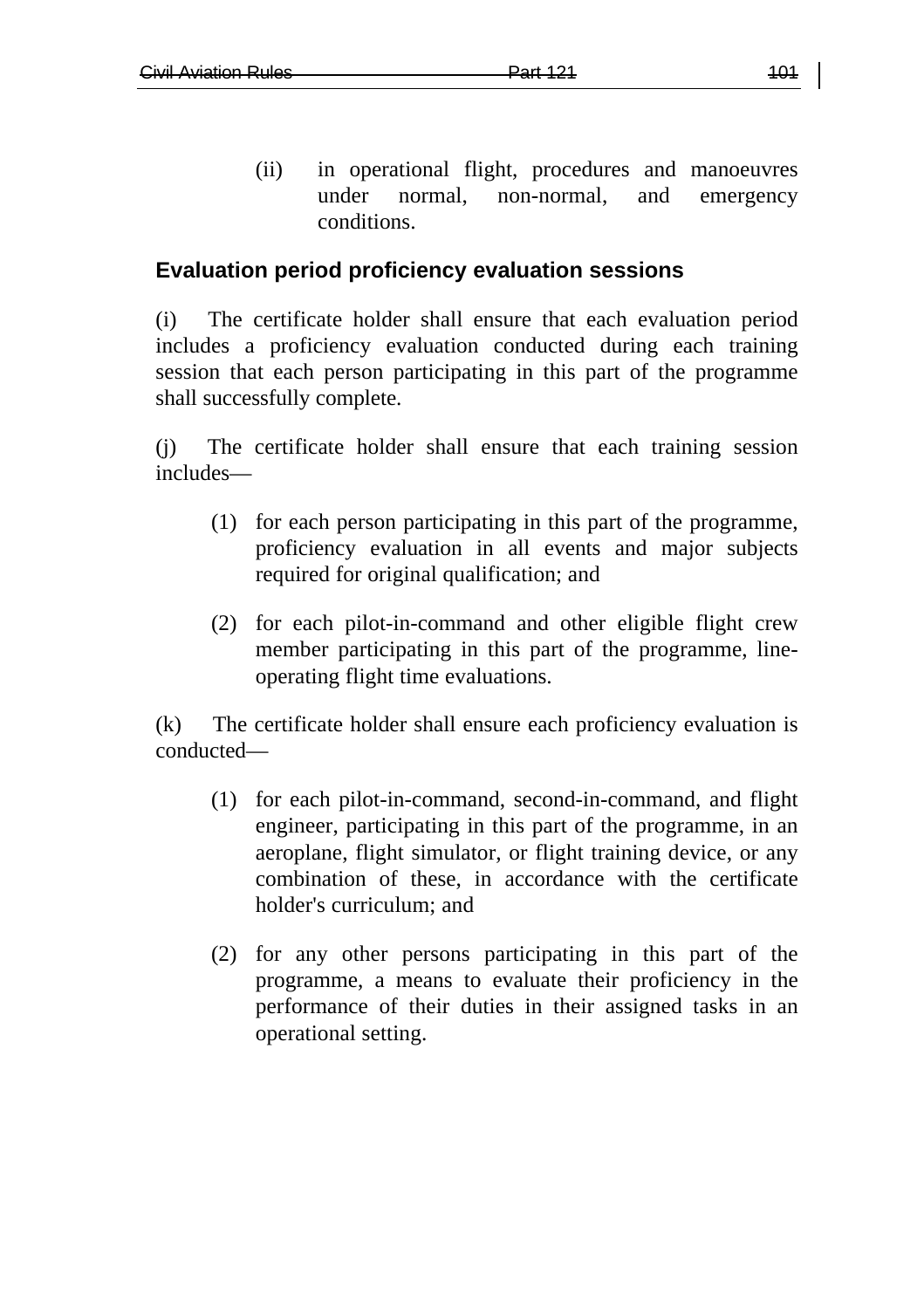# **Evaluation period line-operating flight time evaluation sessions**

(l) The certificate holder shall ensure that each pilot-in-command participating in this part of the programme successfully completes a line-operating flight time evaluation once during each evaluation period that—

- (1) is conducted in an aeroplane performing air transport operations under this Part,operations, or ferry flights or proving flights in an aeroplane used to perform operations under this Part; air operations; and
- (2) is completed in the calendar month that includes the midpoint of the evaluation period; and
- (3) is satisfactorily completed on the due date; and date.

(m) The certificate holder shall ensure that during line operating flight time evaluations each person performing duties as a pilot-incommand, second-in-command, or flight engineer for that flight, is individually evaluated to determine whether the person—

- (1) remains adequately trained and currently proficient with respect to the particular aeroplane, crew position, and type of operation in which the person serves; and
- (2) has sufficient knowledge and skills to operate effectively as part of a crew.

 $\left( \Theta(n) \right)$  For the purpose of paragraph (1)(3), a line operating flight time evaluation completed within one calendar month of the day on which it is required shall be deemed to be completed on the due date.

(o) The certificate holder shall ensure each pilot-in-command and second-in-command, and, if the certificate holder elects, and flight engineer, meets the recent experience requirements prescribed in 61.37 or 63.157 as appropriate.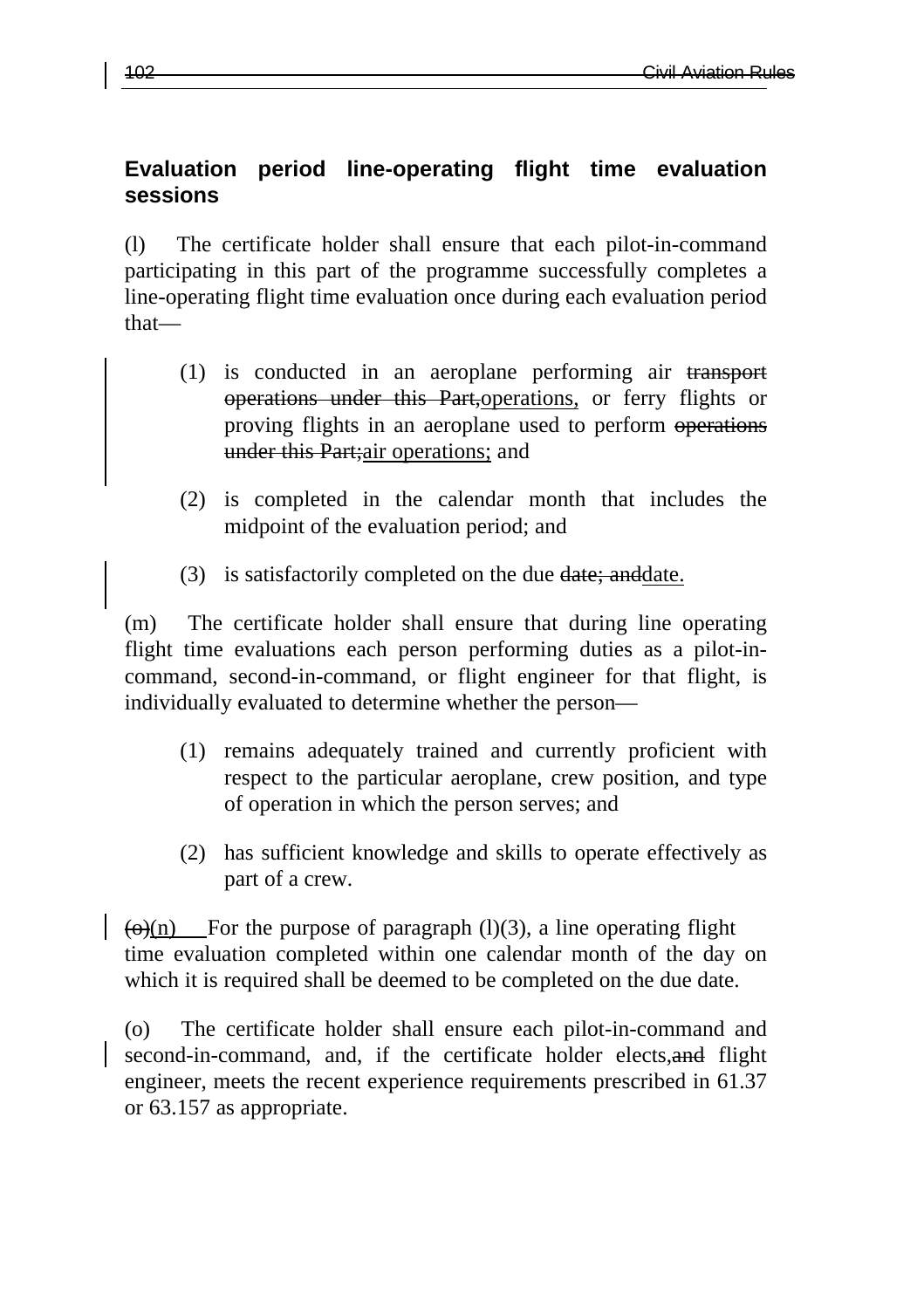### *121.917 Crew resource management requirements*

(a) Each holder of an air operator certificate shall ensure each indoctrination, qualification, and continuing qualification curriculum includes—

- (1) crew resource management training applicable to each position for which training is provided; and
- (2) training in the use of each crew member's crew resource management skills, and evaluation of the skills and proficiency of each person being trained; and
- (3) training and evaluation of each flight crew member's piloting, or other technical skills, in actual or simulated line-operating flight time.

(b) For flight crew members this training and evaluation shall be conducted in a flight training device or flight simulator.

### *121.919 Data collection requirements*

Each holder of an air operator certificate shall ensure information is collected from its crew members, instructors, and evaluators, that will enable the Authority to determine whether the training and evaluations are working to accomplish the overall objectives of the programme.

# *121.921 Certification*

A person enrolled in a programme is eligible to receive a commercial or airline transport pilot, flight engineer, or appropriate rating, based on the successful completion of training and evaluation events accomplished under the programme, if—

- (1) training and evaluation of required knowledge and skills under the programme meets minimum certification and rating criteria established in Part 61 or Part 63; and
- (2) the applicant satisfactorily completes the appropriate qualification curriculum; and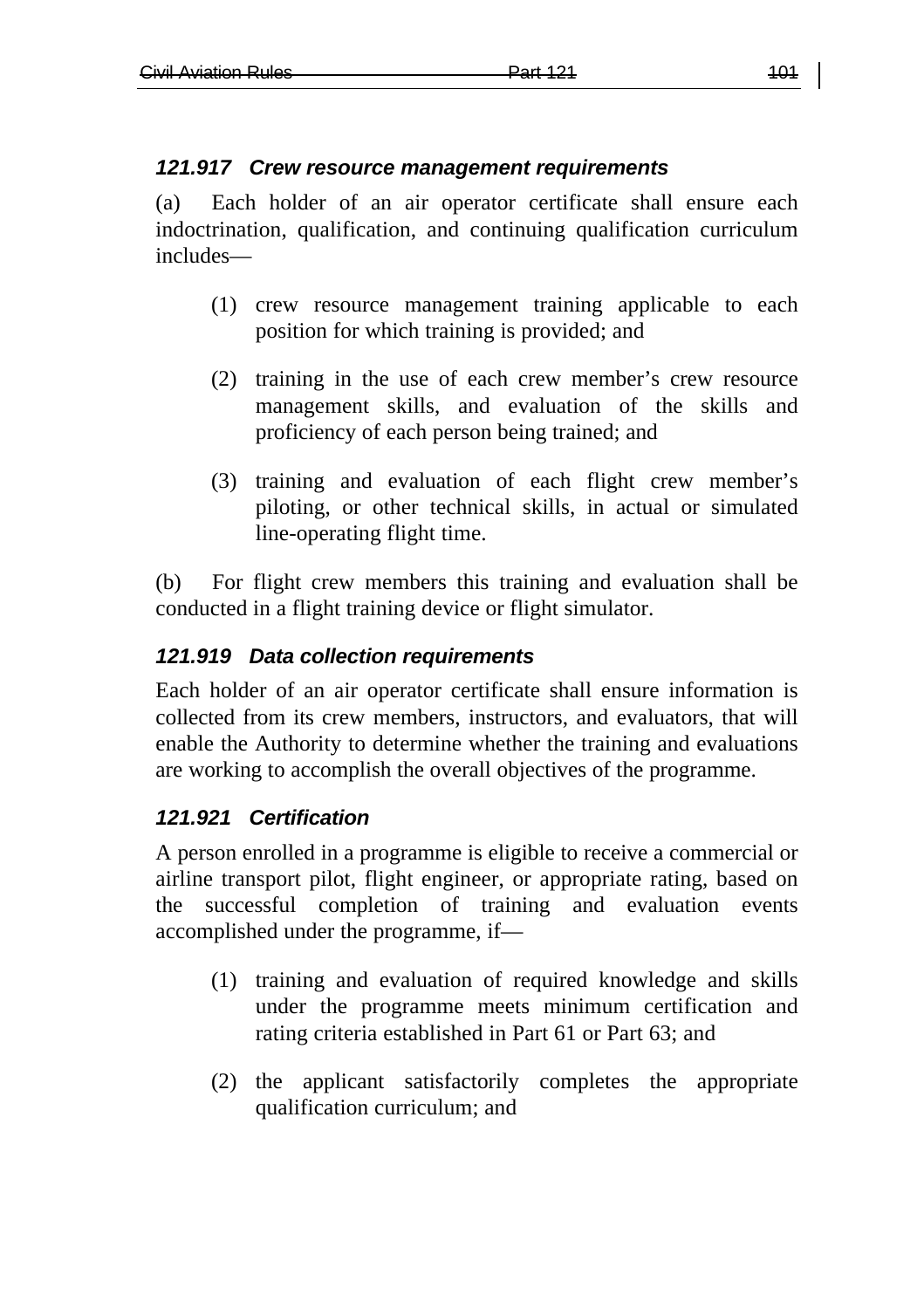- (3) the applicant shows competence in exercises that test both the required technical knowledge and skills, and crew resource management knowledge and skills, together; and
- (4) the applicant is otherwise eligible under the applicable requirements of Part 61 or Part 63.

### *121.923 Approval of a person providing training by arrangement*

(a) Each holder of an air operator certificate may contract with the holder of an aviation training organisation certificate issued under Part 141, where the Part 141 certificate authorises the holder to conduct advanced qualification programme training, qualification, or evaluation functions, to carry out those functions provided the programme meets the requirements of this Subpart.

(b) The holder of an air operator certificate that elects to contract a Part 141Part 141 certificated organisation in accordance with paragraph (a) shall ensure that—

- (1) each instructor or evaluator, used by the Part 141 certificated organisation, meets all of the qualification and continuing qualification requirements that apply to employees of the holder of an air operator certificate that has arranged for the training, including knowledge of the certificate holder's operations; and
- (2) each contracted Part 141 certificated organisation establishes and maintains records in sufficient detail of the training, qualification, and certification, of each person qualified under an advanced qualification programme in accordance with the training, qualification, and certification requirements of this Subpart.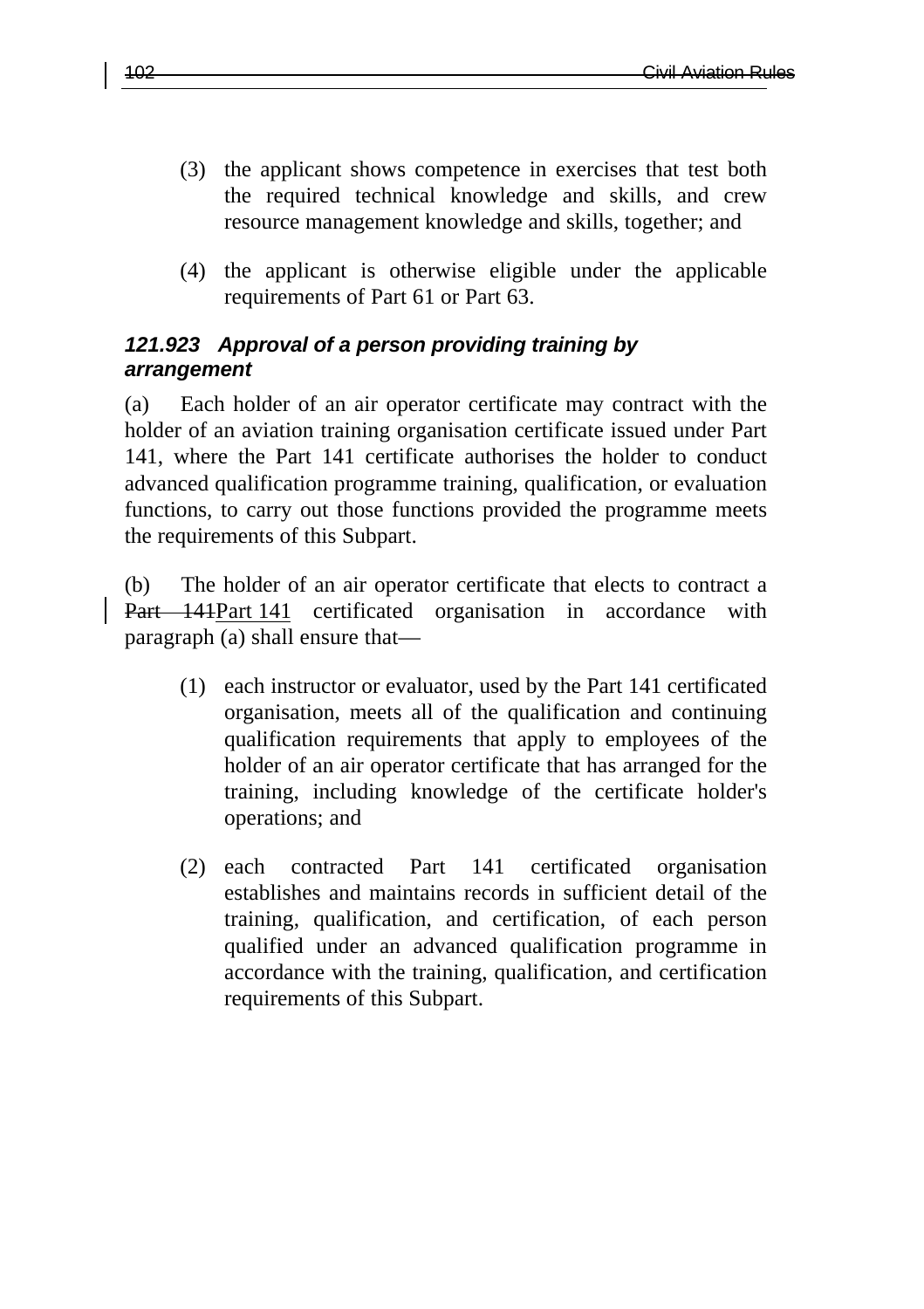# **Appendix A – Transitional Arrangements**

(a)The commencement of the rules contained in 121.371 and 121.373 are suspended until they are applied by notice in the Gazette, such application being no sooner than a period of 2 years from the date that Part 121 comes into force.

 $\frac{\text{(b)}}{\text{a}}$  Subject to paragraphs  $\frac{\text{(c)}}{\text{c}}$  and  $\frac{\text{(d)}}{\text{c}}$  and  $\frac{\text{(c)}}{\text{c}}$ , the rules contained in 121.555(d), and 121.579 shall not come into force until 1 January 2005.

(b) Each certificate holder shall use a flight simulator for an aeroplane type in its training programme if the certificate holder is—

- (1) subject to paragraph (e), currently using a flight simulator in its training programme for that aeroplane type; or
- (2) introducing that aeroplane type to its operations; or
- (3) training to qualify flight crew on the aeroplane type, in which case the certificate holder shall use a flight simulator for—
	- (i) training under  $121.553(d)(1)$  or  $(2)$ ; or
	- (ii) gaining experience for consolidation under  $121.569(a)(1)$  or  $(2)$ —

but is not required to use a simulator for both.

(c) Each certificate holder that is using a flight simulator for any aeroplane type in its training programme shall conduct the manoeuvres referred to in 121.579 in the flight simulator.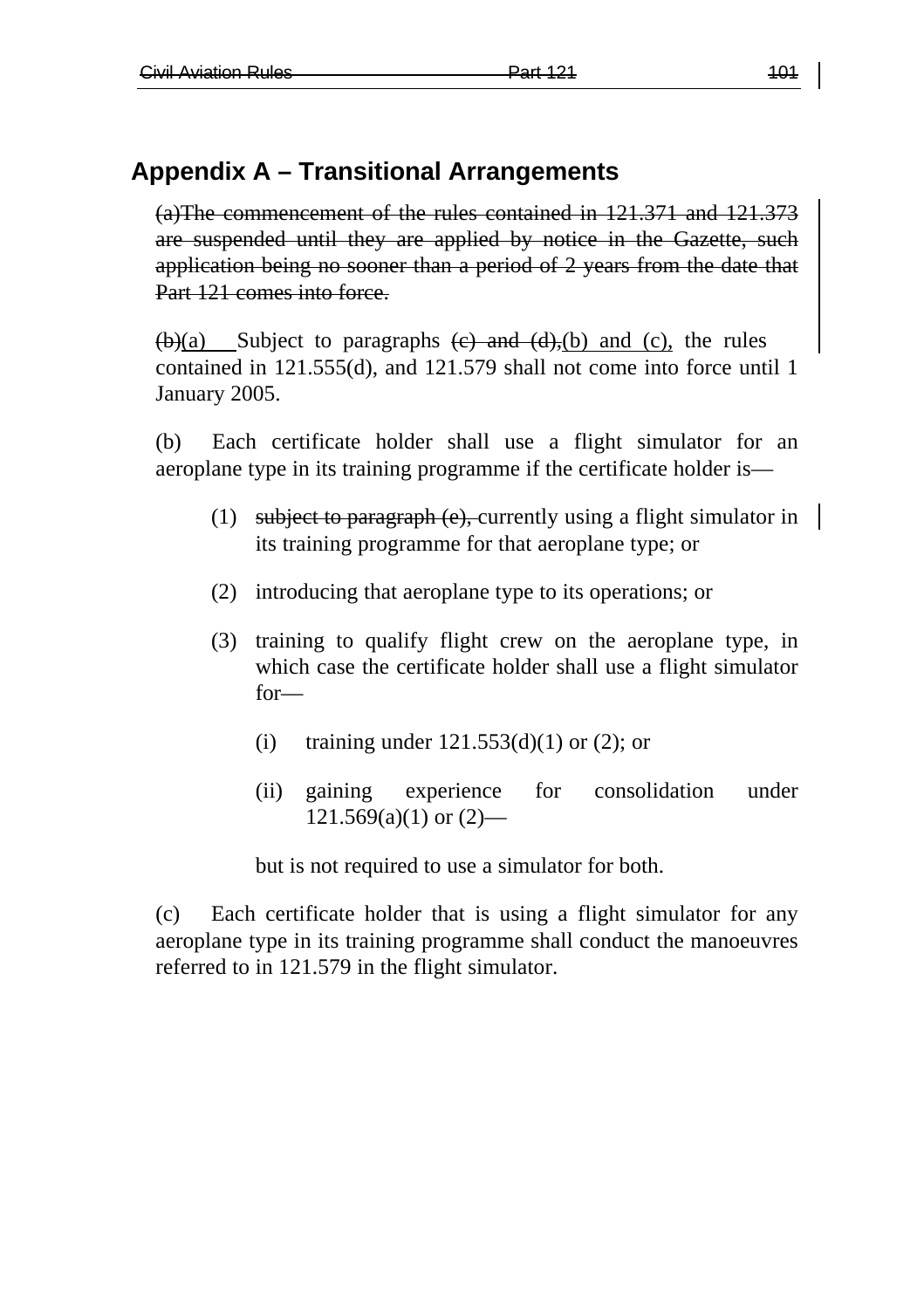(d) A certificate holder that is using a flight simulator for any aeroplane type in its training programme at the time this rule comes into effect may change from simulator to aeroplane based training for that aeroplane type if the certificate holder submits a plan that is acceptable to the Director and that—

- (1) outlines the requirement for the change from simulator to aeroplane based training; and
- (2) details how the transition between simulator based training and aeroplane based training will be accomplished; and
- (3) complies with 121.555(d) and 121.579 by 1 January 2005.

# **Appendix B - Instruments and Equipment Airworthiness Design Standards**

Instruments and equipment required by Subpart F shall meet the following specifications and requirements:

# *B.1 Protective breathing equipment*

- (a) Protective breathing equipment shall—
	- (1) meet the requirements of the TSO C99 series or the TSO C116 series; and
	- (2) provide a breathing gas system that is free from hazards in—
		- (i) itself; and
		- (ii) its method of operation; and
		- (iii) its effect upon other components; and
	- (3) provide protection for the eyes without unduly restricting vision; and
	- (4) allow any crew member to—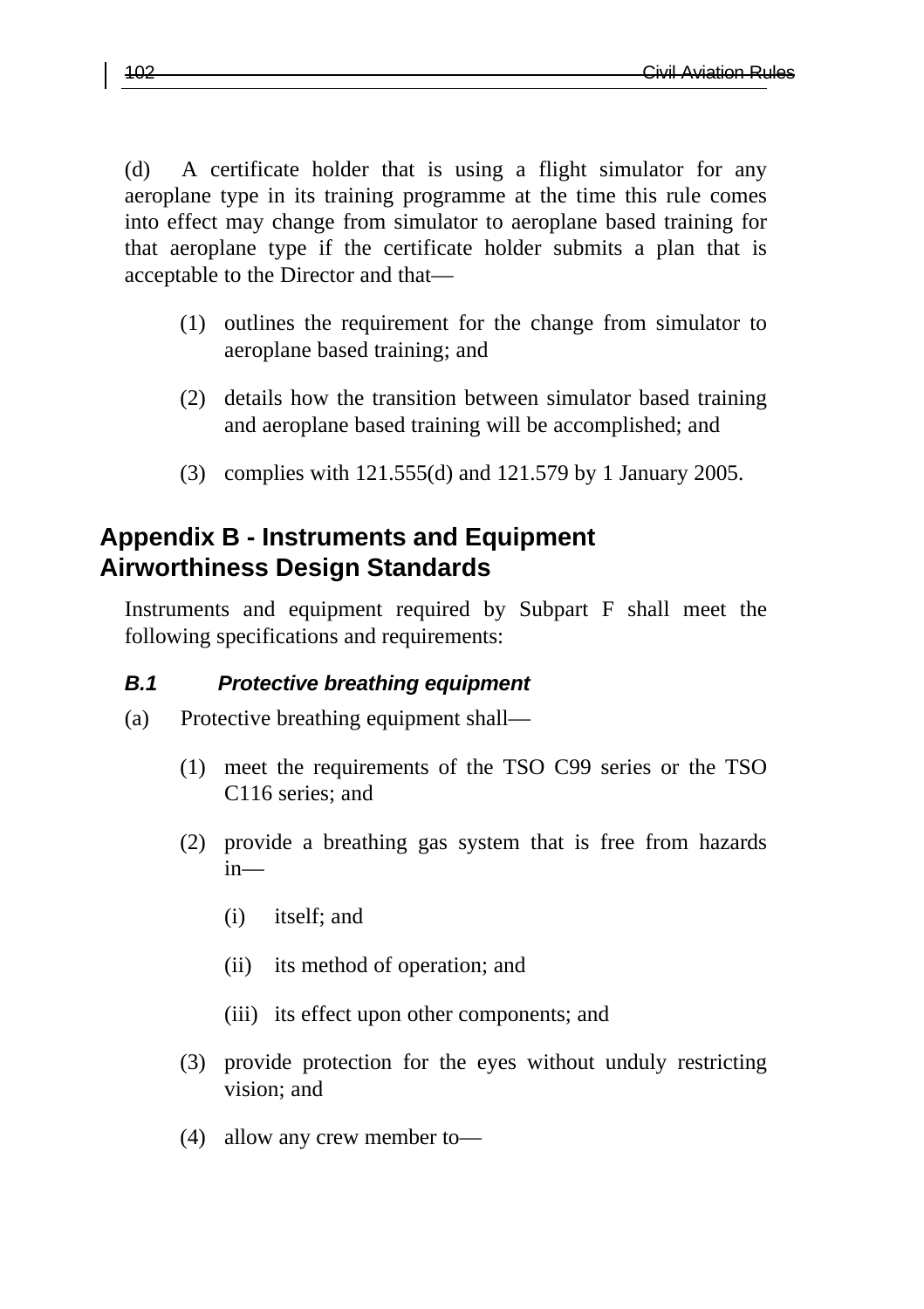- (i) determine during flight the quantity of breathing gas available in each source of supply unless the gas system uses chemical oxygen generators; and
- (ii) use corrective glasses without undue impairment of vision, or loss of protection; and
- (iii) communicate using the crew member intercom system; and
- (5) allow the flight crew members to communicate using the aeroplane radios; and
- (6) supply breathing gas for 15 minutes at a pressure altitude of 8 000 feet.

(b) Protective breathing equipment may also be used to meet the supplemental oxygen requirements of Part 91 provided it meets the oxygen equipment standards.

# *B.2 Emergency medical kit*

Emergency medical kits shall—

- (1) be located and secured such that—
	- (i) the possibility of damage or loss as the result of an accident is minimised; and
	- (ii) there is no danger to the occupants of the aeroplane; and
- (2) have its location marked on the outside of any compartment containing the kit; and
- (3) be marked for use by qualified medical personnel only; and
- (4) when containing narcotics, be installed in an aeroplane that—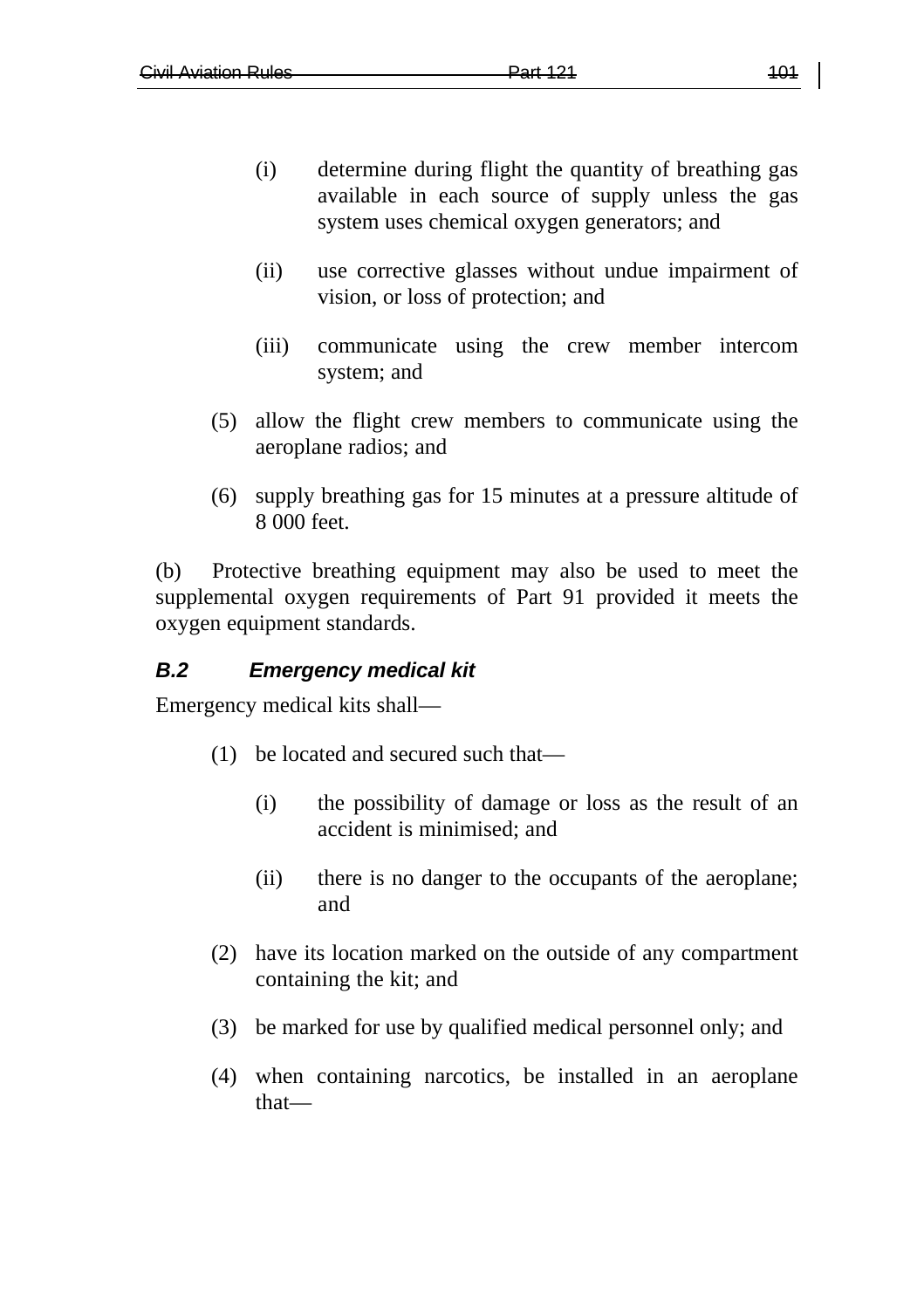- (i) meets the requirements of the Misuse of Drugs Regulations 1977; and
- (ii) when not in use can be locked, or placed in a lockable hangar, or have the first aid kit containing narcotics removed to a safe and secure location.

#### *B.3 Public address system*

- (a) A public address system shall—
	- (1) except for handsets, headsets, microphones, selector switches, and signalling devices, be capable of operation independent of the crew member intercom system required by 121.369(2); and
	- (2) be accessible for immediate use from each of two flight crew member stations in the flight crew compartment; and
	- (3) for each required floor-level passenger emergency exit that has an adjacent flight attendant seat, have a microphone which is readily accessible to the seated flight attendant; and
	- (4) be capable of operation within 10 seconds by a flight attendant at each of those stations in the passenger compartment from which its use is accessible; and
	- (5) be understandably audible at all times at all passenger seats, lavatories, flight attendant seats, and work stations.

(b) For the purposes of paragraph (a)(3) one microphone may serve more than one exit, provided the proximity of the exits allows unassisted verbal communication between seated flight attendants.

#### *B.4 Crew member intercom system*

A crew-member intercom system shall—

(1) except for handsets, headsets, microphones, selector switches, and signalling devices, be capable of operation independent of the public address system required by 121.369(1); and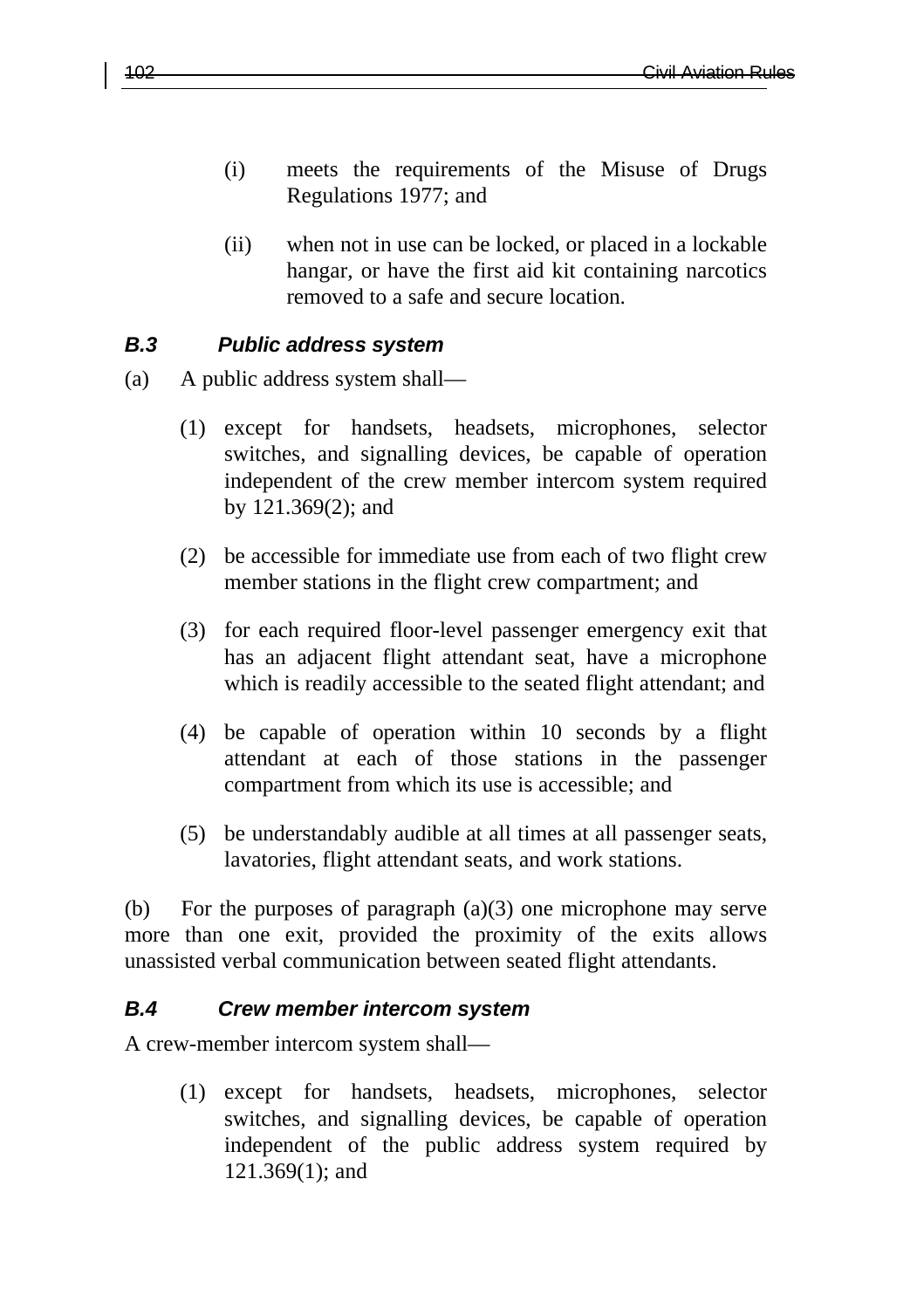- (2) provide a means of two-way communication between all members of the flight crew; and
- (3) provide a means of two-way communication between the flight crew compartment and each passenger compartment; and
- (4) be accessible for immediate use from each of two flight crew member stations in the flight crew compartment; and
- (5) be accessible for use from at least one normal flightattendant station in each passenger compartment; and
- (6) be capable of operation within 10 seconds by a flight attendant at each of those stations in each passenger compartment from which its use is accessible. accessible; and
- (7) be accessible for use at enough flight attendant stations so that all floor-level emergency exits in each passenger compartment are observable from a station so equipped; and
- (8) have an alerting system that—
	- (i) incorporates aural or visual signals for use by any crew member; and
	- (ii) has a means for the recipient of a call to determine whether it is a normal call or an emergency call; and
- (9) provide a means of two-way communication between ground personnel and any two flight crew members in the flight crew compartment—
	- (i) when the aeroplane is on the ground; and
	- (ii) from a location that avoids visible detection from within the aeroplane during the operation of the ground personnel intercom system station.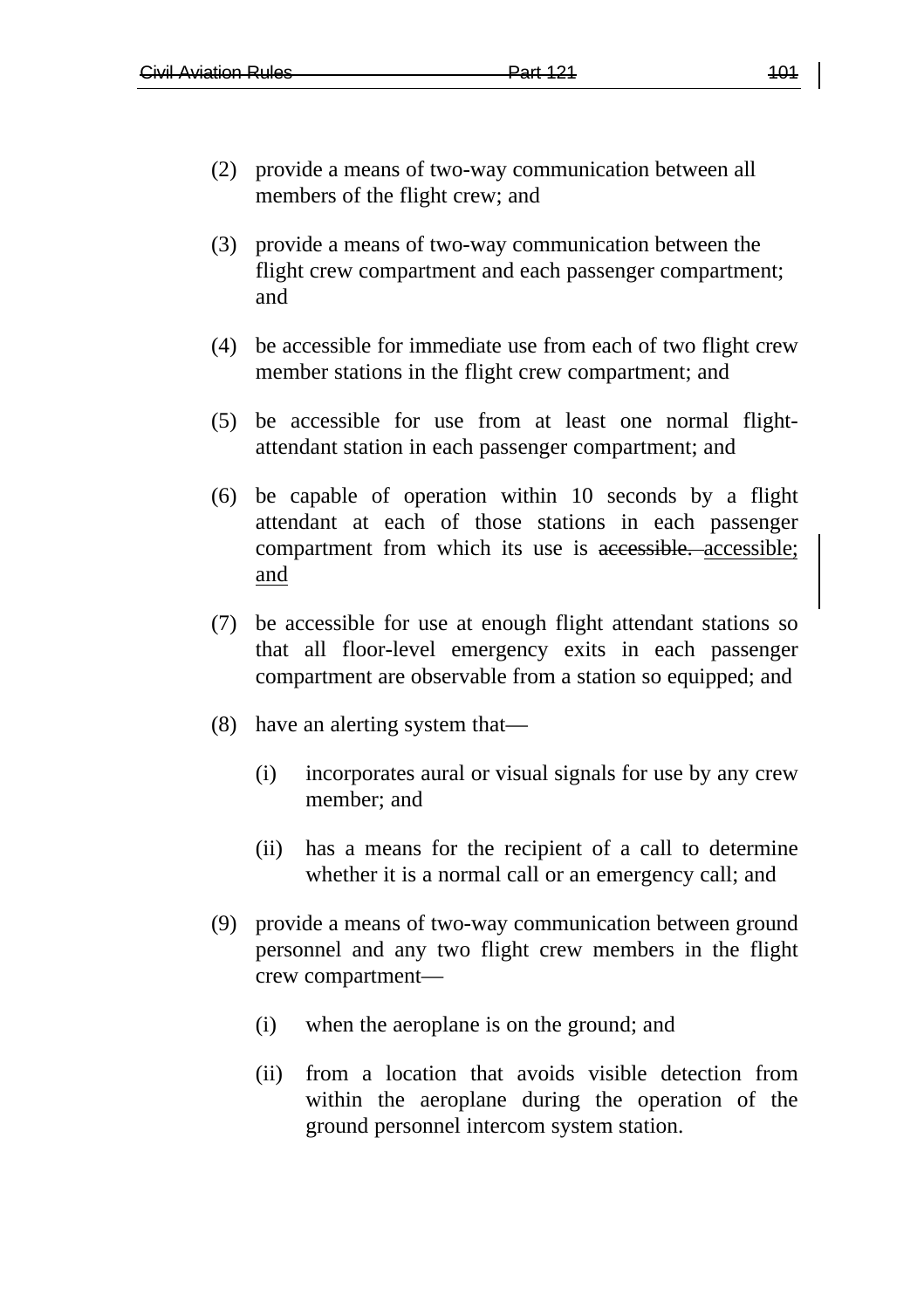#### *B.5 Cockpit voice recorder*

Cockpit voice recorders shall—

- (1) meet the requirements of the TSO C84 series or the TSO C123 series; and
- (2) be fitted with an underwater locating device that meets the requirements of the TSO C121 series; and
- (3) have a minimum capacity of 30 minutes continuous recording time before any erasure.

### *B.6 Flight data recorder*

Flight data recorders shall—

- (1) meet the requirements of the TSO C124 series; and
- (2) be fitted with an underwater locating device that meets the requirements of the TSO C121 series; and
- (3) be of a non-ejectable type and capable of recording and storing 25 hours of data in a digital form; and
- (4) record the parameters as detailed in—
	- (i) Figure 1; and
	- (ii) as applicable, Table 1 and Table 2—

of Appendix B.

#### *B.7 Additional attitude indicator*

The third presentation of attitude shall be—

- (1) operated independently of any other attitude indicating system; and
- (2) powered from a source independent of the electrical generating system; and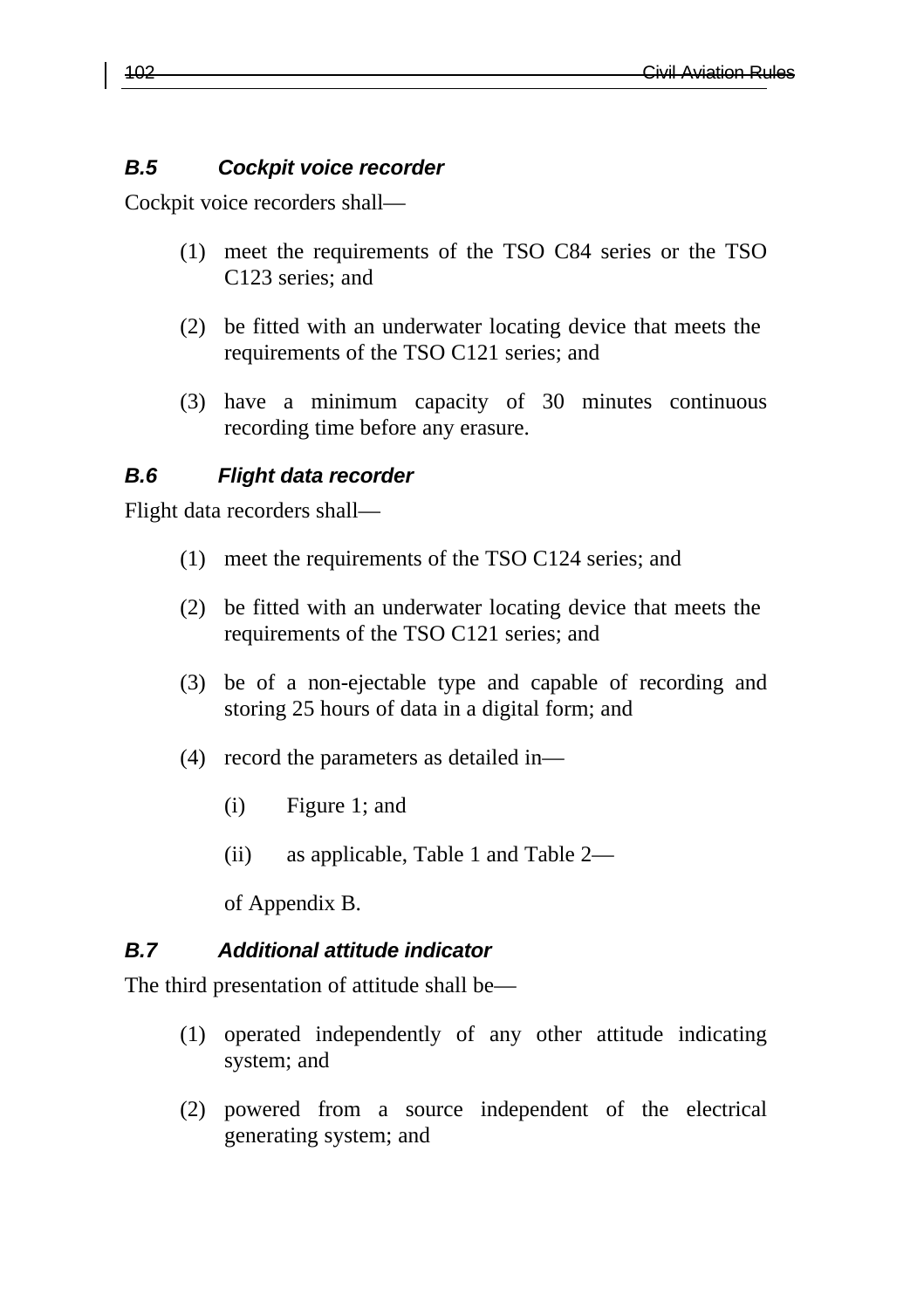- (3) capable of continuous reliable operation for 30 minutes after total failure of the electrical generating system; and
- (4) operative without selection after total failure of the electrical generating system; and
- (5) appropriately lighted during all phases of operation.

### *B.8 Weather radar*

Weather radar shall meet the requirements of the TSO C63 series.

# *B.9 Ground proximity warning system*

GPWS shall meet the requirements of the TSO C92 series.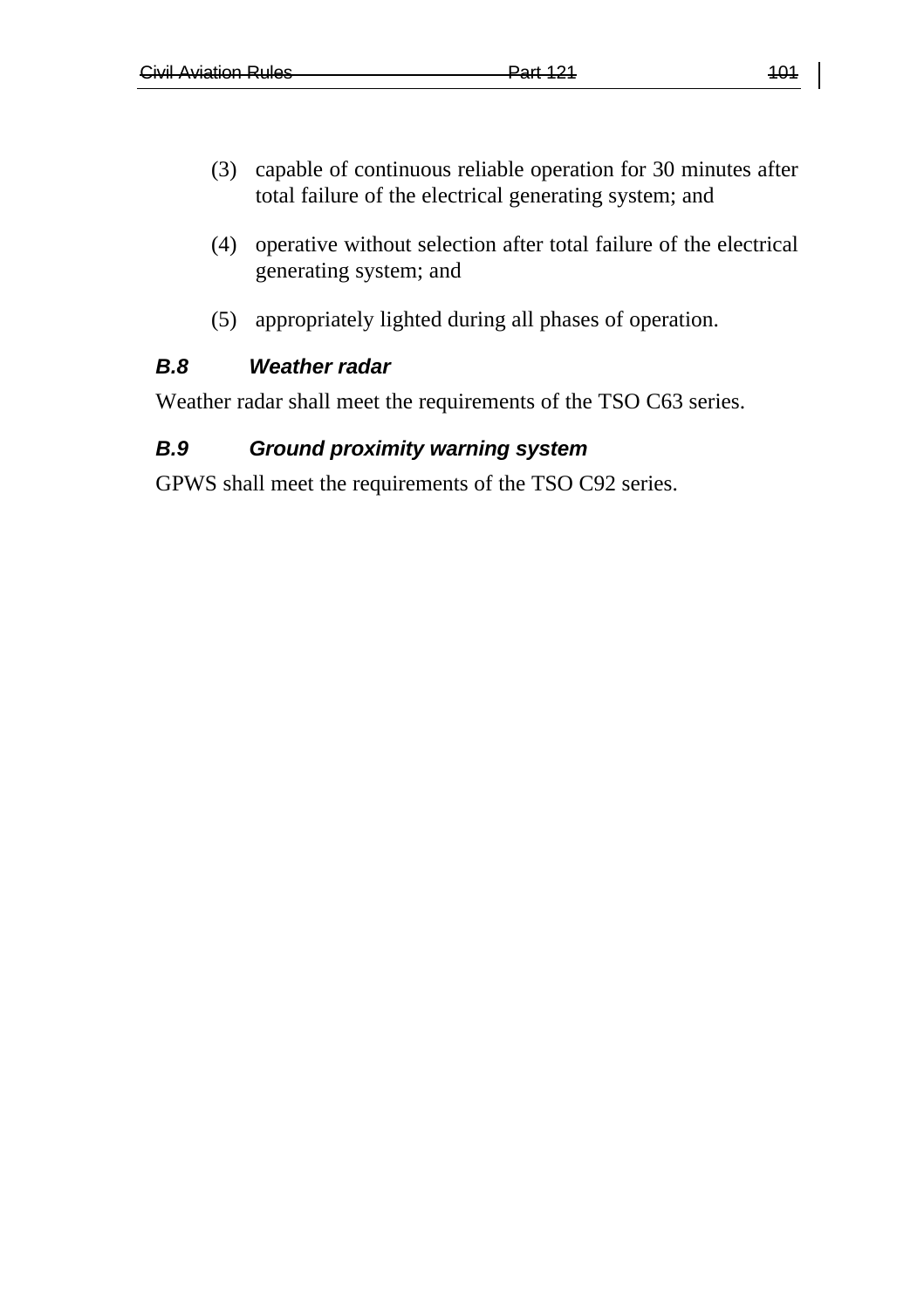



#### *Notes*

- *1. Note 1: General Dynamics Convair 580, 600, 640, deHavilland Aircraft Company Ltd. DHC-7, Fairchild Industries FH 227, Fokker F-27 (except Mark 50), F-28 Mark 1000 and Mark 4000, Gulfstream Aerospace G-159, Lockheed Aircraft Corporation Electra 10-A, 10-B, 10-E, L-188, Maryland Air Industries, Inc. F27, Mitsubishi Heavy Industries, Ltd. YS-11, Short Bros. Limited SD3-30, SD3-60.*
- *2. Parameters 12 through 17 may be recorded from a single source.*
- *3. Parameters 12 through 14 may be recorded from a single source.*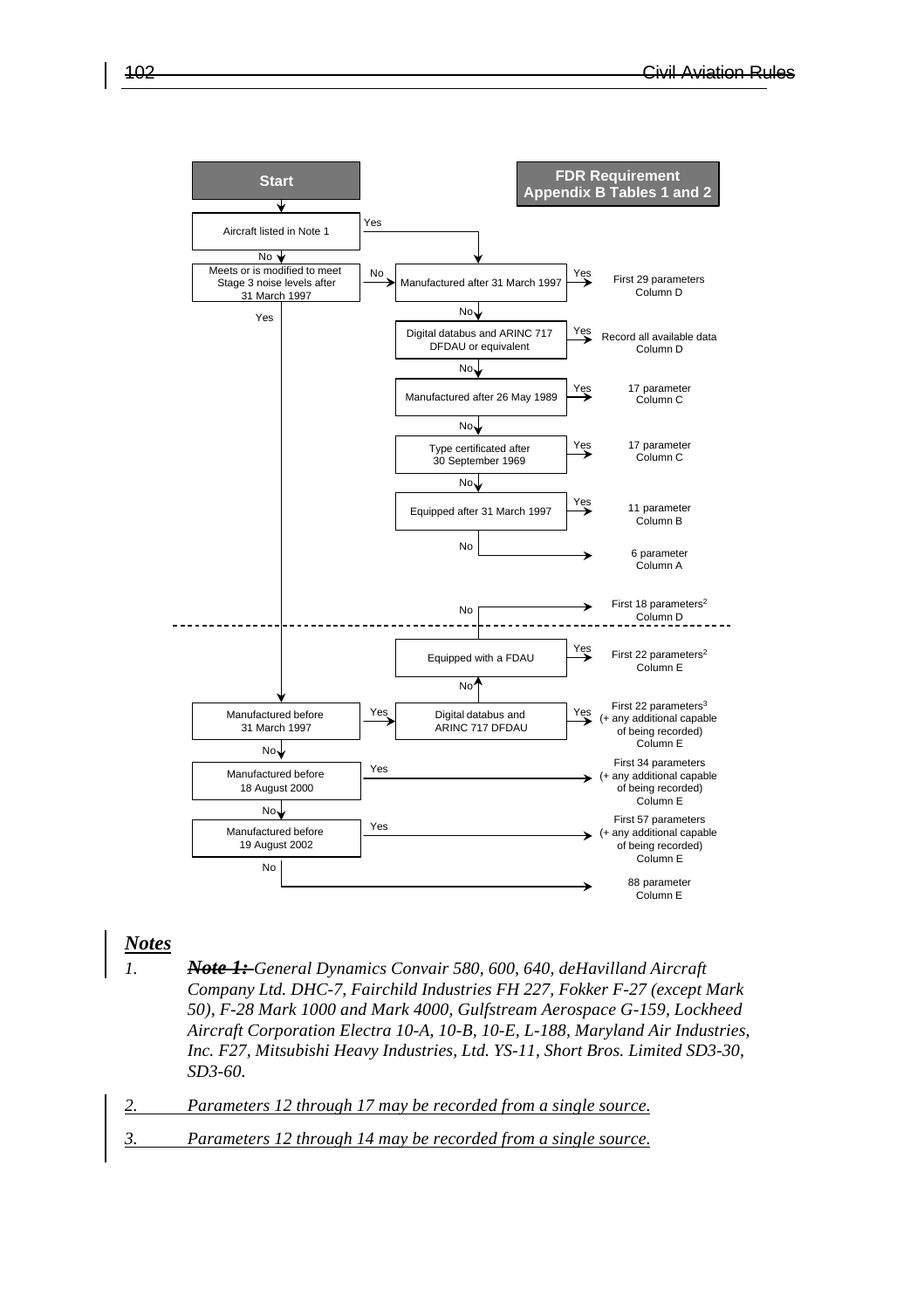Figure 1. Flight Data Recorder Decision Chart

#### **Chart**

**The Flight Data Recorder Requirements have been removed from this comparison document (See Note at beginning of document).**

# **Appendix C — Runways**

This Appendix is referred to in 121.71.

#### *C.1 Minimum runway widths*

To determine the minimum runway width it is necessary to ascertain the aerodrome reference code (ARC) appropriate to the aeroplane type by using Table 1. The code is composed of two elements which are related to the aeroplane performance, characteristics, and dimensions. Element 1 is a number based on the aeroplane reference field length (ARFL) and element 2 is a letter based on the aeroplane wing span and outer main gear wheel span.

#### *C.1.1 Determining the ARC using Table 1*

- (a) **Firstly:** Determine the ARFL of the aeroplane to be operated. The ARFL is the minimum field length for take-off at maximum certificated take-off weight, at sea level, in standard atmospheric conditions, in still air, and with zero runway slope, as derived from the aircraft flight manual;
- (b) **Secondly:** Determine the code number for element 1 applying the aeroplane's aerodrome reference field length; and
- (c) **Thirdly:** Determine the code letter of element 2 corresponding to the dimensions of the aeroplane's wing and outer main gear span. The code letter for element 2 is the code letter which corresponds to the wing span, or the outer main gear span, whichever gives the most demanding code letter. For instance, if code letter C corresponds to the aeroplane's wing span and code letter D corresponds to the aeroplane's outer main gear span, the code letter selected would be D for that aeroplane type.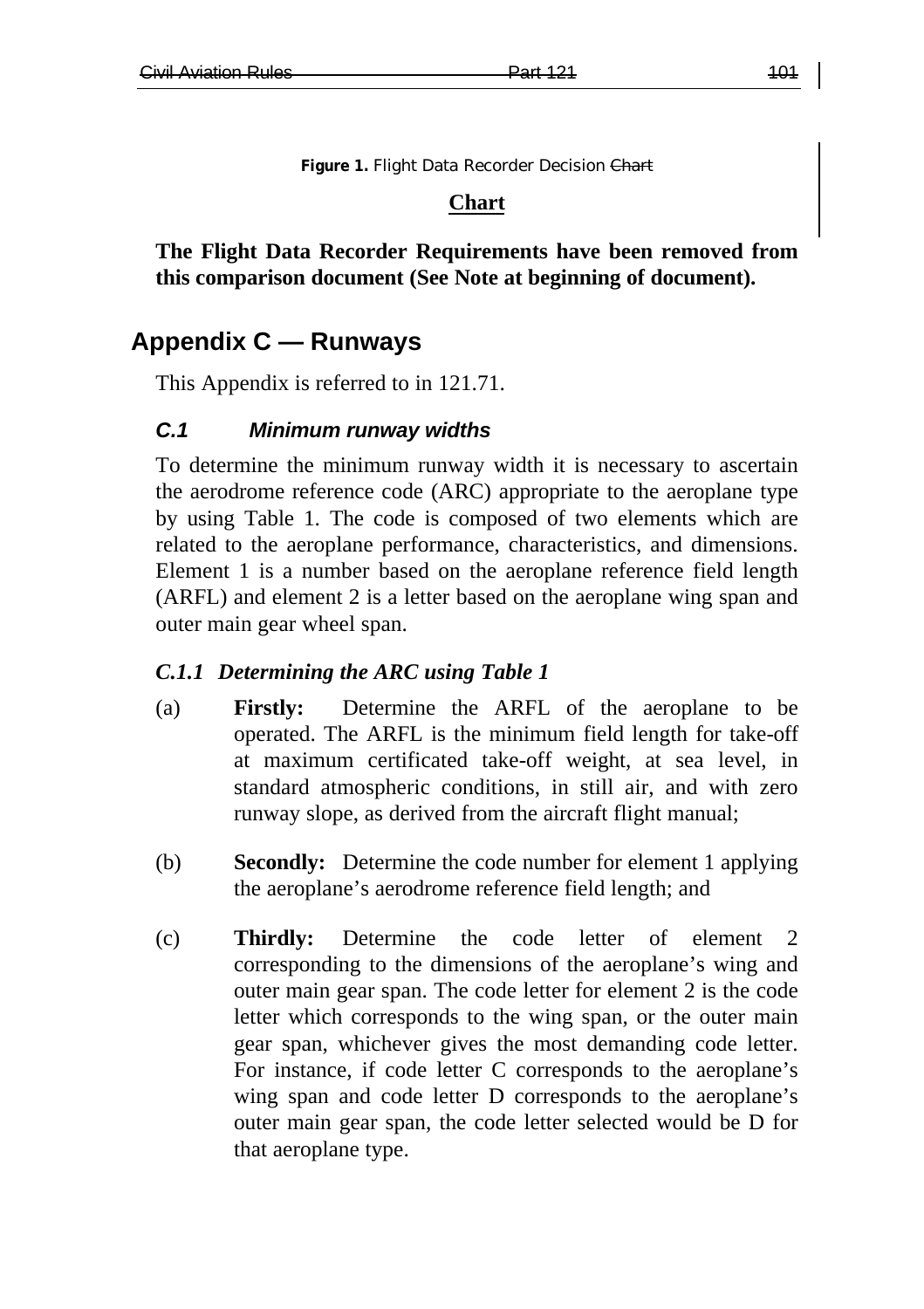| <b>Code Element 1</b> |                                                           | <b>Code Element 2</b> |                                      |                                                    |  |
|-----------------------|-----------------------------------------------------------|-----------------------|--------------------------------------|----------------------------------------------------|--|
| Code<br><b>Number</b> | Aeroplane<br><b>Reference Field</b><br>Length             | Code<br>Letter        | <b>Wing Span</b>                     | <b>Outer Main Gear</b><br><b>Wheel Span</b>        |  |
| 1                     | Less than $800 \text{ m}$                                 | $\mathsf{A}$          | Up to but not<br>including 15 m      | Up to but not<br>including 4.5 m                   |  |
| $\overline{2}$        | 800 m up to but<br>not including<br>$1200 \text{ m}$      | B                     | 15 m up to but not<br>including 24 m | 4.5 m up to but not<br>including<br>6 <sub>m</sub> |  |
| 3                     | 1200 m up to but<br>not including<br>$1800 \; \mathrm{m}$ | $\mathcal{C}$         | 24 m up to but not<br>including 36 m | 6 m up to but not<br>including<br>9 <sub>m</sub>   |  |
| $\overline{4}$        | 1800 m and over                                           | D                     | 36 m up to but not<br>including 52 m | 9 m up to but not<br>including<br>14 <sub>m</sub>  |  |
|                       |                                                           | E                     | 52 m up to but not<br>including 65 m | 9 m up to but not<br>including<br>14 <sub>m</sub>  |  |

|  | Table 1. Aerodrome Reference Code (ARC) |  |  |  |
|--|-----------------------------------------|--|--|--|
|--|-----------------------------------------|--|--|--|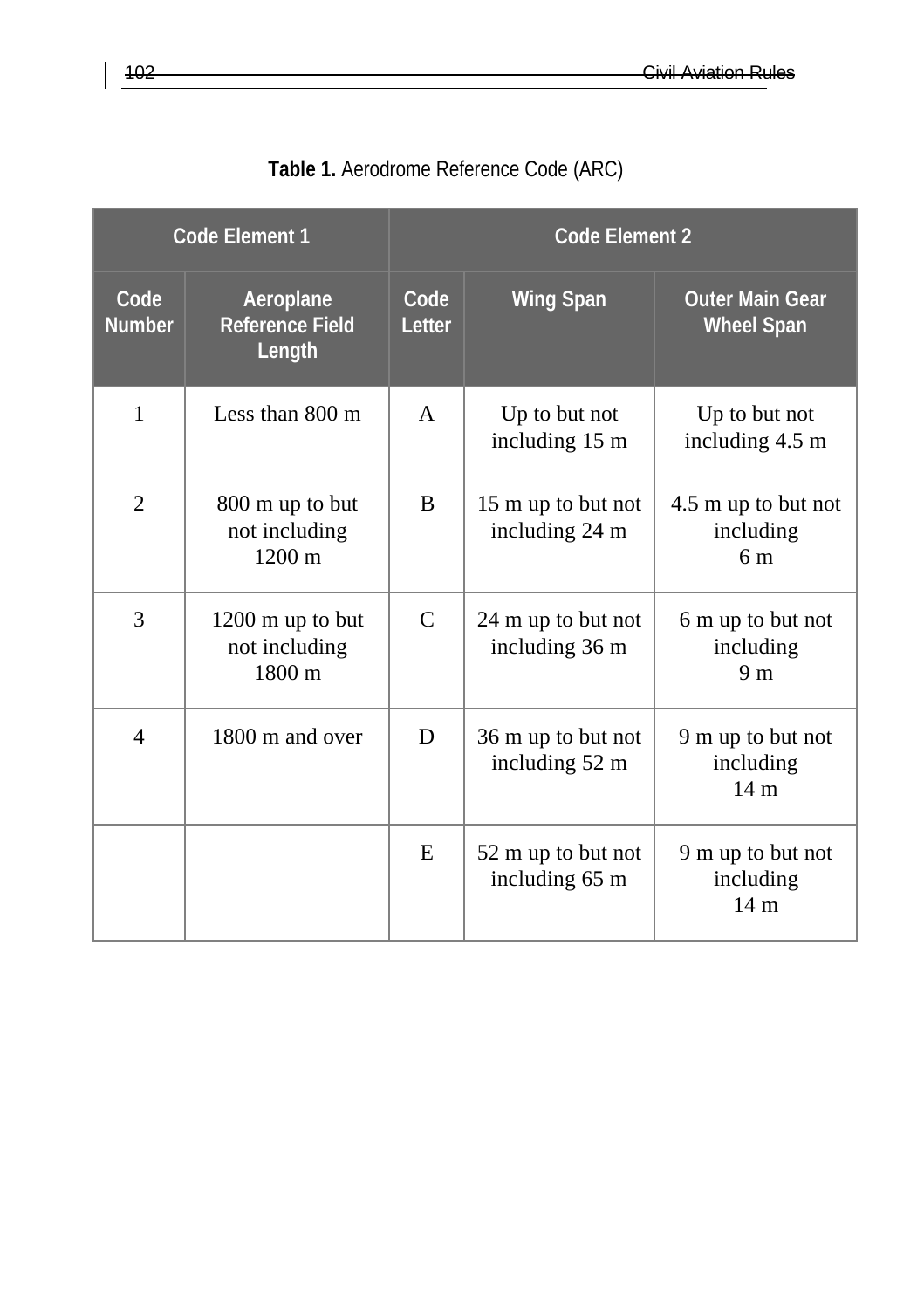#### *C.1.2 Determining the minimum runway width using Table 2*

Having determined the aeroplane's ARC, the runway widths are determined by entering at the applicable code number and then moving across to the value under the applicable code letter. For instance, if the aeroplane ARC is 2C, the required runway width is 30 m.

|                    | <b>Code Letter</b> |                 |                 |      |      |
|--------------------|--------------------|-----------------|-----------------|------|------|
| <b>Code Number</b> | $\overline{A}$     | $\overline{B}$  | $\mathsf C$     | D    | E.   |
| 1                  | 18 <sub>m</sub>    | 18 <sub>m</sub> | $23 \text{ m}$  |      |      |
| 2                  | 23 <sub>m</sub>    | 23 <sub>m</sub> | 30 <sub>m</sub> |      |      |
| 3                  | 30 <sub>m</sub>    | 30 <sub>m</sub> | 30 <sub>m</sub> | 45 m |      |
| 4                  |                    |                 | 45 m            | 45 m | 45 m |

**Table 2.** Runway widths

 $\overline{\phantom{a}}$ 

 $\overline{\phantom{a}}$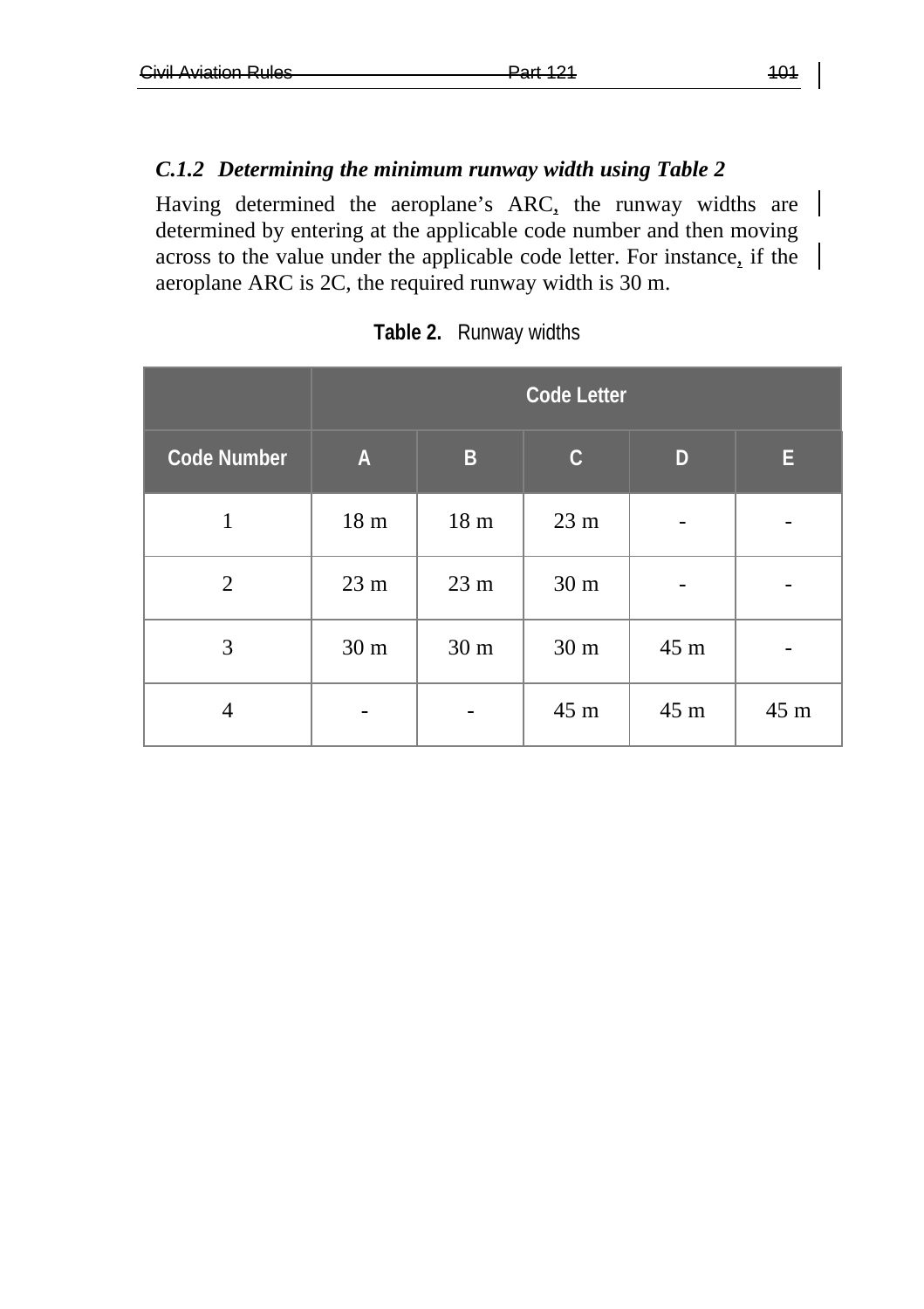# *C.1.3 Determining Minimum runway strip widths*

The minimum runway strip width for a particular aeroplane type should be determined by reference to Table 3 below.

| Code              | <b>Runway Type</b>                                                                                         | <b>Strip Width</b> |
|-------------------|------------------------------------------------------------------------------------------------------------|--------------------|
| <b>Number</b>     |                                                                                                            |                    |
| 3 or 4            | Precision instrument approach runway at an<br>International aerodrome                                      | $300 \text{ m}$    |
| 3 or 4            | Precision instrument approach runway                                                                       | $220 \text{ m}$    |
| $1 \text{ or } 2$ | Precision instrument approach runway                                                                       | $150 \text{ m}$    |
| 3 and 4           | Non-precision instrument approach or non-<br>instrument approach runway                                    | $150 \text{ m}$    |
| $3$ and $4$       | Non instrument approach day only<br>applicable to aircraft at or below 22700 kg<br><b>MCTOW</b>            | $90 - m$           |
| <u>3 and 4</u>    | Non-instrument<br><u>approach</u><br>day<br>only<br>applicable to aeroplanes at or below 22700<br>kg MCTOW | 90 m               |
| 1 and 2           | Non-precision instrument approach runway                                                                   | $150 \text{ m}$    |
| $\mathfrak{D}$    | Non-instrument approach runway                                                                             | 80 <sub>m</sub>    |
| 1                 | Non-instrument approach runway                                                                             | 60 m               |

**Table 3** Minimum Runway Strip Width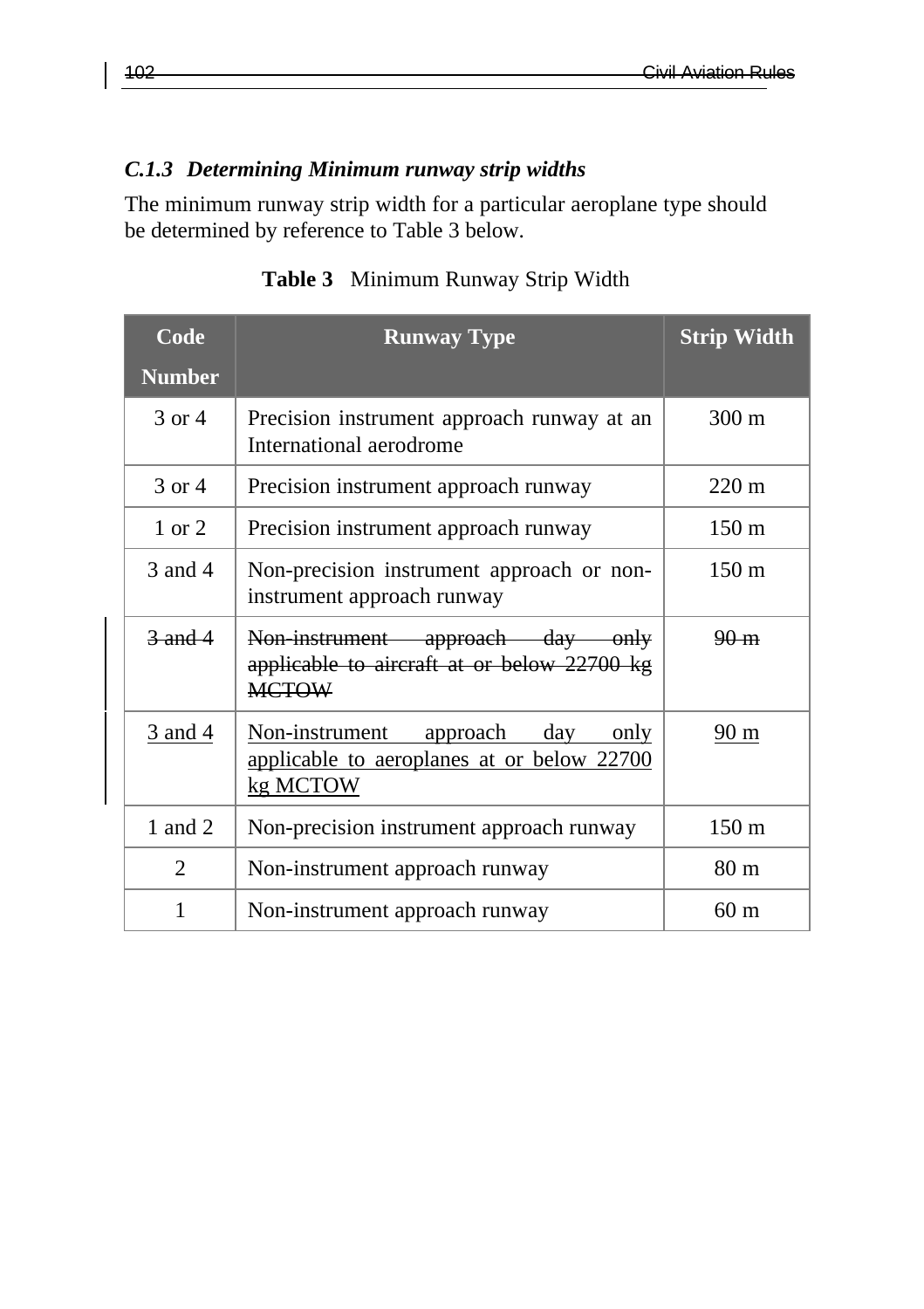# **Appendix 1 — Transitional Rules for Subpart K**

(a)Each holder of an air service certificate issued under regulation 136 of the Civil Aviation Regulations 1953 shall comply with one of the following:

(1)the Flight and Duty Time scheme specified in Appendix 2, including any variations to Civil Aviation Safety Order 3 that have been approved by the Director for the holder at the time this rule comes into force:

(2)a Flight and Duty Time scheme, other than the scheme specified in Appendix 2, that has been approved by the Director.

(b)If the certificate holder elects to comply with paragraph  $(a)(2)$ , the holder shall submit to the Director for approval—

- (1)a scheme required by 121.803; and
- (2)a statement signed by the Chief Executive of the certificate holder's organisation confirming that the scheme submitted—
	- (i)is the organisation's means for regulating flight and duty times; and

(ii)will be complied with at all times; and

(3)details of internal quality assurance procedures for ensuring compliance with the scheme including details of—

> (i)the level of quality that the applicant intends to achieve; and

(ii)the level and frequency of internal reviews; and

(iii)the person or persons responsible for carrying out the internal reviews; and

(iv)how the findings of the internal reviews are to be recorded and reported to the Chief Executive; and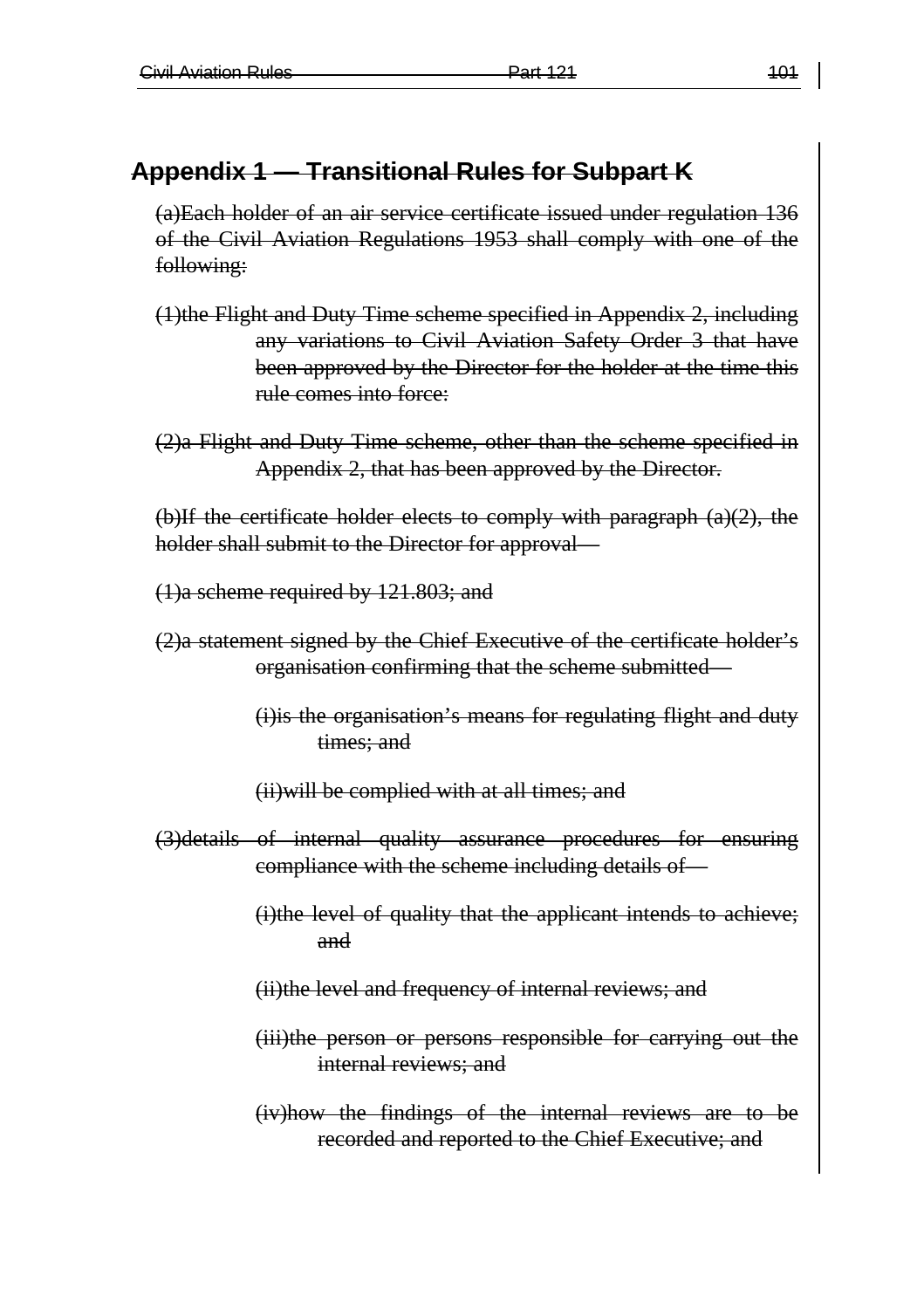- (v)how quality indicators such as error reports, incidents, and complaints are incorporated into the internal quality assurance procedures; and
- (vi)the means for rectifying any deficiencies found during an internal review; and

(vii)the documentation requirements for all aspects of the review.

*[Appendix 1 will be revoked on the date Part 119, Air Transport Operator Certification comes into force]*

### **Appendix 2 – Flight and Duty Time Scheme**

#### *SECTION 1 – DEFINITIONS*

In this appendix:

- **Adequate rest facilities** means rest facilities considered by the Director to be sufficiently segregated and comfortable so as to provide suitable rest for resting flight crew members, having regard to the service concerned.
- **Disrupted schedule** means a schedule which by reason of circumstance outside the control of the operator is prevented from being completed within its scheduled time.
- **Duty period** means any continuous period throughout which a flight crew member is required by an operator to be on duty or available for duty, whether on the ground or in the air.
	- Where a flight crew member is required by an operator to be on duty or available for duty for two or more periods separated by an interval of less then 10 hours, the periods shall be deemed continuous, starting when the first of the periods begins and finishing when the last period ends.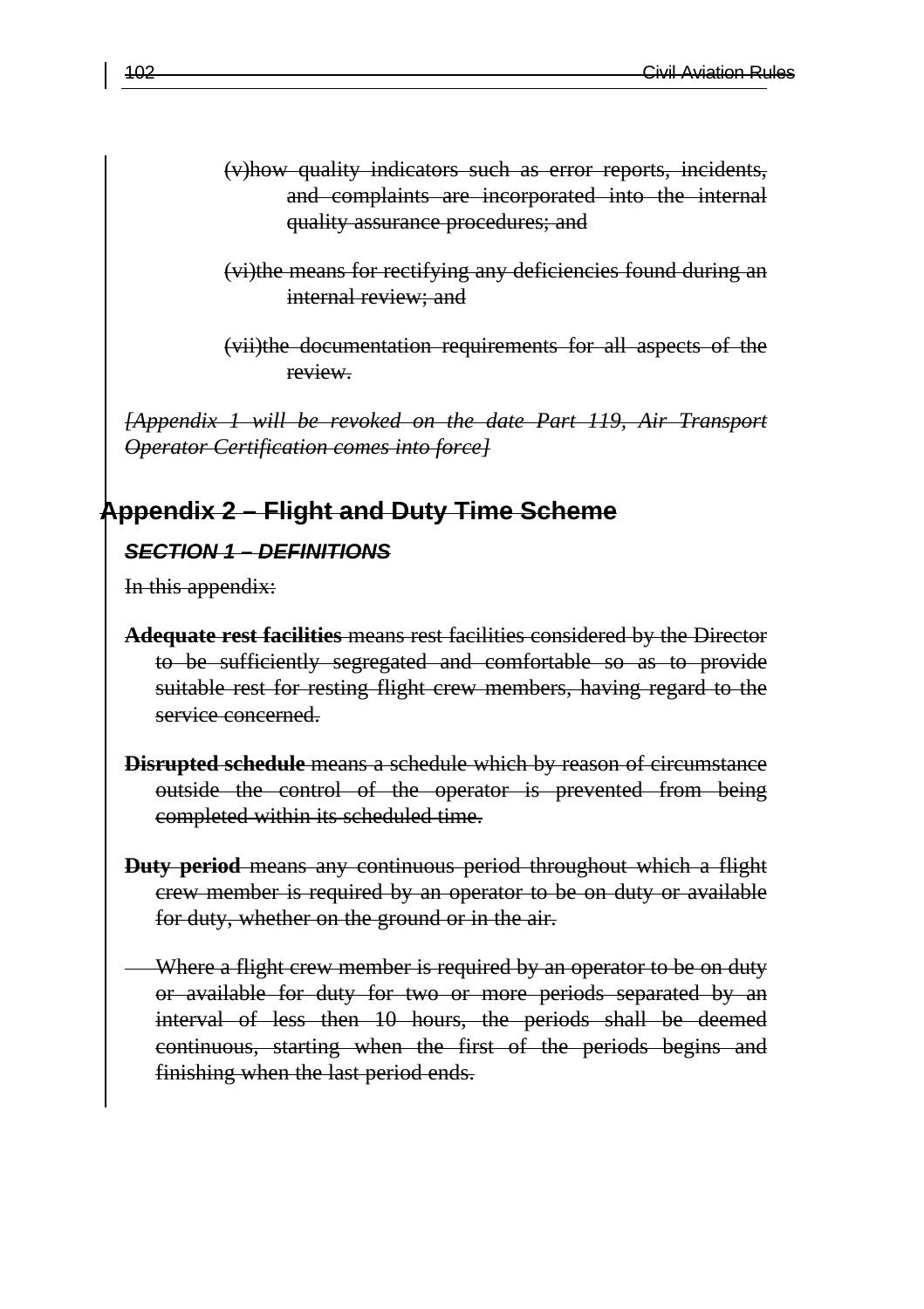- **External operation** means an operation, excluding an operation to the Chatham Islands, the greater part of which is carried out outside the territorial waters of New Zealand.
- **Internal operation** means an operation which is carried out between places within New Zealand, and includes an operation between the islands of New Zealand.
- **Rest period** means any period of time on the ground during which a flight crew member is relieved of all duties by the operator.
- **Standby period** means the period of time during which a flight crew member is required to hold himself available for active duty.
- **Stay in an area** means a stopover in an area for a period which includes facility for two normal night's rest; that is two consecutive periods between midnight and 6 am local time.
- **Tour of duty** means the period of time commencing at the start of duties at home base prior to a series of flights and ending at home base on completion of the duties associated with series of flights.
- When a flight crew member is based temporarily at a place other than his home base, that place, for the period of the detachment, will be regarded as his home base.
- **Total hours of duty** means the sum of the duty periods within any particular period that a flight crew member is at the disposal of an operator.

#### *SECTION 2 – GENERAL*

#### 2.1 – 2.4 *Reserved*

2.5 When, during a particular duty period, a flight crew member is engaged in air transport operations which have differing flight time limitations, the most restrictive flight time will apply.

2.6 A flight crew member shall not carry out other flying while employed by an air transport operator when such flying, in addition to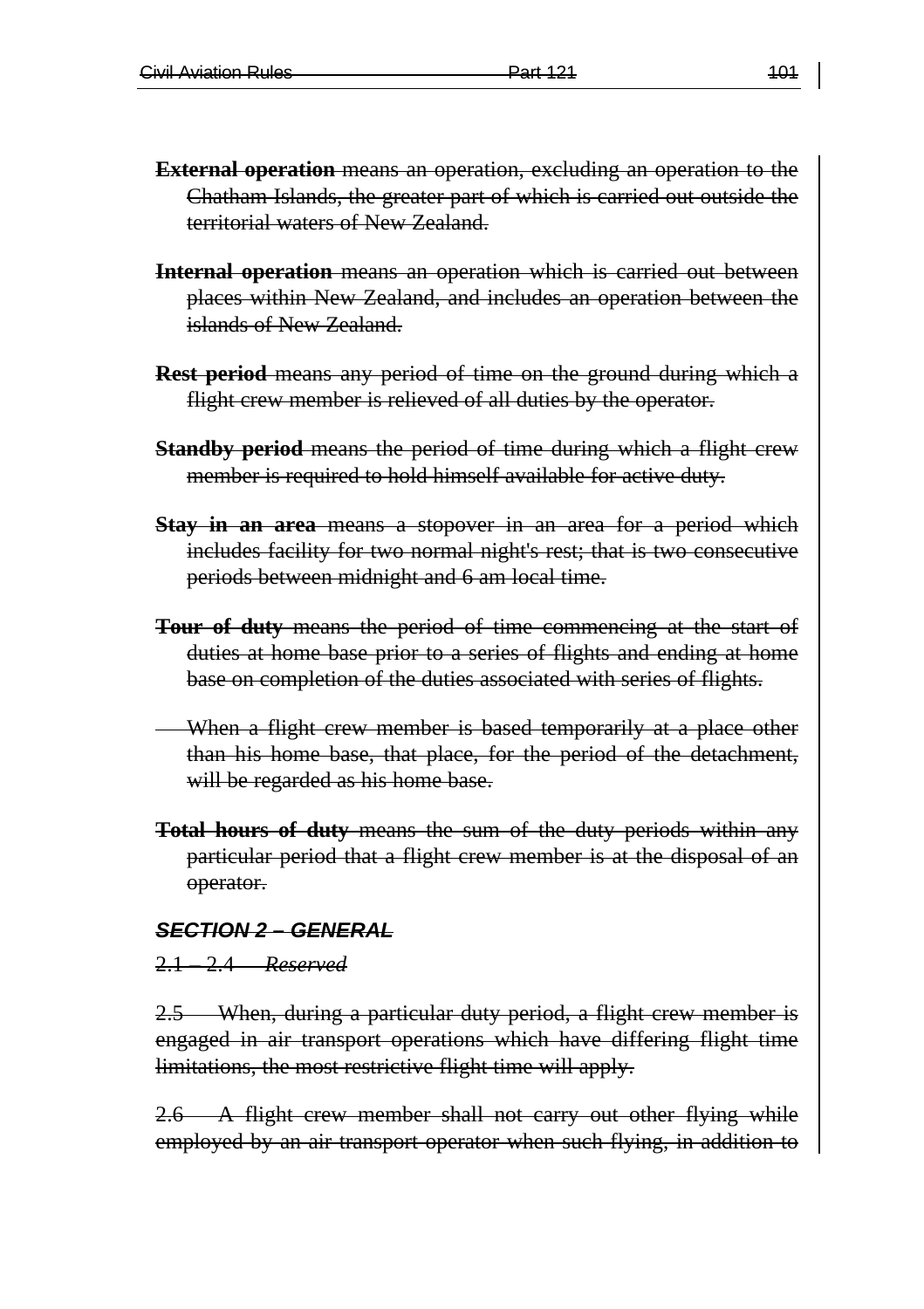that in air transport operations, will exceed the appropriate flight time limitations specified herein.

2.7 When, in connection with any business of operating an aircraft, a flight crew member flies in any aircraft otherwise than as a member of that aircraft's operating crew, he shall be treated as being on duty whether he flies as an extra member of its crew or as a passenger.

2.8 When a flight crew member is required to carry out standby at an aerodrome or at a place where adequate facilities for rest are not available the time from the beginning of the standby period until he is required to fly or is released from duty shall be regarded as a part of a duty period.

When standby is carried out at home or at a place away from home where adequate rest facilities are available, the standby period shall not be regarded as part of any duty period or any rest period.

Standby at home or at a place away from home where adequate rest facilities are available shall not exceed one continuous period of 16 hours. When followed by a period of active duty, the total elapsed time from the beginning of standby to the end of that duty period shall not exceed 23 hours.

A standby period shall only be considered a separate period when the intervening rest period between the standby period and a period of active duty or a further period of standby is not less than 10 hours.

2.9 When a flight crew member is transported by company surface transport:

2.9.1 Before the beginning of a duty period, time involved in transporting the flight crew member to the normal place of work for that base shall not be regarded as part of any duty period or any rest period.

2.9.2 At the beginning of a duty period, time involved in transporting the flight crew member to a place of work other than the normal for that base shall be considered duty time for the purpose of these limitations.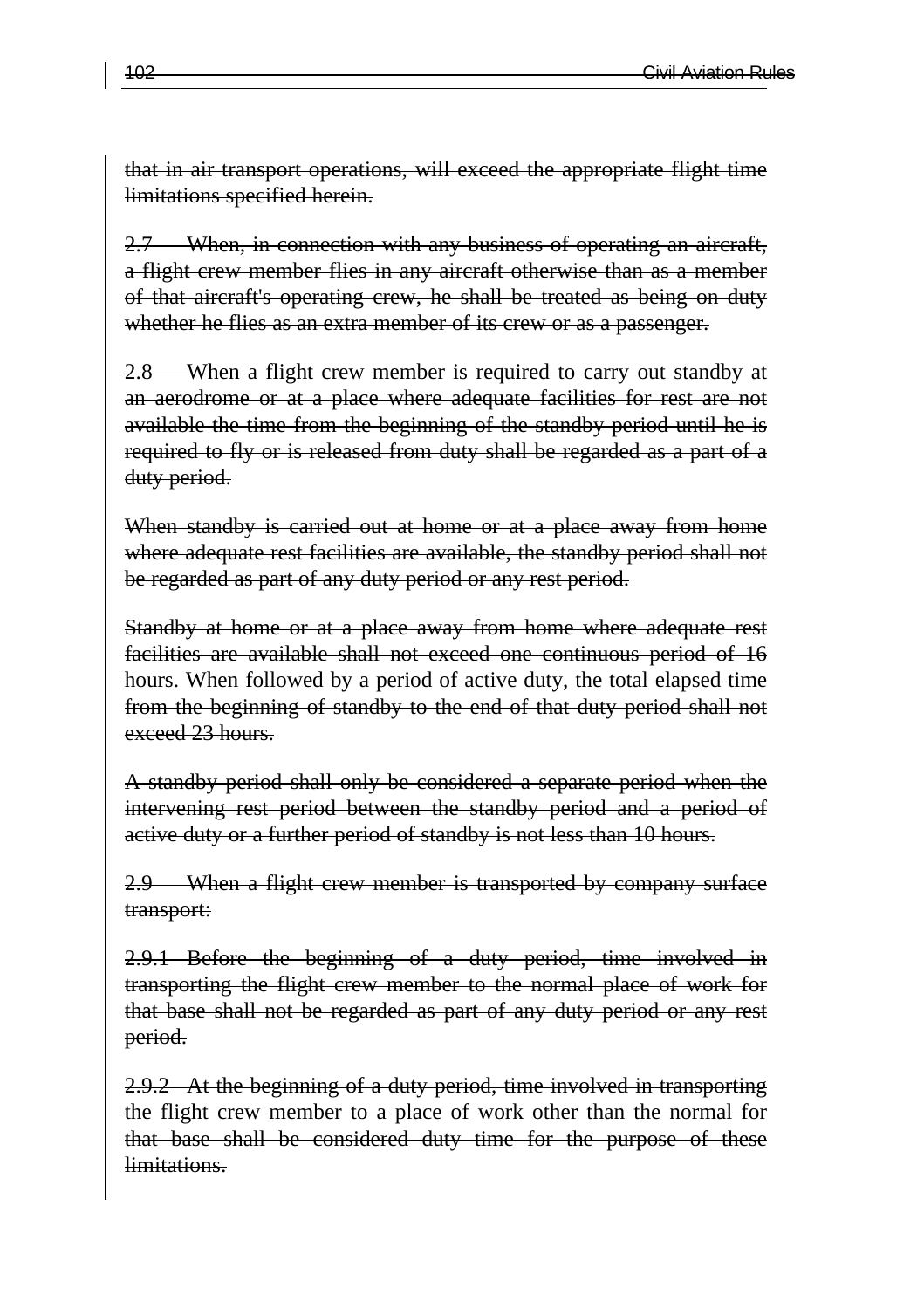2.9.3 At the completion of a duty period, time involved in transporting a flight crew member to his company City office or place of rest, whichever is applicable, shall not be regarded as part of any duty period or of any rest period.

2.10 Any duty period shall be followed by a rest period of not less than 10 hours except where it is otherwise stated in this document.

When at the end of a duty period, a rest period is given at any place other than home base, facilities shall be available for horizontal rest in an environment conducive to rest.

When, to preserve the sleep/wake cycle or for other reasons, it is necessary for a flight crew member to sleep at times other than between the hours of midnight and 6 am local time, the rest facility must be capable of giving the same opportunity for sleep as it would be expected to give between the hours of midnight and 6 am local time.

When, due to diversion or disruption, the rest facility is not to the required standard, the applicable rest period may be reduced at the discretion of the pilot-in-command to not less than 10 consecutive hours in order that the flight may be continued to the planned place of rest. When advantage is taken of this dispensation, the balance of the required rest period must be added to the applicable rest period at the planned place of rest.

When rest facilities are required to be provided on an aircraft properly segregated first or business class or equivalent seats must be provided for resting flight crew members.

When the planned duty period is in excess of 14 hours, the Director, having regard to:

(a)the length of the immediately preceding duty and rest periods:

(b)the time of day of the flight:

(c)the ground accommodation at the last place of rest:

(d)the route to be flown: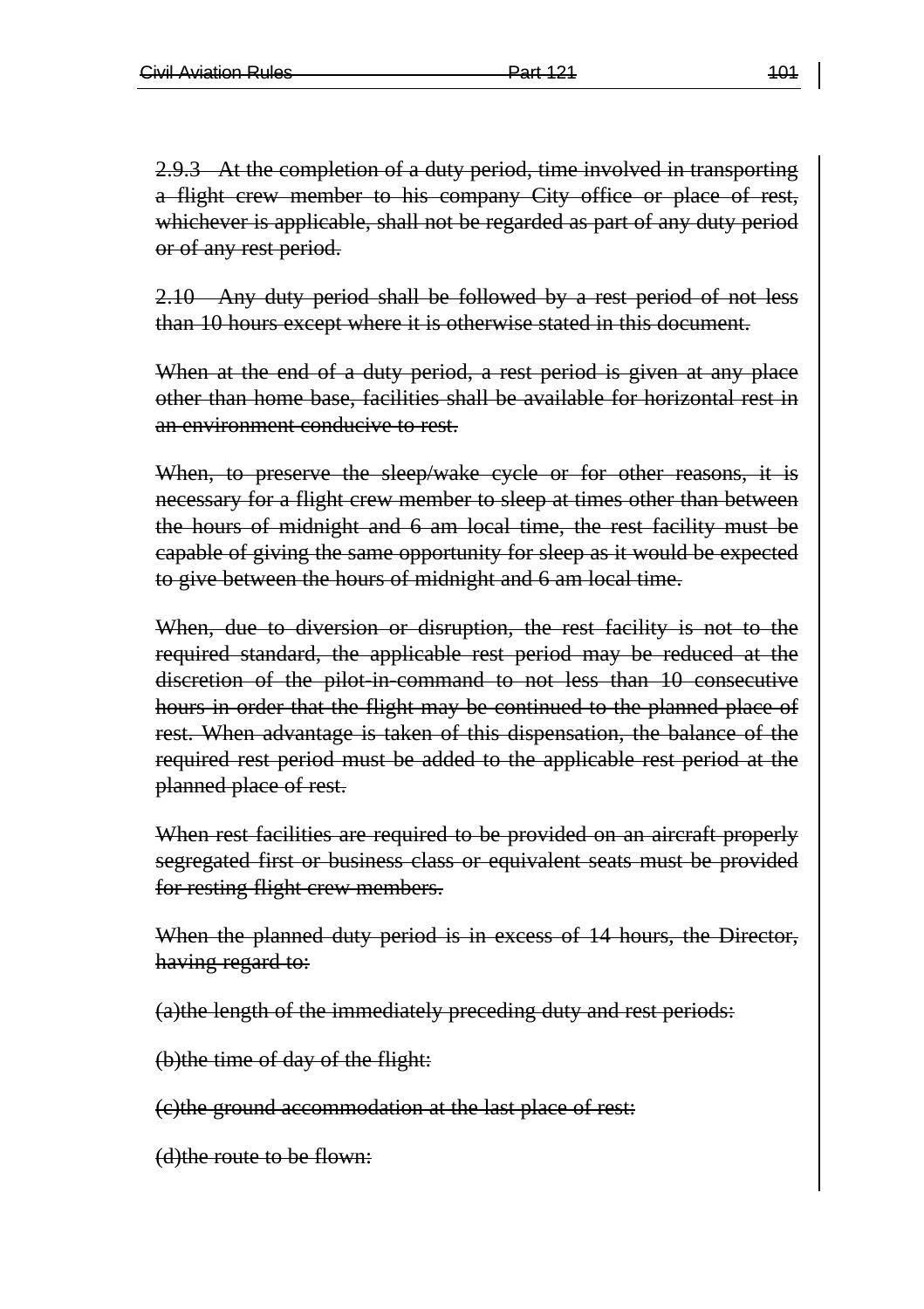may require bunks or berths to be provided instead of the required standard of seats on specified route sectors. These bunks or berths should provide, as far as possible, maximum opportunity for comfortable and uninterrupted rest.

2.11 When, at the end of a duty period, the requirements of two or more rest periods coincide, the longest rest period applicable in the particular circumstances shall be taken.

2.12 A tour of duty which includes a duty period exceeding 8 hours, including any time between midnight and 6 am local time (departure point) on two successive nights may not be flown by any flight crew member more often than once in any 7 consecutive days or more often than on two occasions in any 28-day period.

2.13 The total hours of duty of any flight crew member in any consecutive 30-day period shall not exceed 200 hours.

2.14 In meeting the provisions of this document an operator shall not roster a flight crew member on a flight or series of flights that cannot be completed within the requirements of these limitations on at least 80 percent occasions.

### 2.15 *Reserved*

2.16 The basic flight time limitations and the general provisions relating thereto as specified herein or as otherwise approved by the Director shall apply alike to all air transport operations, with the exception that they shall not apply where the flight is one which ought to be made in the interests of safety or health of any person. In such cases it will be the responsibility of the pilot-in-command to be satisfied that the safety of the flight will not be endangered by reason of any flight crew member exceeding the applicable flight time limitations.

### *SECTION 3 – INTERNAL OPERATIONS*

### **3.1 Single-pilot crews**

3.1.1 Pilots – Instrument Flight Rules (IFR) Operations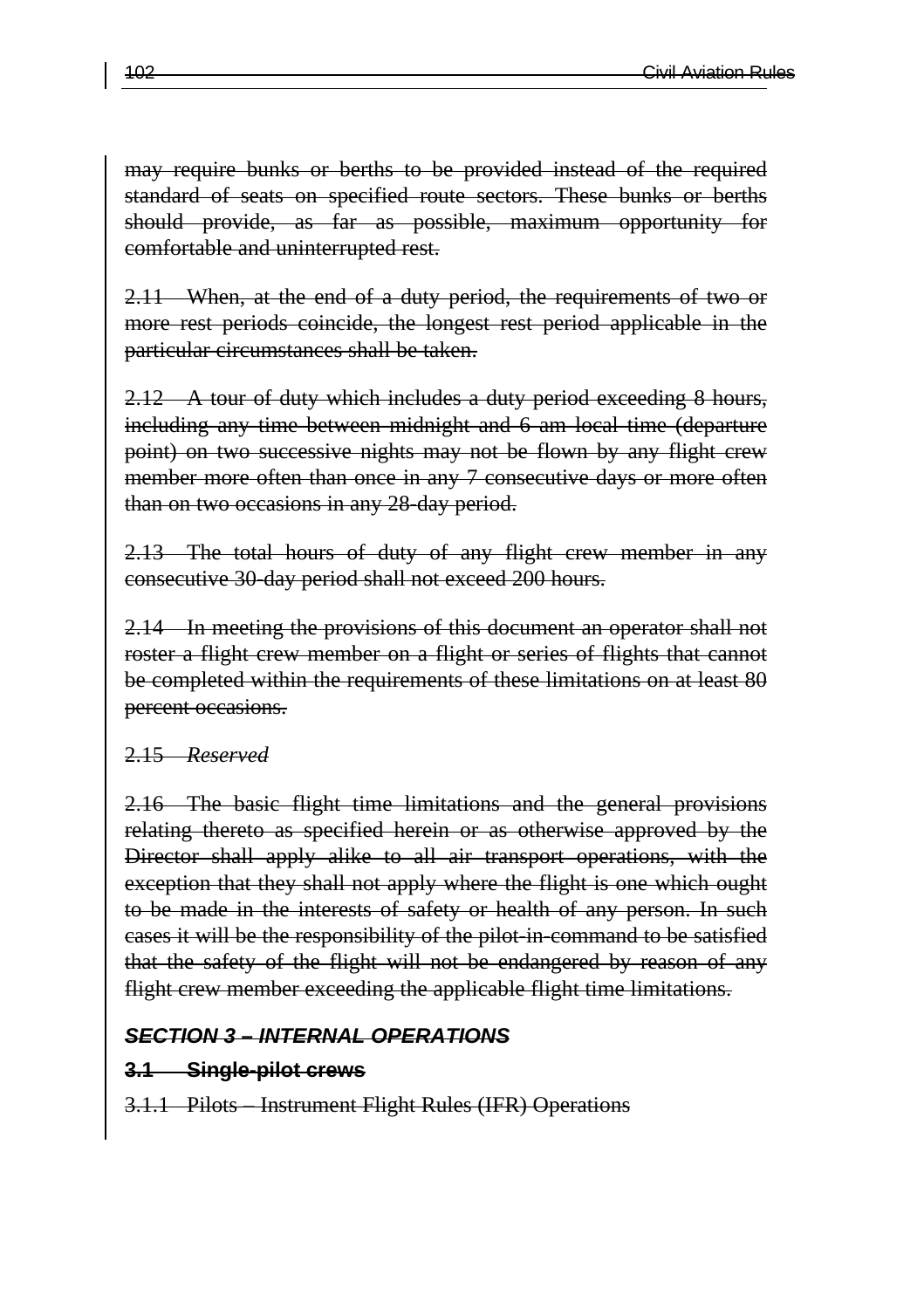A pilot of an aircraft which carries one pilot on internal air transport operations planned wholly or in part under IFR shall be subject to the following flight time limitations:

(a)The pilot shall not be rostered to fly in excess of 6 hours in any one duty period.

(b)The pilot shall not be rostered for a duty period of more than 11 hours.

(c)A duty period already commenced may be extended in flight time to 6 hours 30 minutes to complete disrupted schedules.

(d)During any duty period exceeding 4 hours the pilot shall have a rostered meal period on the ground of not less than 30 minutes free of duty. Provision shall be made for such a meal period within the first 5 hours of a duty period and thereafter at intervals of not more than 4 hours from the completion of the preceding meal period.

(e)When the pilot has flown more than 6 hours, or has been on duty more than 11 hours in any 24 consecutive hours he or she shall have, on completion of that duty period, a rest of not less than 12 consecutive hours, including the hours between midnight and 6 am or extended to include that period, up to a maximum of 24 consecutive hours.

(f)When the pilot has flown more than 12 hours or been on duty more than 22 hours in any 48 consecutive hours, he or she shall have, on completion of that duty period, a rest period of not less than 24 consecutive hours.

(g)In addition to any rest period applicable at the end of the pilot's last duty period he or she shall have a recreational period of not less than 24 consecutive hours free of all duties at least once in every 7 consecutive days. If, because of the length of the required rest period, this is not possible he or she shall have this recreational period free of all duties at the conclusion of that rest period.

(h)The pilot shall not fly, and an operator shall not roster the pilot to fly, in excess of: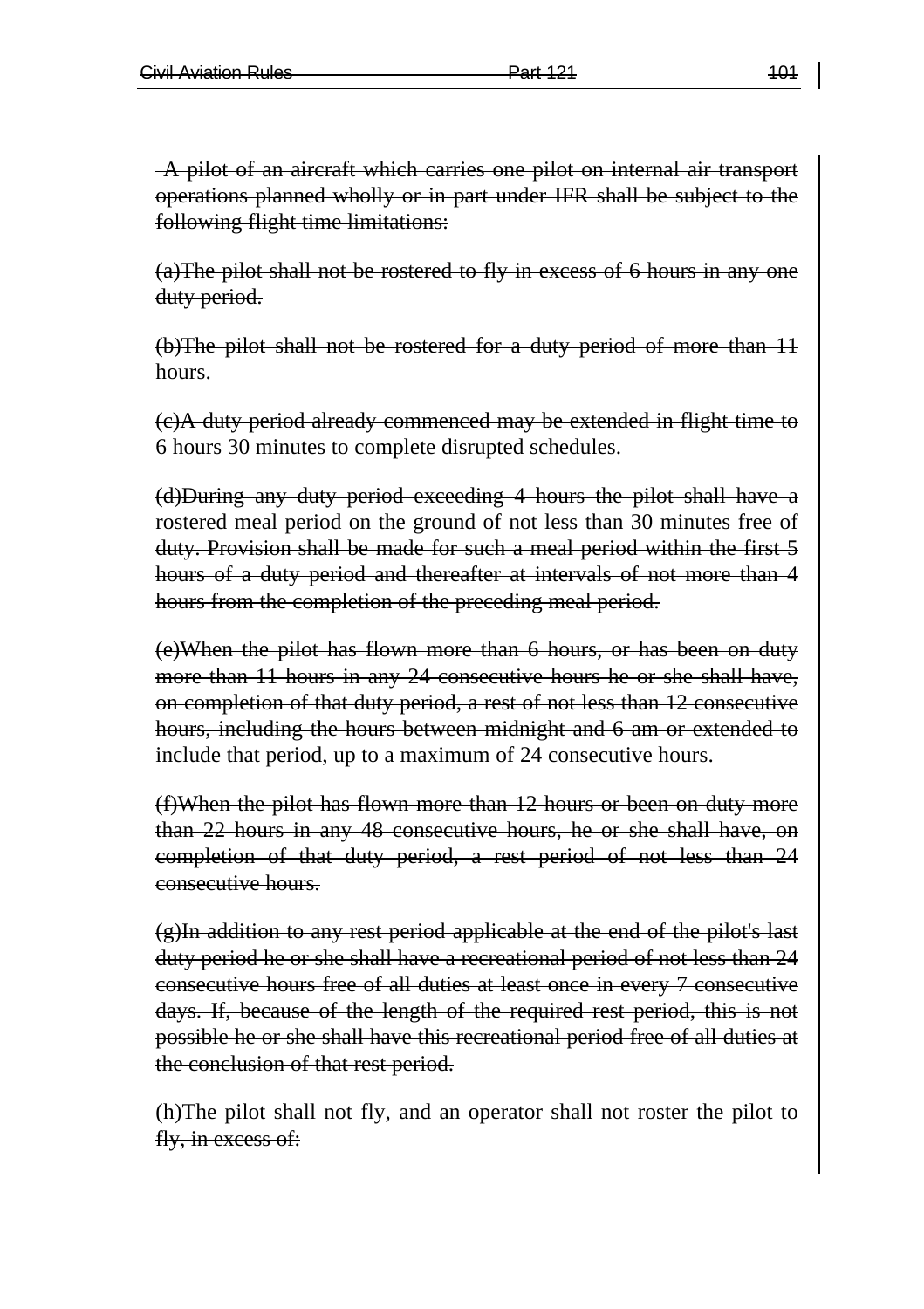30 hours in any 7 consecutive days

90 hours in any 30 consecutive days

250 hours in any 90 consecutive days

3.1.2 *Reserved*

3.1.3 Pilots – Visual Flight Rules (VFR) Operations

A pilot of an aircraft which carries one pilot on internal air transport operations, planned to be conducted wholly under VFR, shall be subject to the following flight time limitations:

(a)The pilot shall not be rostered to fly in excess of 8 hours in any one duty period.

(b)The pilot shall not be rostered for a duty period of more than 11 hours.

(c)A duty period already commenced may be extended in flight time to 8 hours 30 minutes, and duty time to 12 hours, to complete disrupted schedules.

(d)During any duty period exceeding 4 hours the pilot shall have a rostered meal period on the ground of not less than 30 minutes free of any duty. Provision shall be made for such a meal period within the first 5 hours of a duty period and thereafter at intervals of not more than 4 hours from the completion of the preceding meal period.

(e)When the pilot has flown more than 8 hours, or has been on duty more than 11 hours in any 24 consecutive hours, he or she shall have, on completion of that duty period, a rest period of not less than 12 consecutive hours including the hours between midnight and 6 am, or extended to include that period up to a maximum of 24 consecutive hours.

(f)When the pilot has flown more than 16 hours or been on duty more than 22 hours in any 48 consecutive hours, he or she shall have, on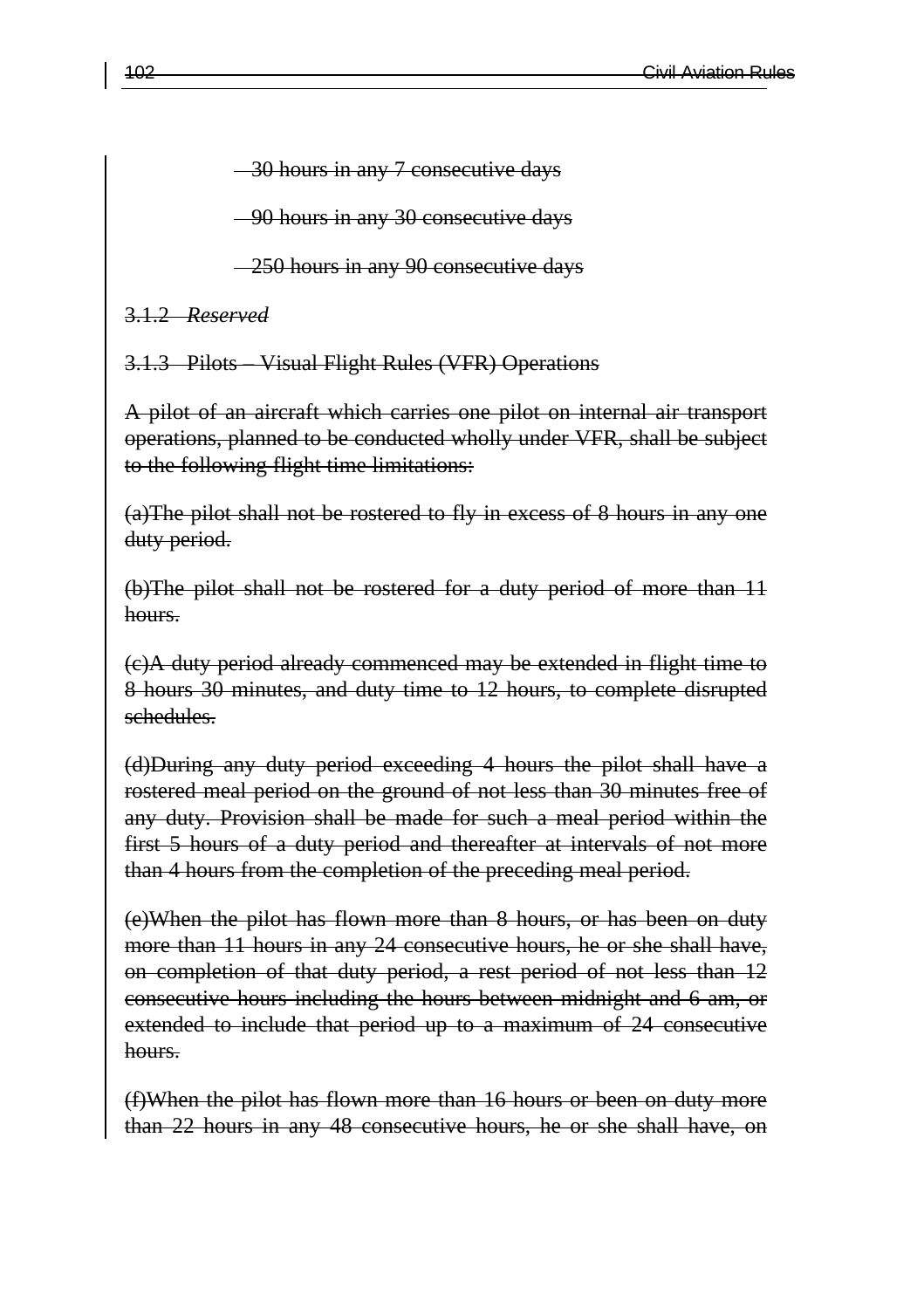completion of that duty period, a rest period of not less than 24 consecutive hours.

(g)In addition to any rest period applicable at the end of the pilot's last duty period he or she shall have a recreational period of not less than 24 consecutive hours free of all duties at least once in every 7 consecutive days. If because of the length of the required rest period this is not possible he or she shall have this recreational period free of all duties at the conclusion of that rest period.

(h)The pilot shall not fly, and an operator shall not roster the pilot to fly, in excess of:

35 hours in any 7 consecutive days

100 hours in any 28 consecutive days

300 hours in any 90 consecutive days

# *3.2 Two-pilot crews*

3.2.1 A pilot of an aircraft which carries two pilots on internal air transport operations shall be subject to the following flight time limitations:

(a)The pilot shall not be rostered to fly in excess 8 hours in any one duty period.

(b)The pilot shall not be rostered for a duty period of more than 11 hours.

(c)A duty period already commenced may be extended in flight time to 8 hours 30 minutes, and duty time to 12 hours, to complete disrupted schedules.

(d)When the pilot has flown more than 8 hours, or has been on duty more than 11 hours in any 24 consecutive hours, he or she shall have, on completion of that duty period, a rest period of not less than 12 consecutive hours, including the hours between midnight and 6 am or extended to include that period, up to a maximum of 24 consecutive hours.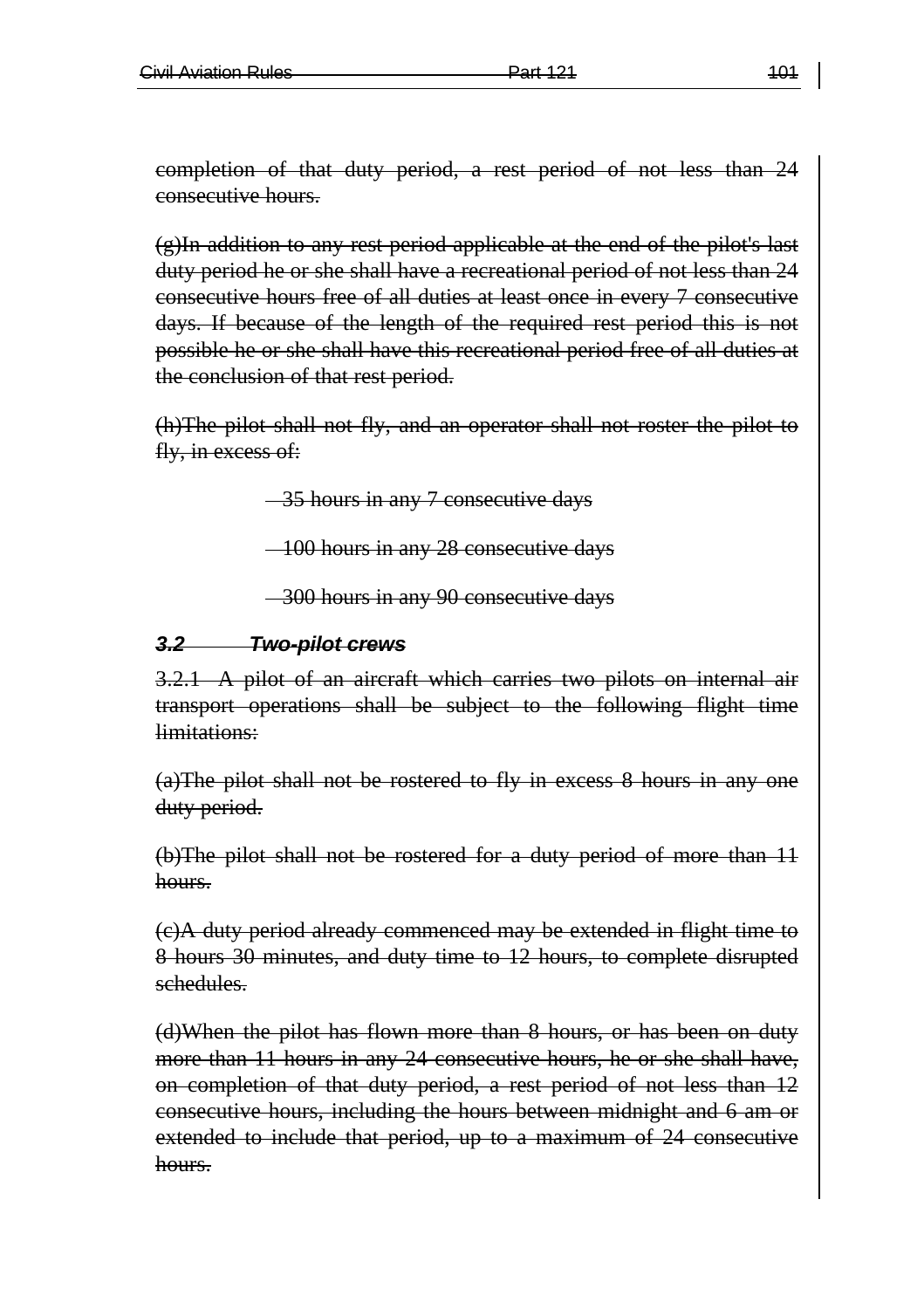(e)When the pilot has flown more than 16 hours or been on duty more than 22 hours in any 48 consecutive hours, he or she shall have, on completion of that duty period, a rest period of not less than 24 consecutive hours.

(f)When the pilot has flown more than 20 hours or been on duty more than 29 hours in any 72 consecutive hours, he or she shall have, on completion of that duty period, a rest period of not less than 24 consecutive hours.

(g)When, for any reason, a pilot has flown for more than 8 hours or where a duty period exceeds 11 hours, he or she shall have, on completion of that duty period and in addition to his or her rest period after that duty or series of duties, a consecutive rest period of one hour for each 15 minutes, or the greater part thereof, flight time exceeds 8 hours or duty time exceeds 11 hours.

(h)When, for any reason outside the pilot's control, or by an approved dispensation, the pilot has flown more than 8 hours 30 minutes or has been on duty more than 12 hours in any one duty period, he or she shall have, on completion of that duty period, a rest period of not less than 24 consecutive hours.

(i)In addition to any rest period applicable at the end of the pilot's last duty period, he or she shall have a recreational period of 24 consecutive hours at home base, free of all duties, at least once on every 7 days. If, because of the length of the required rest period, this is not possible he or she shall have this recreational period free of all duties at the conclusion of that rest period.

(j)A pilot shall not fly, and an operator shall not roster a pilot to fly, in excess of:

-35 hours in any 7 consecutive days

100 hours in any 28 consecutive days

300 hours in any 90 consecutive days

Flight crew members other than pilots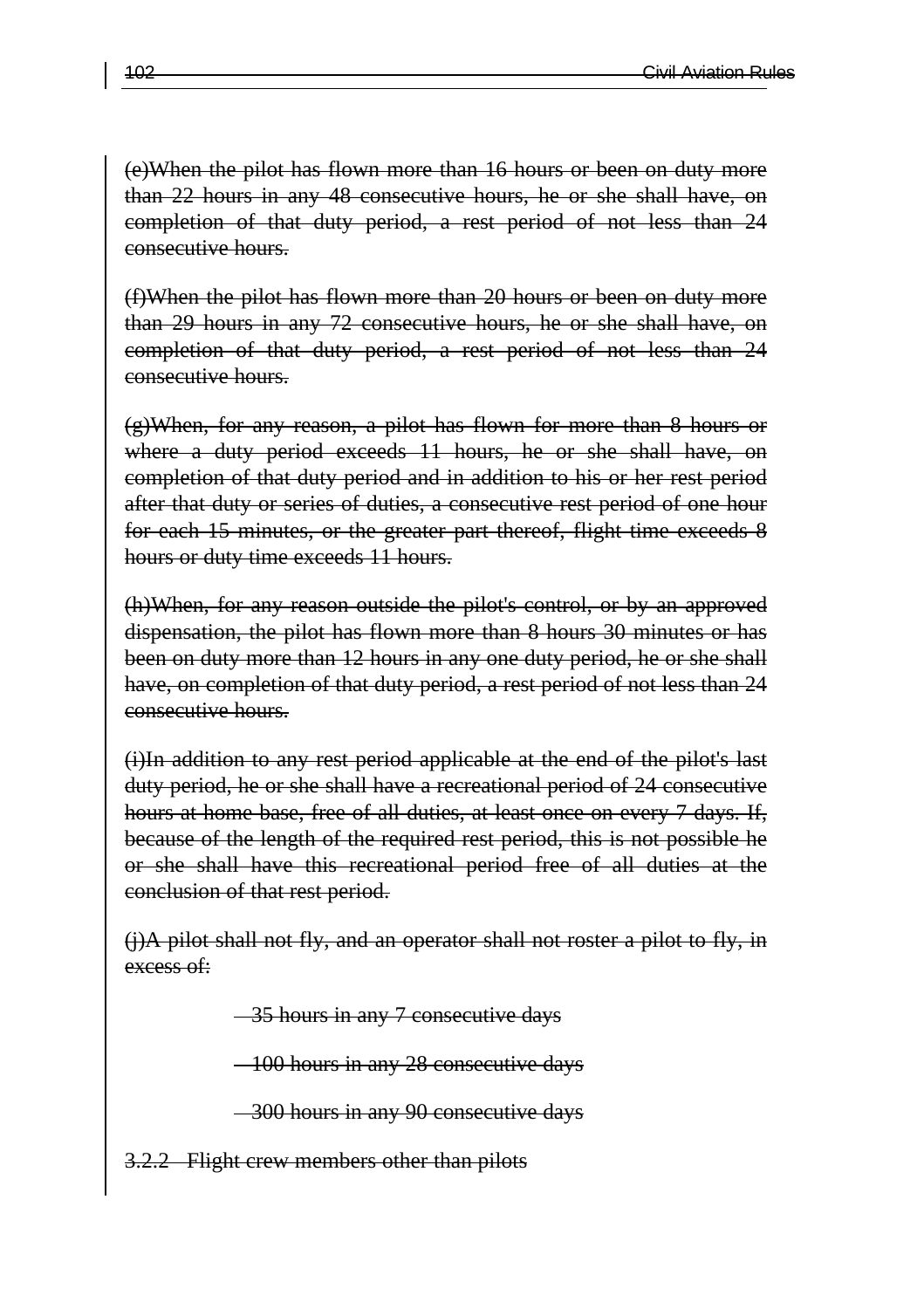The flight time limitations as set out in paragraph 3.2.1 shall apply equally to any flight crew member who is assigned for duty on an aircraft engaged in internal air transport operations as part of a crew which has two pilots.

# *SECTION 4 – (RESERVED) SECTION 5 – EXTERNAL OPERATIONS – TURBOJET AIRCRAFT*

#### *5.1 Two-pilot crews*

5.1.1 A pilot of an aircraft which carries two pilots on external operations shall be subject to the following flight time limitations:

(a)The pilot shall not be rostered to fly in excess of 8 hours in any one duty period.

(b)The pilot shall not be rostered for a duty period of more than 11 hours.

(c)A duty period already commenced may be extended in flight time to 9 hours and duty time to 13 hours to complete disrupted schedules.

(d)When a pilot flies more than 8 hours or has been on duty more than 11 hours in any 24 consecutive hours, he or she shall have, at the completion of that duty period, a rest period of not less than 12 consecutive hours, including the hours between midnight and 6 am local time, or 14 consecutive hours.

(e)When a pilot has flown more than 16 hours or has been on duty for more than 22 hours in any 48 consecutive hours, he or she shall have, at the completion of that duty period, a rest period of not less than 24 consecutive hours.

(f)When a pilot has flown more than 20 hours or been on duty for more than 29 hours in any 72 consecutive hours, he or she shall have, at the completion of that duty period, a rest period of not less than 24 consecutive hours.

(g)On return to home base after a tour of duty a pilot's rest period shall not be less than twice the number of hours flown as an operating crew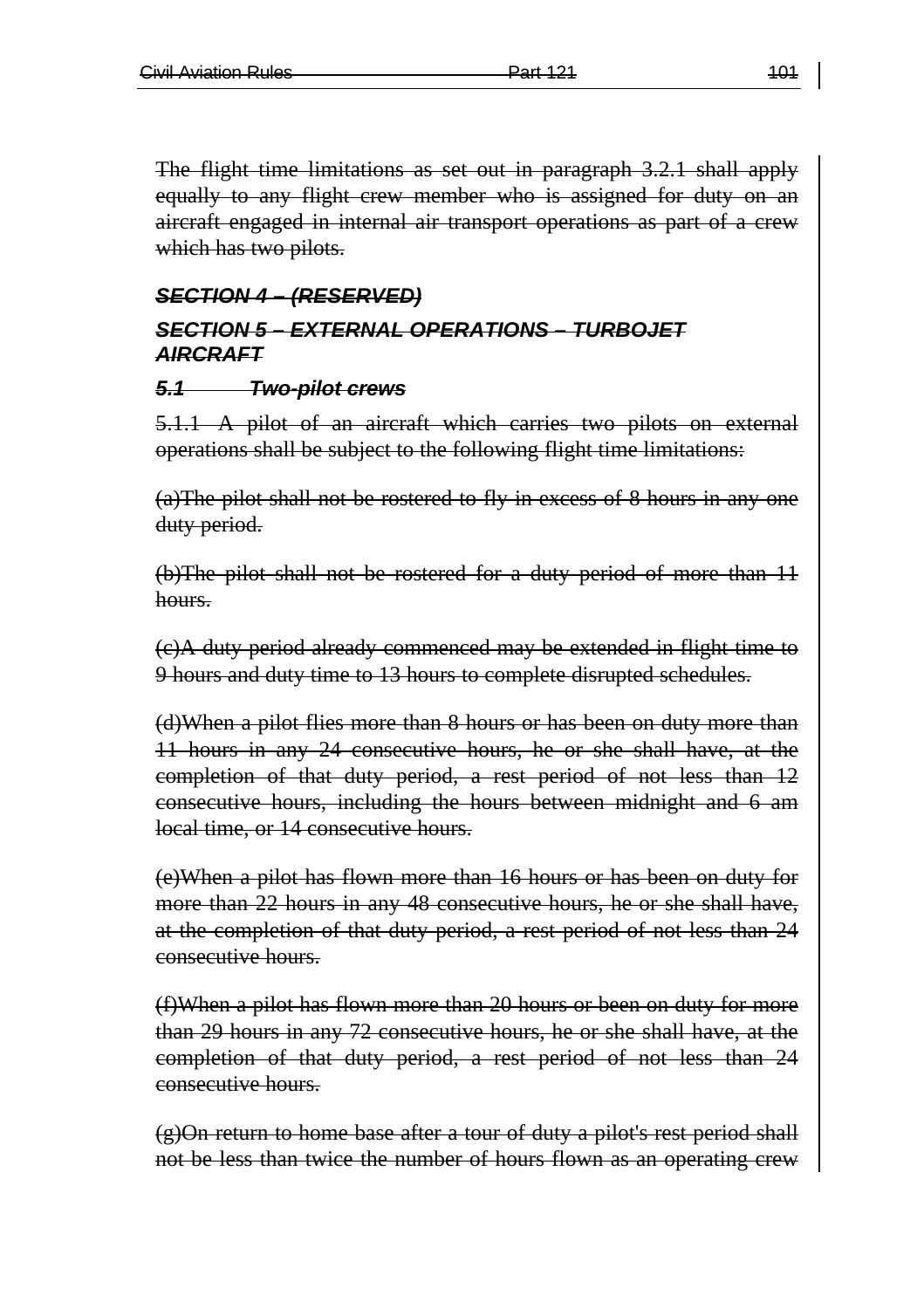member since leaving home base on that tour of duty. Except that, when a tour of duty includes a stay in an area having a time difference of more than 2 hours, the rest period at home base on completion of the tour of duty shall not be less than 72 consecutive hours.

5.1.2 When a pilot is temporarily detached at a place other than home base and the tour of duty is completed at that place, the rest period applicable to home base shall apply.

5.1.3 When a pilot begins a tour of duty at home base and completes it at a place of detachment or begins a tour of duty at the place of detachment and completes it at home base, the rest period applicable shall be that which applies when the place of detachment is also regarded as home base.

5.1.4 In addition to the rest period applicable at the end of the pilot's last duty period, he or she shall have a recreational period of 24 consecutive hours free of all duties at least once in every 7 consecutive days. If, because of the length of the required rest period, this is not possible the pilot shall have this recreational period free of all duties at the conclusion of that rest period.

5.1.5 When at home base, the rest period applicable and the recreational 24 hours must together include a continuous period embracing the hours between midnight and 6 am local time on two successive nights or extended to include that period.

5.1.6 A pilot shall not fly and an operator shall not roster a pilot to fly in excess of:

35 hours in any 7 consecutive days

100 hours in any 28 consecutive days

250 hours in any 84 consecutive days

*5.2 Three-pilot crews*

5.2.1 Crew composition

For the purpose of this document a three-pilot flight crew shall include: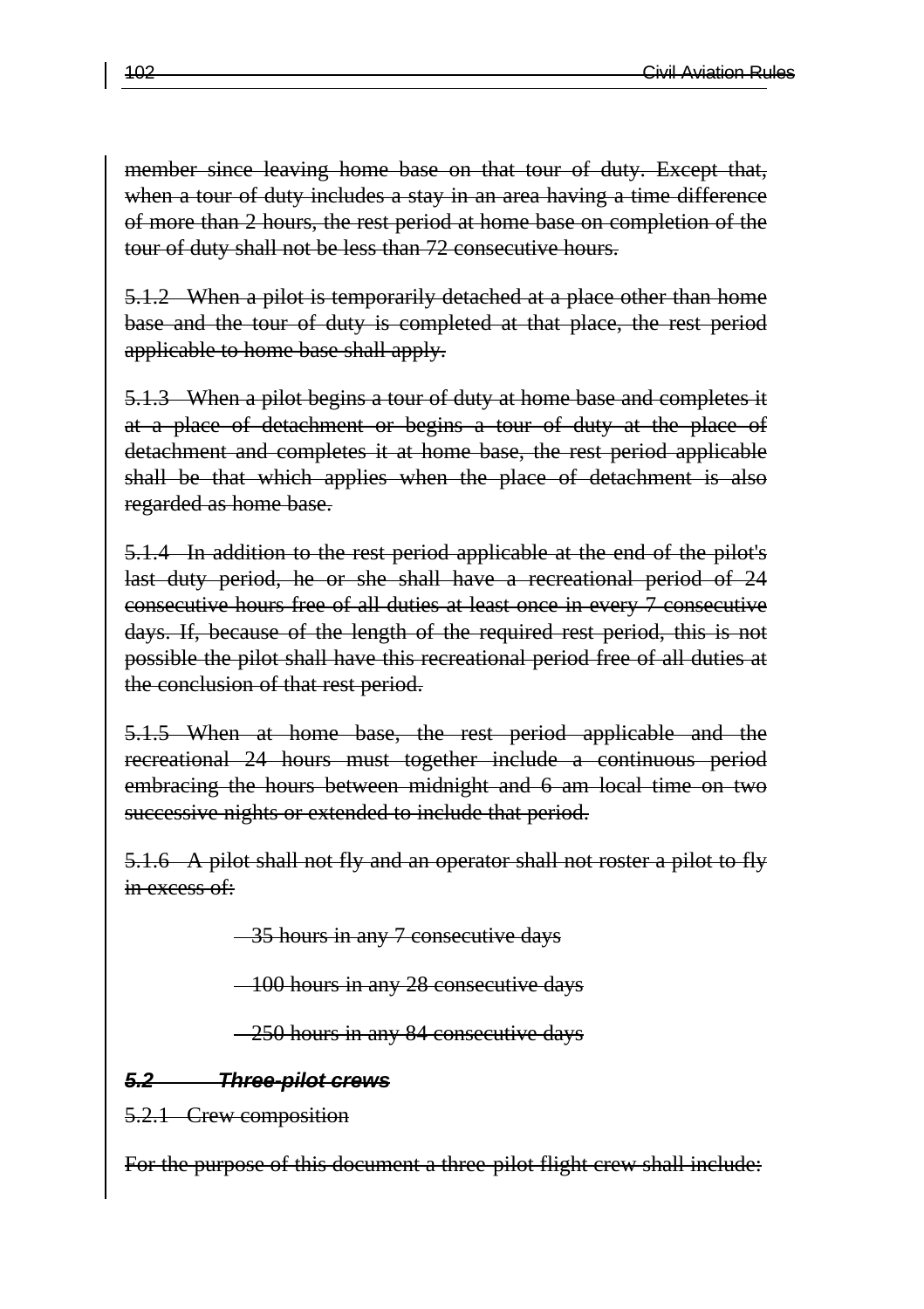At least two pilots normally rostered to act as pilot in-command for the particular class of operation; or

One pilot normally rostered to act as pilot-in-command for the particular class of operation and two pilots possessing qualifications approved by the Director for the operation.

5.2.2 Three-pilot crew limitations

5.2.2.1 A pilot of an aircraft which carries a three-pilot crew, as defined in paragraph 5.2, on external operations shall be subject to the following flight time limitations:

(a)When the flight crew includes at least 2 pilots normally rostered to act as pilot-in-command for the particular class of operation:

(1)A pilot shall not be rostered for a duty period of more than 18 hours.

(2)A duty period already commenced may be extended in duty time to 20 hours to complete disrupted schedules.

(b)When the flight crew includes one pilot normally rostered to act as pilot-in-command for the particular class of operation and two pilots possessing qualifications approved by the Director for the operation:

(1)A pilot shall not be rostered for a duty period of more than 14 hours.

(2)A duty period already commenced may be extended in duty time to 16 hours to complete disrupted schedules.

5.2.2.2 Within each duty period the pilot in command shall establish a roster of periods of active duty and rest for each pilot which may only be varied at the discretion of the pilot in-command.

5.2.2.3 Adequate rest facilities are to be provided on the aircraft.

5.2.2.4 On completion of the duty period a pilot shall have a rest period on the ground calculated as follows:

(a)For the first 11 hours duty – 10 consecutive hours.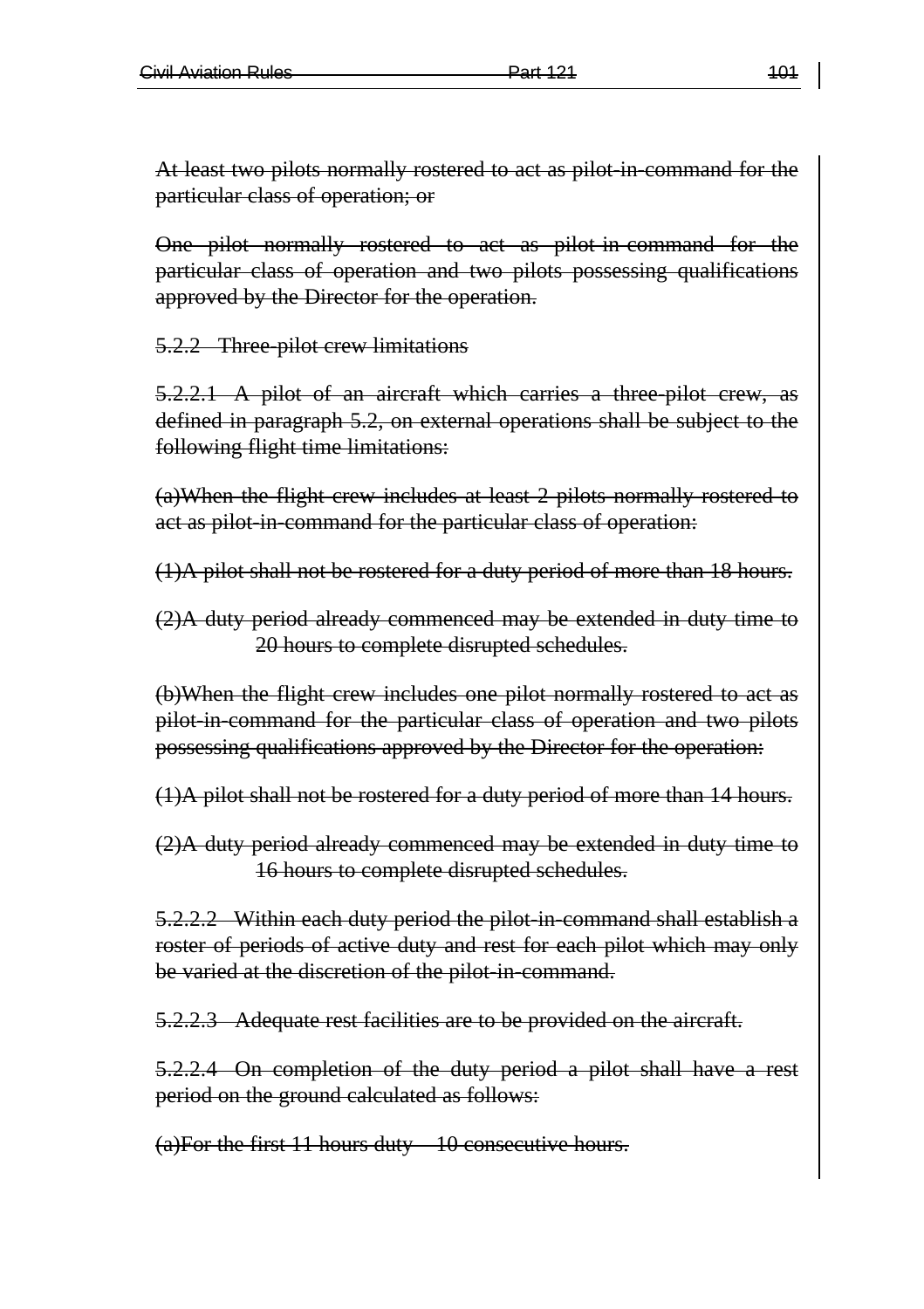(b)For each subsequent hour's duty – 2 additional hours, up to a maximum of 24 consecutive hours.

5.2.2.5 When a pilot has been on duty for more than 24 hours in 48 consecutive hours he or she shall have, at the completion of that duty period, a rest period of not less than 24 consecutive hours.

5.2.2.6 When a pilot has been on duty for more than 32 hours in any 72 consecutive hours he or she shall have, at the completion of that duty period, a rest period of not less than 24 consecutive hours.

5.2.2.7 On return to home base after a tour of duty, the pilot's rest period shall not be less than twice the number of hours flown as an operating flight crew member since leaving home base on that tour of duty. Except that, when a tour of duty includes a stay in an area having a time difference of more than two hours, the rest period at home base on completion of the tour of duty shall not be less than 72 consecutive hours.

5.2.2.8 When a pilot is temporarily detached at a place other than home base and a tour of duty is completed at that place, the rest period applicable to home base shall apply.

5.2.2.9 When a pilot begins a tour of duty at home base and completes it at a place of detachment or begins a tour of duty at the place of detachment and completes it at home base, the rest period applicable shall be that which applies when the place of detachment is also regarded as the pilot's home base.

5.2.2.10 In addition to the rest period applicable at the end of a pilot's last duty period, he or she shall have a recreational period of 24 consecutive hours free of all duties at least once in every 7 consecutive days. If, because of the length of the required rest period, this is not possible, the pilot shall have this recreational period free of all duties at the conclusion of that rest period.

5.2.2.11 When at home base, the rest period applicable and the recreational 24 hours must together include a continuous period embracing the hours between midnight and 6 am on two successive nights or extended to include that period.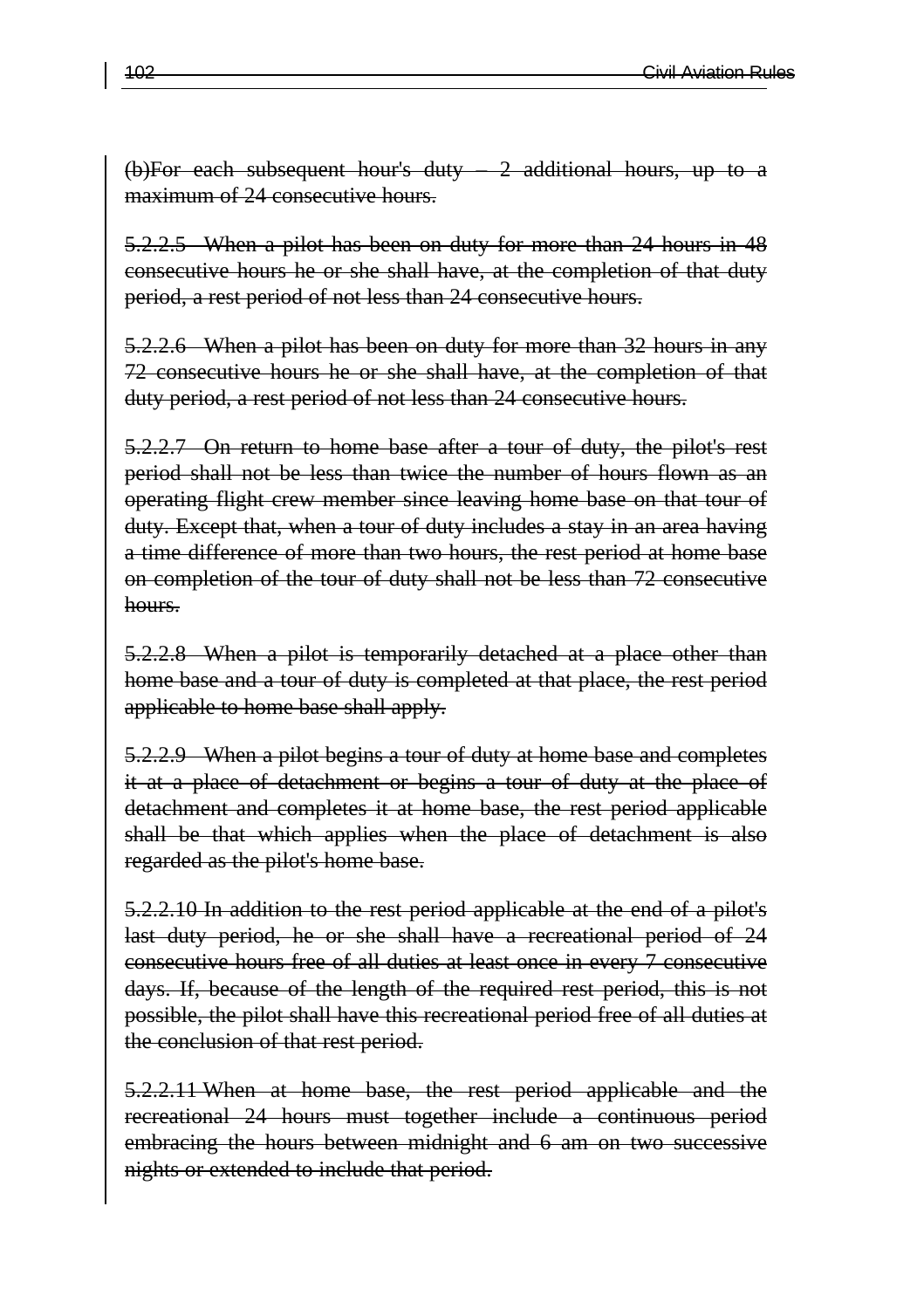5.2.2.12 A pilot shall not fly, and an operator shall not roster a pilot to fly, in excess of:

35 hours in any 7 consecutive days

100 hours in any 28 consecutive days

-250 hours in any 84 consecutive days

#### *5.3 Reserved 5.4 Flight Engineers*

5.4.1 A flight engineer of an aircraft which carries only one flight engineer as part of a crew on external operations shall be subject to the following flight time limitations:

5.4.1.1 The flight crew member shall not be rostered to fly in excess of 9 hours in any one duty period.

5.4.1.2 The flight crew member shall not be rostered for a duty period of more than 12 hours.

5.4.1.3 A duty period already commenced may be extended in flight time to 10 hours and duty time to 14 hours to complete disrupted schedules.

5.4.1.4 When the flight crew member has flown more than 9 hours or has been on duty more than 12 hours in any 24 consecutive hours he or she shall have, at the completion of that duty period, a rest period of not less than 12 consecutive hours, including the hours between midnight and 6 am local time, or 14 consecutive hours.

5.4.1.5 When the flight crew member has flown more than 18 hours or has been on duty for more than 24 hours in any 48 consecutive hours he or she shall have, at the completion of that duty period, a rest period of not less than 24 consecutive hours.

5.4.1.6 When the flight crew member has flown more than 23 hours or has been on duty for more than 32 hours in any 72 consecutive hours he or she shall have, at the completion of that duty period, a rest period of not less than 24 consecutive hours.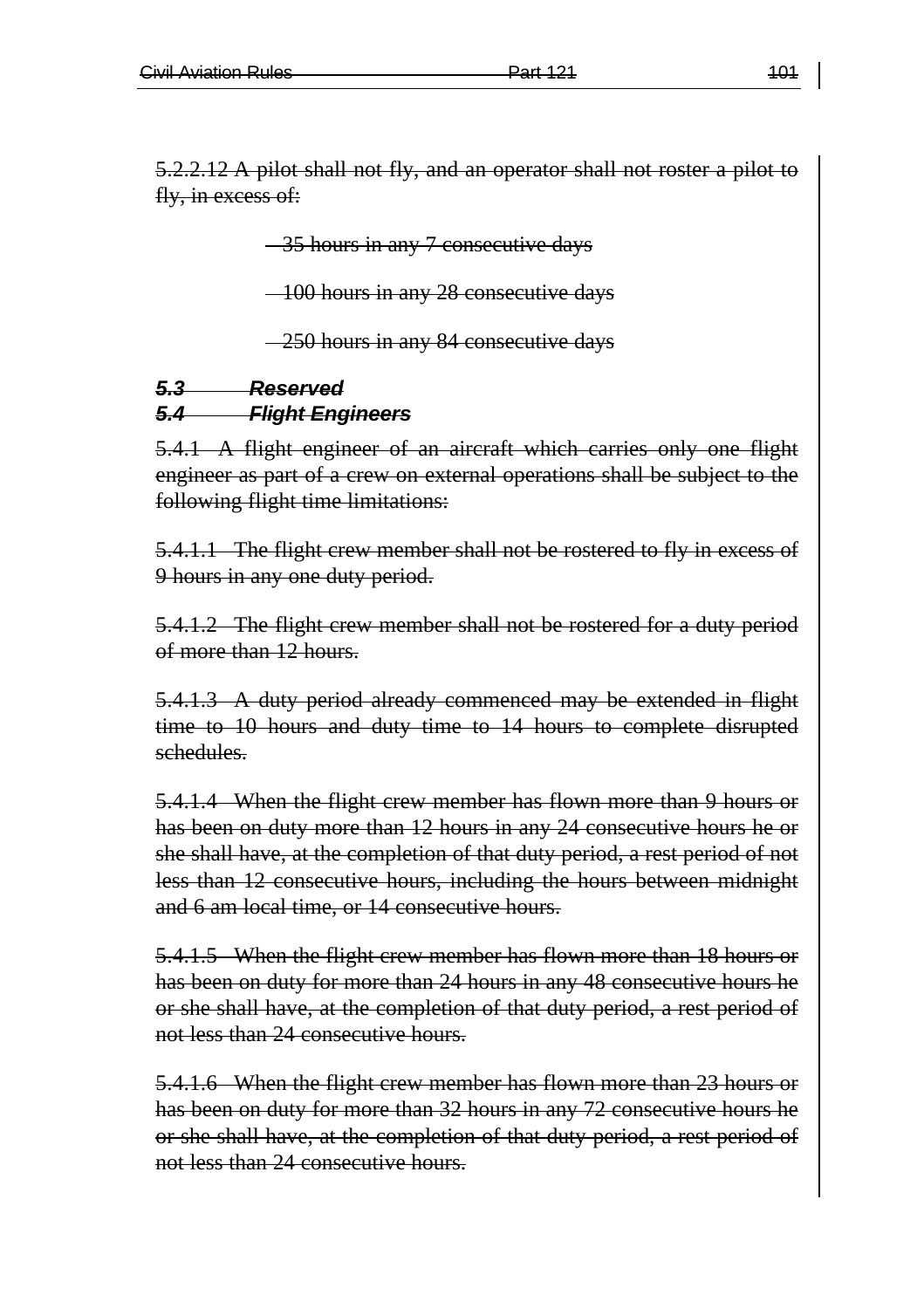5.4.1.7 On return to home base after a tour of duty the flight crew member's rest period shall not be less than twice the number of hours flown since leaving home base on that tour of duty. Except that, when a tour of duty includes a stay in an area having a time difference of more than 2 hours, the rest period at the home base on completion of a tour of duty shall not be less than 72 consecutive hours.

- When the flight crew member is temporarily detached at a place other than home base and a tour of duty is completed at that place, the rest period applicable to home base shall apply.
- When the flight crew member begins a tour of duty at home base and completes it at the place of detachment or begins a tour of duty at the place of detachment and completes it at home base, the rest period applicable shall be that which applies when the place of detachment is also regarded as home base.

5.4.1.8 In addition to the rest period applicable at the end of the flight crew member last duty period, he or she shall have a recreational period of 24 consecutive hours free of all duties at least once in every 7 consecutive days. If, because of the length of the required rest period, this is not possible, the flight crew member shall have this recreational period free of all duties at the conclusion of that rest period.

When at home base, the rest period applicable and the recreational 24 hours must together include a continuous period embracing the hours between midnight and 6 am on two successive nights or extended to include that period.

5.4.1.9 The flight crew member shall not fly, and an operator shall not roster the member to fly, in excess of:

35 hours in any 7 consecutive days

100 hours in any 28 consecutive days

250 hours in any 84 consecutive days

5.4.2 A flight engineer of an aircraft which carries two flight engineers or one flight engineer and a pilot who has completed an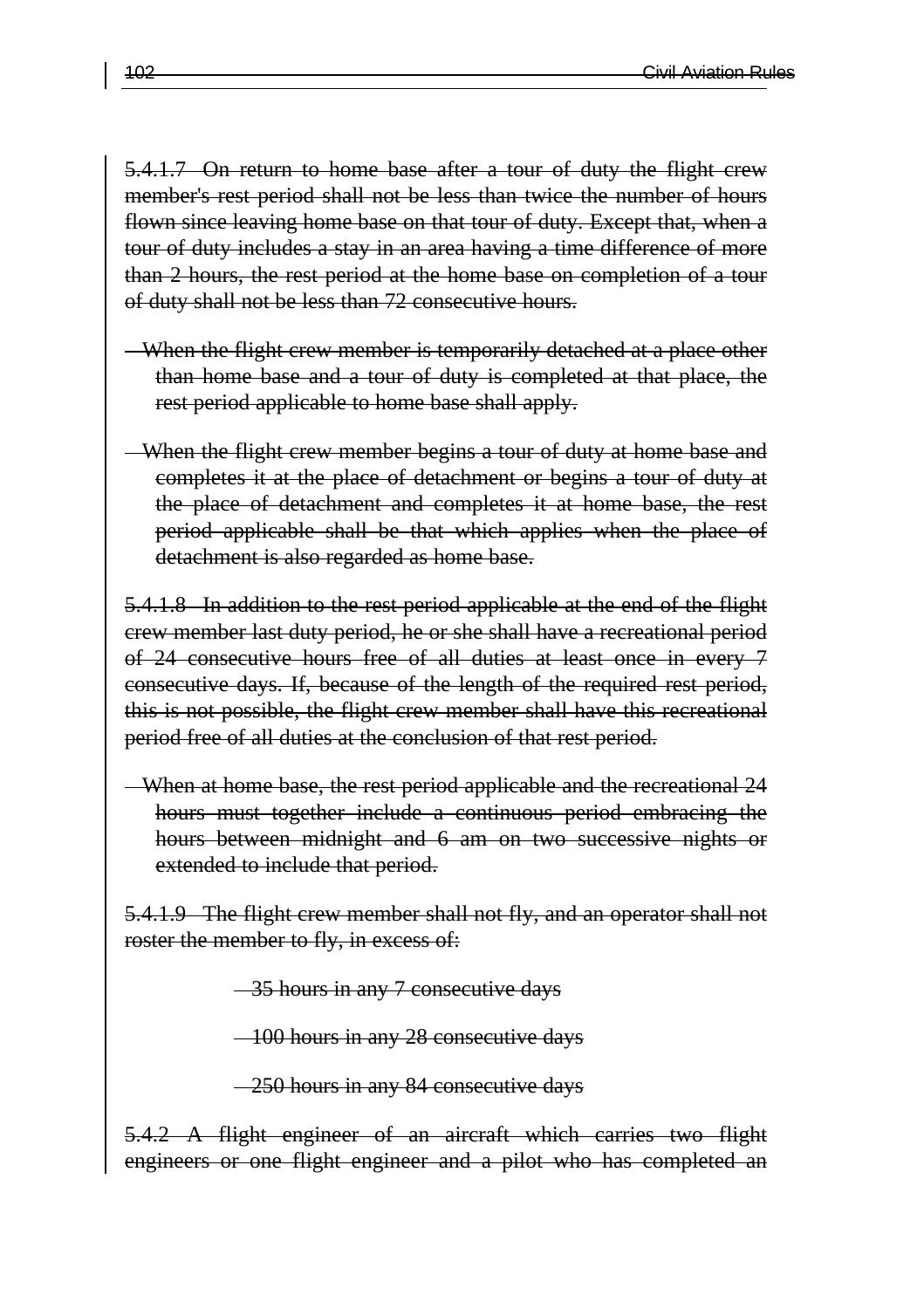approved training course and who is certified by the company to give in-flight relief to the flight engineer shall be subject to the following flight time limitations:

5.4.2.1 The flight crew member shall not be rostered for a duty period exceeding 18 hours.

5.4.2.2 A duty period already commenced may be extended in duty time to 20 hours to complete disrupted services.

5.4.2.3 Within each duty period the pilot-in-command shall establish a roster of periods of active duty and rest for each flight crew member which may only be varied at the discretion of the pilot-in-command.

5.4.2.4 Adequate rest facilities are to be provided on the aircraft.

5.4.2.5 On completion of the duty period the flight crew member shall have a rest period on the ground calculated as follows:

(a)For the first 11 hours – 10 consecutive hours.

(b)For each subsequent hour's duty – 2 additional hours, up to a maximum of 24 consecutive hours.

5.4.2.6 When the flight crew member has been on duty for more than 24 hours in any consecutive 48 hours he or she shall have, at the completion of that duty period, a rest period of not less than 24 consecutive hours.

5.4.2.7 When the flight crew member has been on duty for more than 32 hours in any consecutive 72 hours he or she shall have, at the completion of that duty period, a rest period of not less than 24 consecutive hours.

5.4.2.8 On return to home base after a tour of duty the flight crew member's rest period shall not be less than twice the number of hours flown as an operating crew member since leaving home base on that tour of duty. Except that, when a tour of duty includes a stay in an area having a time difference of more than 2 hours the rest period at the home base on completion of a tour of duty shall not be less than 72 consecutive hours.